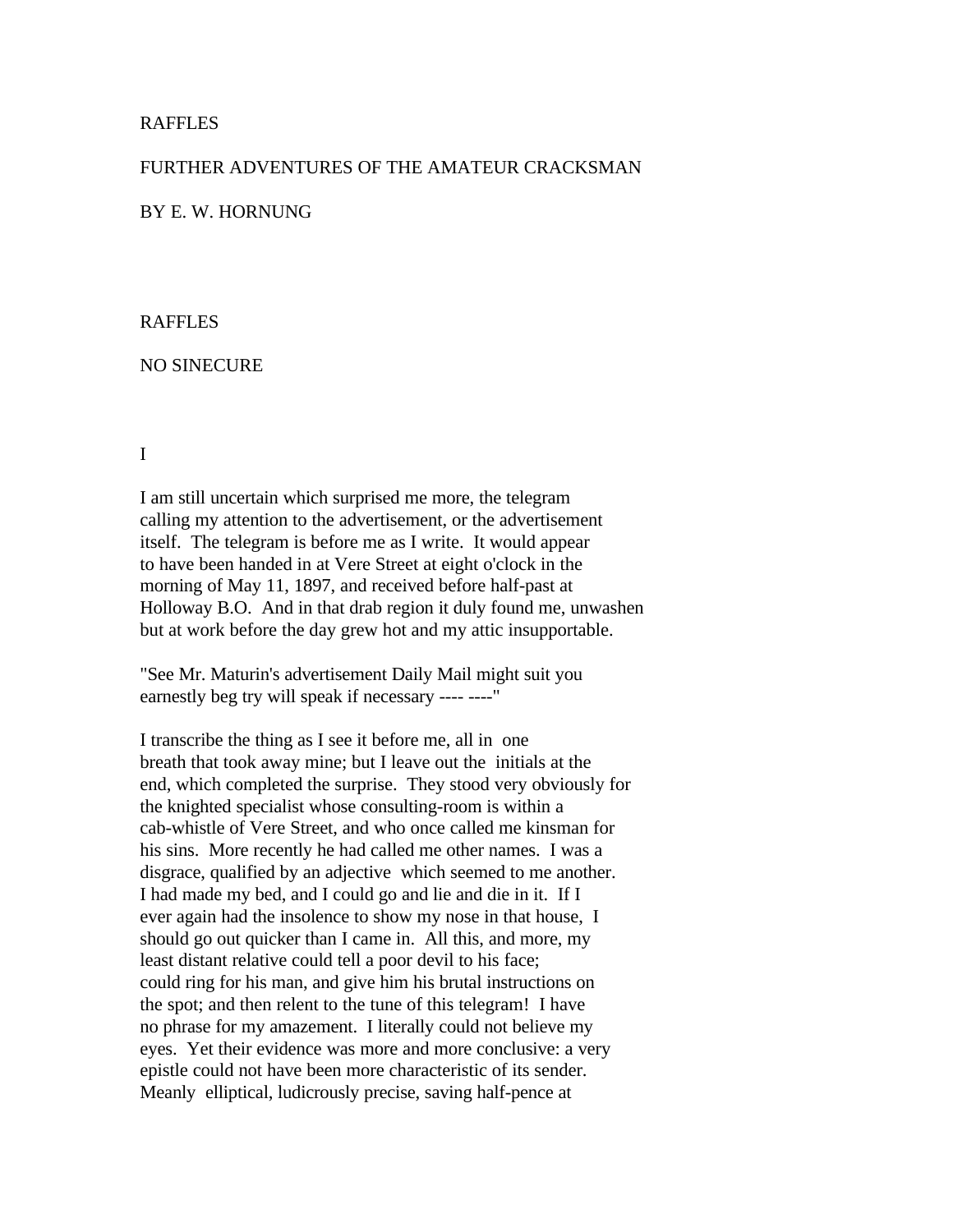the expense of sense, yet paying like a man for "Mr." Maturin, that was my distinguished relative from his bald patch to his corns. Nor was all the rest unlike him, upon second thoughts. He had a reputation for charity; he was going to live up to it after all. Either that, or it was the sudden impulse of which the most calculating are capable at times; the morning papers with the early cup of tea, this advertisement seen by chance, and the rest upon the spur of a guilty conscience.

Well, I must see it for myself, and the sooner the better, though work pressed. I was writing a series of articles upon prison life, and had my nib into the whole System; a literary and philanthropical daily was parading my "charges," the graver ones with the more gusto; and the terms, if unhandsome for creative work, were temporary wealth to me. It so happened that my first check had just arrived by the eight o'clock post; and my position should be appreciated when I say that I had to cash it to obtain a Daily Mail.

Of the advertisement itself, what is to be said? It should speak for itself if I could find it, but I cannot, and only remember that it was a "male nurse and constant attendant" that was "wanted for an elderly gentleman in feeble health." A male nurse! An absurd tag was appended, offering "liberal salary to University or public-school man"; and of a sudden I saw that I should get this thing if I applied for it. What other "University or public-school man" would dream of doing so? Was any other in such straits as I? And then my relenting relative; he not only promised to speak for me, but was the very man to do so. Could any recommendation compete with his in the matter of a male nurse? And need the duties of such be necessarily loathsome and repellent? Certainly the surroundings would be better than those of my common lodging-house and own particular garret; and the food; and every other condition of life that I could think of on my way back to that unsavory asylum. So I dived into a pawnbroker's shop, where I was a stranger only upon my present errand, and within the hour was airing a decent if antiquated suit, but little corrupted by the pawnbroker's moth, and a new straw hat, on the top of a tram.

The address given in the advertisement was that of a flat at Earl's Court, which cost me a cross-country journey, finishing with the District Railway and a seven minutes' walk. It was now past mid-day, and the tarry wood-pavement was good to smell as I strode up the Earl's Court Road. It was great to walk the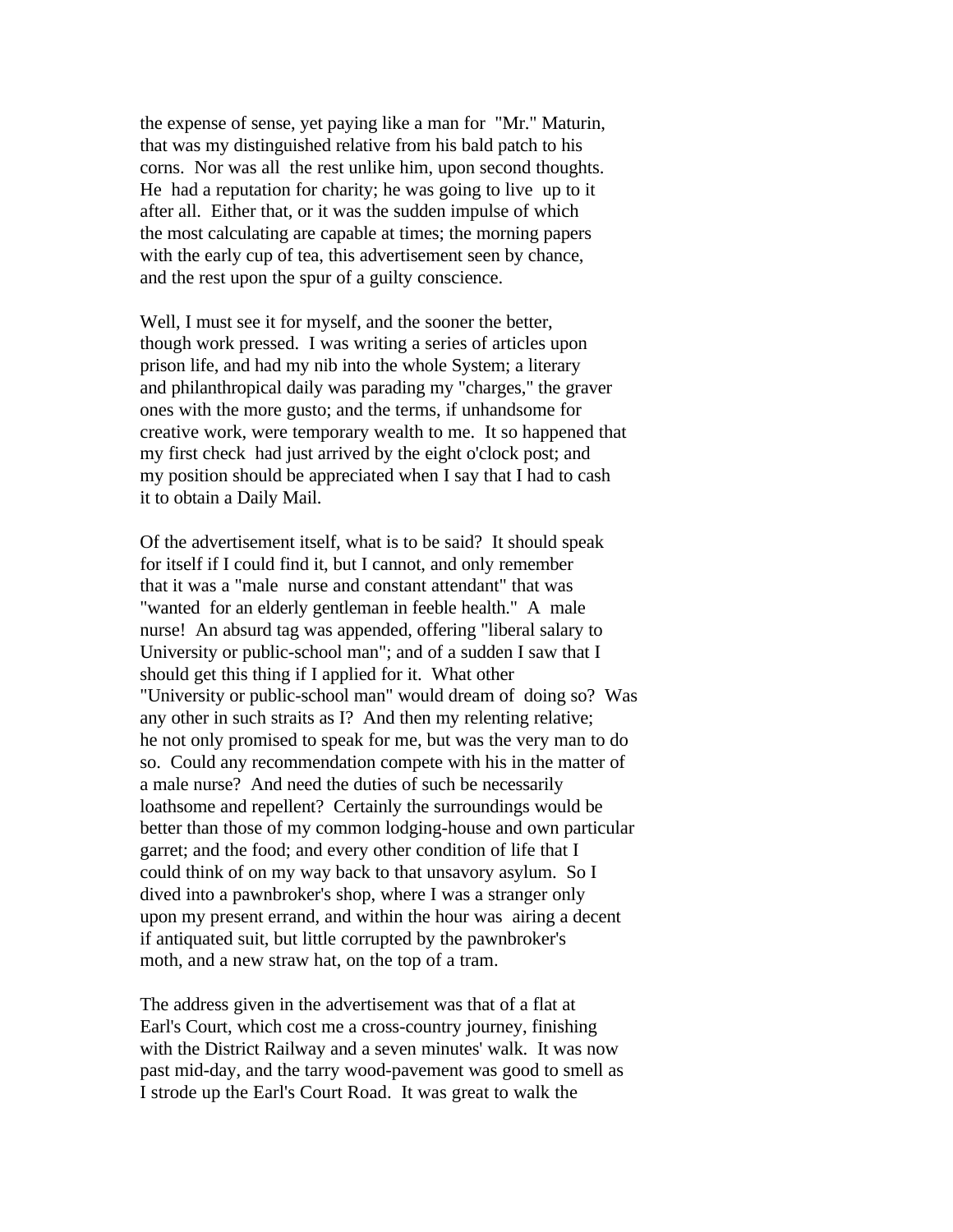civilized world again. Here were men with coats on their backs, and ladies in gloves. My only fear was lest I might run up against one or other whom I had known of old. But it was my lucky day. I felt it in my bones. I was going to get this berth; and sometimes I should be able to smell the wood-pavement on the old boy's errands; perhaps he would insist on skimming over it in his bath-chair, with me behind.

I felt quite nervous when I reached the flats. They were a small pile in a side street, and I pitied the doctor whose plate I saw upon the palings before the ground-floor windows; he must be in a very small way, I thought. I rather pitied myself as well. I had indulged in visions of better flats than these. There were no balconies. The porter was out of livery. There was no lift, and my invalid on the third floor! I trudged up, wishing I had never lived in Mount Street, and brushed against a dejected individual coming down. A full-blooded young fellow in a frock-coat flung the right door open at my summons.

"Does Mr. Maturin live here?" I inquired.

"That's right," said the full-blooded young man, grinning all over a convivial countenance.

"I--I've come about his advertisement in the Daily Mail."

"You're the thirty-ninth," cried the blood; "that was the thirty-eighth you met upon the stairs, and the day's still young. Excuse my staring at you. Yes, you pass your prelim., and can come inside; you're one of the few. We had most just after breakfast, but now the porter's heading off the worst cases, and that last chap was the first for twenty minutes. Come in here."

And I was ushered into an empty room with a good bay-window, which enabled my full-blooded friend to inspect me yet more critically in a good light; this he did without the least false delicacy; then his questions began.

"'Varsity man?"

"No."

"Public school?"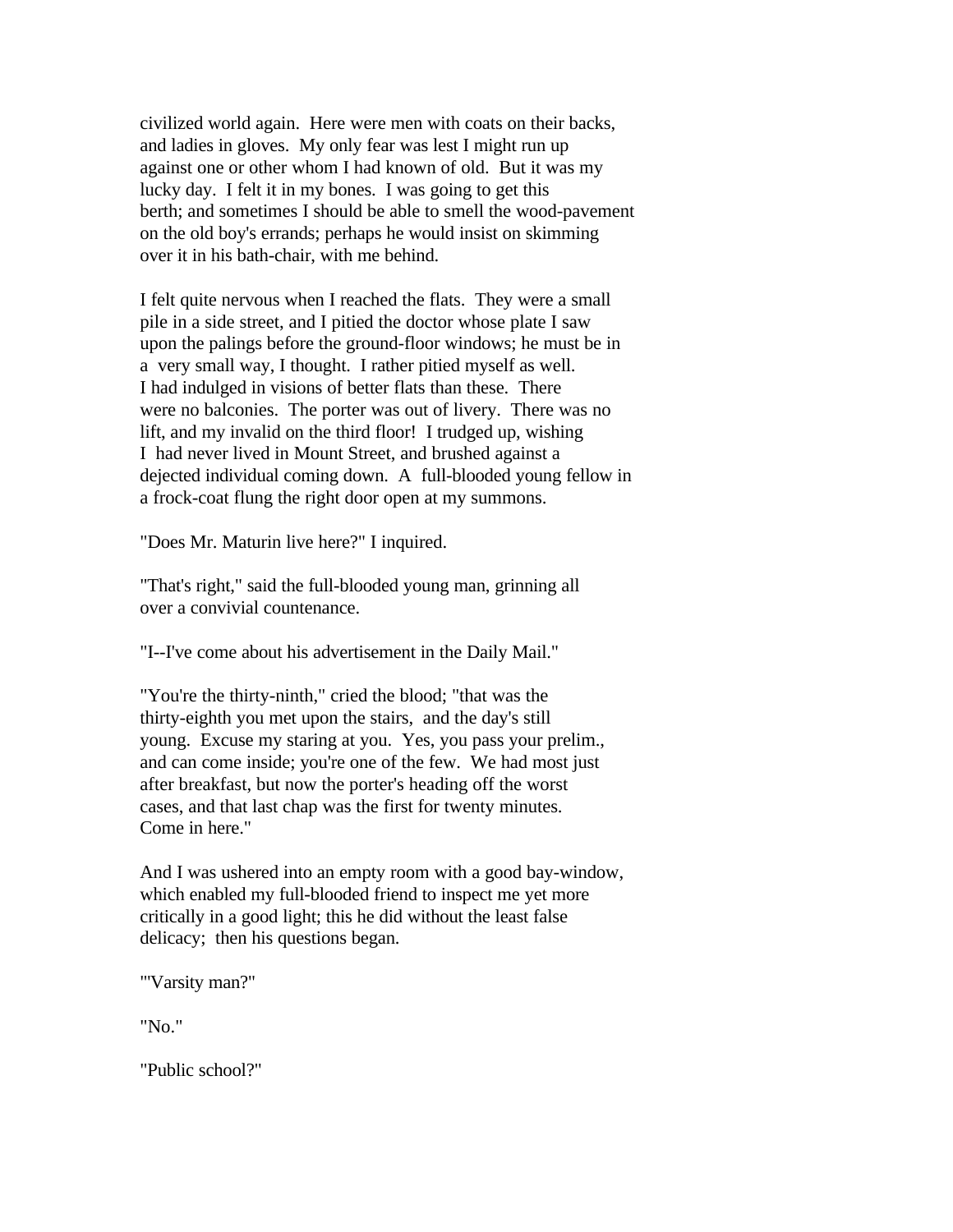"Yes."

"Which one?"

I told him, and he sighed relief.

"At last! You're the very first I've not had to argue with as to what is and what is not a public school. Expelled?"

"No," I said, after a moment's hesitation; "no, I was not expelled. And I hope you won't expel me if I ask a question in my turn?"

"Certainly not."

"Are you Mr. Maturin's son?"

"No, my name's Theobald. You may have seen it down below."

"The doctor?" I said.

"His doctor," said Theobald, with a satisfied eye. "Mr. Maturin's doctor. He is having a male nurse and attendant by my advice, and he wants a gentleman if he can get one. I rather think he'll see you, though he's only seen two or three all day. There are certain questions which he prefers to ask himself, and it's no good going over the same ground twice. So perhaps I had better tell him about you before we get any further."

And he withdrew to a room still nearer the entrance, as I could hear, for it was a very small flat indeed. But now two doors were shut between us, and I had to rest content with murmurs through the wall until the doctor returned to summon me.

"I have persuaded my patient to see you," he whispered, "but I confess I am not sanguine of the result. He is very difficult to please. You must prepare yourself for a querulous invalid, and for no sinecure if you get the billet."

"May I ask what's the matter with him?"

"By all means--when you've got the billet."

Dr. Theobald then led the way, his professional dignity so thoroughly intact that I could not but smile as I followed his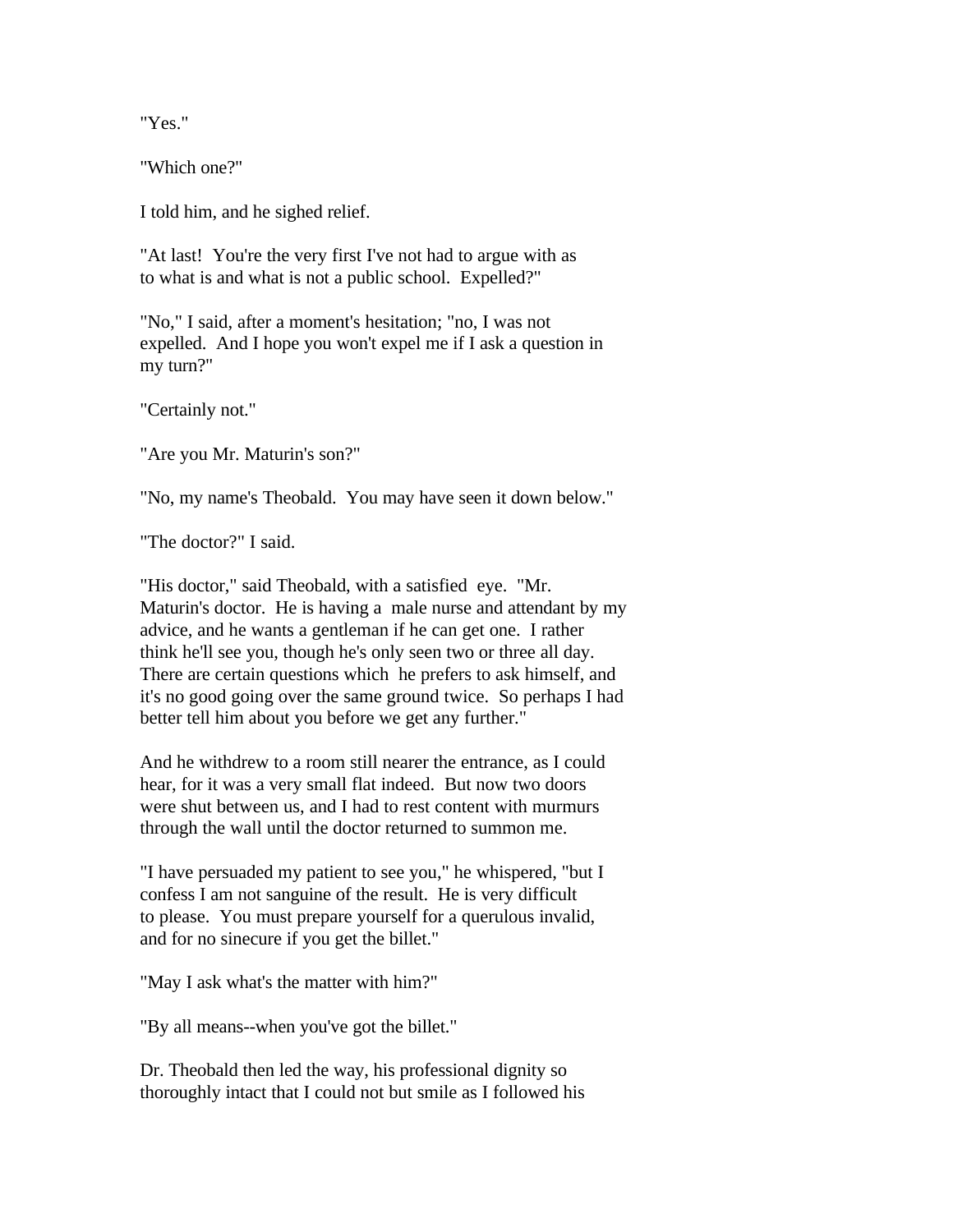swinging coat-tails to the sick-room. I carried no smile across the threshold of a darkened chamber which reeked of drugs and twinkled with medicine bottles, and in the middle of which a gaunt figure lay abed in the half-light.

"Take him to the window, take him to the window," a thin voice snapped, "and let's have a look at him. Open the blind a bit. Not as much as that, damn you, not as much as that!"

The doctor took the oath as though it had been a fee. I no longer pitied him. It was now very clear to me that he had one patient who was a little practice in himself. I determined there and then that he should prove a little profession to me, if we could but keep him alive between us. Mr. Maturin, however, had the whitest face that I have ever seen, and his teeth gleamed out through the dusk as though the withered lips no longer met about them; nor did they except in speech; and anything ghastlier than the perpetual grin of his repose I defy you to imagine. It was with this grin that he lay regarding me while the doctor held the blind.

"So you think you could look after me, do you?"

"I'm certain I could, sir."

"Single-handed, mind! I don't keep another soul. You would have to cook your own grub and my slops. Do you think you could do all that?"

"Yes, sir, I think so."

"Why do you? Have you any experience of the kind?"

"No, sir, none."

"Then why do you pretend you have?"

"I only meant that I would do my best."

"Only meant, only meant! Have you done your best at everything else, then?"

I hung my head. This was a facer. And there was something in my invalid which thrust the unspoken lie down my throat.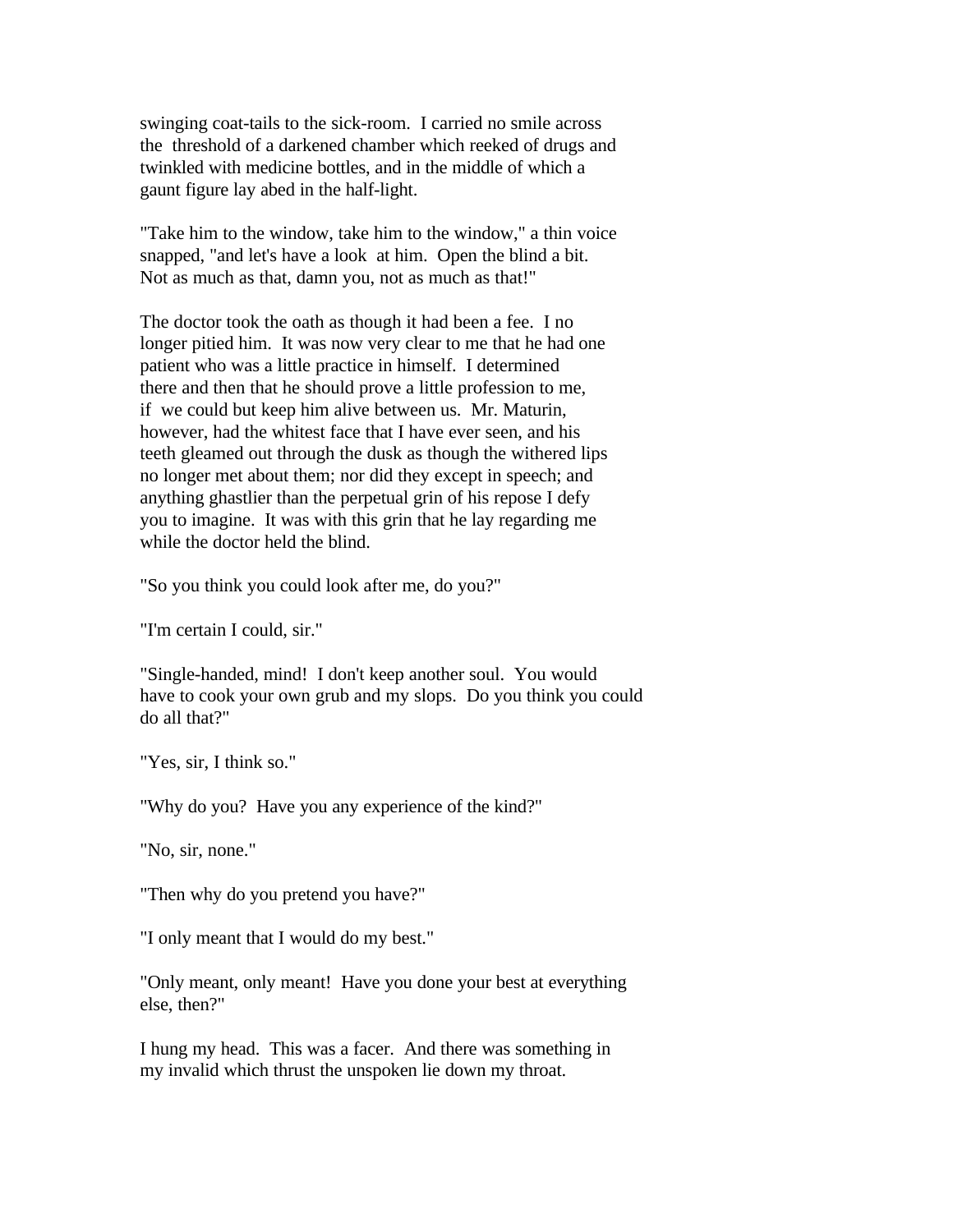"No, sir, I have not," I told him plainly.

"He, he, he!" the old wretch tittered; "and you do well to own it; you do well, sir, very well indeed. If you hadn't owned up, out you would have gone, out neck-and-crop! You've saved your bacon. You may do more. So you are a public-school boy, and a very good school yours is, but you weren't at either University. Is that correct?"

"Absolutely."

"What did you do when you left school?"

"I came in for money."

"And then?"

"I spent my money."

"And since then?"

I stood like a mule.

"And since then, I say!"

"A relative of mine will tell you if you ask him. He is an eminent man, and he has promised to speak for me. I would rather say no more myself."

"But you shall, sir, but you shall! Do you suppose that I suppose a public-school boy would apply for a berth like this if something or other hadn't happened? What I want is a gentleman of sorts, and I don't much care what sort; but you've got to tell me what did happen, if you don't tell anybody else. Dr. Theobald, sir, you can go to the devil if you won't take a hint. This man may do or he may not. You have no more to say to it till I send him down to tell you one thing or the other. Clear out, sir, clear out; and if you think you've anything to complain of, you stick it down in the bill!"

In the mild excitement of our interview the thin voice had gathered strength, and the last shrill insult was screamed after the devoted medico, as he retired in such order that I felt certain he was going to take this trying patient at his word. The bedroom door closed, then the outer one, and the doctor's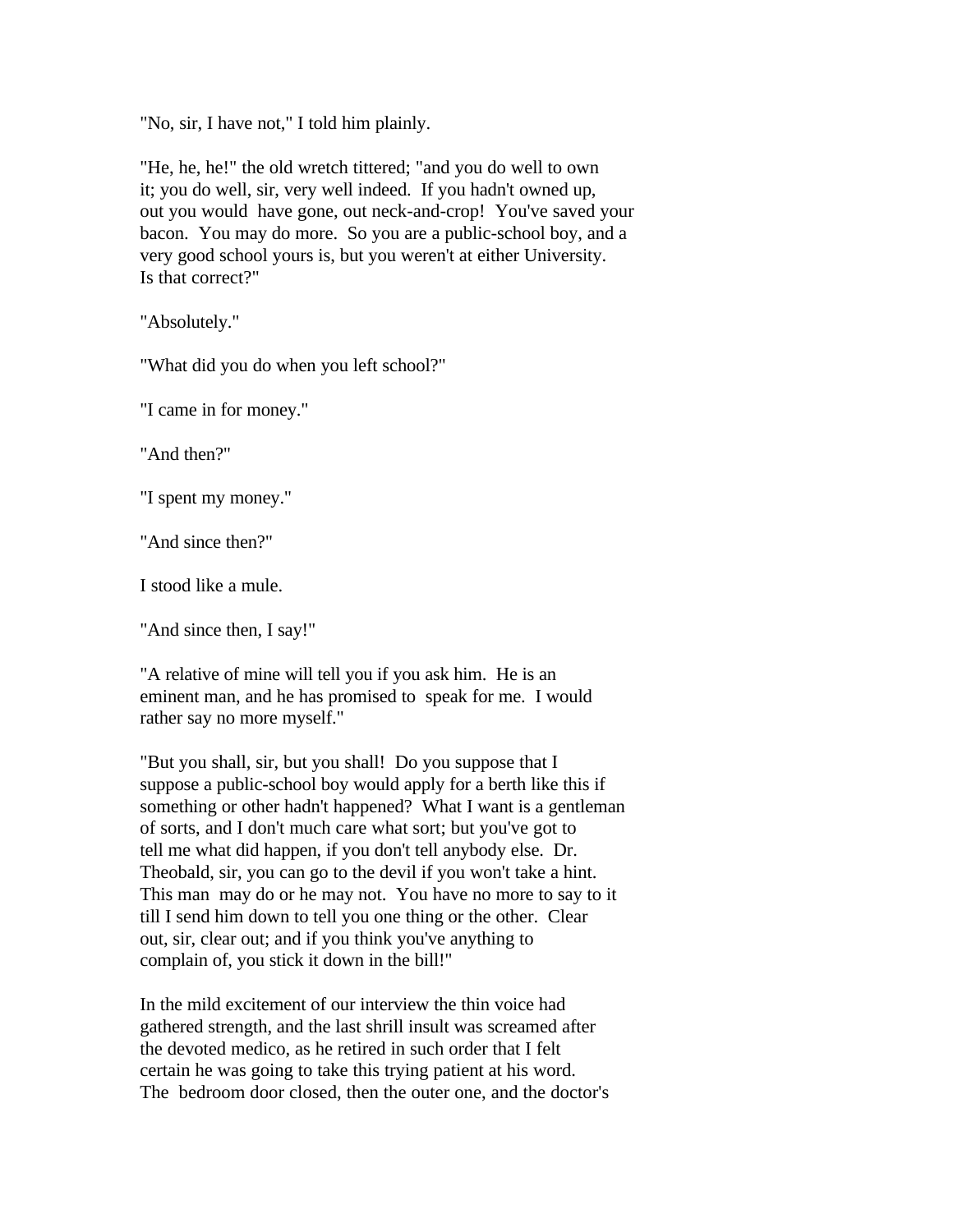heels went drumming down the common stair. I was alone in the flat with this highly singular and rather terrible old man.

"And a damned good riddance!" croaked the invalid, raising himself on one elbow without delay. "I may not have much body left to boast about, but at least I've got a lost old soul to call my own. That's why I want a gentleman of sorts about me. I've been too dependent on that chap. He won't even let me smoke, and he's been in the flat all day to see I didn't. You'll find the cigarettes behind the Madonna of the Chair."

It was a steel engraving of the great Raffaelle, and the frame was tilted from the wall; at a touch a packet of cigarettes tumbled down from behind.

"Thanks; and now a light."

I struck the match and held it, while the invalid inhaled with normal lips; and suddenly I sighed. I was irresistibly reminded of my poor dear old Raffles. A smoke-ring worthy of the great A. J. was floating upward from the sick man's lips.

"And now take one yourself. I have smoked more poisonous cigarettes. But even these are not Sullivans!"

I cannot repeat what I said. I have no idea what I did. I only know--I only knew--that it was A. J. Raffles in the flesh!

# II

"Yes, Bunny, it was the very devil of a swim; but I defy you to sink in the Mediterranean. That sunset saved me. The sea was on fire. I hardly swam under water at all, but went all I knew for the sun itself; when it set I must have been a mile away; until it did I was the invisible man. I figured on that, and only hope it wasn't set down as a case of suicide. I shall get outed quite soon enough, Bunny, but I'd rather be dropped by the hangman than throw my own wicket away."

"Oh, my dear old chap, to think of having you by the hand again! I feel as though we were both aboard that German liner, and all that's happened since a nightmare. I thought that time was the last!"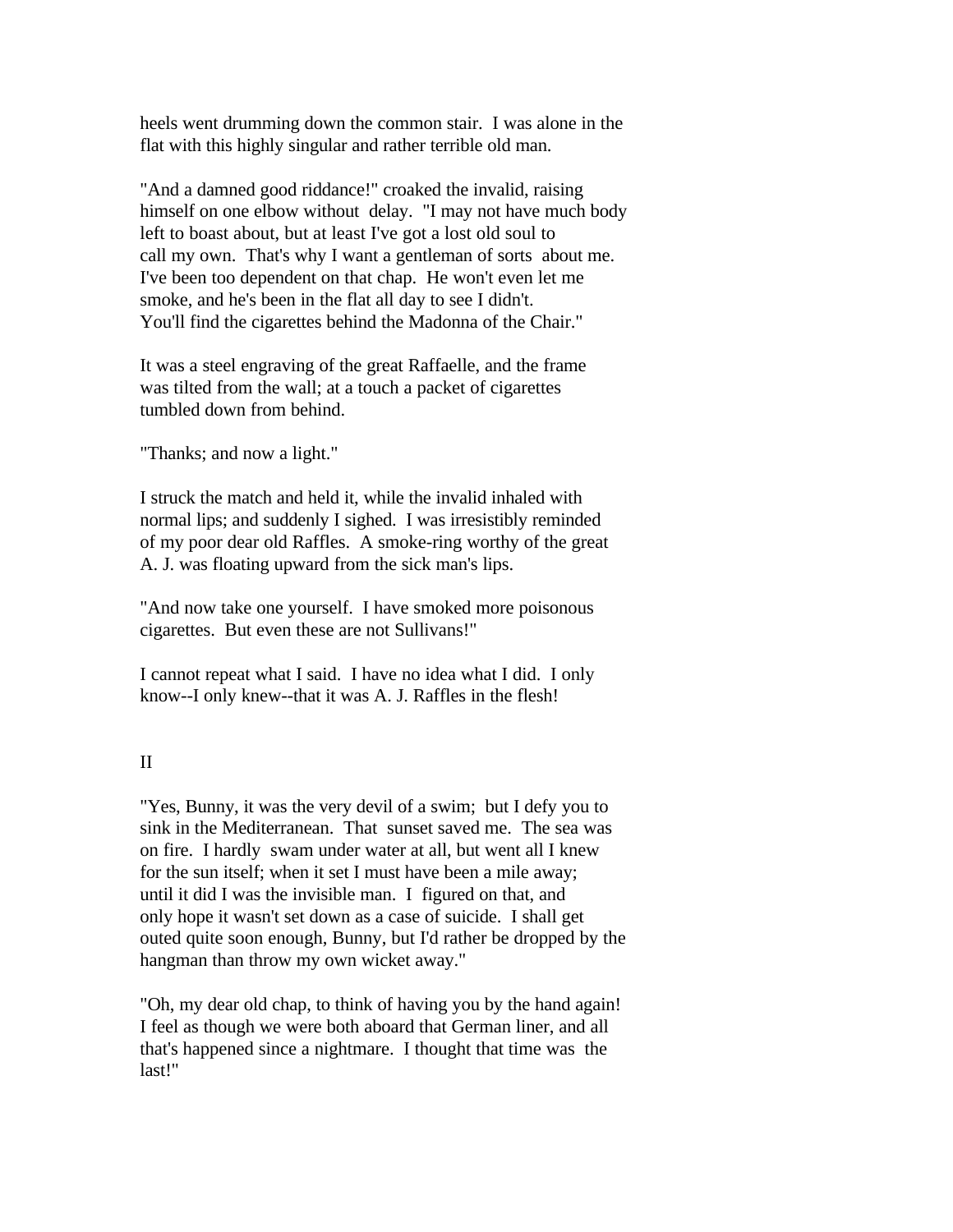"It looked rather like it, Bunny. It was taking all the risks, and hitting at everything. But the game came off, and some day I'll tell you how."

"Oh, I'm in no hurry to hear. It's enough for me to see you lying there. I don't want to know how you came there, or why, though I fear you must be pretty bad. I must have a good look at you before I let you speak another word!"

I raised one of the blinds, I sat upon the bed, and I had that look. It left me all unable to conjecture his true state of health, but quite certain in my own mind that my dear Raffles was not and never would be the man that he had been. He had aged twenty years; he looked fifty at the very least. His hair was white; there was no trick about that; and his face was another white. The lines about the corners of the eyes and mouth were both many and deep. On the other hand, the eyes themselves were alight and alert as ever; they were still keen and gray and gleaming, like finely tempered steel. Even the mouth, with a cigarette to close it, was the mouth of Raffles and no other: strong and unscrupulous as the man himself. It was only the physical strength which appeared to have departed; but that was quite sufficient to make my heart bleed for the dear rascal who had cost me every tie I valued but the tie between us two.

"Think I look much older?" he asked at length.

"A bit," I admitted. "But it is chiefly your hair."

"Whereby hangs a tale for when we've talked ourselves out, though I have often thought it was that long swim that started it. Still, the Island of Elba is a rummy show, I can assure you. And Naples is a rummier!"

"You went there after all?"

"Rather! It's the European paradise for such as our noble selves. But there's no place that's a patch on little London as a non-conductor of heat; it never need get too hot for a fellow here; if it does it's his own fault. It's the kind of wicket you don't get out on, unless you get yourself out. So here I am again, and have been for the last six weeks. And I mean to have another knock."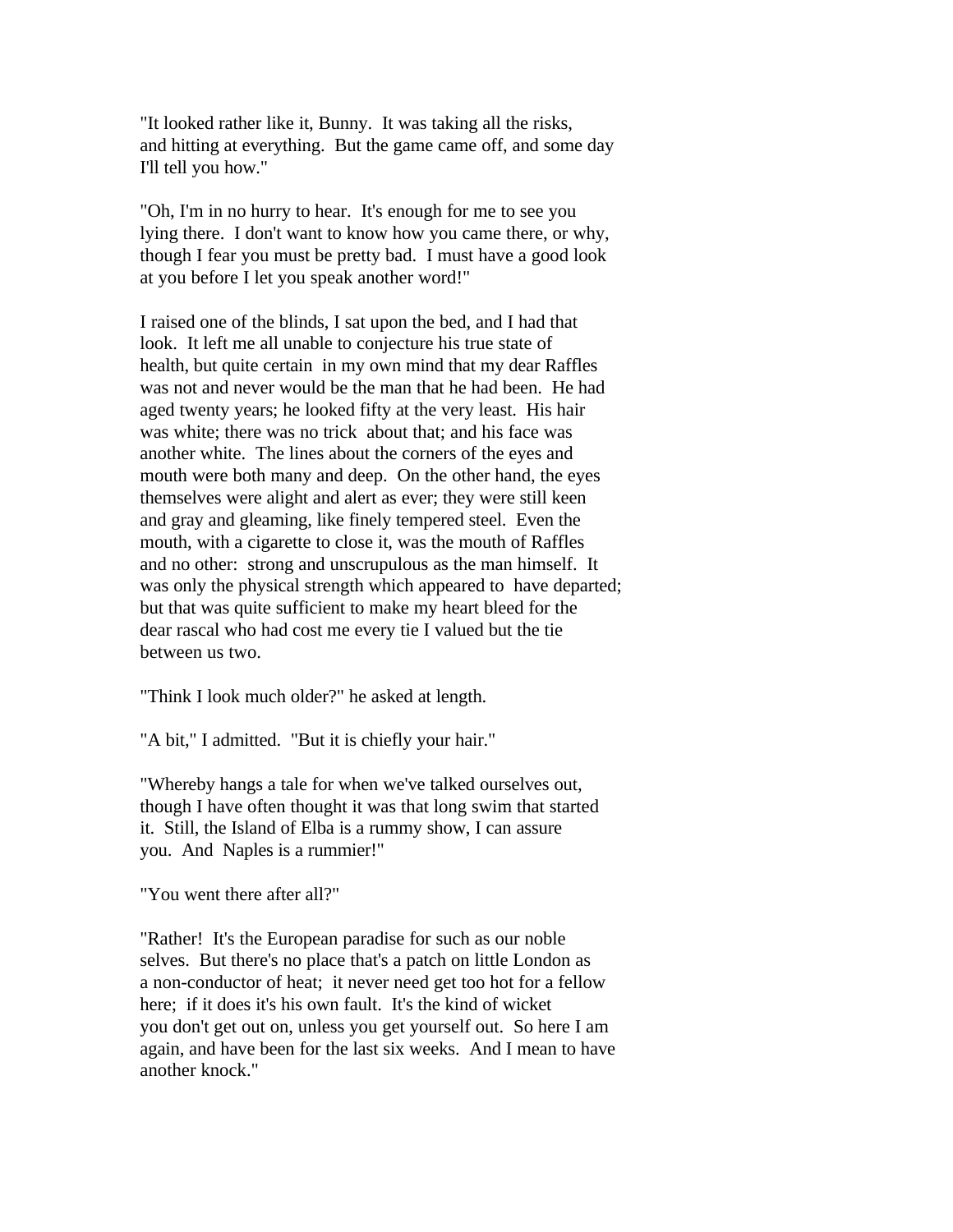"But surely, old fellow, you're not awfully fit, are you?"

"Fit? My dear Bunny, I'm dead--I'm at the bottom of the sea--and don't you forget it for a minute."

"But are you all right, or are you not?"

"No, I'm half-poisoned by Theobald's prescriptions and putrid cigarettes, and as weak as a cat from lying in bed."

"Then why on earth lie in bed, Raffles?"

"Because it's better than lying in gaol, as I am afraid YOU know, my poor dear fellow. I tell you I am dead; and my one terror is of coming to life again by accident. Can't you see? I simply dare not show my nose out of doors--by day. You have no idea of the number of perfectly innocent things a dead man daren't do. I can't even smoke Sullivans, because no one man was ever so partial to them as I was in my lifetime, and you never know when you may start a clew."

"What brought you to these mansions?"

"I fancied a flat, and a man recommended these on the boat; such a good chap, Bunny; he was my reference when it came to signing the lease. You see I landed on a stretcher--most pathetic case--old Australian without a friend in old country--ordered Engadine as last chance--no go--not an earthly--sentimental wish to die in London--that's the history of Mr. Maturin. If it doesn't hit you hard, Bunny, you're the first. But it hit friend Theobald hardest of all. I'm an income to him. I believe he's going to marry on me."

"Does he guess there's nothing wrong?"

"Knows, bless you! But he doesn't know I know he knows, and there isn't a disease in the dictionary that he hasn't treated me for since he's had me in hand. To do him justice, I believe he thinks me a hypochondriac of the first water; but that young man will go far if he keeps on the wicket. He has spent half his nights up here, at guineas apiece."

"Guineas must be plentiful, old chap!"

"They have been, Bunny. I can't say more. But I don't see why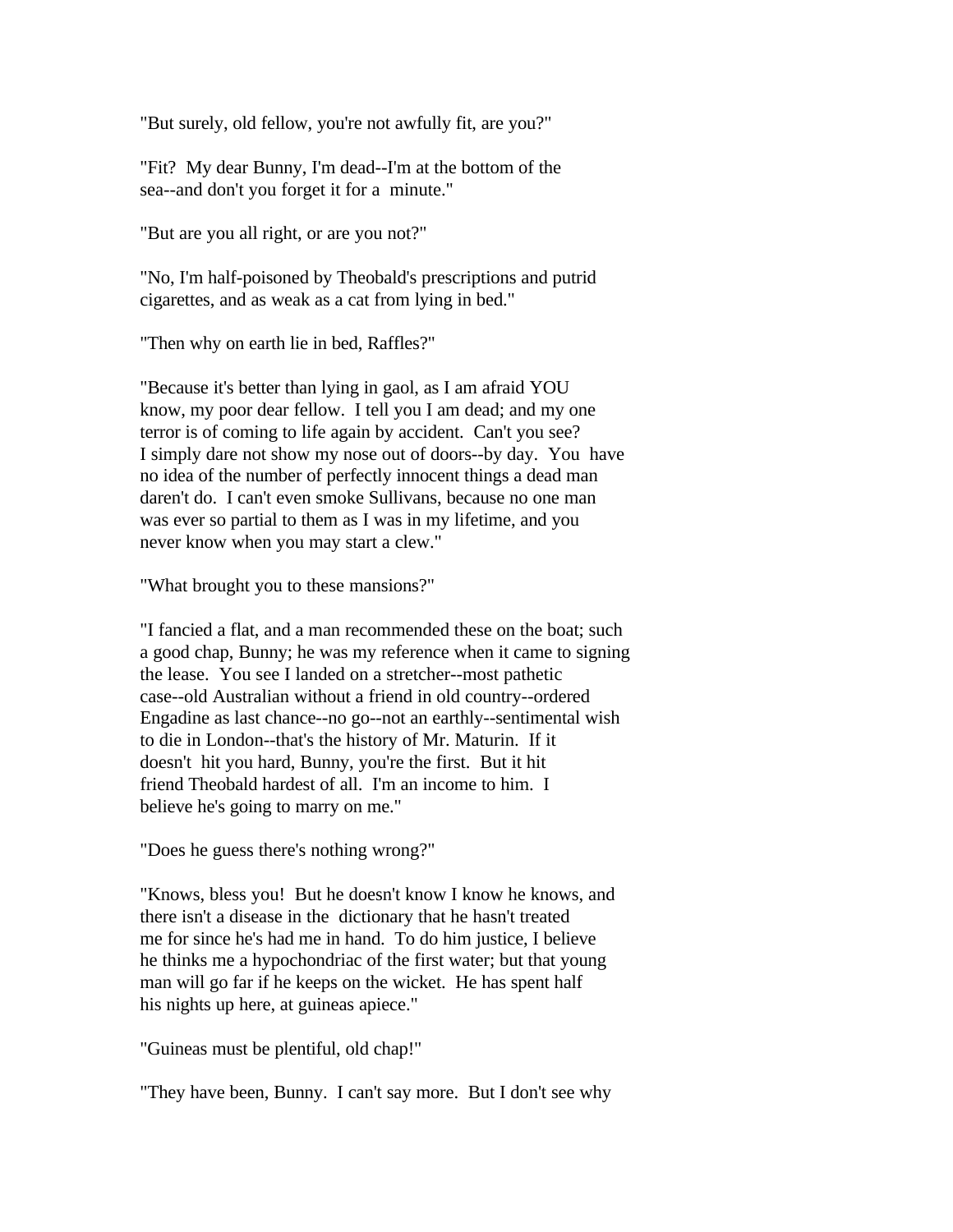they shouldn't be again."

I was not going to inquire where the guineas came from. As if I cared! But I did ask old Raffles how in the world he had got upon my tracks; and thereby drew the sort of smile with which old gentlemen rub their hands, and old ladies nod their noses. Raffles merely produced a perfect oval of blue smoke before replying.

"I was waiting for you to ask that, Bunny; it's a long time since I did anything upon which I plume myself more. Of course, in the first place, I spotted you at once by these prison articles; they were not signed, but the fist was the fist of my sitting rabbit!"

"But who gave you my address?"

"I wheedled it out of your excellent editor; called on him at dead of night, when I occasionally go afield like other ghosts, and wept it out of him in five minutes. I was your only relative; your name was not your own name; if he insisted I would give him mine. He didn't insist, Bunny, and I danced down his stairs with your address in my pocket."

"Last night?"

"No, last week."

"And so the advertisement was yours, as well as the telegram!"

I had, of course, forgotten both in the high excitement of the hour, or I should scarcely have announced my belated discovery with such an air. As it was I made Raffles look at me as I had known him look before, and the droop of his eyelids began to sting.

"Why all this subtlety?" I petulantly exclaimed. "Why couldn't you come straight away to me in a cab?"

He did not inform me that I was hopeless as ever. He did not address me as his good rabbit.

He was silent for a time, and then spoke in a tone which made me ashamed of mine.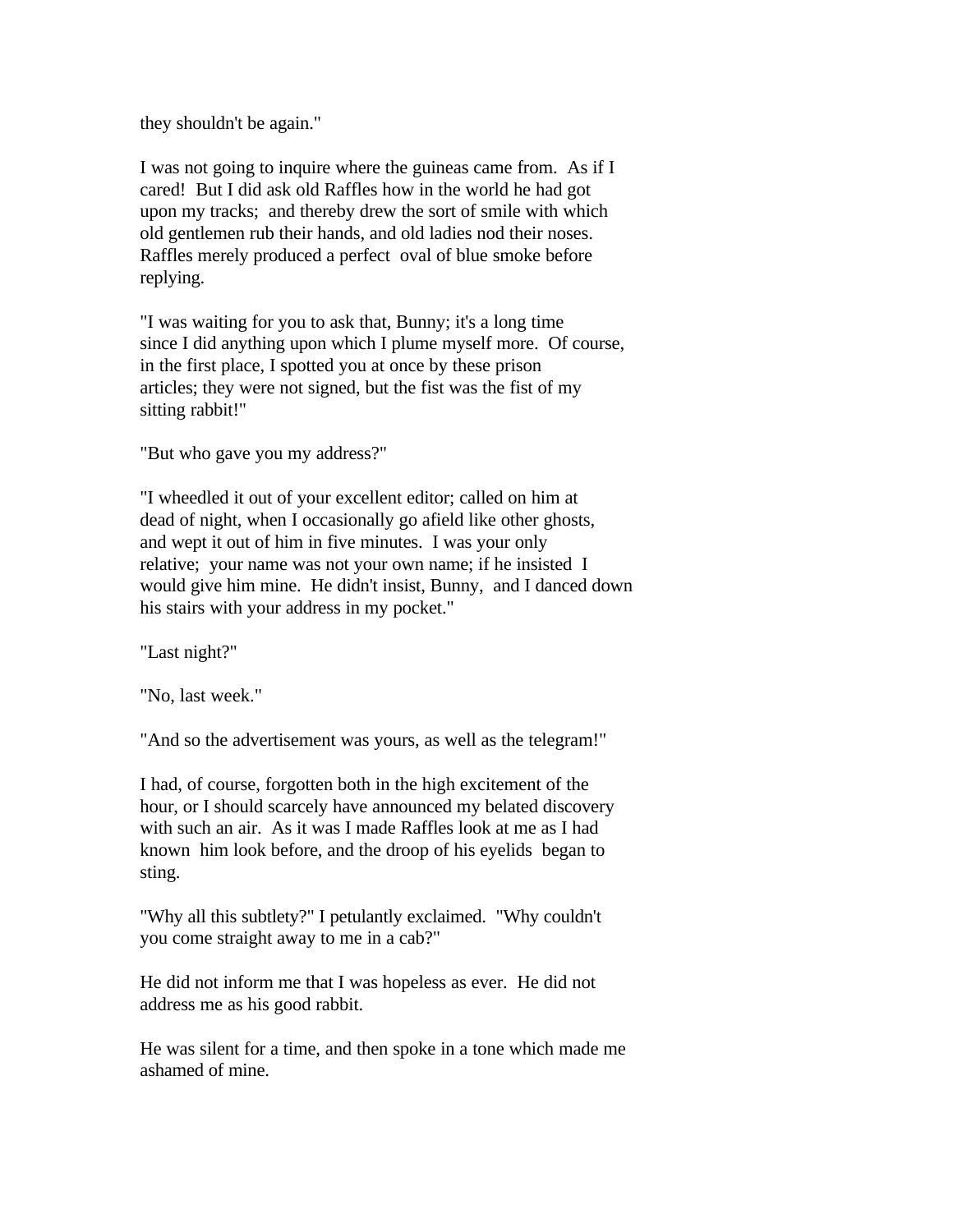"You see, there are two or three of me now, Bunny: one's at the bottom of the Mediterranean, and one's an old Australian desirous of dying in the old country, but in no immediate danger of dying anywhere. The old Australian doesn't know a soul in town; he's got to be consistent, or he's done. This sitter Theobald is his only friend, and has seen rather too much of him; ordinary dust won't do for his eyes. Begin to see? To pick you out of a crowd, that was the game; to let old Theobald help to pick you, better still! To start with, he was dead against my having anybody at all; wanted me all to himself, naturally; but anything rather than kill the goose! So he is to have a fiver a week while he keeps me alive, and he's going to be married next month. That's a pity in some ways, but a good thing in others; he will want more money than he foresees, and he may always be of use to us at a pinch. Meanwhile he eats out of my hand."

I complimented Raffles on the mere composition of his telegram, with half the characteristics of my distinguished kinsman squeezed into a dozen odd words; and let him know how the old ruffian had really treated me. Raffles was not surprised; we had dined together at my relative's in the old days, and filed for reference a professional valuation of his household gods. I now learnt that the telegram had been posted, with the hour marked for its despatch, at the pillar nearest Vere Street, on the night before the advertisement was due to appear in the Daily Mail. This also had been carefully prearranged; and Raffles's only fear had been lest it might be held over despite his explicit instructions, and so drive me to the doctor for an explanation of his telegram. But the adverse chances had been weeded out and weeded out to the irreducible minimum of risk.

His greatest risk, according to Raffles, lay nearest home: bedridden invalid that he was supposed to be, his nightly terror was of running into Theobald's arms in the immediate neighborhood of the flat. But Raffles had characteristic methods of minimizing even that danger, of which something anon; meanwhile he recounted more than one of his nocturnal adventures, all, however, of a singularly innocent type; and one thing I noticed while he talked. His room was the first as you entered the flat. The long inner wall divided the room not merely from the passage but from the outer landing as well. Thus every step upon the bare stone stairs could be heard by Raffles where he lay; and he would never speak while one was ascending, until it had passed his door. The afternoon brought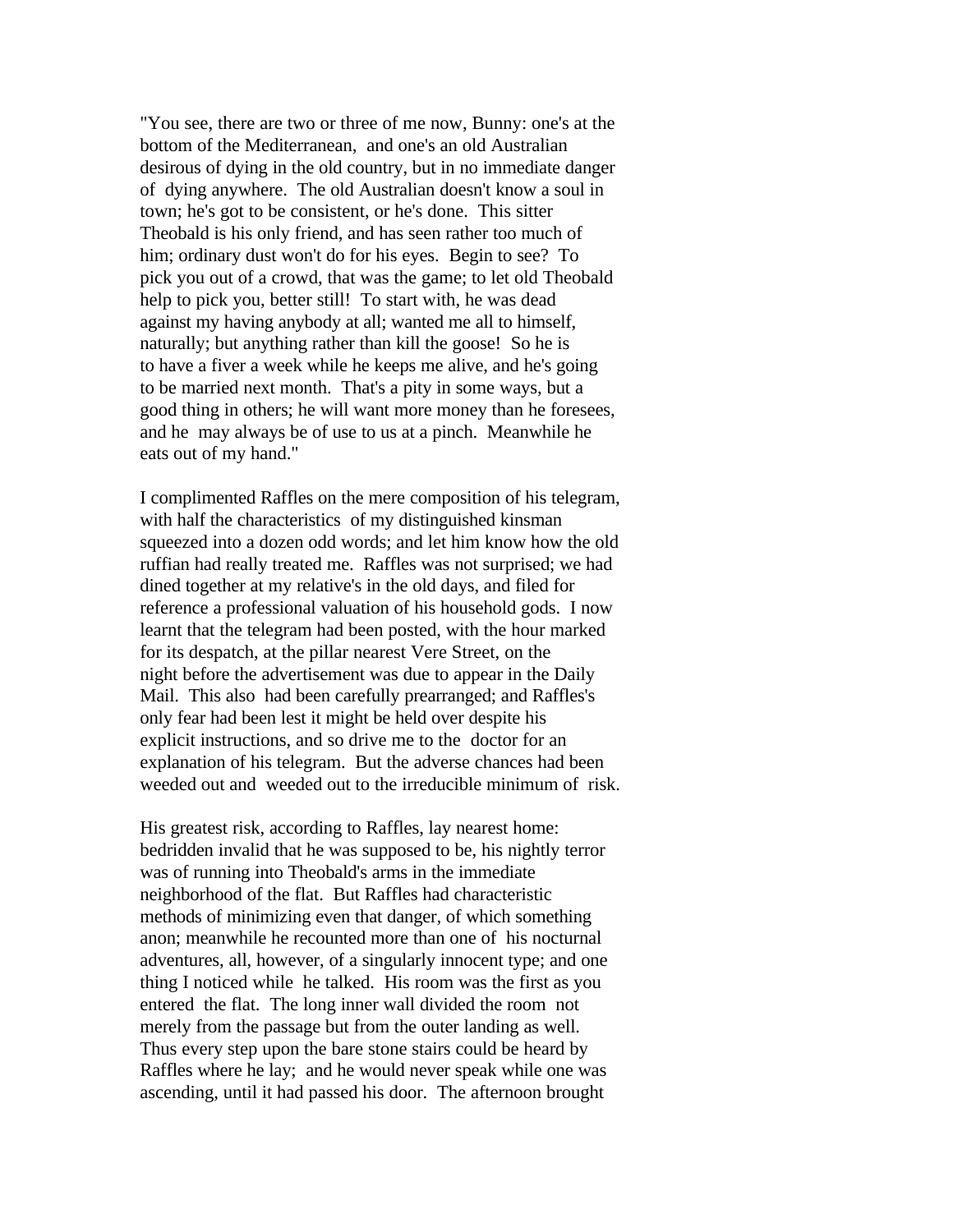more than one applicant for the post which it was my duty to tell them that I had already obtained. Between three and four, however, Raffles, suddenly looking at his watch, packed me off in a hurry to the other end of London for my things.

"I'm afraid you must be famishing, Bunny. It's a fact that I eat very little, and that at odd hours, but I ought not to have forgotten you. Get yourself a snack outside, but not a square meal if you can resist one. We've got to celebrate this day this night!"

"To-night?" I cried.

"To-night at eleven, and Kellner's the place. You may well open your eyes, but we didn't go there much, if you remember, and the staff seems changed. Anyway we'll risk it for once. I was in last night, talking like a stage American, and supper's ordered for eleven sharp."

"You made as sure of me as all that!"

"There was no harm in ordering supper. We shall have it in a private room, but you may as well dress if you've got the duds."

"They're at my only forgiving relative's."

 "How much will get them out, and square you up, and bring you back bag and baggage in good time?"

I had to calculate.

"A tenner, easily."

"I had one ready for you. Here it is, and I wouldn't lose any time if I were you. On the way you might look up Theobald, tell him you've got it and how long you'll be gone, and that I can't be left alone all the time. And, by Jove, yes! You get me a stall for the Lyceum at the nearest agent's; there are two or three in High Street; and say it was given you when you come in. That young man shall be out of the way to-night."

I found our doctor in a minute consulting-room and his shirt-sleeves, a tall tumbler at his elbow; at least I caught sight of the tumbler on entering; thereafter he stood in front of it, with a futility which had my sympathy.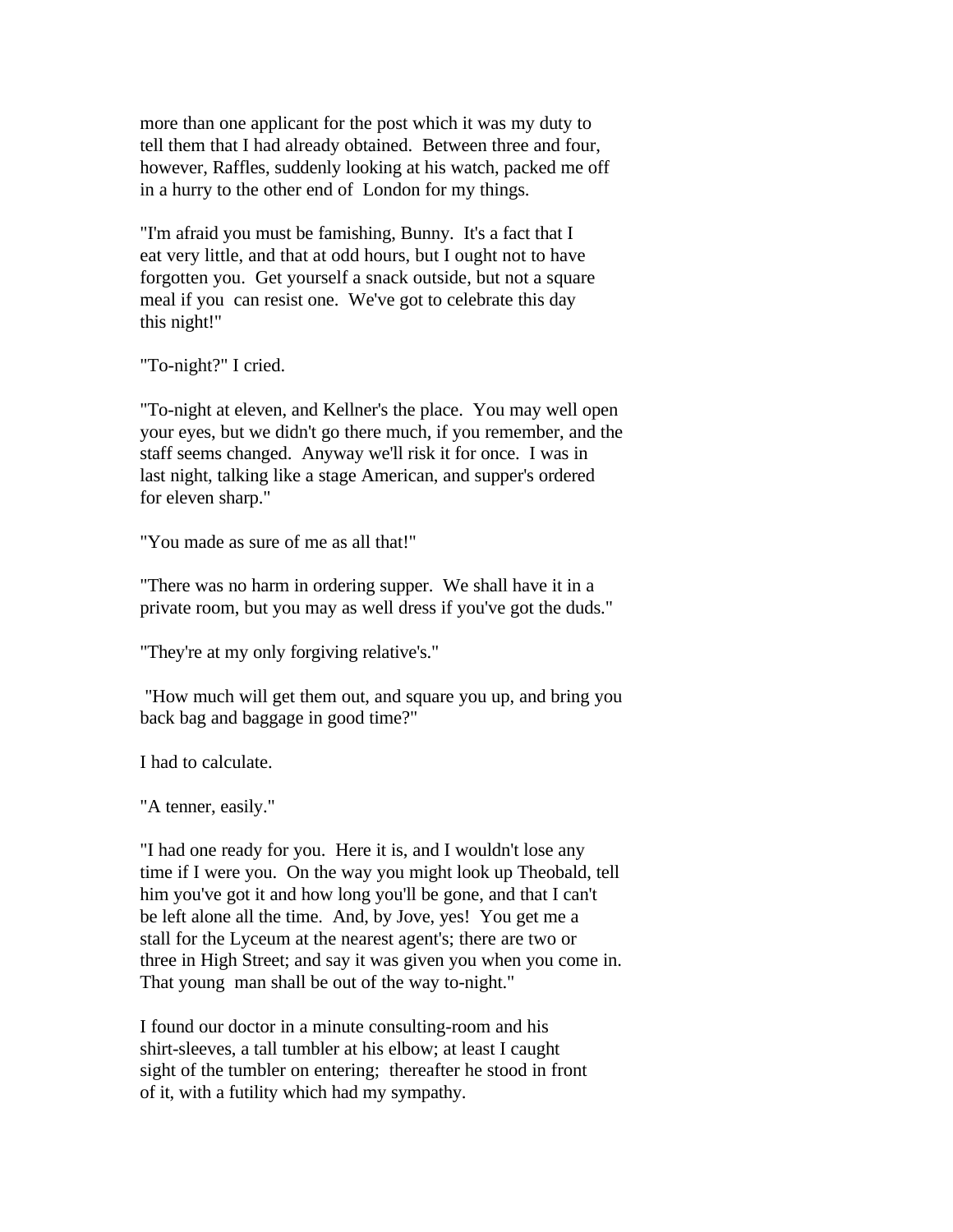"So you've got the billet," said Dr. Theobald. "Well, as I told you before, and as you have since probably discovered for yourself, you won't find it exactly a sinecure. My own part of the business is by no means that; indeed, there are those who would throw up the case, after the kind of treatment that you have seen for yourself. But professional considerations are not the only ones, and one cannot make too many allowances in such a case."

"But what is the case?" I asked him. "You said you would tell me if I was successful."

Dr. Theobald's shrug was worthy of the profession he seemed destined to adorn; it was not incompatible with any construction which one chose to put upon it. Next moment he had stiffened. I suppose I still spoke more or less like a gentleman. Yet, after all, I was only the male nurse. He seemed to remember this suddenly, and he took occasion to remind me of the fact.

"Ah," said he, "that was before I knew you were altogether without experience; and I must say that I was surprised even at Mr. Maturin's engaging you after that; but it will depend upon yourself how long I allow him to persist in so curious an experiment. As for what is the matter with him, my good fellow, it is no use my giving you an answer which would be double Dutch to you; moreover, I have still to test your discretionary powers. I may say, however, that that poor gentleman presents at once the most complex and most troublesome case, which is responsibility enough without certain features which make it all but insupportable. Beyond this I must refuse to discuss my patient for the present; but I shall certainly go up if I can find time."

He went up within five minutes. I found him there on my return at dusk. But he did not refuse my stall for the Lyceum, which Raffles would not allow me to use myself, and presented to him off-hand without my leave.

"And don't you bother any more about me till to-morrow," snapped the high thin voice as he was off. "I can send for you now when I want you, and I'm hoping to have a decent night for once."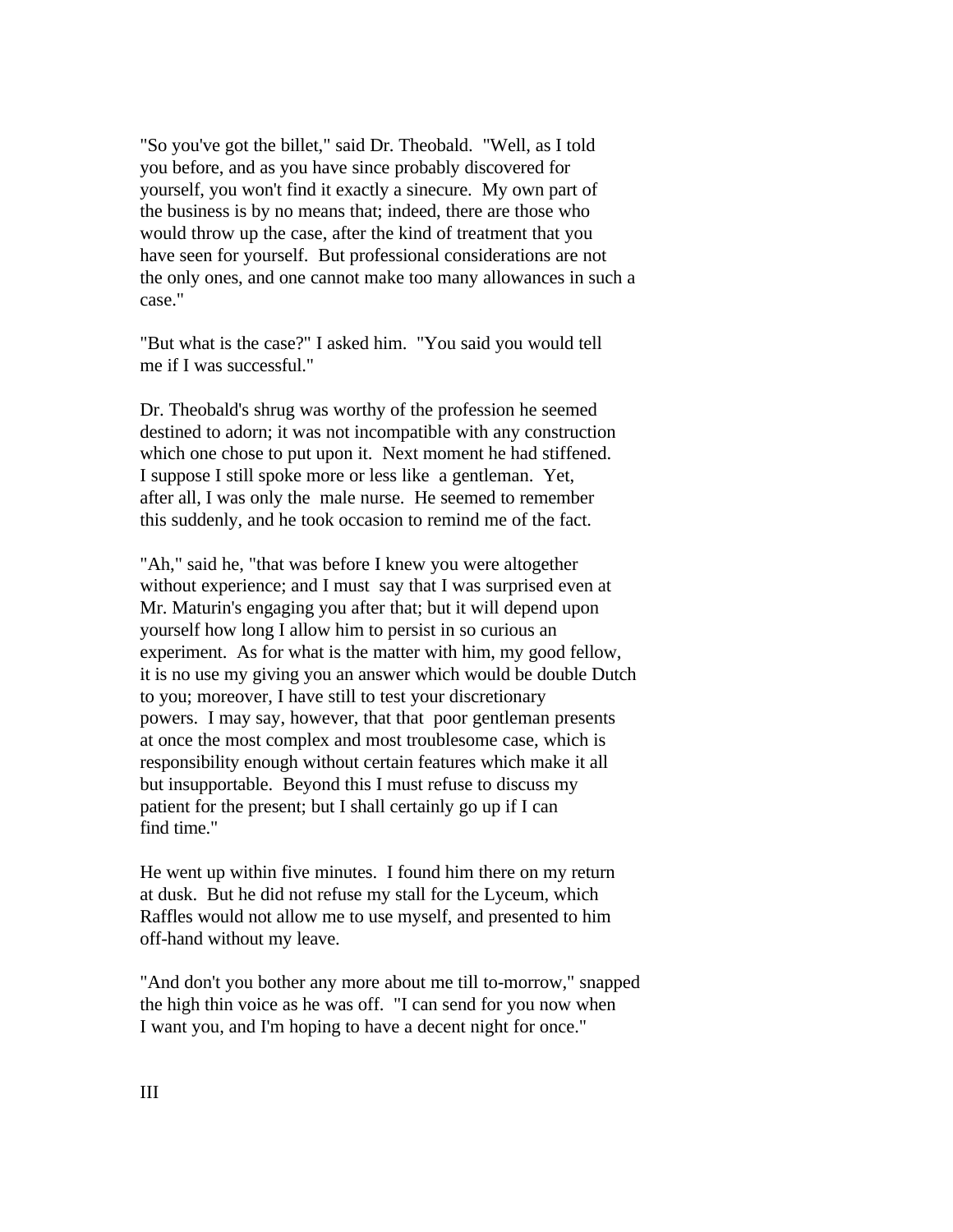It was half-past ten when we left the flat, in an interval of silence on the noisy stairs. The silence was unbroken by our wary feet. Yet for me a surprise was in store upon the very landing. Instead of going downstairs, Raffles led me up two flights, and so out upon a perfectly flat roof.

"There are two entrances to these mansions," he explained between stars and chimney-stacks: "one to our staircase, and another round the corner. But there's only one porter, and he lives on the basement underneath us, and affects the door nearest home. We miss him by using the wrong stairs, and we run less risk of old Theobald. I got the tip from the postmen, who come up one way and down the other. Now, follow me, and look out!"

There was indeed some necessity for caution, for each half of the building had its L-shaped well dropping sheer to the base, the parapets so low that one might easily have tripped over them into eternity. However, we were soon upon the second staircase, which opened on the roof like the first. And twenty minutes of the next twenty-five we spent in an admirable hansom, skimming east.

"Not much change in the old hole, Bunny. More of these magic-lantern advertisements . . . and absolutely the worst bit of taste in town, though it's saying something, in that equestrian statue with the gilt stirrups and fixings; why don't they black the buffer's boots and his horse's hoofs while they are about it? . . . More bicyclists, of course. That was just beginning, if you remember. It might have been useful to us. . . . And there's the old club, getting put into a crate for the Jubilee; by Jove, Bunny, we ought to be there. I wouldn't lean forward in Piccadilly, old chap. If you're seen I'm thought of, and we shall have to be jolly careful at Kellner's. . . . Ah, there it is! Did I tell you I was a low-down stage Yankee at Kellner's? You'd better be another, while the waiter's in the room."

We had the little room upstairs; and on the very threshold I, even I, who knew my Raffles of old, was taken horribly aback. The table was laid for three. I called his attention to it in a whisper.

"Why, yep!" came through his nose. "Say, boy, the lady, she's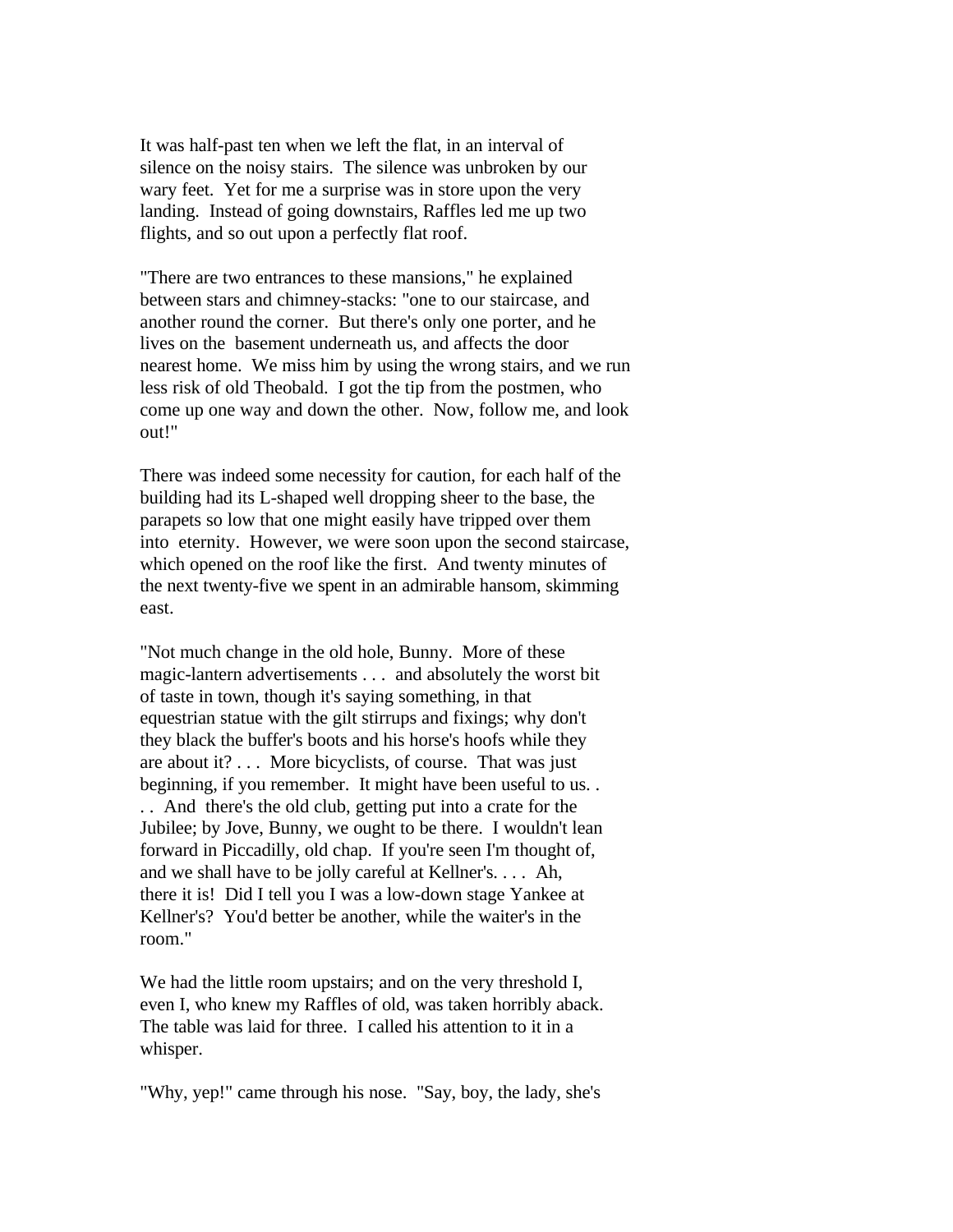not comin', but you leave that tackle where 'tis. If I'm liable to pay, I guess I'll have all there is to it."

I have never been in America, and the American public is the last on earth that I desire to insult; but idiom and intonation alike would have imposed upon my inexperience. I had to look at Raffles to make sure that it was he who spoke, and I had my own reasons for looking hard.

"Who on earth was the lady?" I inquired aghast at the first opportunity.

"She isn't on earth. They don't like wasting this room on two, that's all. Bunny--my Bunny--here's to us both!"

And we clinked glasses swimming with the liquid gold of Steinberg, 1868; but of the rare delights of that supper I can scarcely trust myself to write. It was no mere meal, it was no coarse orgy, but a little feast for the fastidious gods, not unworthy of Lucullus at his worst. And I who had bolted my skilly at Wormwood Scrubbs, and tightened my belt in a Holloway attic, it was I who sat down to this ineffable repast! Where the courses were few, but each a triumph of its kind, it would be invidious to single out any one dish; but the Jambon de Westphalie au Champagne tempts me sorely. And then the champagne that we drank, not the quantity but the quality! Well, it was Pol Roger, '84, and quite good enough for me; but even so it was not more dry, nor did it sparkle more, than the merry rascal who had dragged me thus far to the devil, but should lead me dancing the rest of the way. I was beginning to tell him so. I had done my honest best since my reappearance in the world; but the world had done its worst by me. A further antithesis and my final intention were both upon my tongue when the waiter with the Chateau Margaux cut me short; for he was the bearer of more than that great wine; bringing also a card upon a silver tray.

"Show him up," said Raffles, laconically.

"And who is this?" I cried when the man was gone. Raffles reached across the table and gripped my arm in a vice. His eyes were steel points fixed on mine.

"Bunny, stand by me," said he in the old irresistible voice, a voice both stern and winning. "Stand by me, Bunny--if there's a row!"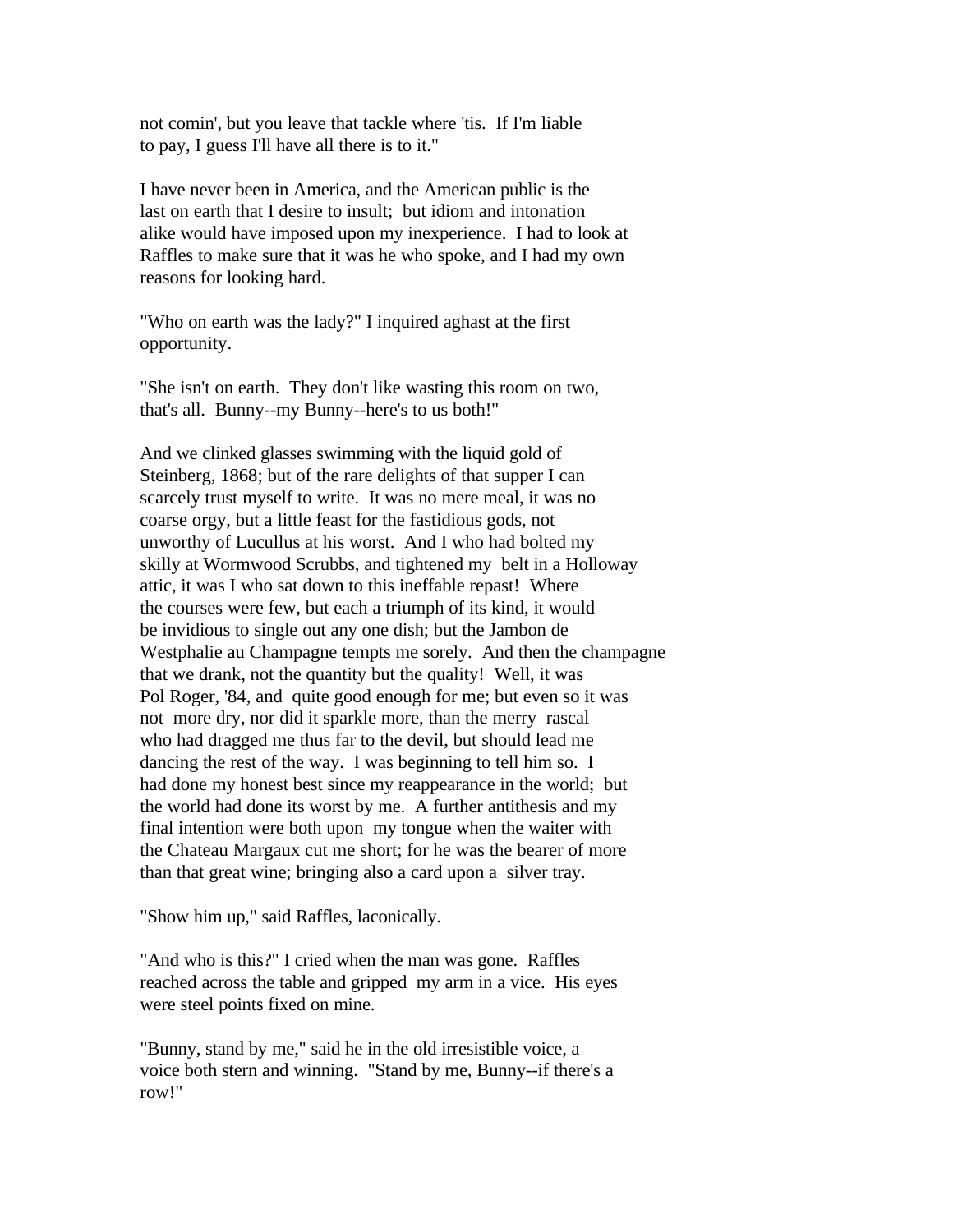And there was time for nothing more, the door flying open, and a dapper person entering with a bow; a frock-coat on his back, gold pince-nez on his nose; a shiny hat in one hand, and a black bag in the other.

"Good-evening, gentlemen," said he, at home and smiling.

"Sit down," drawled Raffles in casual response. "Say, let me introduce you to Mr. Ezra B. Martin, of Shicawgo. Mr. Martin is my future brother-in-law. This is Mr. Robinson, Ezra, manager to Sparks & Company, the cellerbrated joolers on Re-gent Street."

I pricked up my ears, but contented myself with a nod. I altogether distrusted my ability to live up to my new name and address.

"I figured on Miss Martin bein' right here, too," continued Raffles, "but I regret to say she's not feelin' so good. We light out for Parrus on the 9 A. M. train to-morrer mornin', and she guessed she'd be too dead. Sorry to disappoint you, Mr. Robinson; but you'll see I'm advertisin' your wares."

Raffles held his right hand under the electric light, and a diamond ring flashed upon his little finger. I could have sworn it was not there five minutes before.

The tradesman had a disappointed face, but for a moment it brightened as he expatiated on the value of that ring and on the price his people had accepted for it. I was invited to guess the figure, but I shook a discreet head. I have seldom been more taciturn in my life.

"Forty-five pounds," cried the jeweller; "and it would be cheap at fifty guineas."

"That's right," assented Raffles. "That'd be dead cheap, I allow. But then, my boy, you gotten ready cash, and don't you forget it."

I do not dwell upon my own mystification in all this. I merely pause to state that I was keenly enjoying that very element. Nothing could have been more typical of Raffles and the past. It was only my own attitude that was changed.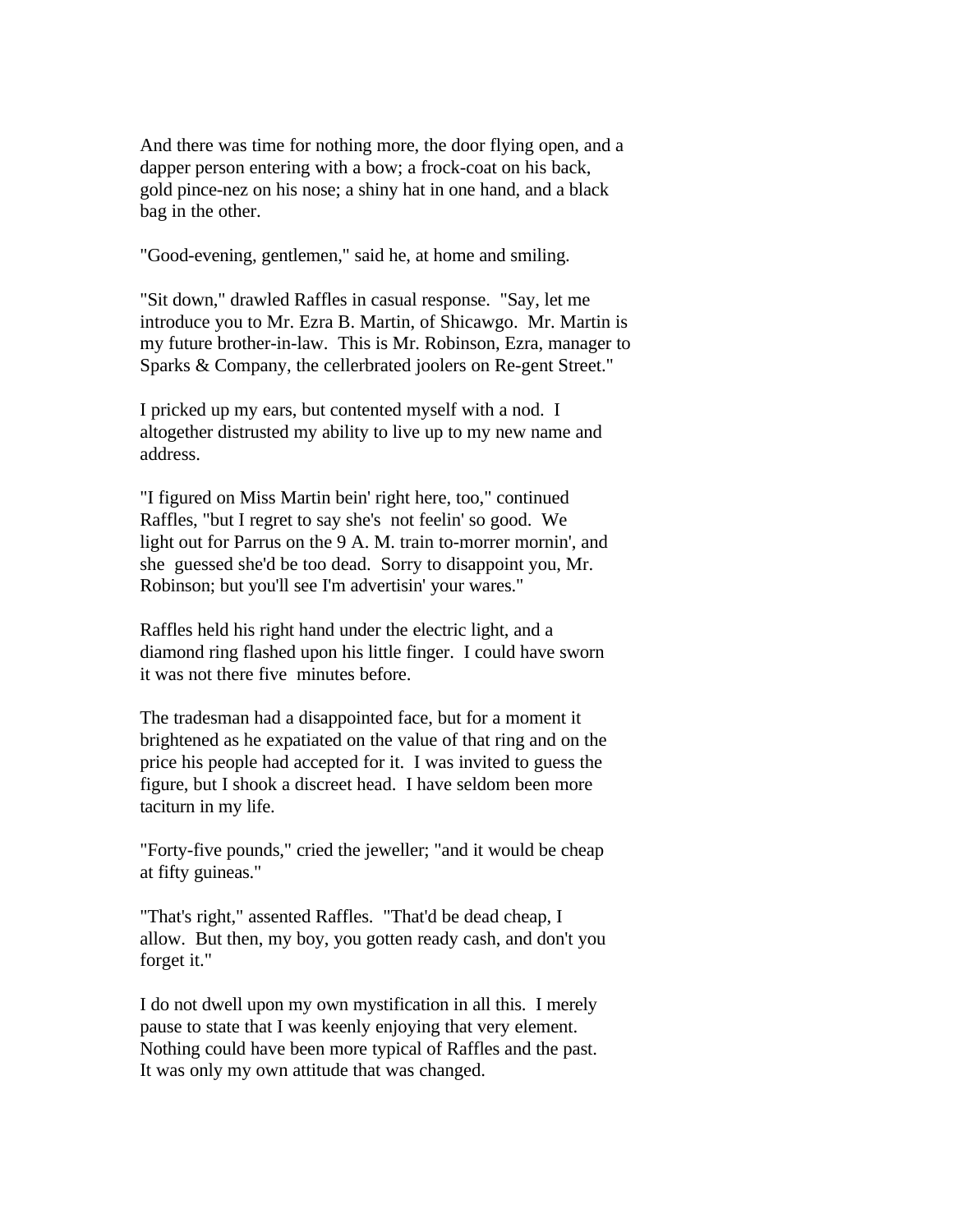It appeared that the mythical lady, my sister, had just become engaged to Raffles, who seemed all anxiety to pin her down with gifts of price. I could not quite gather whose gift to whom was the diamond ring; but it had evidently been paid for; and I voyaged to the moon, wondering when and how. I was recalled to this planet by a deluge of gems from the jeweller's bag. They lay alight in their cases like the electric lamps above. We all three put our heads together over them, myself without the slightest clew as to what was coming, but not unprepared for violent crime. One does not do eighteen months for nothing.

"Right away," Raffles was saying. "We'll choose for her, and you'll change anything she don't like. Is that the idea?"

"That was my suggestion, sir."

"Then come on, Ezra. I guess you know Sadie's taste. You help me choose."

And we chose--lord! What did we not choose? There was her ring, a diamond half-hoop. It cost L95, and there was no attempt to get it for L90. Then there was a diamond necklet--two hundred guineas, but pounds accepted. That was to be the gift of the bridegroom. The wedding was evidently imminent. It behooved me to play a brotherly part. I therefore rose to the occasion; calculated she would like a diamond star (L116), but reckoned it was more than I could afford; and sustained a vicious kick under the table for either verb. I was afraid to open my mouth on finally obtaining the star for the round hundred. And then the fat fell in the fire; for pay we could not; though a remittance (said Raffles) was "overdo from Noo York."

"But I don't know you, gentlemen," the jeweller exclaimed. "I haven't even the name of your hotel!"

"I told you we was stoppin' with friends," said Raffles, who was not angry, though thwarted and crushed. "But that's right, sir! Oh, that's dead right, and I'm the last man to ask you to take Quixotic risks. I'm tryin' to figure a way out. Yes, SIR, that's what I'm tryin' to do."

"I wish you could, sir," the jeweller said, with feeling. "It isn't as if we hadn't seen the color of your money. But certain rules I'm sworn to observe; it isn't as if I was in business for myself; and--you say you start for Paris in the morning!"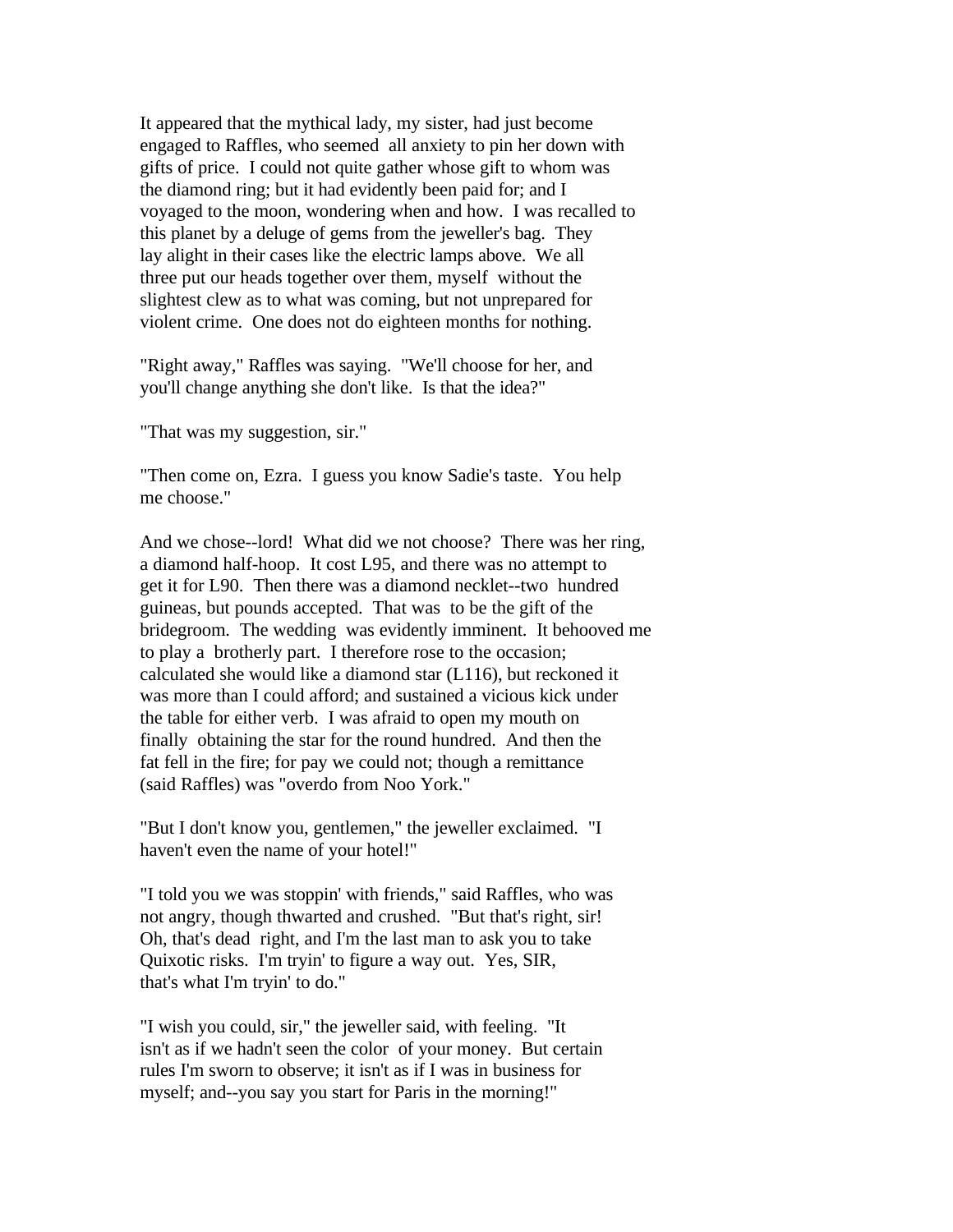"On the 9 A. M. train," mused Raffles; "and I've heard no-end yarns about the joolers' stores in Parrus. But that ain't fair; don't you take no notice o' that. I'm tryin' to figure a way out. Yes, SIR!"

He was smoking cigarettes out of a twenty-five box; the tradesman and I had cigars. Raffles sat frowning with a pregnant eye, and it was only too clear to me that his plans had miscarried. I could not help thinking, however, that they deserved to do so, if he had counted upon buying credit for all but L400 by a single payment of some ten per cent. That again seemed unworthy of Raffles, and I, for my part, still sat prepared to spring any moment at our visitor's throat.

"We could mail you the money from Parrus," drawled Raffles at length. "But how should we know you'd hold up your end of the string, and mail us the same articles we've selected to-night?"

The visitor stiffened in his chair. The name of his firm should be sufficient guarantee for that.

"I guess I'm no better acquainted with their name than they are with mine," remarked Raffles, laughing. "See here, though! I got a scheme. You pack 'em in this!"

He turned the cigarettes out of the tin box, while the jeweller and I joined wondering eyes.

"Pack 'em in this," repeated Raffles, "the three things we want, and never mind the boxes; you can pack 'em in cotton-wool. Then we'll ring for string and sealing wax, seal up the lot right here, and you can take 'em away in your grip. Within three days we'll have our remittance, and mail you the money, and you'll mail us this darned box with my seal unbroken! It's no use you lookin' so sick, Mr. Jooler; you won't trust us any, and yet we're goin' to trust you some. Ring the bell, Ezra, and we'll see if they've gotten any sealing-wax and string."

They had; and the thing was done. The tradesman did not like it; the precaution was absolutely unnecessary; but since he was taking all his goods away with him, the sold with the unsold, his sentimental objections soon fell to the ground. He packed necklet, ring, and star, with his own hands, in cotton-wool; and the cigarette-box held them so easily that at the last moment,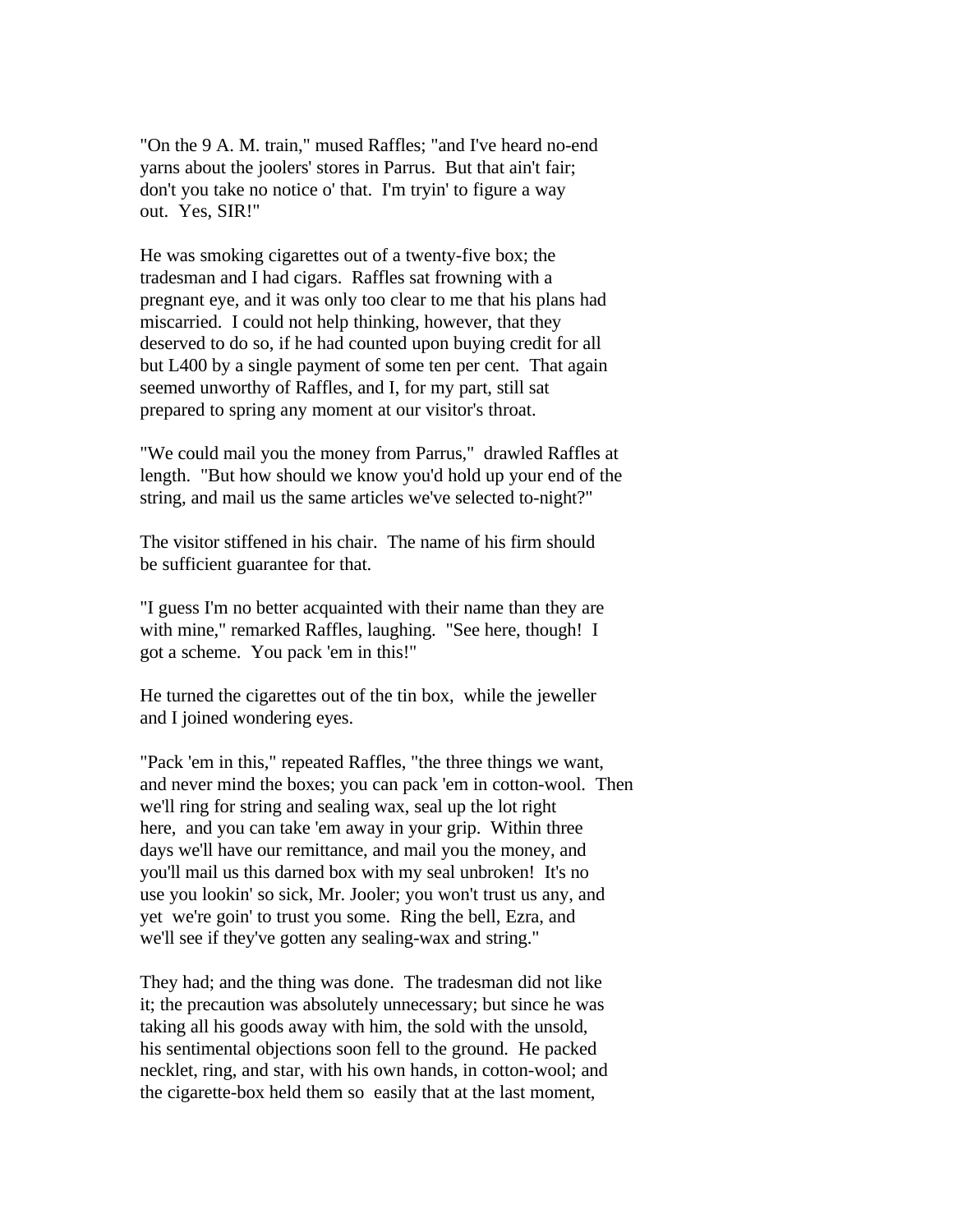when the box was closed, and the string ready, Raffles very nearly added a diamond bee-brooch at L51 10s. This temptation, however, he ultimately overcame, to the other's chagrin. The cigarette-box was tied up, and the string sealed, oddly enough, with the diamond of the ring that had been bought and paid for.

"I'll chance you having another ring in the store the dead spit of mine," laughed Raffles, as he relinquished the box, and it disappeared into the tradesman's bag. "And now, Mr. Robinson, I hope you'll appreciate my true hospitality in not offering you any thing to drink while business was in progress. That's Chateau Margaux, sir, and I should judge it's what you'd call an eighteen-carat article."

In the cab which we took to the vicinity of the flat, I was instantly snubbed for asking questions which the driver might easily overhear, and took the repulse just a little to heart. I could make neither head nor tail of Raffles's dealings with the man from Regent Street, and was naturally inquisitive as to the meaning of it all. But I held my tongue until we had regained the flat in the cautious manner of our exit, and even there until Raffles rallied me with a hand on either shoulder and an old smile upon his face.

"You rabbit!" said he. "Why couldn't you wait till we got home?"

"Why couldn't you tell me what you were going to do?" I retorted as of yore.

"Because your dear old phiz is still worth its weight in innocence, and because you never could act for nuts! You looked as puzzled as the other poor devil; but you wouldn't if you had known what my game really was."

"And pray what was it?"

"That," said Raffles, and he smacked the cigarette-box down upon the mantelpiece. It was not tied. It was not sealed. It flew open from the force of the impact. And the diamond ring that cost L95, the necklet for L200, and my flaming star at another L100, all three lay safe and snug in the jeweller's own cotton-wool!

"Duplicate boxes!" I cried.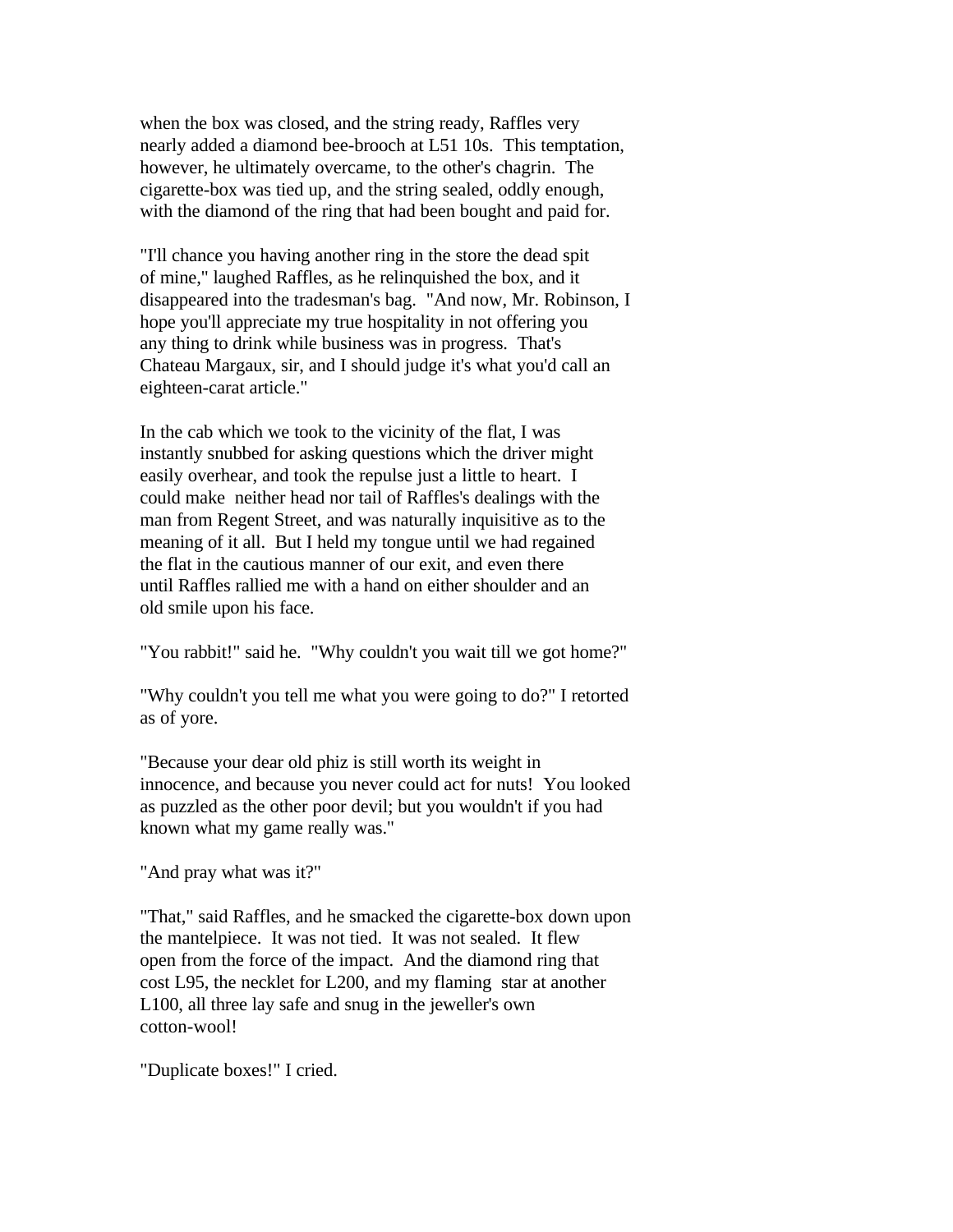"Duplicate boxes, my brainy Bunny. One was already packed and weighted, and in my pocket. I don't know whether you noticed me weighing the three things together in my hand? I know that neither of you saw me change the boxes, for I did it when I was nearest buying the bee-brooch at the end, and you were too puzzled, and the other Johnny too keen. It was the cheapest shot in the game; the dear ones were sending old Theobald to Southampton on a fool's errand yesterday afternoon, and showing one's own nose down Regent Street in broad daylight while he was gone; but some things are worth paying for, and certain risks one must always take. Nice boxes, aren't they? I only wished they contained a better cigarette; but a notorious brand was essential; a box of Sullivans would have brought me to life to-morrow."

"But they oughtn't to open it to-morrow."

"Nor will they, as a matter of fact. Meanwhile, Bunny, I may call upon you to dispose of the boodle."

"I'm on for any mortal thing!"

My voice rang true, I swear, but it was the way of Raffles to take the evidence of as many senses as possible. I felt the cold steel of his eyes through mine and through my brain. But what he saw seemed to satisfy him no less than what he heard, for his hand found my hand, and pressed it with a fervor foreign to the man.

"I know you are, and I knew you would be. Only remember, Bunny, it's my turn next to pay the shot!"

You shall hear how he paid it when the time came.

# A JUBILEE PRESENT

The Room of Gold, in the British Museum, is probably well enough known to the inquiring alien and the travelled American. A true Londoner, however, I myself had never heard of it until Raffles casually proposed a raid.

"The older I grow, Bunny, the less I think of your so-called precious stones. When did they ever bring in half their market value in L. s. d. There was the first little crib we ever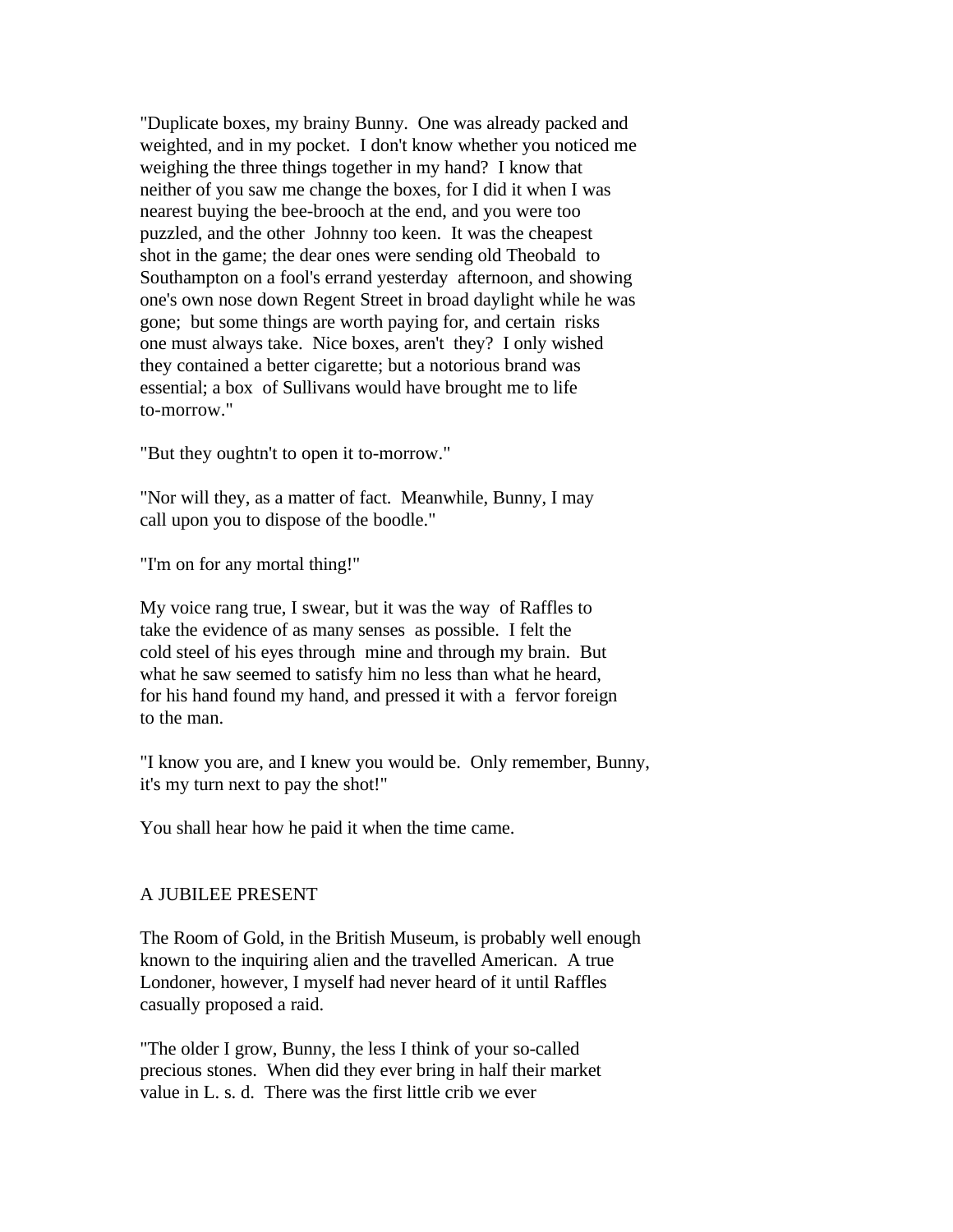cracked together--you with your innocent eyes shut. A thousand pounds that stuff was worth; but how many hundreds did it actually fetch. The Ardagh emeralds weren't much better; old Lady Melrose's necklace was far worse; but that little lot the other night has about finished me. A cool hundred for goods priced well over four; and L35 to come off for bait, since we only got a tenner for the ring I bought and paid for like an ass. I'll be shot if I ever touch a diamond again! Not if it was the Koh-I-noor; those few whacking stones are too well known, and to cut them up is to decrease their value by arithmetical retrogression. Besides, that brings you up against the Fence once more, and I'm done with the beggars for good and all. You talk about your editors and publishers, you literary swine. Barabbas was neither a robber nor a publisher, but a six-barred, barbed-wired, spike-topped Fence. What we really want is an Incorporated Society of Thieves, with some public-spirited old forger to run it for us on business lines."

Raffles uttered these blasphemies under his breath, not, I am afraid, out of any respect for my one redeeming profession, but because we were taking a midnight airing on the roof, after a whole day of June in the little flat below. The stars shone overhead, the lights of London underneath, and between the lips of Raffles a cigarette of the old and only brand. I had sent in secret for a box of the best; the boon had arrived that night; and the foregoing speech was the first result. I could afford to ignore the insolent asides, however, where the apparent contention was so manifestly unsound.

"And how are you going to get rid of your gold?" said I, pertinently.

"Nothing easier, my dear rabbit."

"Is your Room of Gold a roomful of sovereigns?"

Raffles laughed softly at my scorn.

"No, Bunny, it's principally in the shape of archaic ornaments, whose value, I admit, is largely extrinsic. But gold is gold, from Phoenicia to Klondike, and if we cleared the room we should eventually do very well."

"How?"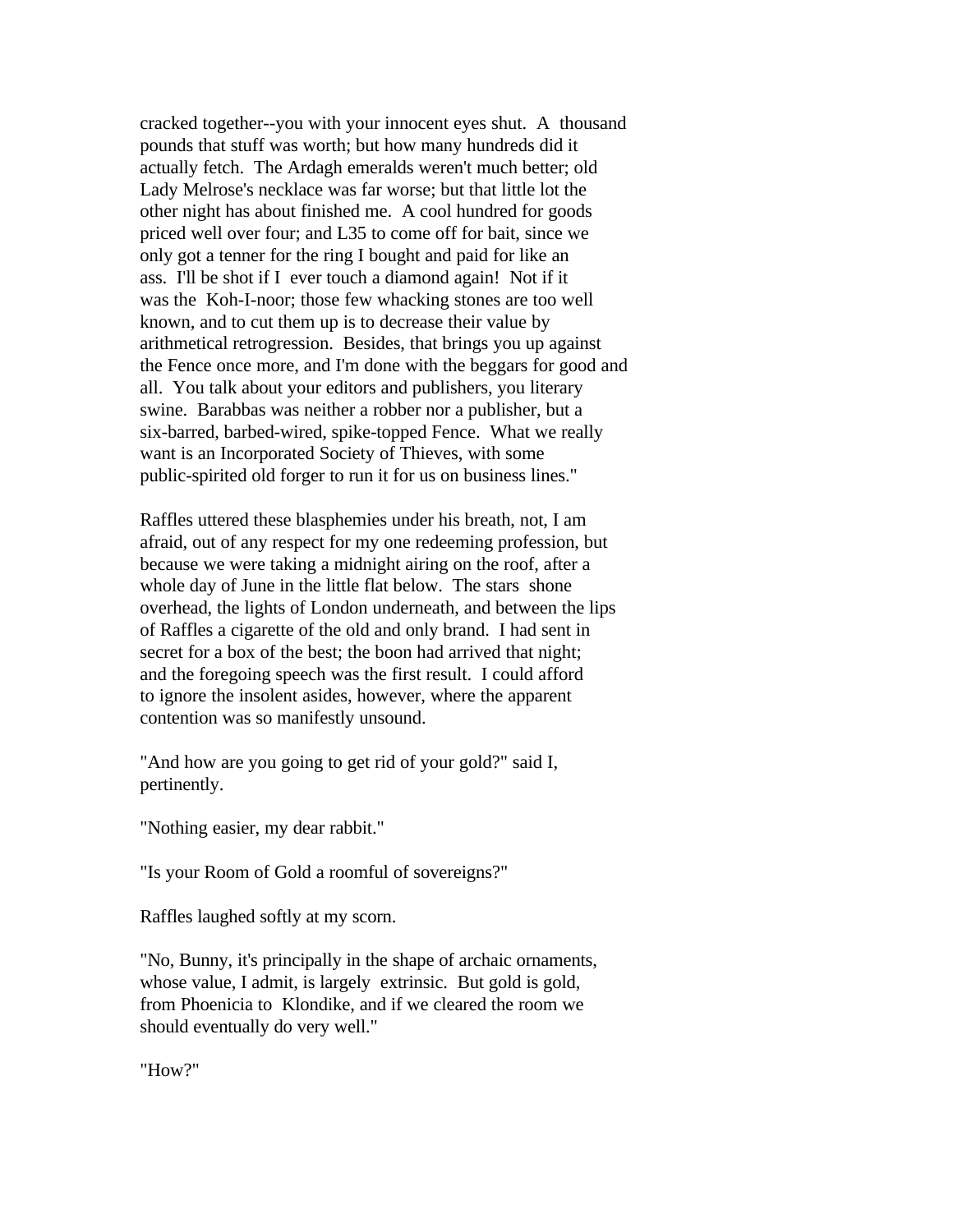"I should melt it down into a nugget, and bring it home from the U.S.A. to-morrow."

"And then?"

"Make them pay up in hard cash across the counter of the Bank of England. And you CAN make them."

That I knew, and so said nothing for a time, remaining a hostile though a silent critic, while we paced the cool black leads with our bare feet, softly as cats.

"And how do you propose to get enough away," at length I asked, "to make it worth while?"

"Ah, there you have it," said Raffles. "I only propose to reconnoitre the ground, to see what we can see. We might find some hiding-place for a night; that, I am afraid, would be our only chance."

"Have you ever been there before?"

"Not since they got the one good, portable piece which I believe that they exhibit now. It's a long time since I read of it--I can't remember where--but I know they have got a gold cup of sorts worth several thousands. A number of the immorally rich clubbed together and presented it to the nation; and two of the richly immoral intend to snaffle it for themselves. At any rate we might go and have a look at it, Bunny, don't you think?"

Think! I seized his arm.

"When? When? When?" I asked, like a quick-firing gun.

"The sooner the better, while old Theobald's away on his honeymoon."

Our medico had married the week before, nor was any fellow-practitioner taking his work--at least not that considerable branch of it which consisted of Raffles--during his brief absence from town. There were reasons, delightfully obvious to us, why such a plan would have been highly unwise in Dr. Theobald. I, however, was sending him daily screeds, and both matutinal and nocturnal telegrams, the composition of which afforded Raffles not a little enjoyment.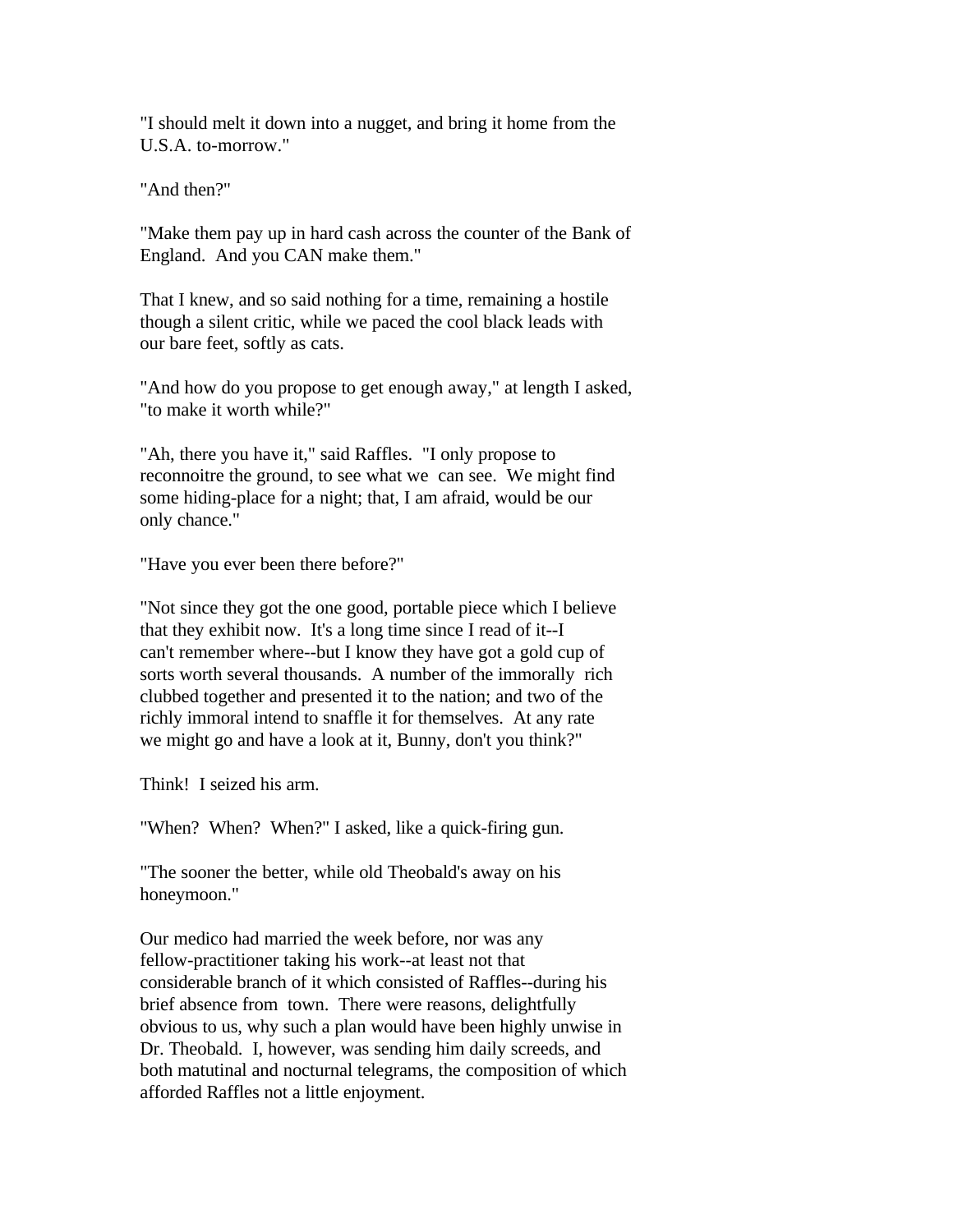"Well, then, when--when?" I began to repeat.

"To-morrow, if you like."

"Only to look?"

The limitation was my one regret.

"We must do so, Bunny, before we leap."

"Very well," I sighed. "But to-morrow it is!"

And the morrow it really was.

I saw the porter that night, and, I still think, bought his absolute allegiance for the second coin of the realm. My story, however, invented by Raffles, was sufficiently specious in itself. That sick gentleman, Mr. Maturin (as I had to remem-ber to call him), was really, or apparently, sickening for fresh air. Dr. Theobald would allow him none; he was pestering me for just one day in the country while the glorious weather lasted. I was myself convinced that no possible harm could come of the experiment. Would the porter help me in so innocent and meritorious an intrigue? The man hesitated. I produced my half-sovereign. The man was lost. And at half-past eight next morning--before the heat of the day--Raffles and I drove to Kew Gardens in a hired landau which was to call for us at mid-day and wait until we came. The porter had assisted me to carry my invalid downstairs, in a carrying-chair hired (like the landau) from Harrod's Stores for the occasion.

It was little after nine when we crawled together into the gardens; by half-past my invalid had had enough, and out he tottered on my arm; a cab, a message to our coachman, a timely train to Baker Street, another cab, and we were at the British Museum--brisk pedestrians now--not very many minutes after the opening hour of 10 A.M.

It was one of those glowing days which will not be forgotten by many who were in town at the time. The Diamond Jubilee was upon us, and Queen's weather had already set in. Raffles, indeed, declared it was as hot as Italy and Australia put together; and certainly the short summer nights gave the channels of wood and asphalt and the continents of brick and mortar but little time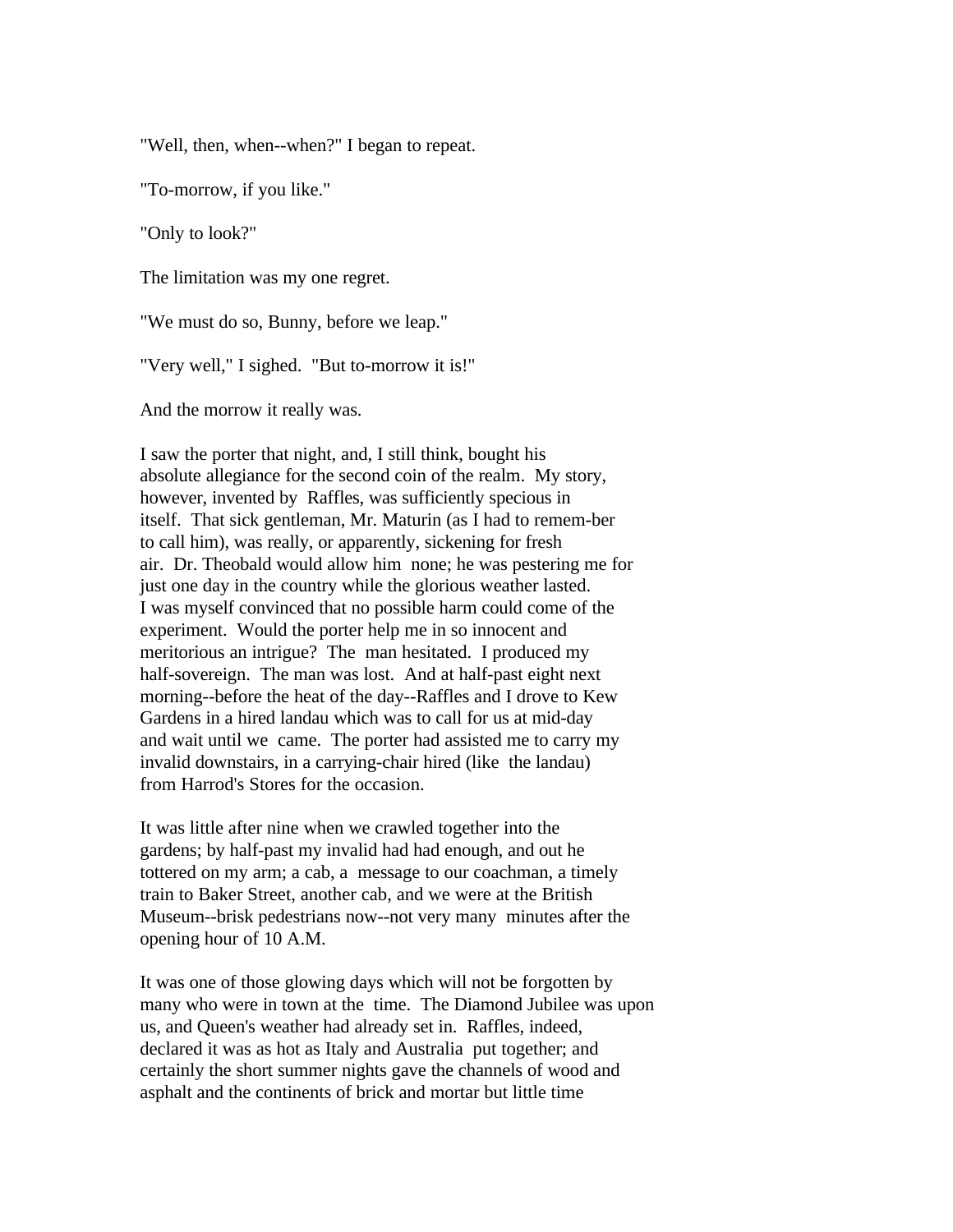to cool. At the British Museum the pigeons were crooning among the shadows of the grimy colonnade, and the stalwart janitors looked less stalwart than usual, as though their medals were too heavy for them. I recognized some habitual Readers going to their labor underneath the dome; of mere visitors we seemed among the first.

"That's the room," said Raffles, who had bought the two-penny guide, as we studied it openly on the nearest bench; "number 43, upstairs and sharp round to the right. Come on, Bunny!"

And he led the way in silence, but with a long methodical stride which I could not understand until we came to the corridor leading to the Room of Gold, when he turned to me for a moment.

"A hundred and thirty-nine yards from this to the open street," said Raffles, "not counting the stairs. I suppose we COULD do it in twenty seconds, but if we did we should have to jump the gates. No, you must remember to loaf out at slow march, Bunny, whether you like it or not."

"But you talked about a hiding-place for a night?"

"Quite so--for all night. We should have to get back, go on lying low, and saunter out with the crowd next day--after doing the whole show thoroughly."

"What! With gold in our pockets--"

"And gold in our boots, and gold up the sleeves and legs of our suits! You leave that to me, Bunny, and wait till you've tried two pairs of trousers sewn together at the foot! This is only a preliminary reconnoitre. And here we are."

It is none of my business to describe the so-called Room of Gold, with which I, for one, was not a little disappointed. The glass cases, which both fill and line it, may contain unique examples of the goldsmith's art in times and places of which one heard quite enough in the course of one's classical education; but, from a professional point of view, I would as lief have the ransacking of a single window in the West End as the pick of all those spoils of Etruria and of ancient Greece. The gold may not be so soft as it appears, but it certainly looks as though you could bite off the business ends of the spoons, and stop your own teeth in doing so. Nor should I care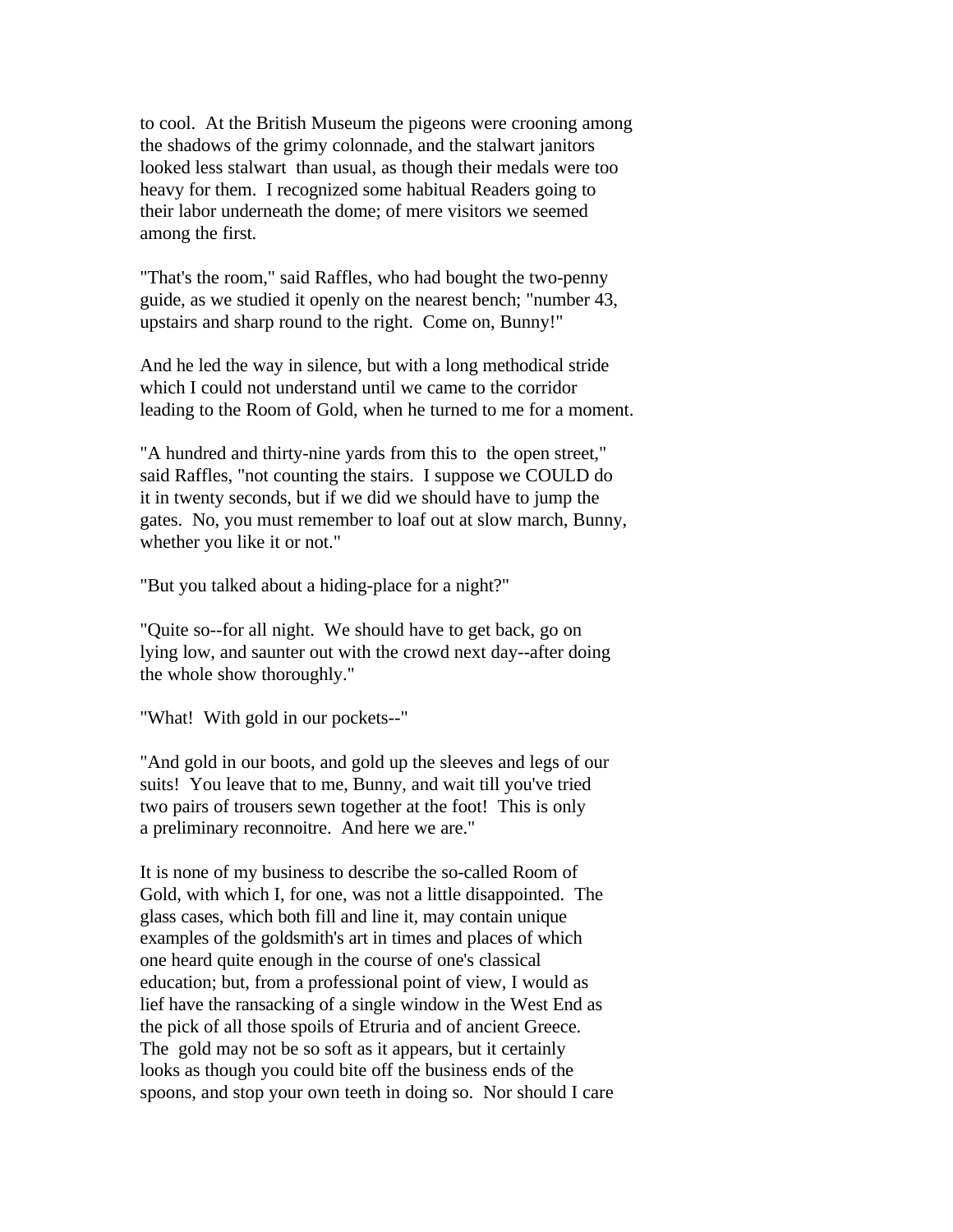to be seen wearing one of the rings; but the greatest fraud of all (from the aforesaid standpoint) is assuredly that very cup of which Raffles had spoken. Moreover, he felt this himself.

"Why, it's as thin as paper," said he, "and enamelled like a middle-aged lady of quality! But, by Jove, it's one of the most beautiful things I ever saw in my life, Bunny. I should like to have it for its own sake, by all my gods!"

The thing had a little square case of plate-glass all to itself at one end of the room. It may have been the thing of beauty that Raffles affected to consider it, but I for my part was in no mood to look at it in that light. Underneath were the names of the plutocrats who had subscribed for this national gewgaw, and I fell to wondering where their L8,000 came in, while Raffles devoured his two-penny guide-book as greedily as a school-girl with a zeal for culture.

"Those are scenes from the martyrdom of St. Agnes," said he . . . "'translucent on relief . . . one of the finest specimens of its kind.' I should think it was! Bunny, you Philistine, why can't you admire the thing for its own sake? It would be worth having only to live up to! There never was such rich enamelling on such thin gold; and what a good scheme to hang the lid up over it, so that you can see how thin it is. I wonder if we could lift it, Bunny, by hook or crook?"

"You'd better try, sir," said a dry voice at his elbow.

The madman seemed to think we had the room to ourselves. I knew better, but, like another madman, had let him ramble on unchecked. And here was a stolid constable confronting us, in the short tunic that they wear in summer, his whistle on its chain, but no truncheon at his side. Heavens! how I see him now: a man of medium size, with a broad, good-humored, perspiring face, and a limp moustache. He looked sternly at Raffles, and Raffles looked merrily at him.

"Going to run me in, officer?" said he. "That WOULD be a joke--my hat!"

"I didn't say as I was, sir," replied the policeman. "But that's queer talk for a gentleman like you, sir, in the British Museum!" And he wagged his helmet at my invalid, who had taken his airing in frock-coat and top-hat, the more readily to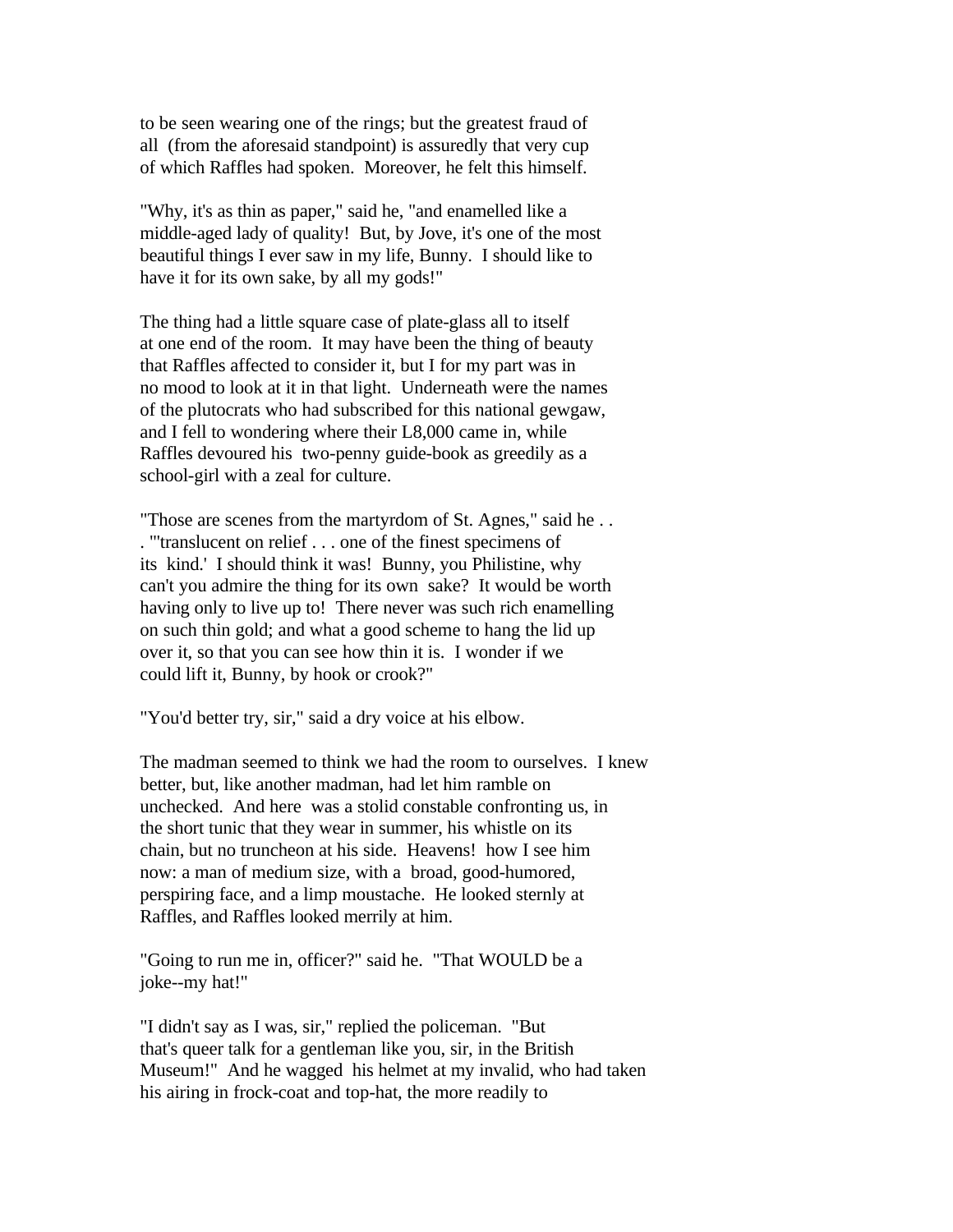assume his present part.

"What!" cried Raffles, "simply saying to my friend that I'd like to lift the gold cup? Why, so I should, officer, so I should! I don't mind who hears me say so. It's one of the most beautiful things I ever saw in all my life."

The constable's face had already relaxed, and now a grin peeped under the limp moustache. "I daresay there's many as feels like that, sir," said he.

"Exactly; and I say what I feel, that's all," said Raffles airily. "But seriously, officer, is a valuable thing like this quite safe in a case like that?"

"Safe enough as long as I'm here," replied the other, between grim jest and stout earnest. Raffles studied his face; he was still watching Raffles; and I kept an eye on them both without putting in my word.

"You appear to be single-handed," observed Raffles. "Is that wise?"

The note of anxiety was capitally caught; it was at once personal and public-spirited, that of the enthusiastic savant, afraid for a national treasure which few appreciated as he did himself. And, to be sure, the three of us now had this treasury to ourselves; one or two others had been there when we entered; but now they were gone.

"I'm not single-handed," said the officer, comfortably. "See that seat by the door? One of the attendants sits there all day long."

"Then where is he now?"

"Talking to another attendant just outside. If you listen you'll hear them for yourself."

We listened, and we did hear them, but not just outside. In my own mind I even questioned whether they were in the corridor through which we had come; to me it sounded as though they were just outside the corridor.

"You mean the fellow with the billiard-cue who was here when we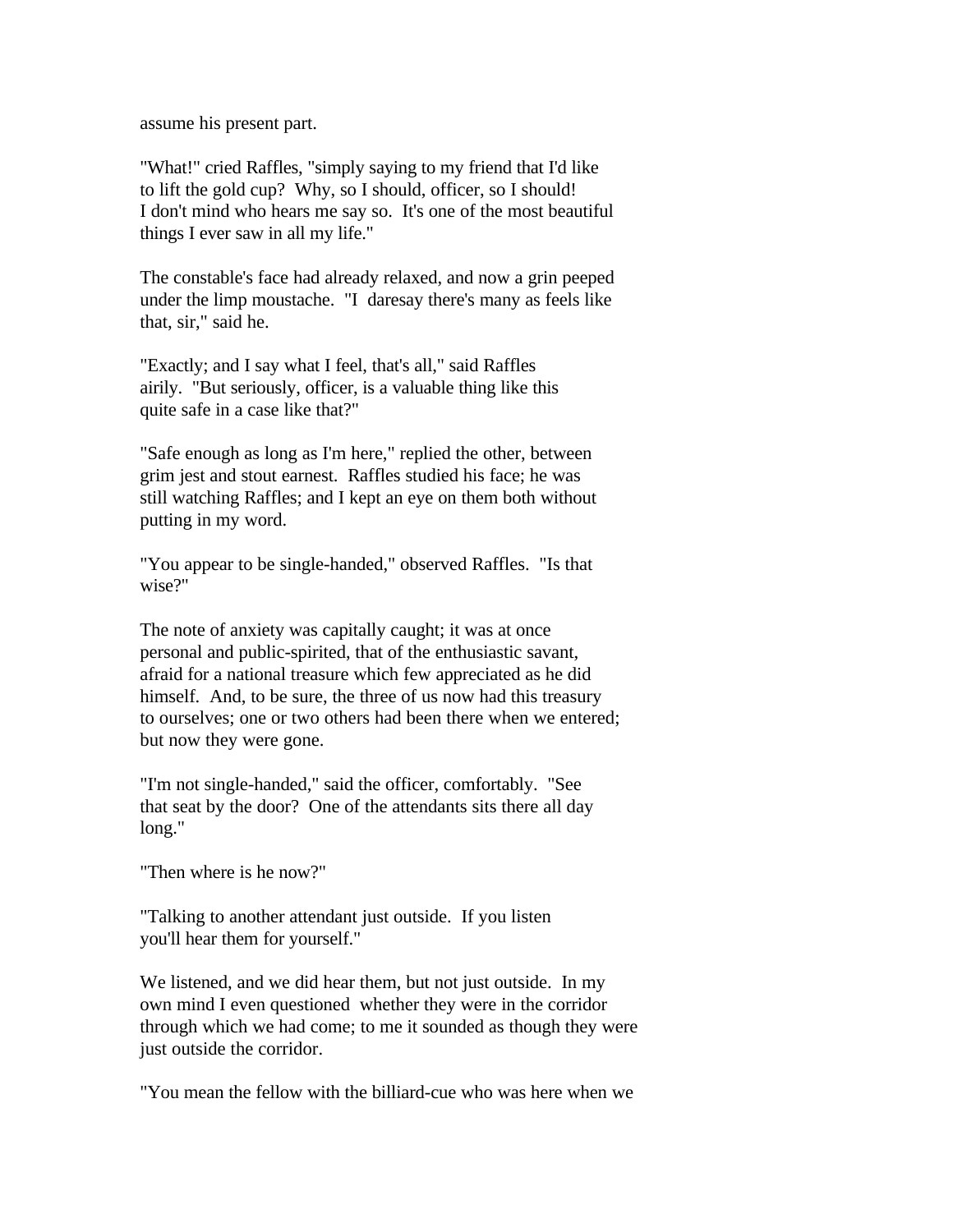came in?" pursued Raffles.

"That wasn't a billiard-cue! It was a pointer," the intelligent officer explained.

"It ought to be a javelin," said Raffles, nervously. "It ought to be a poleaxe! The public treasure ought to be better guarded than this. I shall write to the Times about it--you see if I don't!"

All at once, yet somehow not so suddenly as to excite suspicion, Raffles had become the elderly busybody with nerves; why, I could not for the life of me imagine; and the policeman seemed equally at sea.

"Lor' bless you, sir," said he, "I'm all right; don't you bother your head about ME."

"But you haven't even got a truncheon!"

"Not likely to want one either. You see, sir, it's early as yet; in a few minutes these here rooms will fill up; and there's safety in numbers, as they say."

"Oh, it will fill up soon, will it?"

"Any minute now, sir."

"Ah!"

"It isn't often empty as long as this, sir. It's the Jubilee, I suppose."

"Meanwhile, what if my friend and I had been professional thieves? Why, we could have over-powered you in an instant, my good fellow!"

"That you couldn't; leastways, not without bringing the whole place about your ears."

"Well, I shall write to the Times, all the same. I'm a connoisseur in all this sort of thing, and I won't have unnecessary risks run with the nation's property. You said there was an attendant just outside, but he sounds to me as though he were at the other end of the corridor. I shall write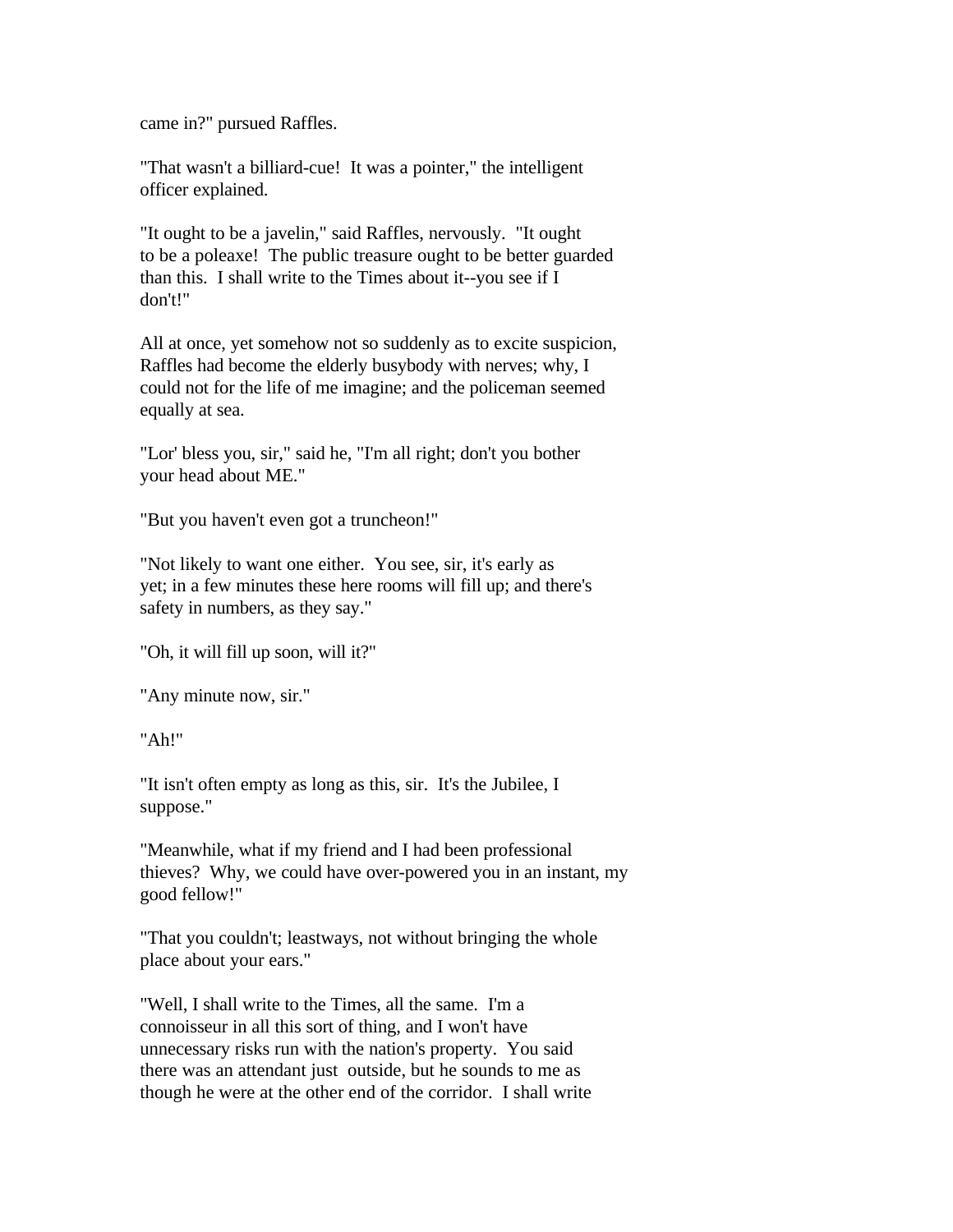to-day!"

For an instant we all three listened; and Raffles was right. Then I saw two things in one glance. Raffles had stepped a few inches backward, and stood poised upon the ball of each foot, his arms half raised, a light in his eyes. And another kind of light was breaking over the crass features of our friend the constable.

"Then shall I tell you what I'LL do?" he cried, with a sudden clutch at the whistle-chain on his chest. The whistle flew out, but it never reached his lips. There were a couple of sharp smacks, like double barrels discharged all but simultaneously, and the man reeled against me so that I could not help catching him as he fell.

"Well done, Bunny! I've knocked him out--I've knocked him out! Run you to the door and see if the attendants have heard anything, and take them on if they have."

Mechanically I did as I was told. There was no time for thought, still less for remonstrance or reproach, though my surprise must have been even more complete than that of the constable before Raffles knocked the sense out of him. Even in my utter bewilderment, however, the instinctive caution of the real criminal did not desert me. I ran to the door, but I sauntered through it, to plant myself before a Pompeiian fresco in the corridor; and there were the two attendants still gossiping outside the further door; nor did they hear the dull crash which I heard even as I watched them out of the corner of each eye.

It was hot weather, as I have said, but the perspiration on my body seemed already to have turned into a skin of ice. Then I caught the faint reflection of my own face in the casing of the fresco, and it frightened me into some semblance of myself as Raffles joined me with his hands in his pockets. But my fear and indignation were redoubled at the sight of him, when a single glance convinced me that his pockets were as empty as his hands, and his mad outrage the most wanton and reckless of his whole career.

"Ah, very interesting, very interesting, but nothing to what they have in the museum at Naples or in Pompeii itself. You must go there some day, Bunny. I've a good mind to take you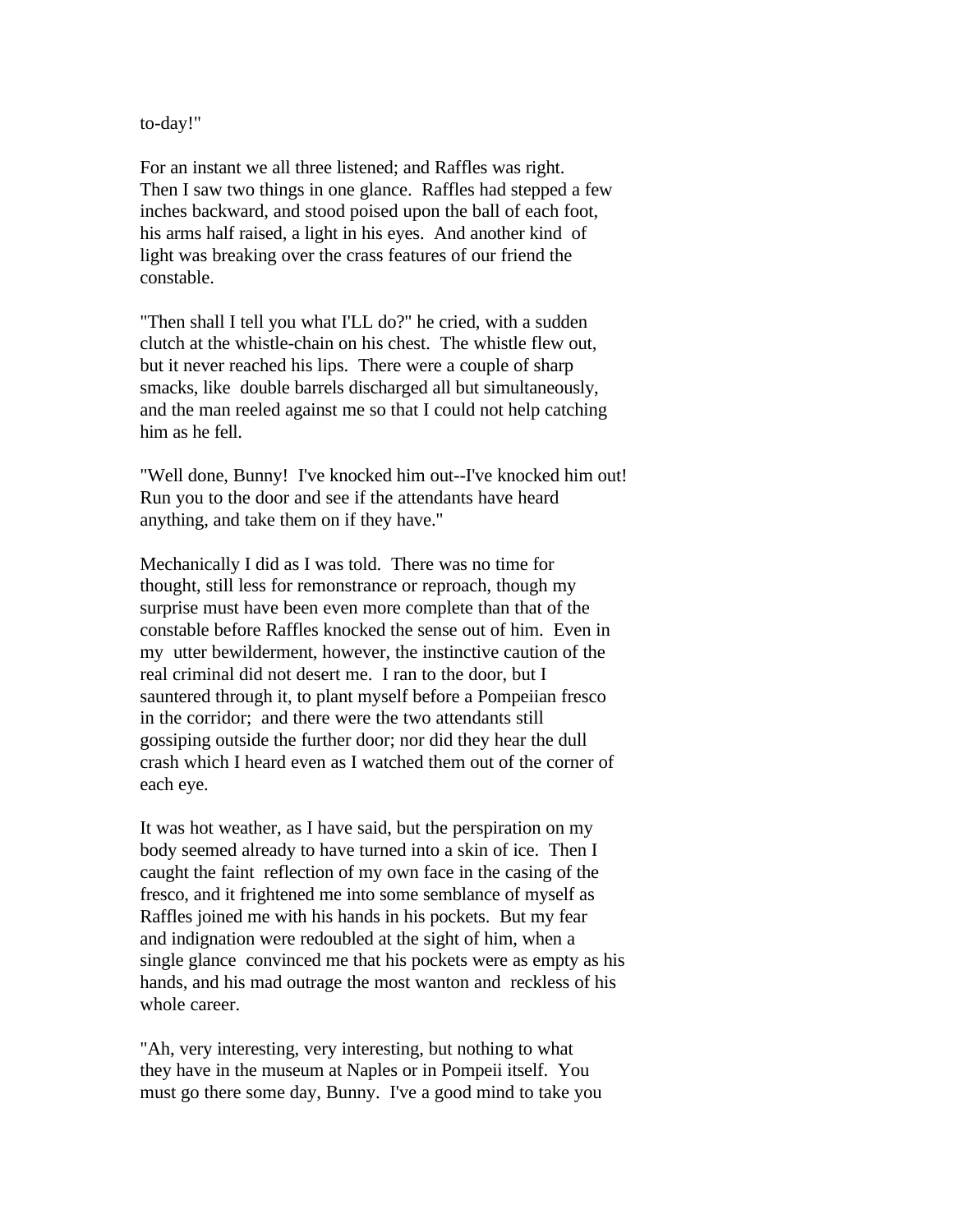myself. Meanwhile--slow march! The beggar hasn't moved an eyelid. We may swing for him if you show indecent haste!"

"We!" I whispered. "We!"

And my knees knocked together as we came up to the chatting attendants. But Raffles must needs interrupt them to ask the way to the Prehistoric Saloon.

"At the top of the stairs."

"Thank you. Then we'll work round that way to the Egyptian part."

And we left them resuming their providential chat.

"I believe you're mad," I said bitterly as we went.

"I believe I was," admitted Raffles; "but I'm not now, and I'll see you through. A hundred and thirty-nine yards, wasn't it? Then it can't be more than a hundred and twenty now--not as much. Steady, Bunny, for God's sake. It's SLOW march--for our lives."

There was this much management. The rest was our colossal luck. A hansom was being paid off at the foot of the steps outside, and in we jumped, Raffles shouting "Charing Cross!" for all Bloomsbury to hear.

We had turned into Bloomsbury Street without exchanging a syllable when he struck the trap-door with his fist.

"Where the devil are you driving us?"

"Charing Cross, sir."

"I said King's Cross! Round you spin, and drive like blazes, or we miss our train! There's one to York at 10:35," added Raffles as the trap-door slammed; "we'll book there, Bunny, and then we'll slope through the subway to the Metropolitan, and so to ground via Baker Street and Earl's Court."

And actually in half an hour he was seated once more in the hired carrying chair, while the porter and I staggered upstairs with my decrepit charge, for whose shattered strength even one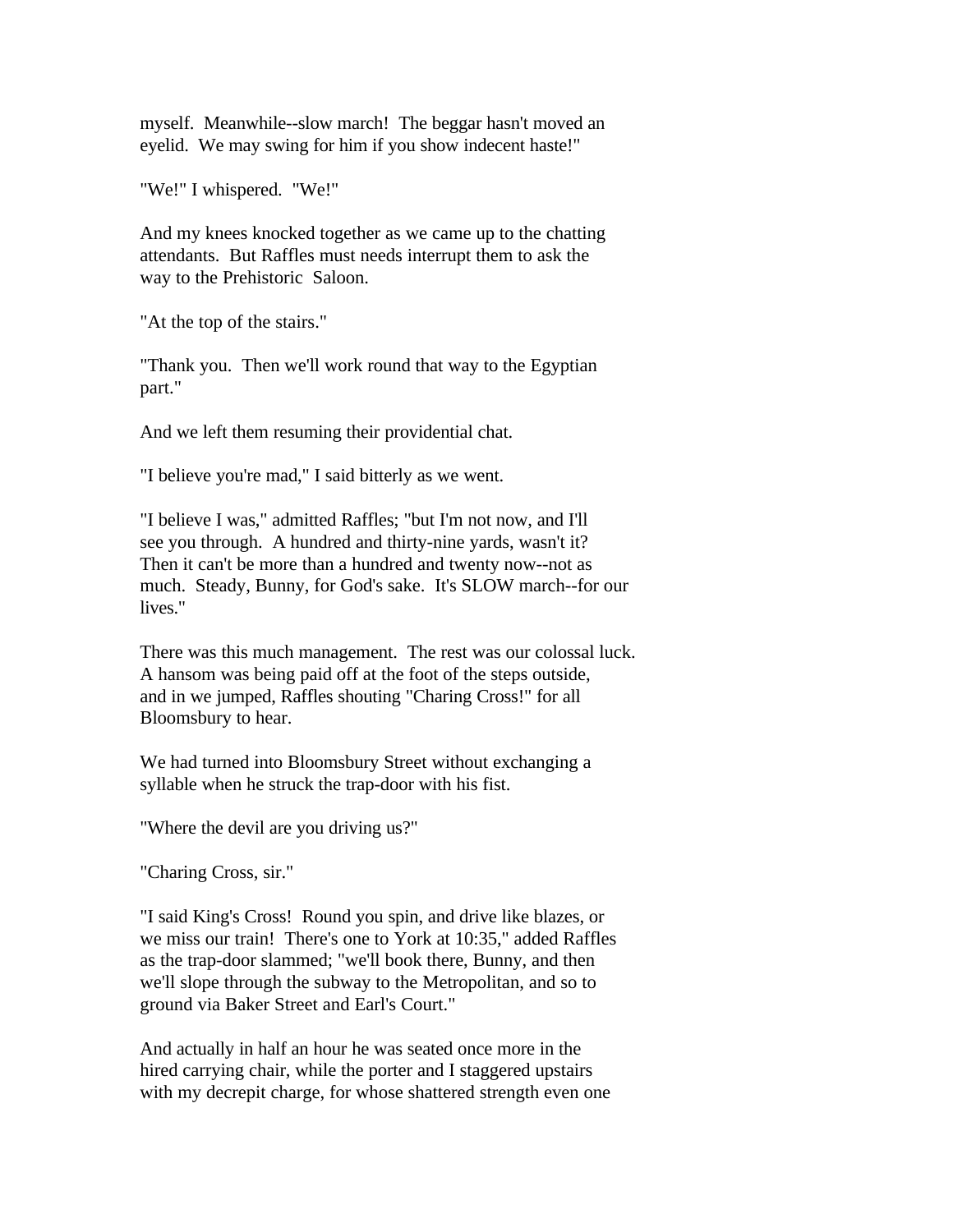hour in Kew Gardens had proved too much! Then, and not until then, when we had got rid of the porter and were alone at last, did I tell Raffles, in the most nervous English at my command, frankly and exactly what I thought of him and of his latest deed. Once started, moreover, I spoke as I have seldom spoken to living man; and Raffles, of all men, stood my abuse without a murmur; or rather he sat it out, too astounded even to take off his hat, though I thought his eyebrows would have lifted it from his head.

"But it always was your infernal way," I was savagely concluding. "You make one plan, and yet you tell me another--"

"Not to-day, Bunny, I swear!"

"You mean to tell me you really did start with the bare idea of finding a place to hide in for a night?"

"Of course I did."

"It was to be the mere reconnoitre you pretended?"

"There was no pretence about it, Bunny."

"Then why on earth go and do what you did?"

"The reason would be obvious to anyone but you," said Raffles, still with no unkindly scorn. "It was the temptation of a minute--the final impulse of the fraction of a second, when Roberto saw that I was tempted, and let me see that he saw it. It's not a thing I care to do, and I sha'n't be happy till the papers tell me the poor devil is alive. But a knock-out shot was the only chance for us then."

"Why? You don't get run in for being tempted, nor yet for showing that you are!"

"But I should have deserved running in if I hadn't yielded to such a temptation as that, Bunny. It was a chance in a hundred thousand! We might go there every day of our lives, and never again be the only outsiders in the room, with the billiard-marking Johnnie practically out of ear-shot at one and the same time. It was a gift from the gods; not to have taken it would have been flying in the face of Providence."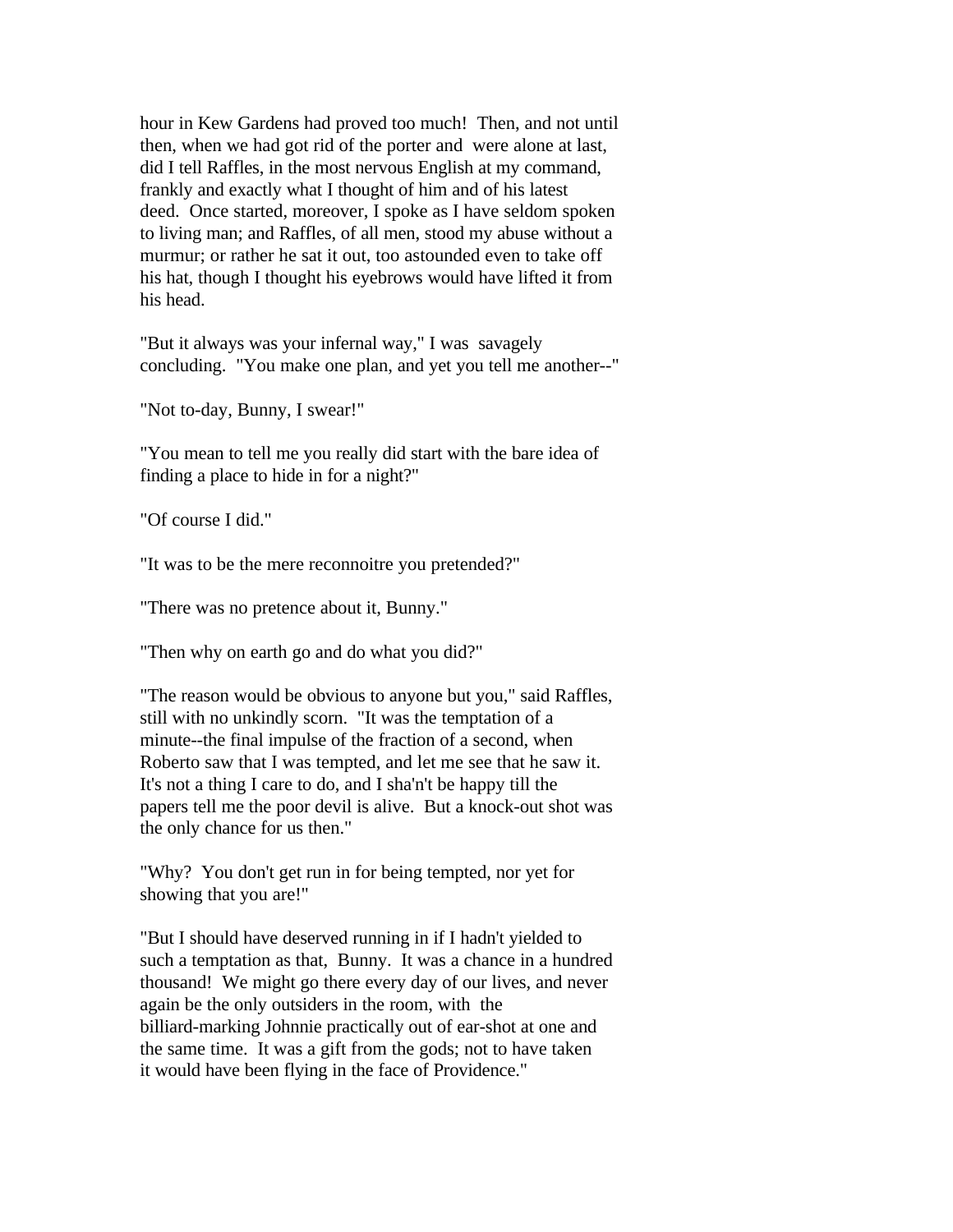"But you didn't take it," said I. "You went and left it behind."

I wish I had had a Kodak for the little smile with which Raffles shook his head, for it was one that he kept for those great moments of which our vocation is not devoid. All this time he had been wearing his hat, tilted a little over eyebrows no longer raised. And now at last I knew where the gold cup was.

It stood for days upon his chimney-piece, this costly trophy whose ancient history and final fate filled newspaper columns even in these days of Jubilee, and for which the flower of Scotland Yard was said to be seeking high and low. Our constable, we learnt, had been stunned only, and, from the moment that I brought him an evening paper with the news, Raffles's spirits rose to a height inconsistent with his equable temperament, and as unusual in him as the sudden impulse upon which he had acted with such effect. The cup itself appealed to me no more than it had done before. Exquisite it might be, handsome it was, but so light in the hand that the mere gold of it would scarcely have poured three figures out of melting-pot. And what said Raffles but that he would never melt it at all!

"Taking it was an offence against the laws of the land, Bunny. That is nothing. But destroying it would be a crime against God and Art, and may I be spitted on the vane of St. Mary Abbot's if I commit it!"

Talk such as this was unanswerable; indeed, the whole affair had passed the pale of useful comment; and the one course left to a practical person was to shrug his shoulders and enjoy the joke. This was not a little enhanced by the newspaper reports, which described Raffles as a handsome youth, and his unwilling accomplice as an older man of blackguardly appearance and low type.

"Hits us both off rather neatly, Bunny," said he. "But what none of them do justice to is my dear cup. Look at it; only look at it, man! Was ever anything so rich and yet so chaste? St. Agnes must have had a pretty bad time, but it would be almost worth it to go down to posterity in such enamel upon such gold. And then the history of the thing. Do you realize that it's five hundred years old and has belonged to Henry the Eighth and to Elizabeth among others? Bunny, when you have me cremated, you can put my ashes in yonder cup, and lay us in the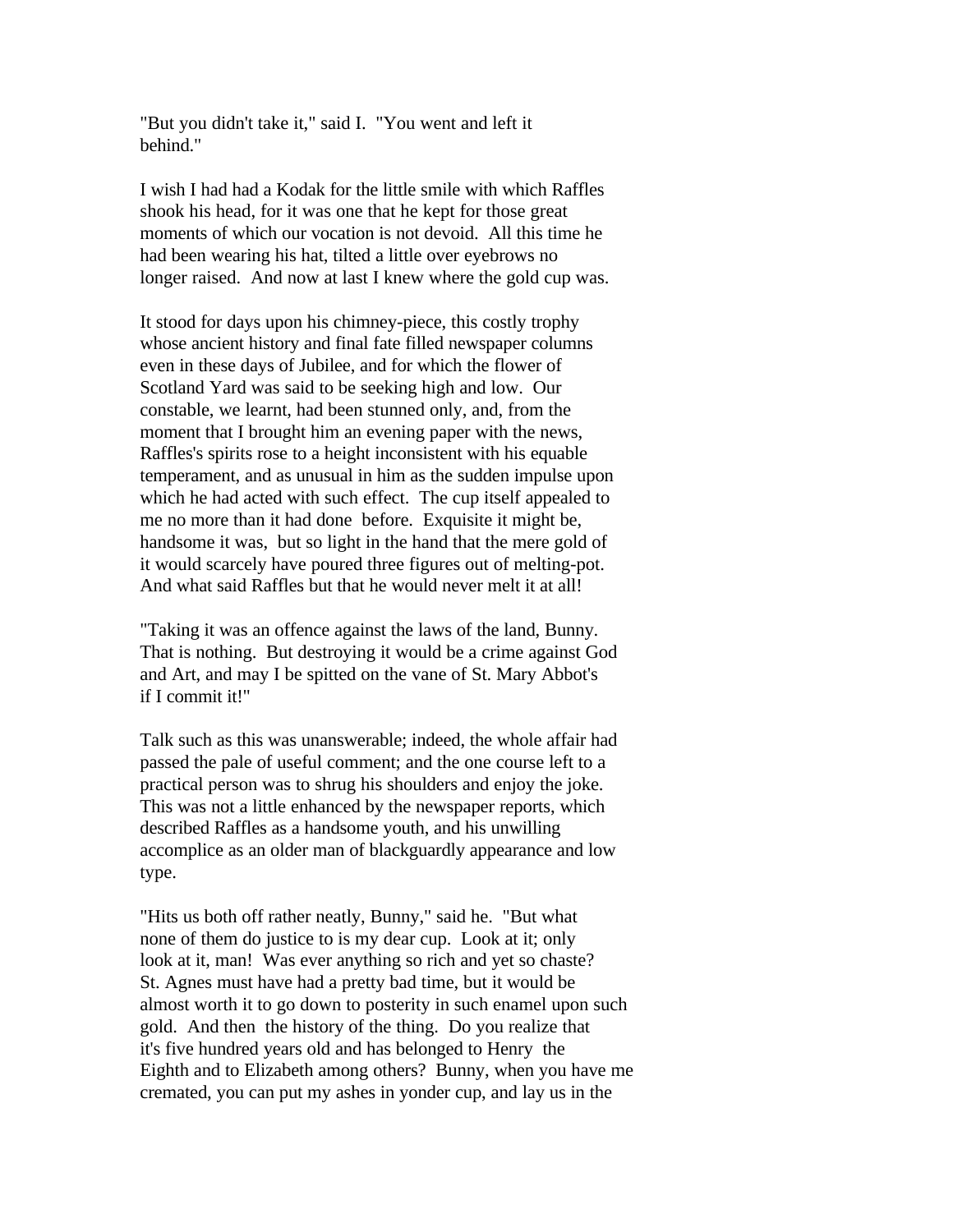deep-delved earth together!"

"And meanwhile?"

"It is the joy of my heart, the light of my life, the delight of mine eye."

"And suppose other eyes catch sight of it?"

"They never must; they never shall."

Raffles would have been too absurd had he not been thoroughly alive to his own absurdity; there was nevertheless an underlying sincerity in his appreciation of any and every form of beauty, which all his nonsense could not conceal. And his infatuation for the cup was, as he declared, a very pure passion, since the circum-stances debarred him from the chief joy of the average collector, that of showing his treasure to his friends. At last, however, and at the height of his craze, Raffles and reason seemed to come together again as suddenly as they had parted company in the Room of Gold.

"Bunny," he cried, flinging his newspaper across the room, "I've got an idea after your own heart. I know where I can place it after all!"

"Do you mean the cup?"

"I do."

"Then I congratulate you."

"Thanks."

"Upon the recovery of your senses."

"Thanks galore. But you've been confoundedly unsympathetic about this thing, Bunny, and I don't think I shall tell you my scheme till I've carried it out."

"Quite time enough," said I.

"It will mean your letting me loose for an hour or two under cloud of this very night. To-morrow's Sunday, the Jubilee's on Tuesday, and old Theobald's coming back for it."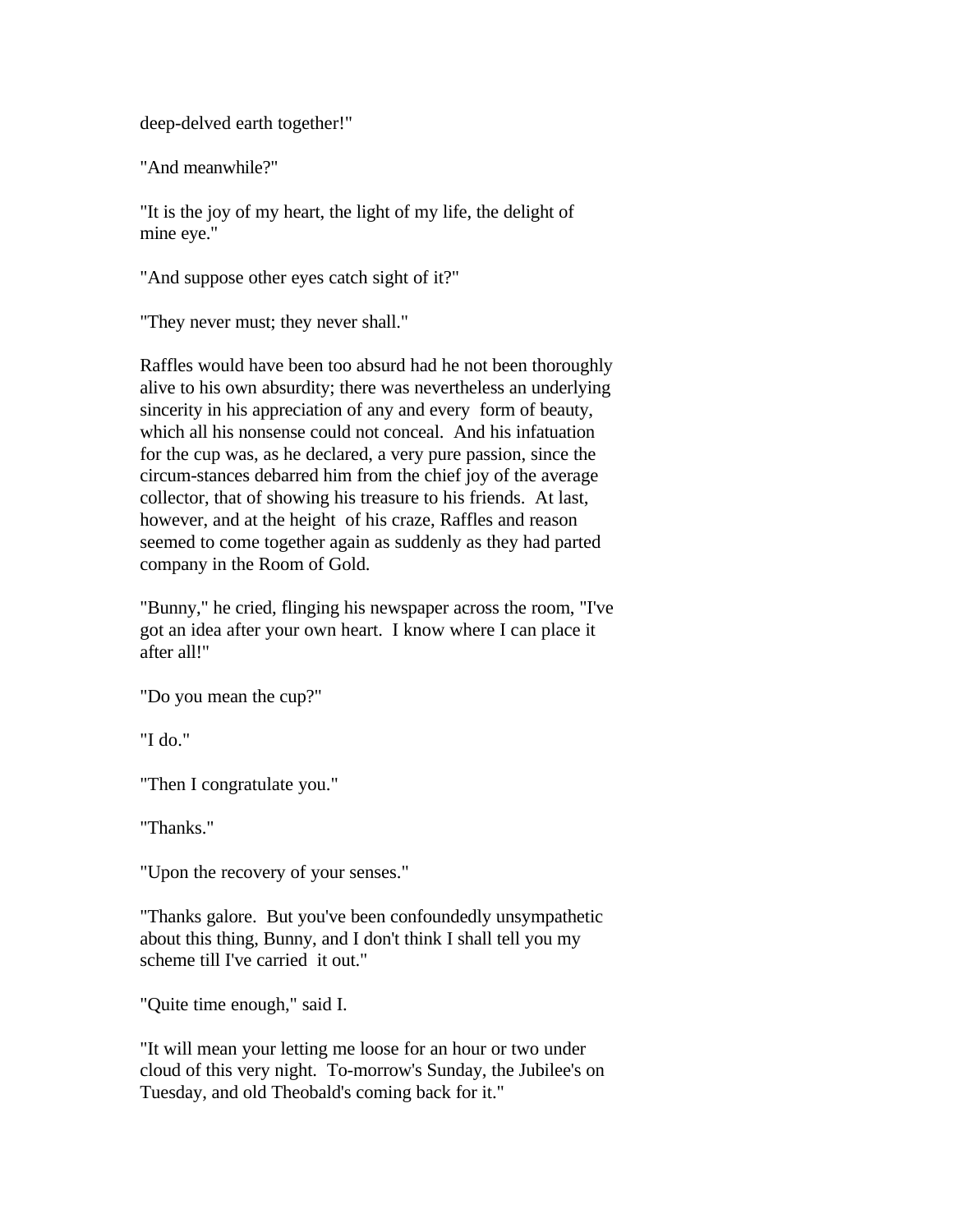"It doesn't much matter whether he's back or not if you go late enough."

"I mustn't be late. They don't keep open. No, it's no use your asking any questions. Go out and buy me a big box of Huntley & Palmer's biscuits; any sort you like, only they must be theirs, and absolutely the biggest box they sell."

"My dear man!"

"No questions, Bunny; you do your part and I'll do mine."

Subtlety and success were in his face. It was enough for me, and I had done his extraordinary bidding within a quarter of an hour. In another minute Raffles had opened the box and tumbled all the biscuits into the nearest chair.

"Now newspapers!"

I fetched a pile. He bid the cup of gold a ridiculous farewell, wrapped it up in newspaper after newspaper, and finally packed it in the empty biscuit-box.

"Now some brown paper. I don't want to be taken for the grocer's young man."

A neat enough parcel it made, when the string had been tied and the ends cut close; what was more difficult was to wrap up Raffles himself in such a way that even the porter should not recognize him if they came face to face at the corner. And the sun was still up. But Raffles would go, and when he did I should not have known him myself.

He may have been an hour away. It was barely dusk when he returned, and my first question referred to our dangerous ally, the porter. Raffles had passed him unsuspected in going, but had managed to avoid him altogether on the return journey, which he had completed by way of the other entrance and the roof. I breathed again.

"And what have you done with the cup?"

"Placed it!"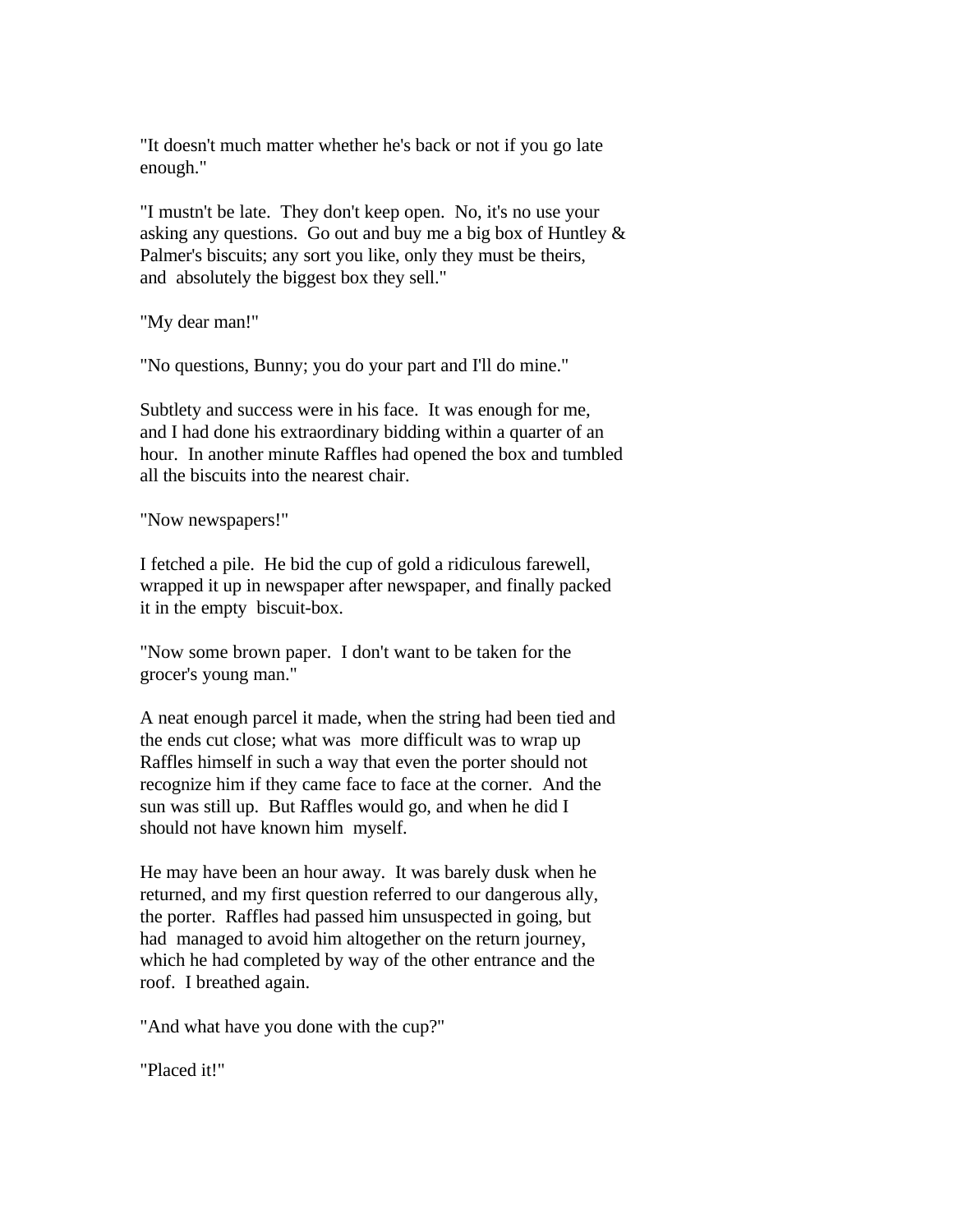"How much for? How much for?"

"Let me think. I had a couple of cabs, and the postage was a tanner, with another twopence for registration. Yes, it cost me exactly five-and-eight."

"IT cost YOU! But what did you GET for it, Raffles?"

"Nothing, my boy."

"Nothing!"

"Not a crimson cent."

"I am not surprised. I never thought it had a market value. I told you so in the beginning," I said, irritably. "But what on earth have you done with the thing?"

"Sent it to the Queen."

"You haven't!"

Rogue is a word with various meanings, and Raffles had been one sort of rogue ever since I had known him; but now, for once, he was the innocent variety, a great gray-haired child, running over with merriment and mischief.

"Well, I've sent it to Sir Arthur Bigge, to present to her Majesty, with the loyal respects of the thief, if that will do for you," said Raffles. "I thought they might take too much stock of me at the G.P.O. if I addressed it to the Sovereign her-self. Yes, I drove over to St. Martin's-le-Grand with it, and I registered the box into the bargain. Do a thing properly if you do it at all."

"But why on earth," I groaned, "do such a thing at all?"

"My dear Bunny, we have been reigned over for sixty years by infinitely the finest monarch the world has ever seen. The world is taking the present opportunity of signifying the fact for all it is worth. Every nation is laying of its best at her royal feet; every class in the community is doing its little level--except ours. All I have done is to remove one reproach from our fraternity."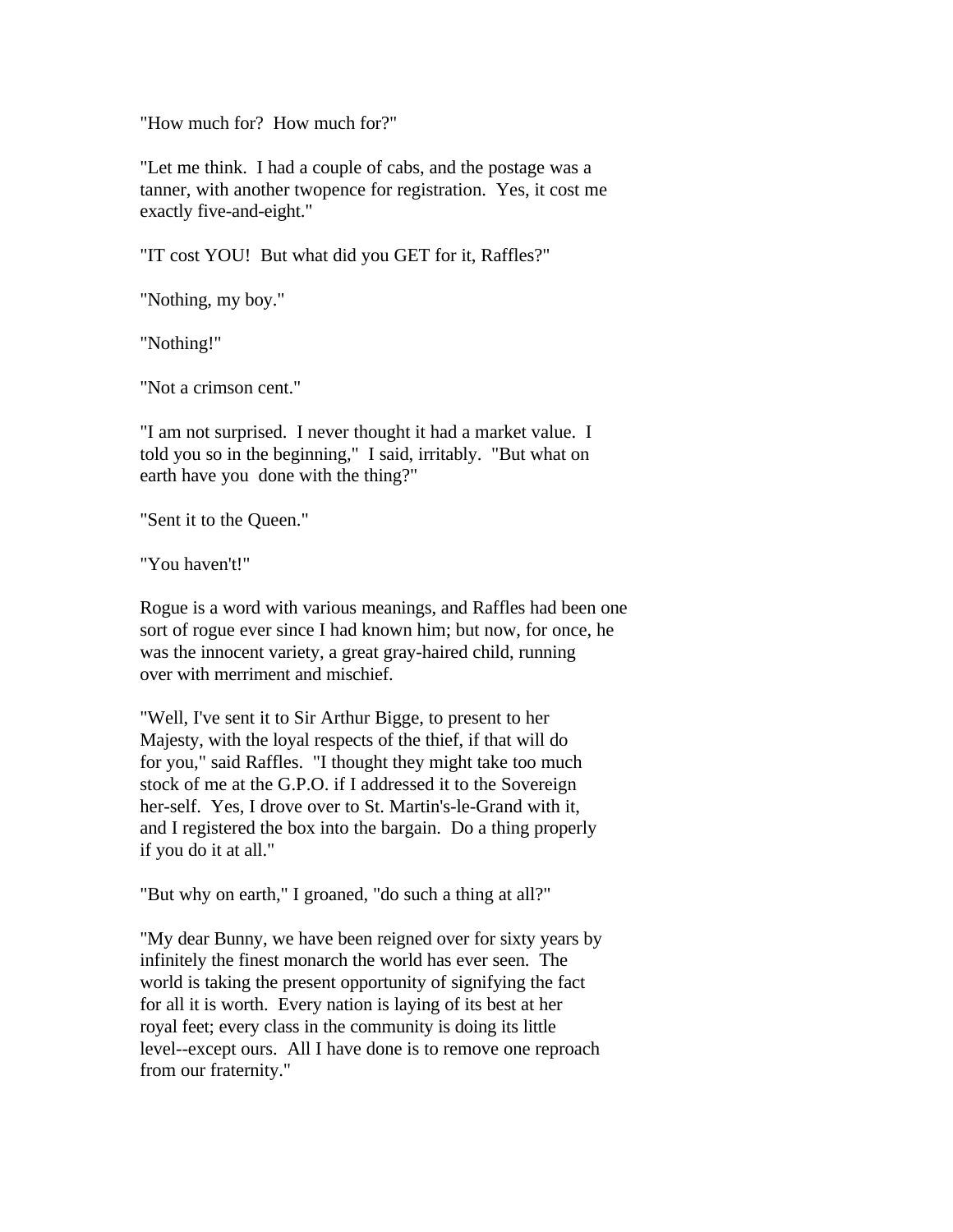At this I came round, was infected with his spirit, called him the sportsman he always was and would be, and shook his daredevil hand in mine; but, at the same time, I still had my qualms.

"Supposing they trace it to us?" said I.

"There's not much to catch hold of in a biscuit-box by Huntley & Palmer," replied Raffles; "that was why I sent you for one. And I didn't write a word upon a sheet of paper which could possibly be traced. I simply printed two or three on a virginal post-card--another half-penny to the bad--which might have been bought at any post-office in the kingdom. No, old chap, the G.P.O. was the one real danger; there was one detective I spotted for myself; and the sight of him has left me with a thirst. Whisky and Sullivans for two, Bunny, if you please."

Raffles was soon clinking his glass against mine.

"The Queen," said he. "God bless her!"

## THE FATE OF FAUSTINA

"Mar--ga--ri, e perzo a Salvatore! Mar--ga--ri, Ma l'ommo e cacciatore! Mar--ga--ri, Nun ce aje corpa tu! Chello ch' e fatto, e fatto, un ne parlammo cchieu!"

A piano-organ was pouring the metallic music through our open windows, while a voice of brass brayed the words, which I have since obtained, and print above for identification by such as know their Italy better than I. They will not thank me for reminding them of a tune so lately epidemic in that land of aloes and blue skies; but at least it is unlikely to run in their heads as the ribald accompaniment to a tragedy; and it does in mine.

It was in the early heat of August, and the hour that of the lawful and necessary siesta for such as turn night into day. I was therefore shutting my window in a rage, and wondering whether I should not do the same for Raffles, when he appeared in the silk pajamas to which the chronic solicitude of Dr.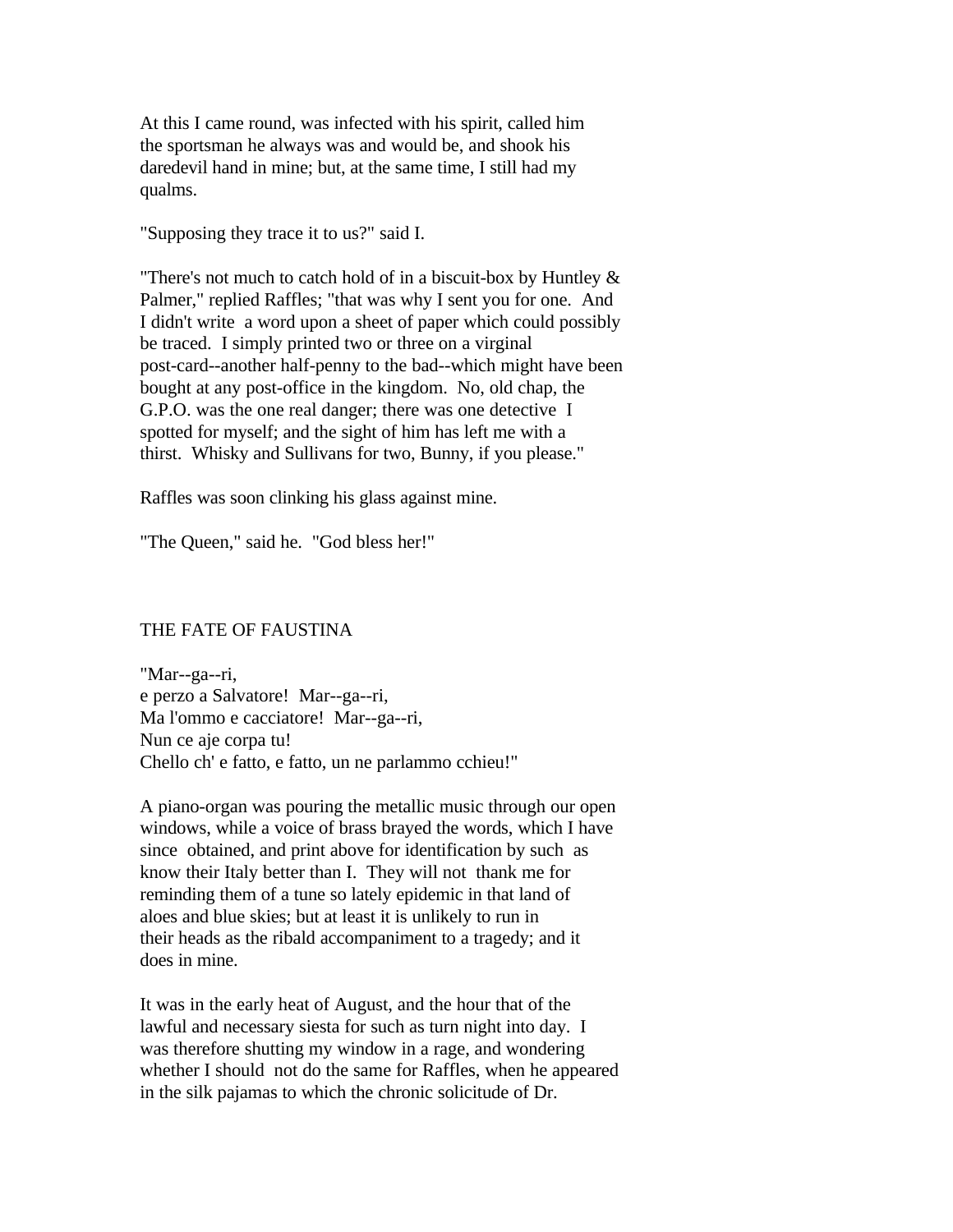Theobald confined him from morning to night.

"Don't do that, Bunny," said he. "I rather like that thing, and want to listen. What sort of fellows are they to look at, by the way?"

I put my head out to see, it being a primary rule of our quaint establishment that Raffles must never show himself at any of the windows. I remember now how hot the sill was to my elbows, as I leant upon it and looked down, in order to satisfy a curiosity in which I could see no point.

"Dirty-looking beggars," said I over my shoulder: "dark as dark; blue chins, oleaginous curls, and ear-rings; ragged as they make them, but nothing picturesque in their rags."

"Neapolitans all over," murmured Raffles behind me; "and that's a characteristic touch, the one fellow singing while the other grinds; they always have that out there."

"He's rather a fine chap, the singer," said I, as the song ended. "My hat, what teeth! He's looking up here, and grinning all round his head; shall I chuck him anything?"

"Well, I have no reason to love the Neapolitans; but it takes me back--it takes me back! Yes, here you are, one each."

It was a couple of half-crowns that Raffles put into my hand, but I had thrown them into the street for pennies before I saw what they were. Thereupon I left the Italians bowing to the mud, as well they might, and I turned to protest against such wanton waste. But Raffles was walking up and down, his head bent, his eyes troubled; and his one excuse disarmed remonstrance.

"They took me back," he repeated. "My God, how they took me back!"

Suddenly he stopped in his stride.

"You don't understand, Bunny, old chap; but if you like you shall. I always meant to tell you some day, but never felt worked up to it before, and it's not the kind of thing one talks about for talking's sake. It isn't a nursery story, Bunny, and there isn't a laugh in it from start to finish; on the contrary, you have often asked me what turned my hair gray, and now you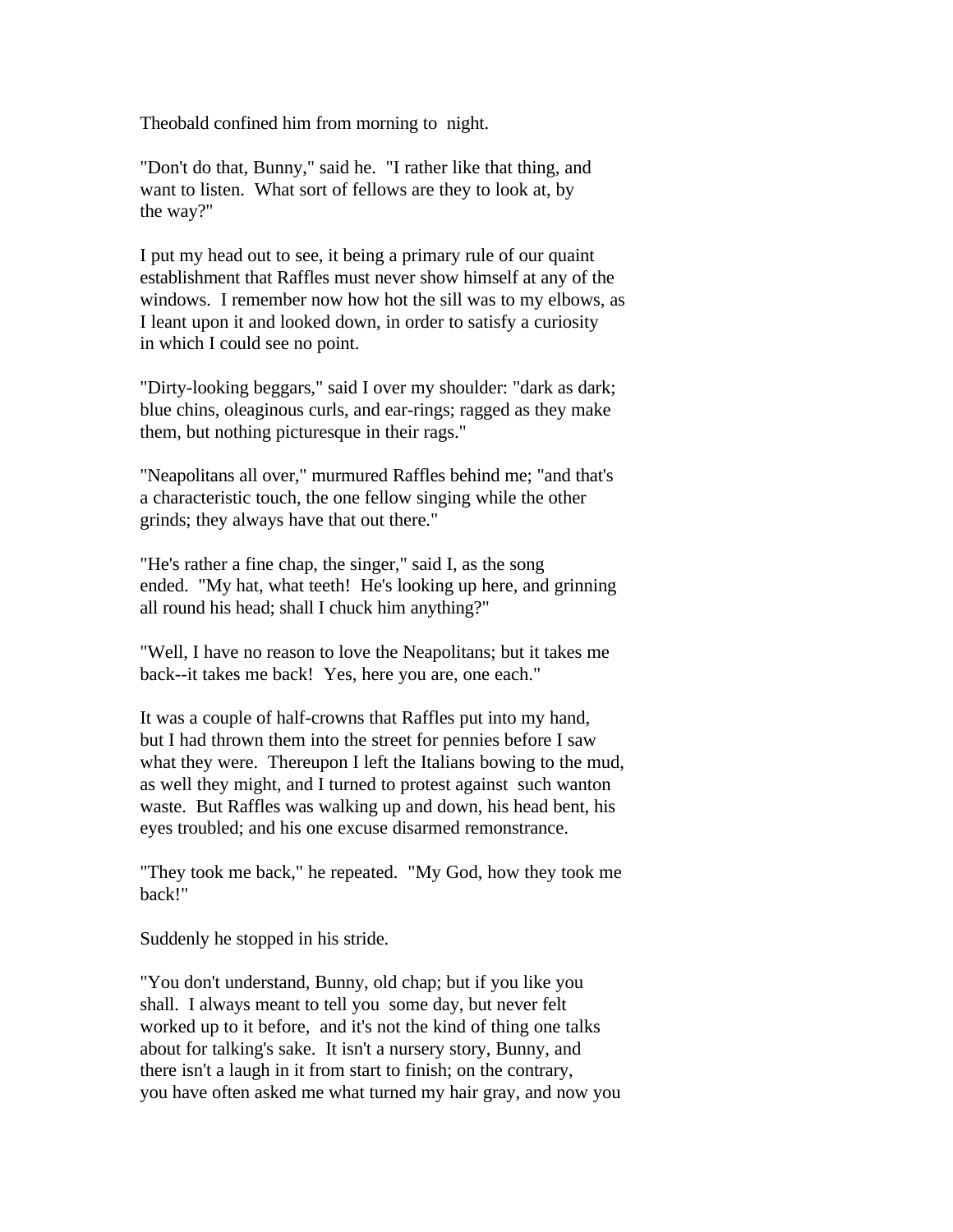are going to hear."

This was promising, but Raffles's manner was something more. It was unique in my memory of the man. His fine face softened and set hard by turns. I never knew it so hard. I never knew it so soft. And the same might be said of his voice, now tender as any woman's, now flying to the other extreme of equally unwonted ferocity. But this was toward the end of his tale; the beginning he treated characteristically enough, though I could have wished for a less cavalier account of the island of Elba, where, upon his own showing, he had met with much humanity.

"Deadly, my dear Bunny, is not the word for that glorified snag, or for the mollusks, its inhabitants. But they started by wounding my vanity, so perhaps I am prejudiced, after all. I sprung myself upon them as a shipwrecked sailor--a sole survivor--stripped in the sea and landed without a stitch--yet they took no more interest in me than you do in Italian organ-grinders. They were decent enough. I didn't have to pick and steal for a square meal and a pair of trousers; it would have been more exciting if I had. But what a place! Napoleon couldn't stand it, you remember, but he held on longer than I did. I put in a few weeks in their infernal mines, simply to pick up a smattering of Italian; then got across to the mainland in a little wooden timber-tramp; and ungratefully glad I was to leave Elba blazing in just such another sunset as the one you won't forget.

"The tramp was bound for Naples, but first it touched at Baiae, where I carefully deserted in the night. There are too many English in Naples itself, though I thought it would make a first happy hunting-ground when I knew the language better and had altered myself a bit more. Meanwhile I got a billet of several sorts on one of the loveliest spots that ever I struck on all my travels. The place was a vineyard, but it overhung the sea, and I got taken on as tame sailorman and emergency bottle-washer. The wages were the noble figure of a lira and a half, which is just over a bob, a day, but there were lashings of sound wine for one and all, and better wine to bathe in. And for eight whole months, my boy, I was an absolutely honest man. The luxury of it, Bunny! I out-heroded Herod, wouldn't touch a grape, and went in the most delicious danger of being knifed for my principles by the thieving crew I had joined.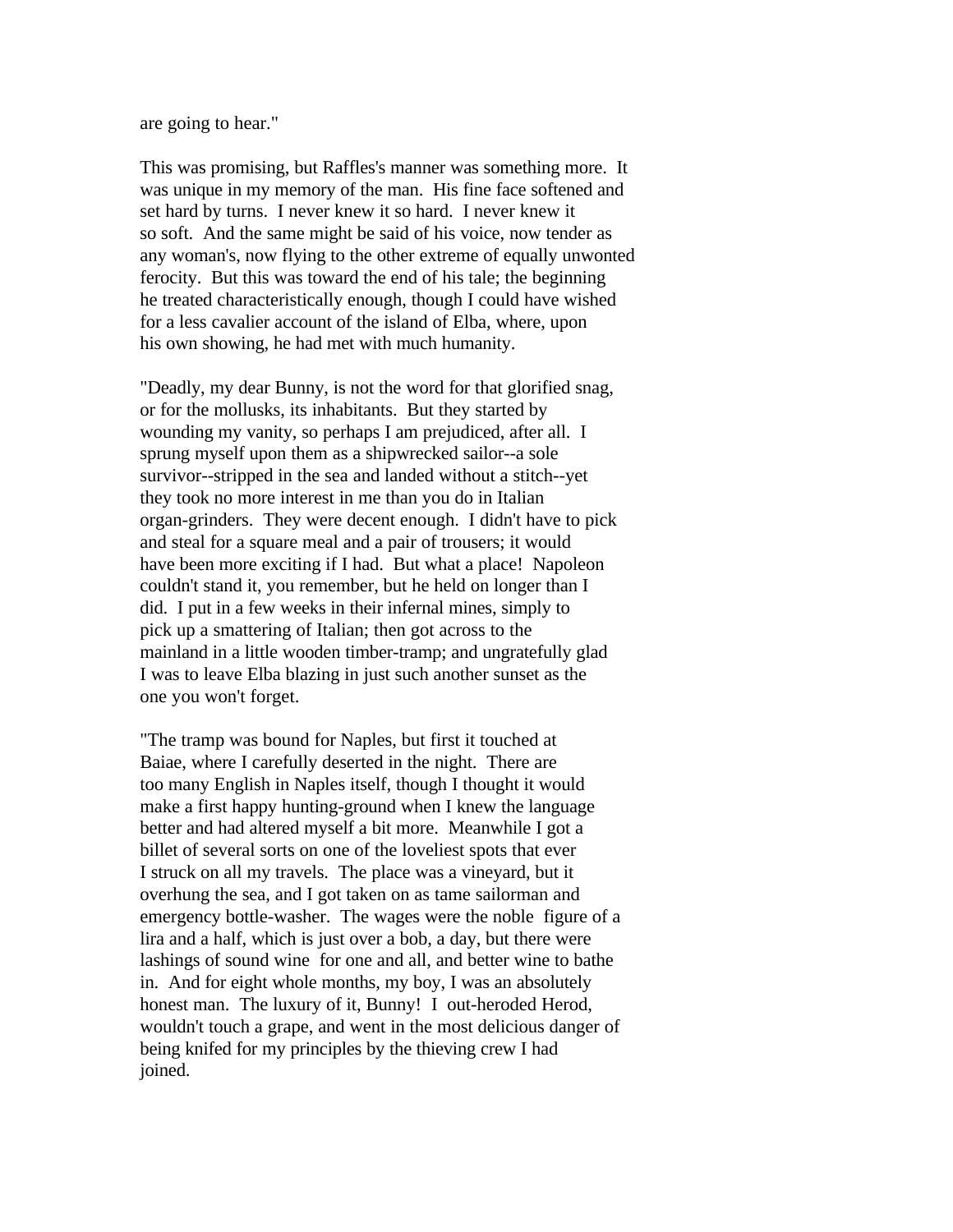"It was the kind of place where every prospect pleases--and all the rest of it--especially all the rest. But may I see it in my dreams till I die--as it was in the beginning--before anything began to happen. It was a wedge of rock sticking out into the bay, thatched with vines, and with the rummiest old house on the very edge of all, a devil of a height above the sea: you might have sat at the windows and dropped your Sullivan-ends plumb into blue water a hundred and fifty feet below.

"From the garden behind the house--such a garden, Bunny- oleanders and mimosa, myrtles, rosemarys and red tangles of fiery, untamed flowers--in a corner of this garden was the top of a subterranean stair down to the sea; at least there were nearly two hundred steps tunnelled through the solid rock; then an iron gate, and another eighty steps in the open air; and last of all a cave fit for pirates, a-penny-plain-and-two-pencecolored. This cave gave upon the sweetest little thing in coves, all deep blue water and honest rocks; and here I looked after the vineyard shipping, a pot-bellied tub with a brown sail, and a sort of dingy. The tub took the wine to Naples, and the dingy was the tub's tender.

"The house above was said to be on the identical site of a suburban retreat of the admirable Tiberius; there was the old sinner's private theatre with the tiers cut clean to this day, the well where he used to fatten his lampreys on his slaves, and a ruined temple of those ripping old Roman bricks, shallow as dominoes and ruddier than the cherry. I never was much of an antiquary, but I could have become one there if I'd had nothing else to do; but I had lots. When I wasn't busy with the boats I had to trim the vines, or gather the grapes, or even help make the wine itself in a cool, dark, musty vault underneath the temple, that I can see and smell as I jaw. And can't I hear it and feel it too! Squish, squash, bubble; squash, squish, guggle; and your feet as though you had been wading through slaughter to a throne. Yes, Bunny, you mightn't think it, but this good right foot, that never was on the wrong side of the crease when the ball left my hand, has also been known to

 'crush the lees of pleasure From sanguine grapes of pain.'"

He made a sudden pause, as though he had stumbled on the truth in jest. His face filled with lines. We were sitting in the room that had been bare when first I saw it; there were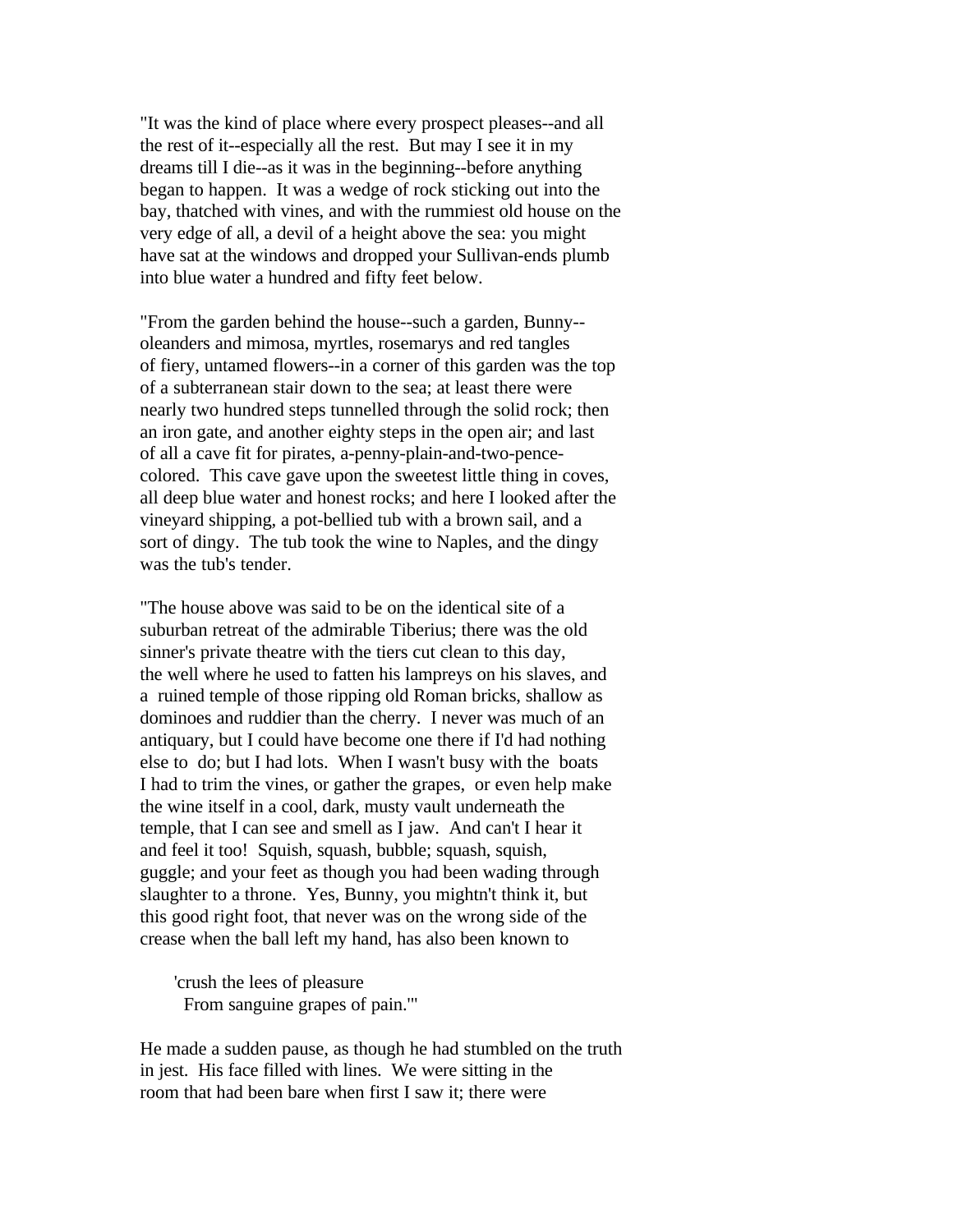basket-chairs and a table in it now, all meant ostensibly for me; and hence Raffles would slip to his bed, with schoolboy relish, at every tinkle of the bell. This afternoon we felt fairly safe, for Theobald had called in the morning, and Mrs. Theobald still took up much of his time. Through the open window we could hear the piano-organ and "Mar--gar--ri" a few hundred yards further on. I fancied Raffles was listening to it while he paused. He shook his head abstractedly when I handed him the cigarettes; and his tone hereafter was never just what it had been.

"I don't know, Bunny, whether you're a believer in transmigration of souls. I have often thought it easier to believe than lots of other things, and I have been pretty near believing in it myself since I had my being on that villa of Tiberius. The brute who had it in my day, if he isn't still running it with a whole skin, was or is as cold-blooded a blackguard as the worst of the emperors, but I have often thought he had a lot in common with Tiberius. He had the great high sensual Roman nose, eyes that were sinks of iniquity in themselves, and that swelled with fat-ness, like the rest of him, so that he wheezed if he walked a yard; otherwise rather a fine beast to look at, with a huge gray moustache, like a flying gull, and the most courteous manners even to his men; but one of the worst, Bunny, one of the worst that ever was. It was said that the vineyard was only his hobby; if so, he did his best to make his hobby pay. He used to come out from Naples for the week-ends--in the tub when it wasn't too rough for his nerves--and he didn't always come alone. His very name sounded unhealthy--Corbucci. I suppose I ought to add that he was a Count, though Counts are two-a-penny in Naples, and in season all the year round.

"He had a little English, and liked to air it upon me, much to my disgust; if I could not hope to conceal my nationality as yet, I at least did not want to have it advertised; and the swine had English friends. When he heard that I was bathing in November, when the bay is still as warm as new milk, he would shake his wicked old head and say, 'You are very audashuss--you are very audashuss!' and put on no end of side before his Italians. By God, he had pitched upon the right word unawares, and I let him know it in the end!

"But that bathing, Bunny; it was absolutely the best I ever had anywhere. I said just now the water was like wine; in my own mind I used to call it blue champagne, and was rather annoyed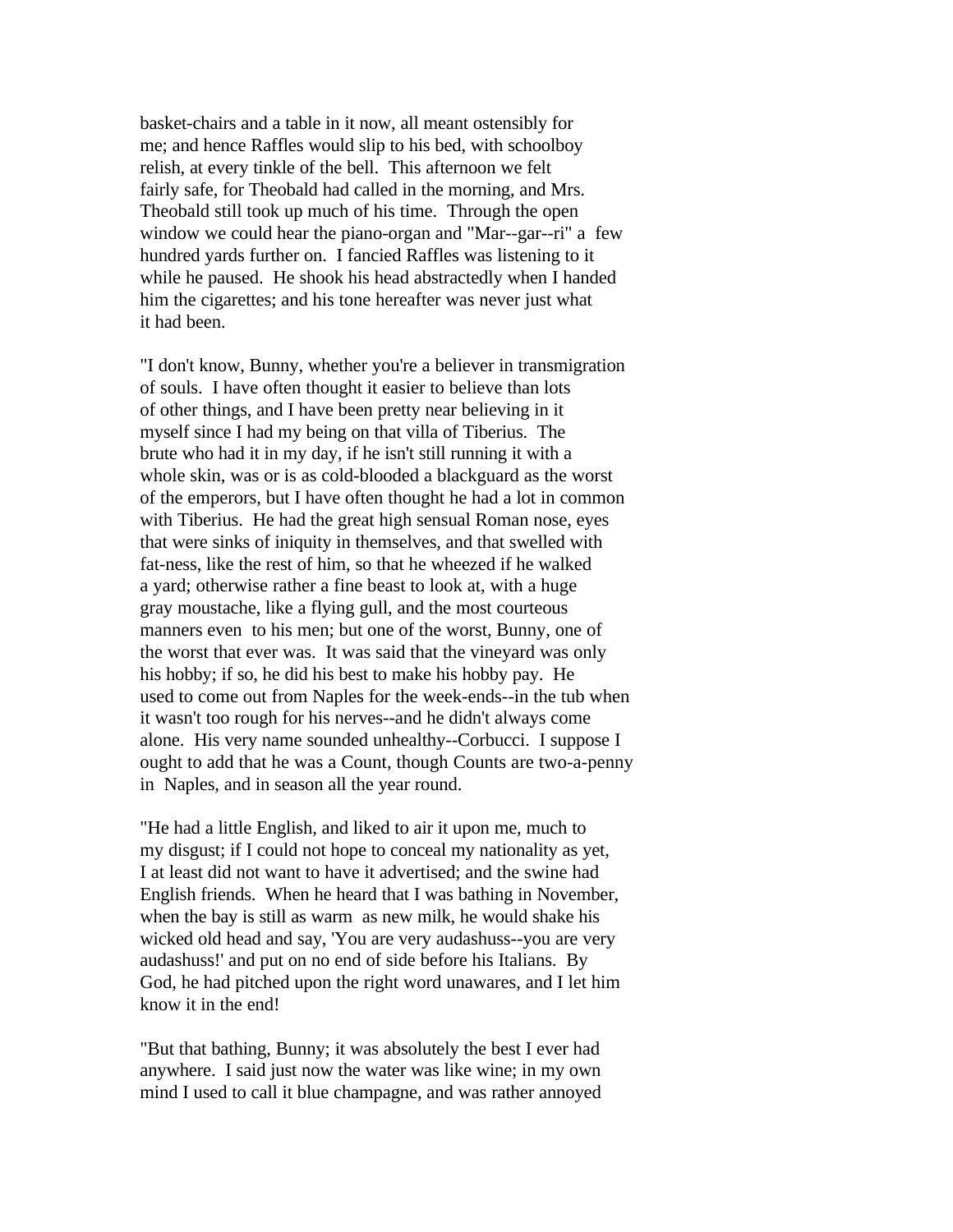that I had no one to admire the phrase. Otherwise I assure you that I missed my own particular kind very little indeed, though I often wished that YOU were there, old chap; particularly when I went for my lonesome swim; first thing in the morning, when the Bay was all rose-leaves, and last thing at night, when your body caught phosphorescent fire! Ah, yes, it was a good enough life for a change; a perfect paradise to lie low in; another Eden until . . .

## "My poor Eve!"

And he fetched a sigh that took away his words; then his jaws snapped together, and his eyes spoke terribly while he conquered his emotion. I pen the last word advisedly. I fancy it is one which I have never used before in writing of A. J. Raffles, for I cannot at the moment recall any other occasion upon which its use would have been justified. On resuming, however, he was not only calm, but cold; and this flying for safety to the other extreme is the single instance of self-distrust which the present Achates can record to the credit of his impious AEneas.

"I called the girl Eve," said he. "Her real name was Faustina, and she was one of a vast family who hung out in a hovel on the inland border of the vineyard. And Aphrodite rising from the sea was less wonderful and not more beautiful than Aphrodite emerging from that hole!

"It was the most exquisite face I ever saw or shall see in this life. Absolutely perfect features; a skin that reminded you of old gold, so delicate was its bronze; magnificent hair, not black but nearly; and such eyes and teeth as would have made the fortune of a face without another point. I tell you, Bunny, London would go mad about a girl like that. But I don't believe there's such another in the world. And there she was wasting her sweetness upon that lovely but desolate little corner of it! Well, she did not waste it upon me. I would have married her, and lived happily ever after in such a hovel as her people's --with her. Only to look at her--only to look at her for the rest of my days--I could have lain low and remained dead even to you! And that's all I'm going to tell you about that, Bunny; cursed be he who tells more! Yet don't run away with the idea that this poor Faustina was the only woman I ever cared about. I don't believe in all that 'only' rot; nevertheless I tell you that she was the one being who ever entirely satisfied my sense of beauty; and I honestly believe I could have chucked the world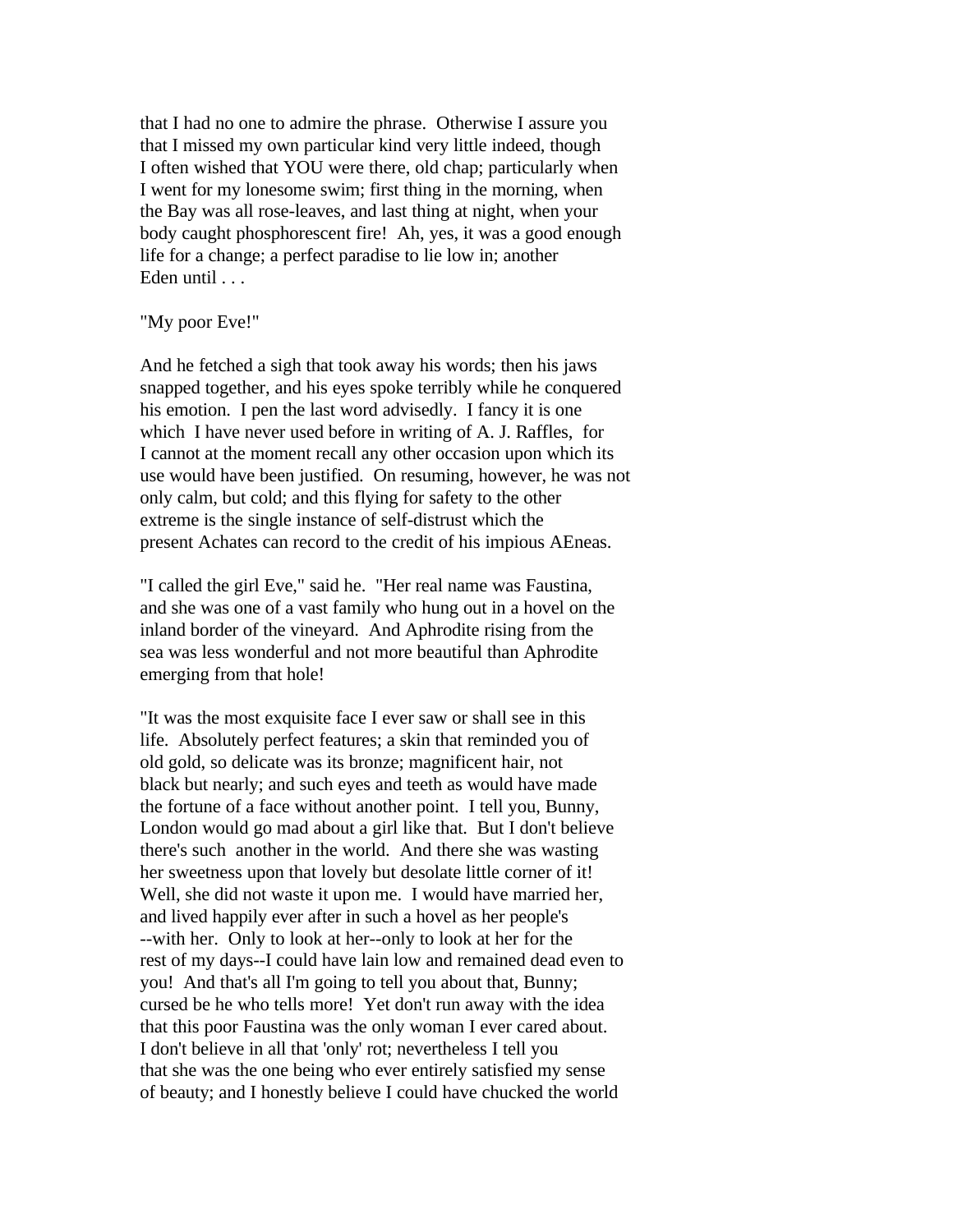and been true to Faustina for that alone.

"We met sometimes in the little temple I told you about, sometimes among the vines; now by honest accident, now by flagrant design; and found a ready-made rendezvous, romantic as one could wish, in the cave down all those subterranean steps. Then the sea would call us--my blue champagne--my sparkling cobalt--and there was the dingy ready to our hand. Oh, those nights! I never knew which I liked best, the moonlit ones when you sculled through silver and could see for miles, or the dark nights when the fishermen's torches stood for the sea, and a red zig-zag in the sky for old Vesuvius. We were happy. I don't mind owning it. We seemed not to have a care between us. My mates took no interest in my affairs, and Faustina's family did not appear to bother about her. The Count was in Naples five nights of the seven; the other two we sighed apart.

"At first it was the oldest story in literature--Eden plus Eve. The place had been a heaven on earth before, but now it was heaven itself. So for a little; then one night, a Monday night, Faustina burst out crying in the boat; and sobbed her story as we drifted without mishap by the mercy of the Lord. And that was almost as old a story as the other.

"She was engaged--what! Had I never heard of it? Did I mean to upset the boat? What was her engagement beside our love? 'Niente, niente,' crooned Faustina, sighing yet smiling through her tears. No, but what did matter was that the man had threatened to stab her to the heart--and would do it as soon as look at her--that I knew.

"I knew it merely from my knowledge of the Neapolitans, for I had no idea who the man might be. I knew it, and yet I took this detail better than the fact of the engagement, though now I began to laugh at both. As if I was going to let her marry anybody else! As if a hair of her lovely head should be touched while I lived to protect her! I had a great mind to row away to blazes with her that very night, and never go near the vineyard again, or let her either. But we had not a lira between us at the time, and only the rags in which we sat barefoot in the boat. Besides, I had to know the name of the animal who had threatened a woman, and such a woman as this.

"For a long time she refused to tell me, with splendid obduracy; but I was as determined as she; so at last she made conditions.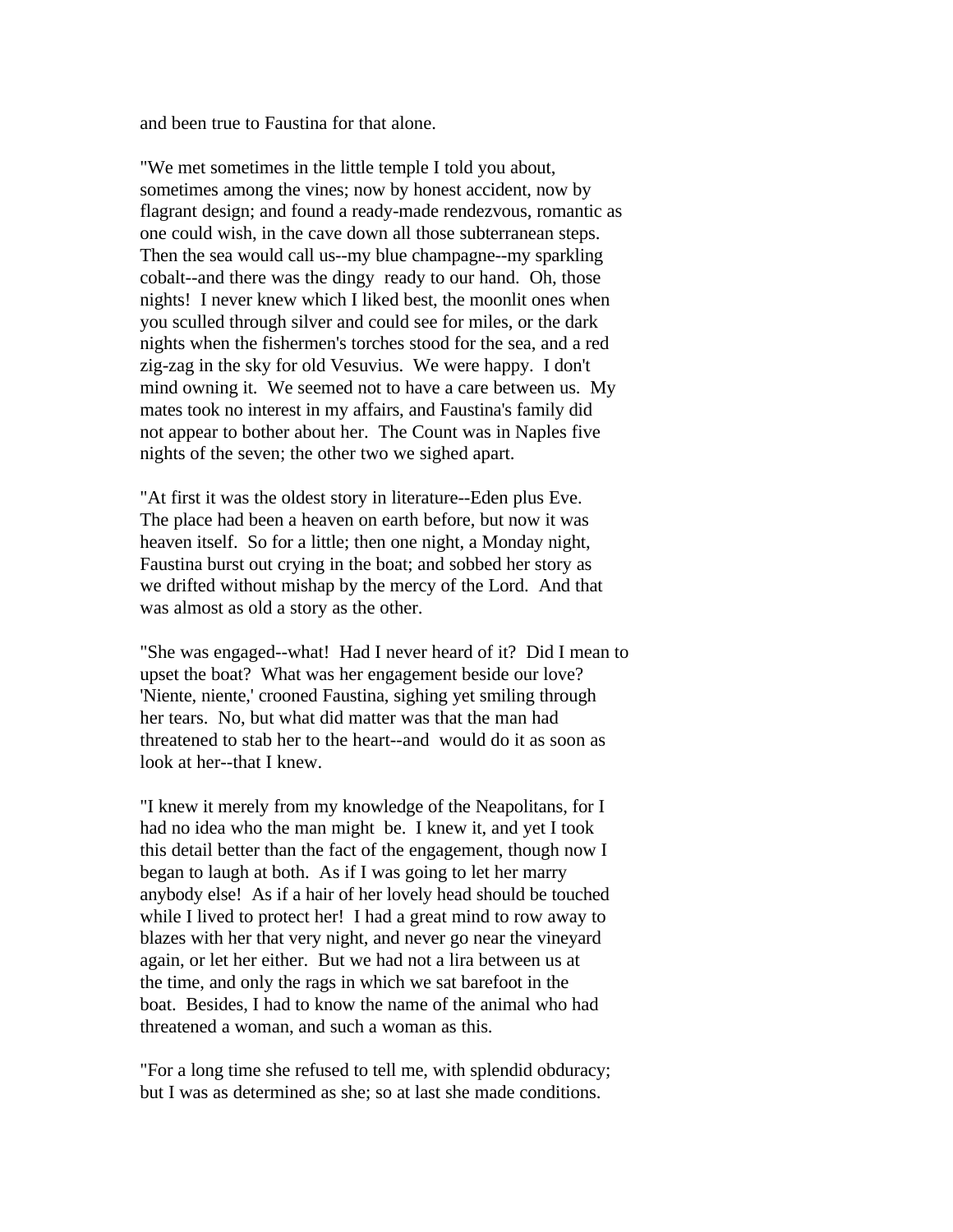I was not to go and get put in prison for sticking a knife into him--he wasn't worth it--and I did promise not to stab him in the back. Faustina seemed quite satisfied, though a little puzzled by my manner, having herself the racial tolerance for cold steel; and next moment she had taken away my breath. 'It is Stefano,' she whispered, and hung her head.

"And well she might, poor thing! Stefano, of all creatures on God's earth--for her!

"Bunny, he was a miserable little undersized wretch--ill-favored --servile--surly--and second only to his master in bestial cunning and hypocrisy. His face was enough for me; that was what I read in it, and I don't often make mistakes. He was Corbucci's own confidential body-servant, and that alone was enough to damn him in decent eyes: always came out first on the Saturday with the spese, to have all ready for his master and current mistress, and stayed behind on the Monday to clear and lock up. Stefano! That worm! I could well understand his threatening a woman with a knife; what beat me was how any woman could ever have listened to him; above all, that Faustina should be the one! It passed my comprehension. But I questioned her as gently as I could; and her explanation was largely the thread-bare one you would expect. Her parents were so poor. They were so many in family. Some of them begged--would I promise never to tell? Then some of them stole--sometimes--and all knew the pains of actual want. She looked after the cows, but there were only two of them, and brought the milk to the vineyard and elsewhere; but that was not employment for more than one; and there were countless sisters waiting to take her place. Then he was so rich, Stefano.

"'Rich!' I echoed. 'Stefano?'

"'Si, Arturo mio.'

"Yes, I played the game on that vineyard, Bunny, even to going my own first name.

"'And how comes he to be rich?' I asked, suspiciously.

"She did not know; but he had given her such beautiful jewels; the family had lived on them for months, she pretending an avocat had taken charge of them for her against her marriage. But I cared nothing about all that.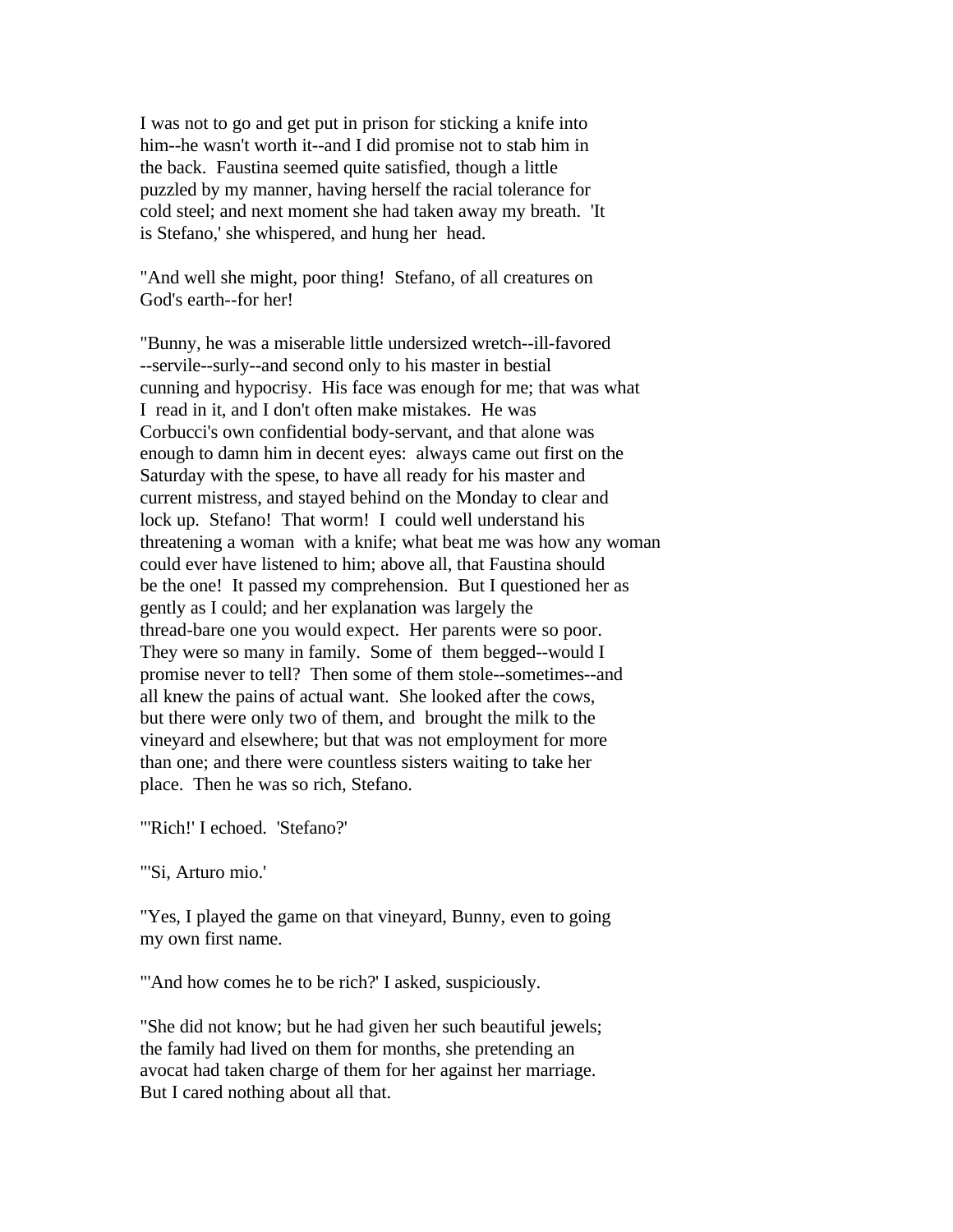"'Jewels! Stefano!' I could only mutter.

"'Perhaps the Count has paid for some of them. He is very kind.'

"'To you, is he?'

"'Oh, yes, very kind.'

"'And you would live in his house afterwards?'

"'Not now, mia cara--not now!'

"'No, by God you don't!' said I in English. 'But you would have done so, eh?'

"'Of course. That was arranged. The Count is really very kind.'

"'Do you see anything of him when he comes here?'

"Yes, he had sometimes brought her little presents, sweetmeats, ribbons, and the like; but the offering had always been made through this toad of a Stefano. Knowing the men, I now knew all. But Faustina, she had the pure and simple heart, and the white soul, by the God who made it, and for all her kindness to a tattered scapegrace who made love to her in broken Italian between the ripples and the stars. She was not to know what I was, remember; and beside Corbucci and his henchman I was the Archangel Gabriel come down to earth.

"Well, as I lay awake that night, two more lines of Swinburne came into my head, and came to stay:

 "God said 'Let him who wins her take And keep Faustine.'

"On that couplet I slept at last, and it was my text and watchword when I awoke in the morning. I forget how well you know your Swinburne, Bunny; but don't you run away with the idea that there was anything else in common between his Faustine and mine. For the last time let me tell you that poor Faustina was the whitest and the best I ever knew.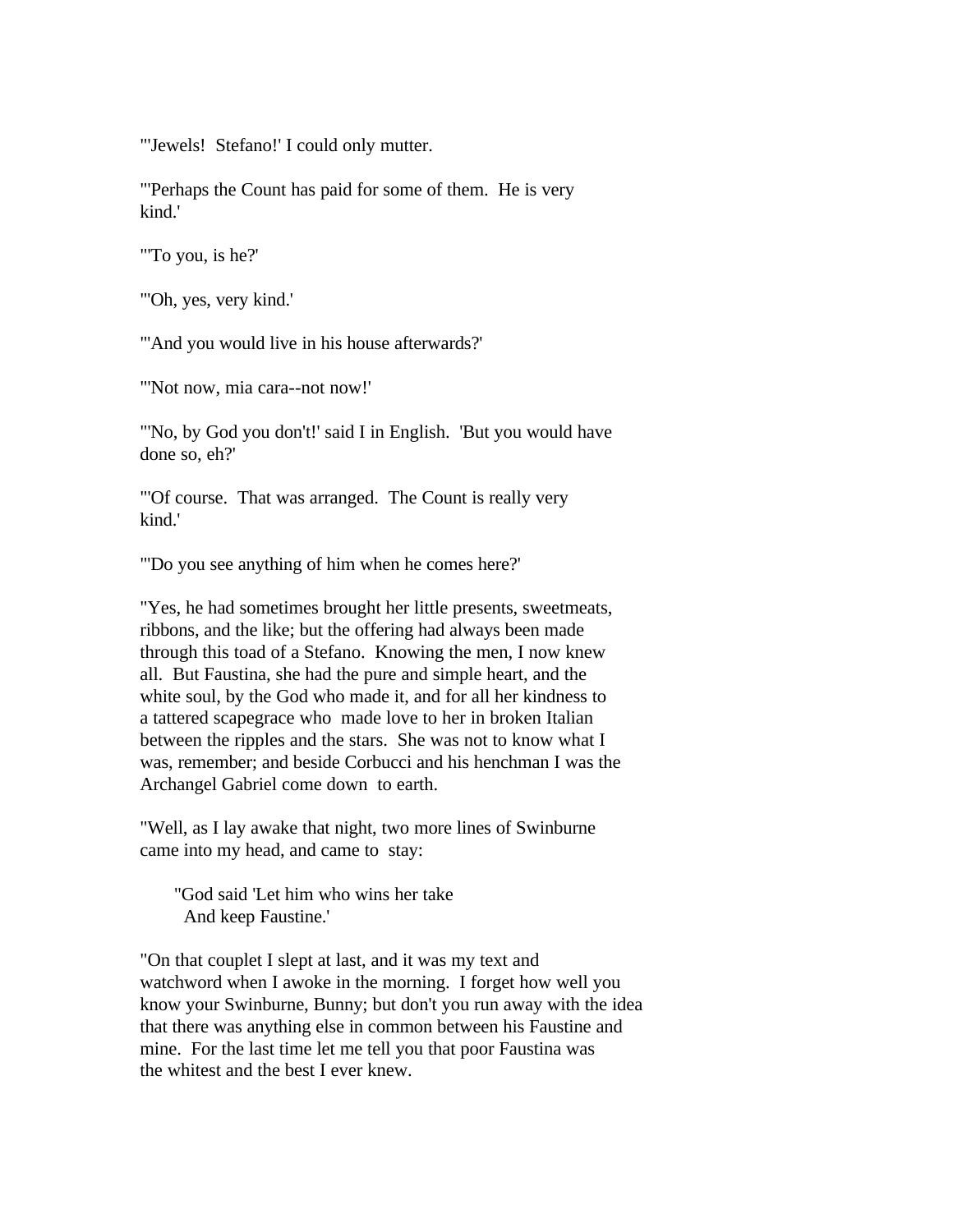"Well, I was strung up for trouble when the next Saturday came, and I'll tell you what I had done. I had broken the pledge and burgled Corbucci's villa in my best manner during his absence in Naples. Not that it gave me the slightest trouble; but no human being could have told that I had been in, when I came out. And I had stolen nothing, mark you, but only borrowed a revolver from a drawer in the Count's desk, with one or two trifling accessories; for by this time I had the measure of these damned Neapolitans. They are spry enough with a knife, but you show them the business end of a shooting-iron, and they'll streak like rabbits for the nearest hole. But the revolver wasn't for my own use. It was for Faustina, and I taught her how to use it in the cave down there by the sea, shooting at candles stuck upon the rock. The noise in the cave was something frightful, but high up above it couldn't be heard at all, as we proved to each other's satisfaction pretty early in the proceedings. So now Faustina was armed with munitions of self-defence; and I knew enough of her character to entertain no doubt as to their spirited use upon occasion. Between the two of us, in fact, our friend Stefano seemed tolerably certain of a warm week-end.

"But the Saturday brought word that the Count was not coming this week, being in Rome on business, and unable to return in time; so for a whole Sunday we were promised peace; and made bold plans accordingly. There was no further merit in hushing this thing up. 'Let him who wins her take and keep Faustine.' Yes, but let him win her openly, or lose her and be damned to him! So on the Sunday I was going to have it out with her people--with the Count and Stefano as soon as they showed their noses. I had no inducement, remember, ever to return to surreptitious life within a cab-fare of Wormwood Scrubbs. Faustina and the Bay of Naples were quite good enough for me. And the prehistoric man in me rather exulted in the idea of fighting for my desire.

"On the Saturday, however, we were able to meet for the last time as heretofore--just once more in secret--down there in the cave--as soon as might be after dark. Neither of us minded if we were kept for hours; each knew in the end that the other would come; and there was a charm of its own even in waiting with such knowledge. But that night I did lose patience: not in the cave, but up above, where first on one pretext and then on another the direttore kept me going until I smelt a rat. He was not given to exacting overtime, this direttore, whose only fault was his servile subjection to our common boss. It seemed pretty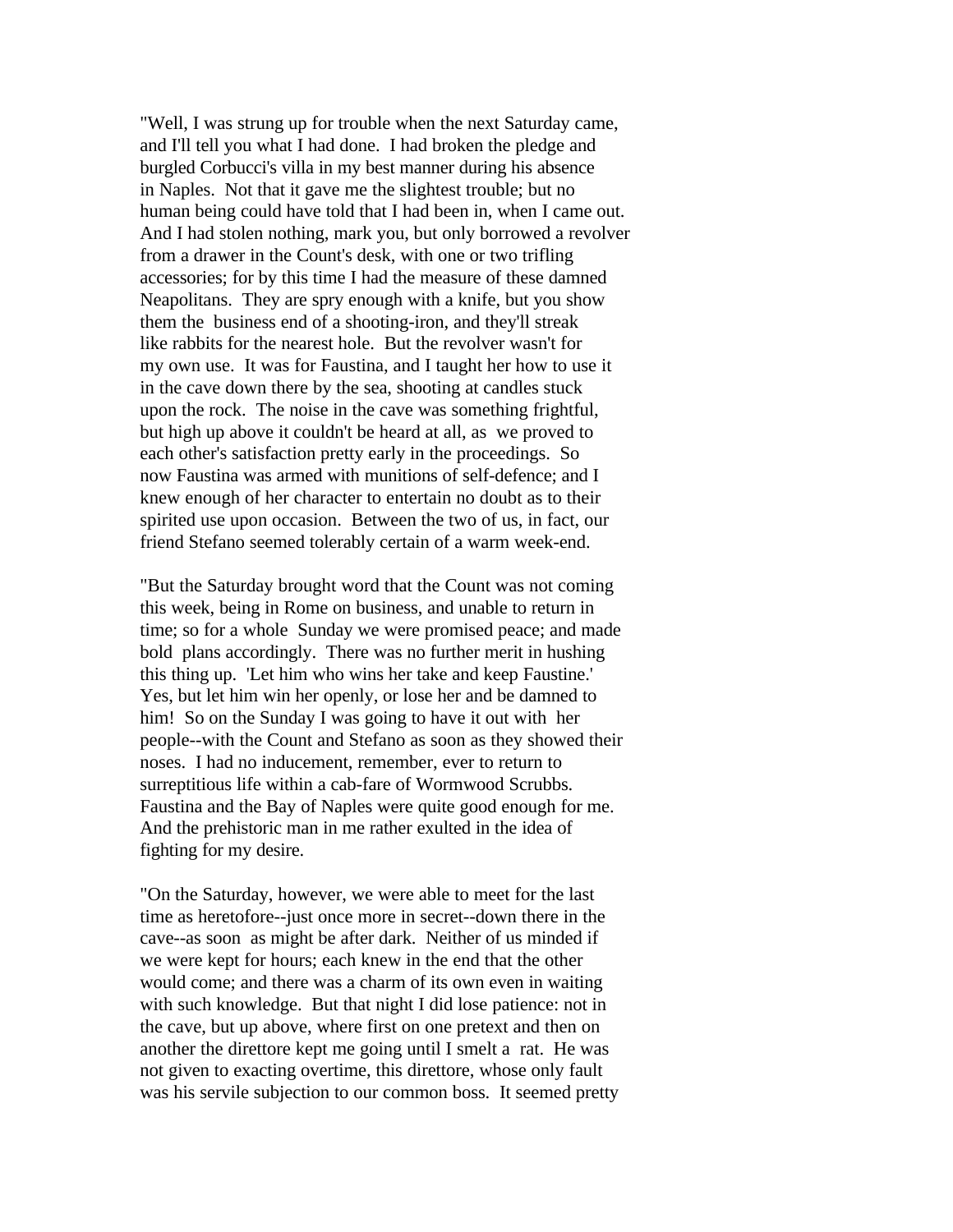obvious, therefore, that he was acting upon some secret instructions from Corbucci himself, and, the moment I suspected this, I asked him to his face if it was not the case. And it was; he admitted it with many shrugs, being a conveniently weak person, whom one felt almost ashamed of bullying as the occasion demanded.

"The fact was, however, that the Count had sent for him on finding he had to go to Rome, and had said he was very sorry to go just then, as among other things he intended to speak to me about Faustina. Stefano had told him all about his row with her, and moreover that it was on my account, which Faustina had never told me, though I had guessed as much for myself. Well, the Count was going to take his jackal's part for all he was worth, which was just exactly what I had expected him to do. He intended going for me on his return, but meanwhile I was not to make hay in his absence, and so this tool of a direttore had orders to keep me at it night and day. I undertook not to give the poor beast away, but at the same time told him I had not the faintest intention of doing another stroke of work that night.

"It was very dark, and I remember knocking my head against the oranges as I ran up the long, shallow steps which ended the journey between the direttore's lodge and the villa itself. But at the back of the villa was the garden I spoke about, and also a bare chunk of the cliff where it was bored by that subterranean stair. So I saw the stars close overhead, and the fishermen's torches far below, the coastwise lights and the crimson hieroglyph that spelt Vesuvius, before I plunged into the darkness of the shaft. And that was the last time I appreciated the unique and peaceful charm of this outlandish spot.

"The stair was in two long flights, with an air-hole or two at the top of the upper one, but not another pin-prick till you came to the iron gate at the bottom of the lower. As you may read of an infinitely lighter place, in a finer work of fiction than you are ever likely to write, Bunny, it was 'gloomy at noon, dark as midnight at dusk, and black as the ninth plague of Egypt at midnight.' I won't swear to my quotation, but I will to those stairs. They were as black that night as the inside of the safest safe in the strongest strong-room in the Chancery Lane Deposit. Yet I had not got far down them with my bare feet before I heard somebody else coming up in boots. You may imagine what a turn that gave me! It could not be Faustina,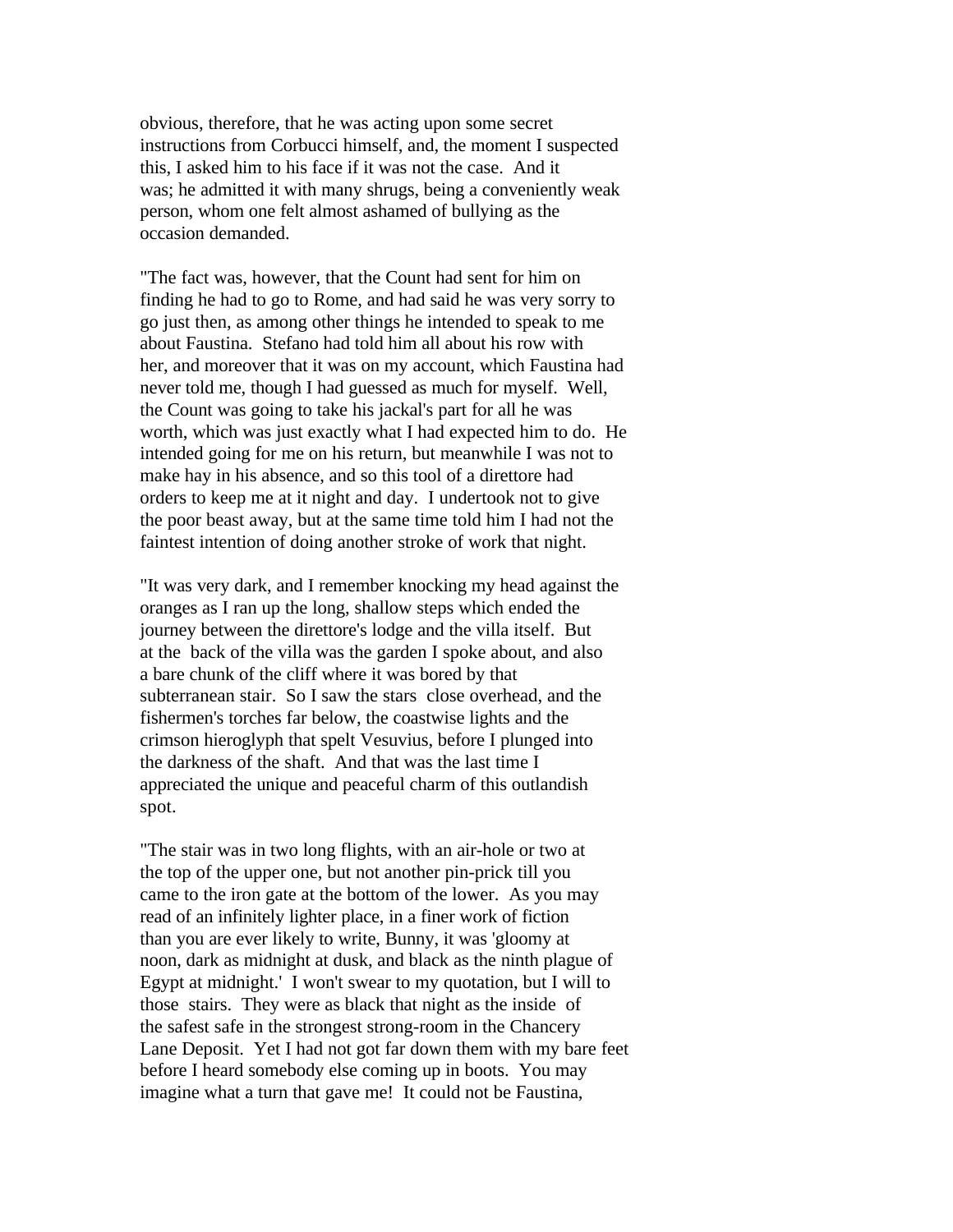who went barefoot three seasons of the four, and yet there was Faustina waiting for me down below. What a fright she must have had! And all at once my own blood ran cold: for the man sang like a kettle as he plodded up and up. It was, it must be, the short-winded Count himself, whom we all supposed to be in Rome!

"Higher he came and nearer, nearer, slowly yet hurriedly, now stopping to cough and gasp, now taking a few steps by elephantine assault. I should have enjoyed the situation if it had not been for poor Faustina in the cave; as it was I was filled with nameless fears. But I could not resist giving that grampus Corbucci one bad moment on account. A crazy hand-rail ran up one wall, so I carefully flattened myself against the other, and he passed within six inches of me, puffing and wheezing like a brass band. I let him go a few steps higher, and then I let him have it with both lungs.

"Buona sera, eccellenza, signori!' I roared after him. And a scream came down in answer--such a scream! A dozen different terrors were in it; and the wheezing had stopped, with the old scoundrel's heart.

"'Chi sta la?' he squeaked at last, gibbering and whimpering like a whipped monkey, so that I could not bear to miss his face, and got a match all ready to strike.

"'Arturo, signori.'

"He didn't repeat my name, nor did he damn me in heaps. He did nothing but wheeze for a good minute, and when he spoke it was with insinuating civility, in his best English.

"'Come nearer, Arturo. You are in the lower regions down there. I want to speak with you.'

"'No, thanks. I'm in a hurry,' I said, and dropped that match back into my pocket. He might be armed, and I was not.

"'So you are in a 'urry!' and he wheezed amusement. 'And you thought I was still in Rome, no doubt; and so I was until this afternoon, when I caught train at the eleventh moment, and then another train from Naples to Pozzuoli. I have been rowed here now by a fisherman of Pozzuoli. I had not time to stop anywhere in Naples, but only to drive from station to station. So I am without Stefano, Arturo, I am without Stefano.'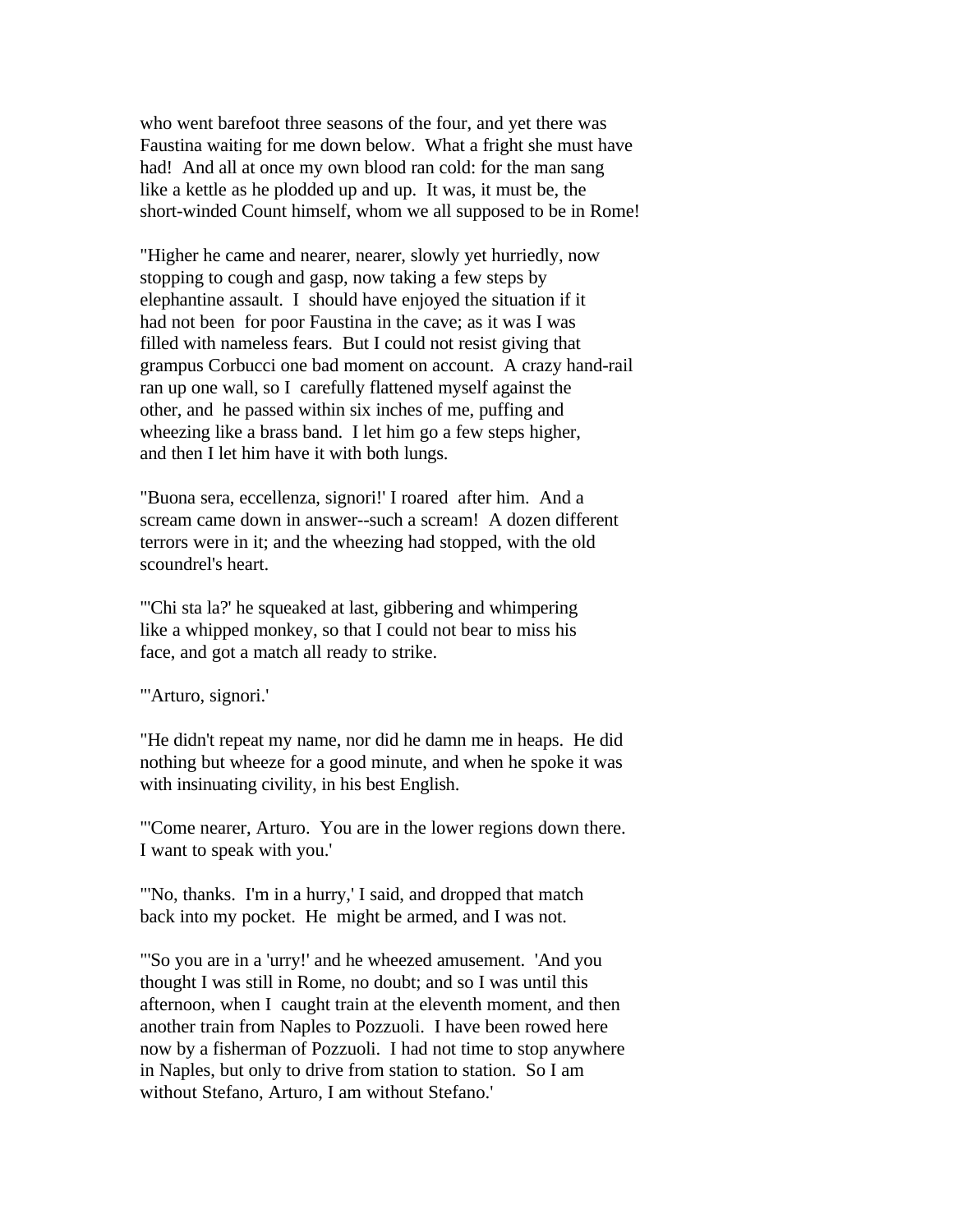"His sly voice sounded preternaturally sly in the absolute darkness, but even through that impenetrable veil I knew it for a sham. I had laid hold of the hand-rail. It shook violently in my hand; he also was holding it where he stood. And these suppressed tremors, or rather their detection in this way, struck a strange chill to my heart, just as I was beginning to pluck it up.

"'It is lucky for Stefano,' said I, grim as death.

"'Ah, but you must not be too 'ard on 'im,' remonstrated the Count. 'You have stole his girl, he speak with me about it, and I wish to speak with you. It is very audashuss, Arturo, very audashuss! Perhaps you are even going to meet her now, eh?'

I told him straight that I was.

"'Then there is no 'urry, for she is not there.'

"'You didn't see her in the cave?' I cried, too delighted at the thought to keep it to myself.

"'I had no such fortune,' the old devil said.

"'She is there, all the same.'

"'I only wish I 'ad known.'

"'And I've kept her long enough!'

"In fact I threw this over my shoulder as I turned and went running down.

"'I 'ope you will find her!' his malicious voice came croaking after me. 'I 'ope you will-- I 'ope so.'

"And find her I did."

Raffles had been on his feet some time, unable to sit still or to stand, moving excitedly about the room. But now he stood still enough, his elbows on the cast-iron mantelpiece, his head between his hands.

"Dead?" I whispered.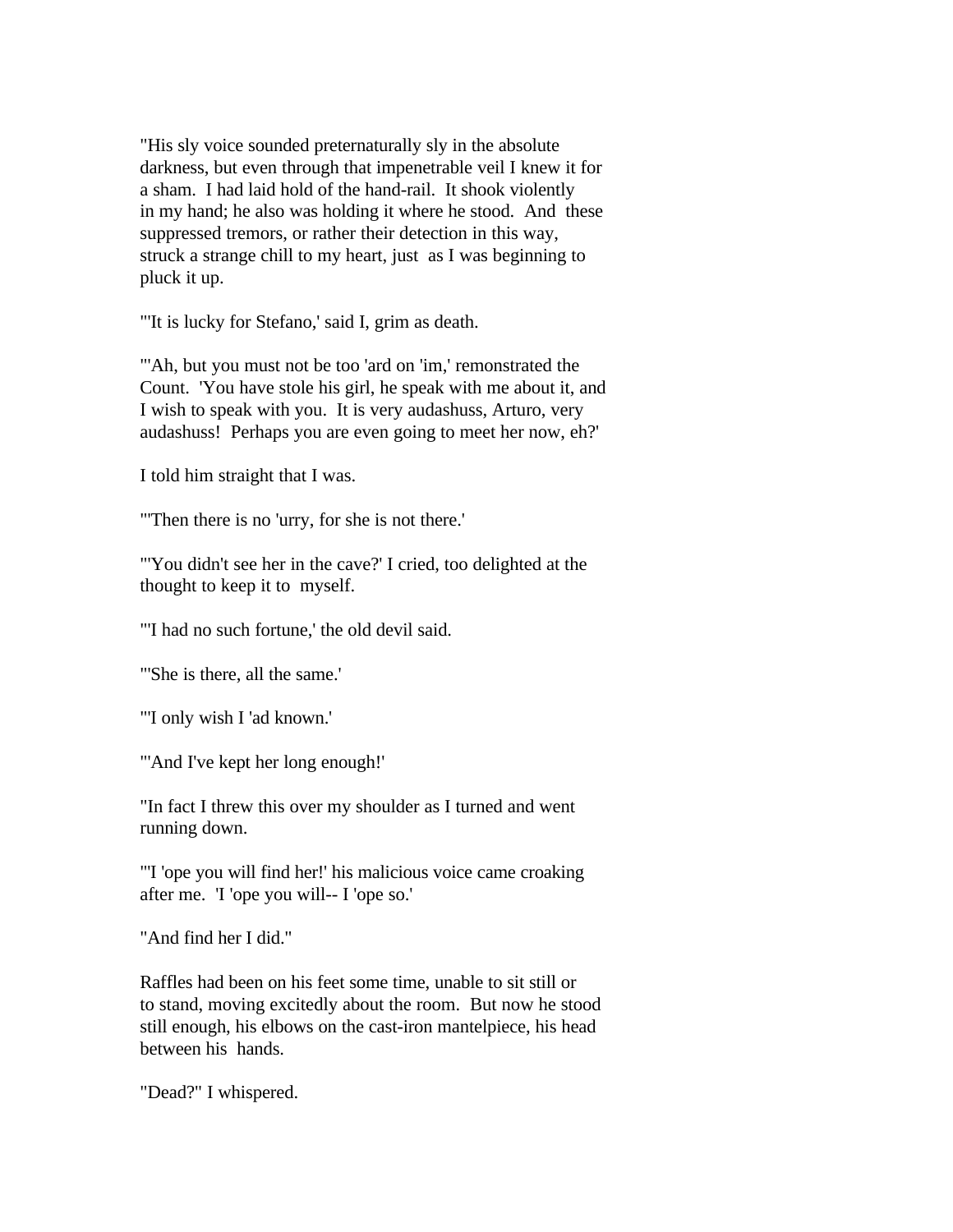And he nodded to the wall.

"There was not a sound in the cave. There was no answer to my voice. Then I went in, and my foot touched hers, and it was colder than the rock . . . Bunny, they had stabbed her to the heart. She had fought them, and they had stabbed her to the heart!"

"You say 'they,'" I said gently, as he stood in heavy silence, his back still turned. "I thought Stefano had been left behind?"

Raffles was round in a flash, his face white-hot, his eyes dancing death.

"He was in the cave!" he shouted. "I saw him--I spotted him--it was broad twilight after those stairs--and I went for him with my bare hands. Not fists, Bunny; not fists for a thing like that; I meant getting my fingers into his vile little heart and tearing it out by the roots. I was stark mad. But he had the revolver--hers. He blazed it at arm's length, and missed. And that steadied me. I had smashed his funny-bone against the rock before he could blaze again; the revolver fell with a rattle, but without going off; in an instant I had it tight, and the little swine at my mercy at last."

"You didn't show him any?"

"Mercy? With Faustina dead at my feet? I should have deserved none in the next world if I had shown him any in this! No, I just stood over him, with the revolver in both hands, feeling the chambers with my thumb; and as I stood he stabbed at me; but I stepped back to that one, and brought him down with a bullet in his guts.

"'And I can spare you two or three more,' I said, for my poor girl could not have fired a shot. 'Take that one to hell with you--and that--and that!'

"Then I started coughing and wheezing like the Count himself, for the place was full of smoke. When it cleared my man was very dead, and I tipped him into the sea, to defile that rather than Faustina's cave. And then--and then--we were alone for the last time, she and I, in our own pet haunt; and I could scarcely see her, yet I would not strike a match, for I knew she would not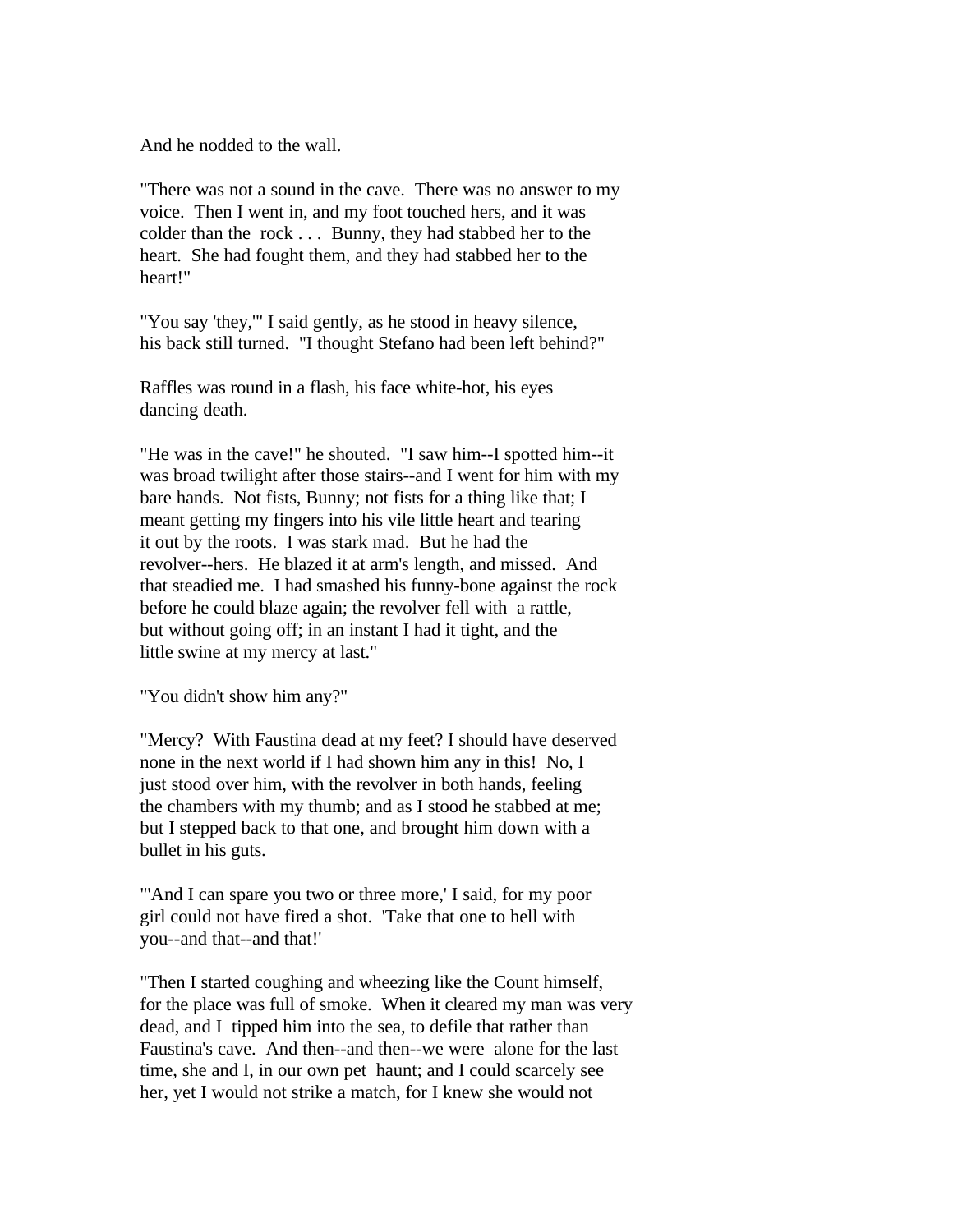have me see her as she was. I could say good-by to her without that. I said it; and I left her like a man, and up the first open-air steps with my head in the air and the stars all sharp in the sky; then suddenly they swam, and back I went like a lunatic, to see if she was really dead, to bring her back to life . . . Bunny, I can't tell you any more."

"Not of the Count?" I murmured at last.

"Not even of the Count," said Raffles, turning round with a sigh. "I left him pretty sorry for himself; but what was the good of that? I had taken blood for blood, and it was not Corbucci who had killed Faustina. No, the plan was his, but that was not part of the plan. They had found out about our meetings in the cave: nothing simpler than to have me kept hard at it overhead and to carry off Faustina by brute force in the boat. It was their only chance, for she had said more to Stefano than she had admitted to me, and more than I am going to repeat about myself. No persuasion would have induced her to listen to him again; so they tried force; and she drew Corbucci's revolver on them, but they had taken her by surprise, and Stefano stabbed her before she could fire."

"But how do you know all that?" I asked Raffles, for his tale was going to pieces in the telling, and the tragic end of poor Faustina was no ending for me.

"Oh," said he, "I had it from Corbucci at his own revolver's point. He was waiting at his window, and I could have potted him at my ease where he stood against the light listening hard enough but not seeing a thing. So he asked whether it was Stefano, and I whispered, 'Si, signore'; and then whether he had finished Arturo, and I brought the same shot off again. He had let me in before he knew who was finished and who was not."

# "And did you finish him?"

"No; that was too good for Corbucci. But I bound and gagged him about as tight as man was ever gagged or bound, and I left him in his room with the shutters shut and the house locked up. The shutters of that old place were six inches thick, and the walls nearly six feet; that was on the Saturday night, and the Count wasn't expected at the vineyard before the following Saturday. Meanwhile he was supposed to be in Rome. But the dead would doubtless be discovered next day, and I am afraid this would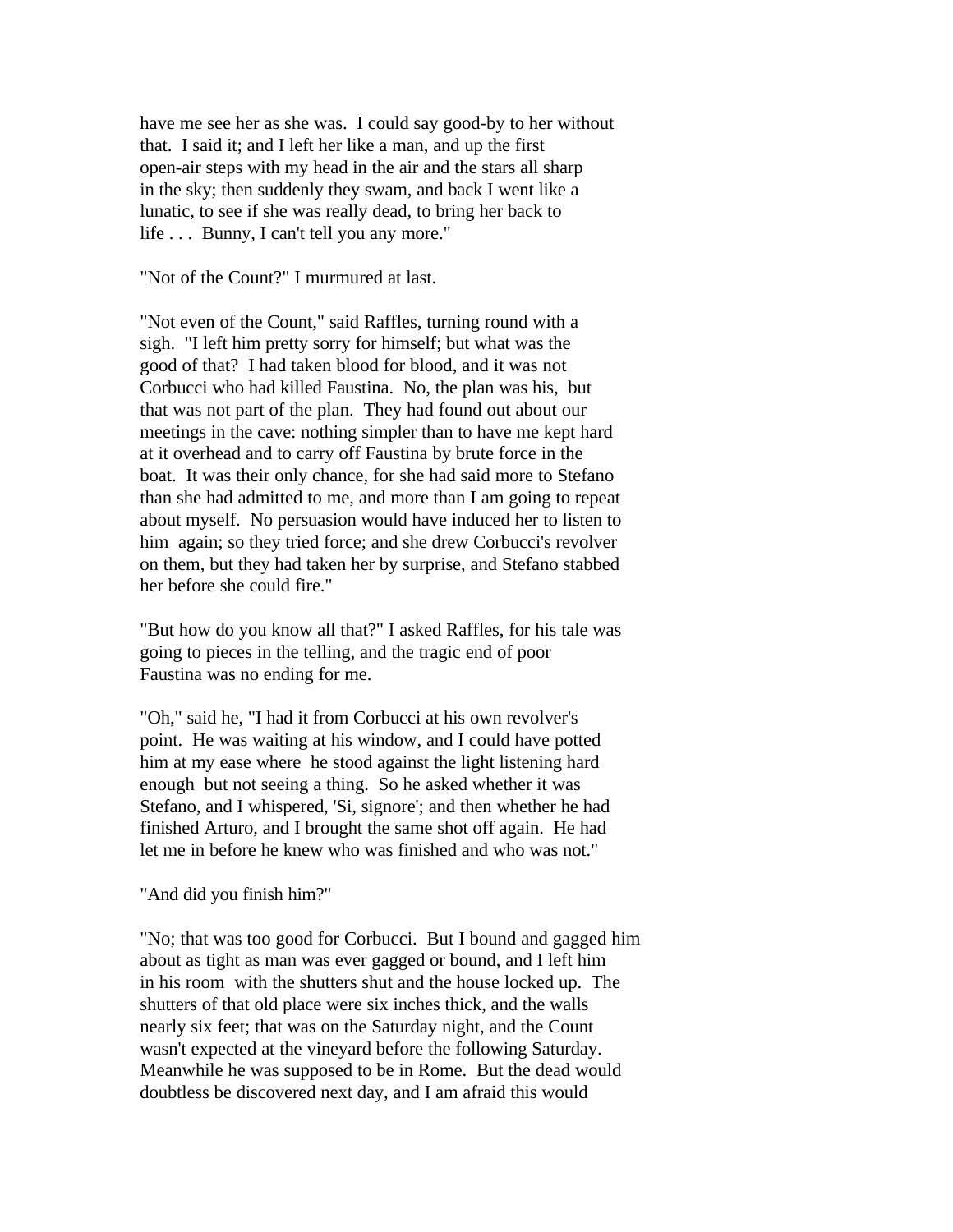lead to his own discovery with the life still in him. I believe he figured on that himself, for he sat threatening me gamely till the last. You never saw such a sight as he was, with his head split in two by a ruler tied at the back of it, and his great moustache pushed up into his bulging eyes. But I locked him up in the dark without a qualm, and I wished and still wish him every torment of the damned."

# "And then?"

"The night was still young, and within ten miles there was the best of ports in a storm, and hundreds of holds for the humble stowaway to choose from. But I didn't want to go further than Genoa, for by this time my Italian would wash, so I chose the old Norddeutscher Lloyd, and had an excellent voyage in one of the boats slung in-board over the bridge. That's better than any hold, Bunny, and I did splendidly on oranges brought from the vineyard."

# "And at Genoa?"

"At Genoa I took to my wits once more, and have been living on nothing else ever since. But there I had to begin all over again, and at the very bottom of the ladder. I slept in the streets. I begged. I did all manner of terrible things, rather hoping for a bad end, but never coming to one. Then one day I saw a white-headed old chap looking at me through a shop-window- a window I had designs upon--and when I stared at him he stared at me--and we wore the same rags. So I had come to that! But one reflection makes many. I had not recognized myself; who on earth would recognize me? London called me--and here I am. Italy had broken my heart--and there it stays."

Flippant as a schoolboy one moment, playful even in the bitterness of the next, and now no longer giving way to the feeling which had spoilt the climax of his tale, Raffles needed knowing as I alone knew him for a right appreciation of those last words. That they were no mere words I know full well. That, but for the tragedy of his Italian life, that life would have sufficed him for years, if not for ever, I did and do still believe. But I alone see him as I saw him then, the lines upon his face, and the pain behind the lines; how they came to disappear, and what removed them, you will never guess. It was the one thing you would have expected to have the opposite effect, the thing indeed that had forced his confidence, the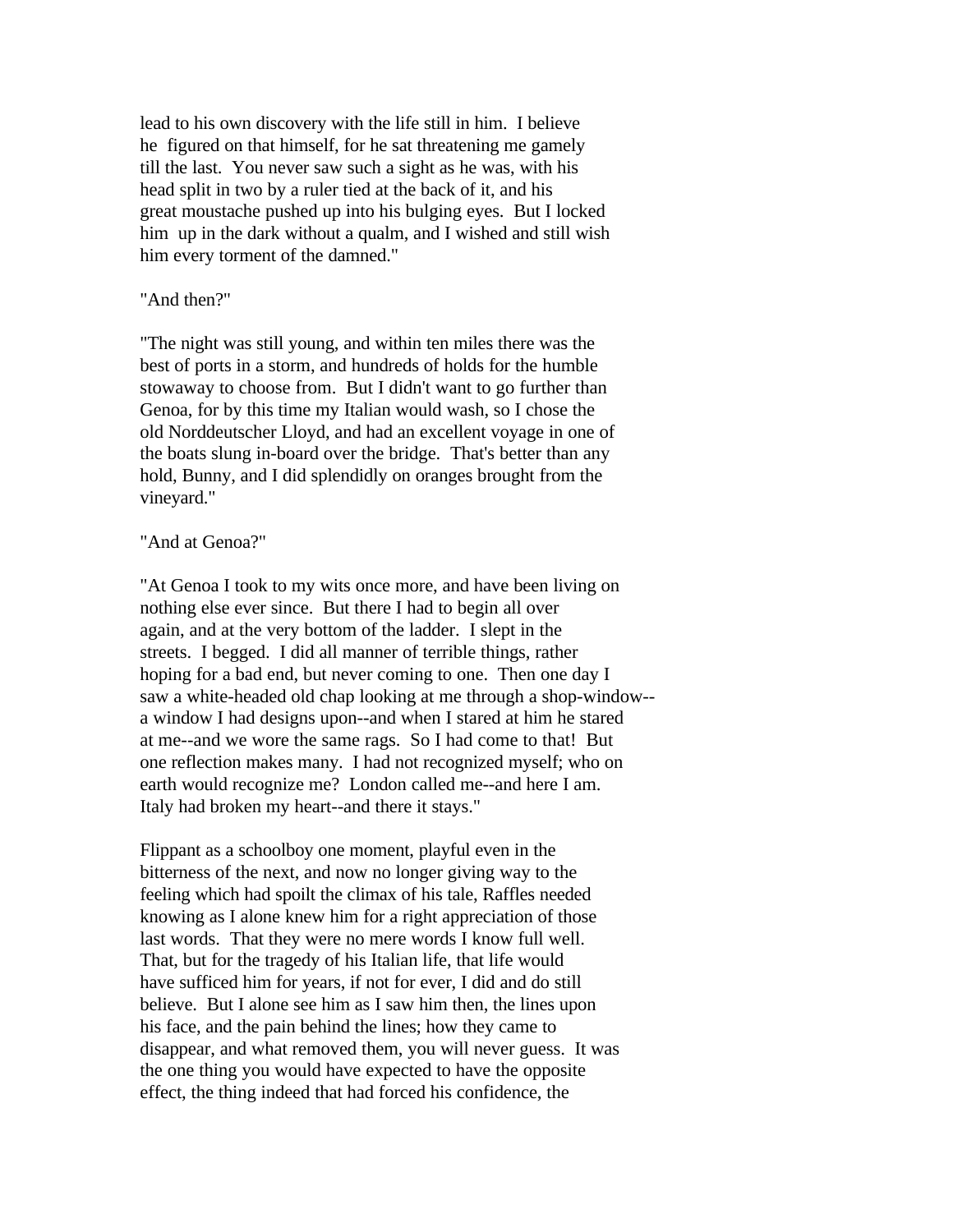organ and the voice once more beneath our very windows:

 "Margarita de Parete, era a' sarta d' e' signore; se pugneva sempe e ddete pe penzare a Salvatore! "Mar--ga--ri, e perzo e Salvatore! Mar--ga--ri, Ma l'ommo e cacciatore! Mar--ga--ri, Nun ce aje corpa tu! Chello ch' e fatto, e fatto, un ne parlammo cchieu!"

I simply stared at Raffles. Instead of deepening, his lines had vanished. He looked years younger, mischievous and merry and alert as I remembered him of old in the breathless crisis of some madcap escapade. He was holding up his finger; he was stealing to the window; he was peeping through the blind as though our side street were Scotland Yard itself; he was stealing back again, all revelry, excitement, and suspense.

"I half thought they were after me before," said he. "That was why I made you look. I daren't take a proper look myself, but what a jest if they were! What a jest!"

"Do you mean the police?" said I.

"The police! Bunny, do you know them and me so little that you can look me in the face and ask such a question? My boy, I'm dead to them--off their books--a good deal deader than being off the hooks! Why, if I went to Scotland Yard this minute, to give myself up, they'd chuck me out for a harmless lunatic. No, I fear an enemy nowadays, and I go in terror of the sometime friend, but I have the utmost confidence in the dear police."

"Then whom do you mean?"

"The Camorra!"

I repeated the word with a different intonation. Not that I had never heard of that most powerful and sinister of secret societies; but I failed to see on what grounds Raffles should jump to the conclusion that these everyday organ-grinders belonged to it.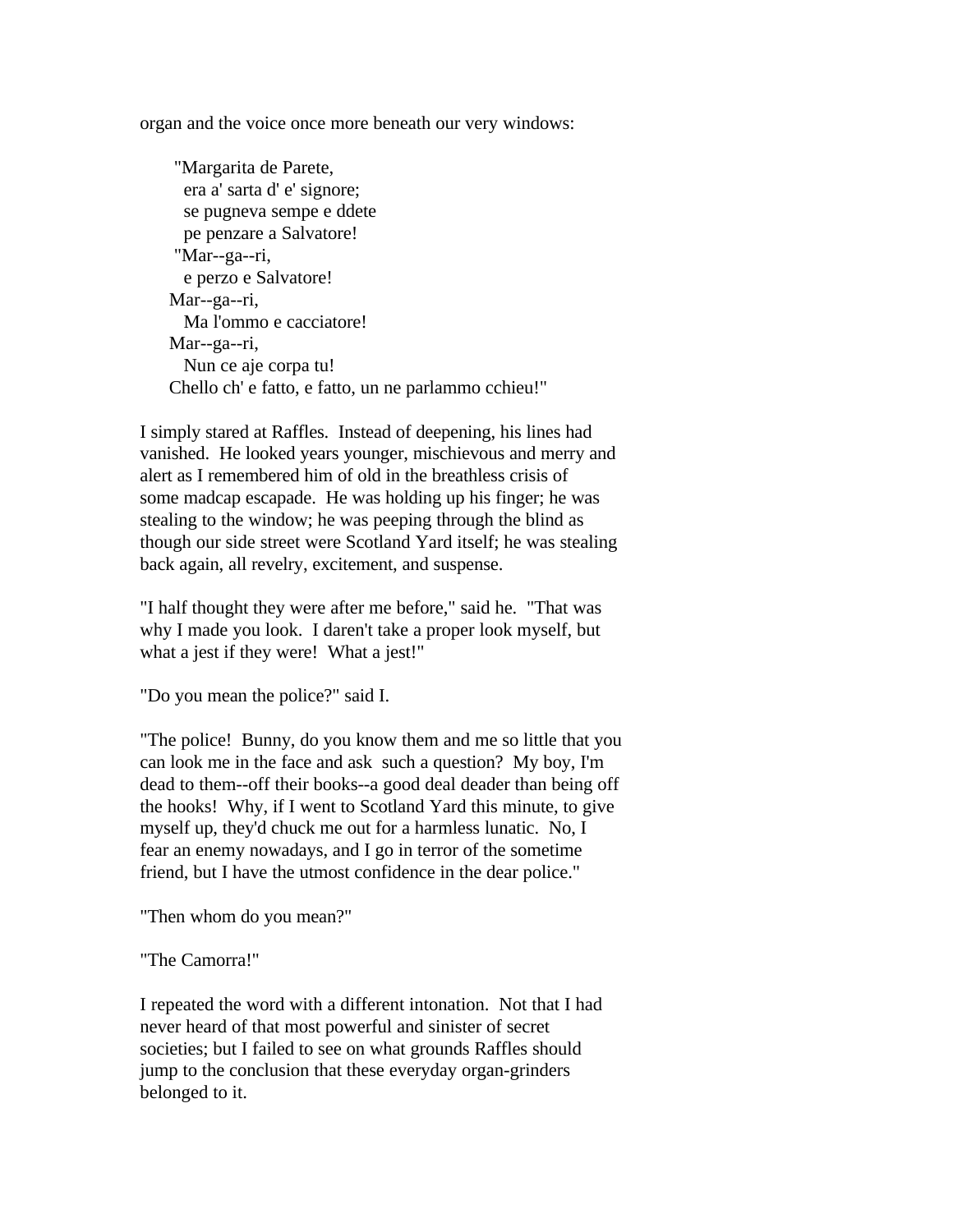"It was one of Corbucci's threats," said he. "If I killed him the Camorra would certainly kill me; he kept on telling me so; it was like his cunning not to say that he would put them on my tracks whether or no."

"He is probably a member himself!"

"Obviously, from what he said."

"But why on earth should you think that these fellows are?" I demanded, as that brazen voice came rasping through a second verse.

"I don't think. It was only an idea. That thing is so thoroughly Neapolitan, and I never heard it on a London organ before. Then again, what should bring them back here?"

I peeped through the blind in my turn; and, to be sure, there was the fellow with the blue chin and the white teeth watching our windows, and ours only, as he bawled.

"And why?" cried Raffles, his eyes dancing when I told him.

"Why should they come sneaking back to us? Doesn't that look suspicious, Bunny; doesn't that promise a lark?"

"Not to me," I said, having the smile for once. "How many people, should you imagine, toss them five shilling for as many minutes of their infernal row? You seem to forget that's what you did an hour ago!"

Raffles had forgotten. His blank face confessed the fact. Then suddenly he burst outlaughing at himself.

"Bunny," said he, "you've no imagination, and I never knew I had so much! Of course you're right. I only wish you were not, for there's nothing I should enjoy more than taking on another Neapolitan or two. You see, I owe them something still! I didn't settle in full. I owe them more than ever I shall pay them on this side Styx!"

He had hardened even as he spoke: the lines and the years had come again, and his eyes were flint and steel, with an honest grief behind the glitter.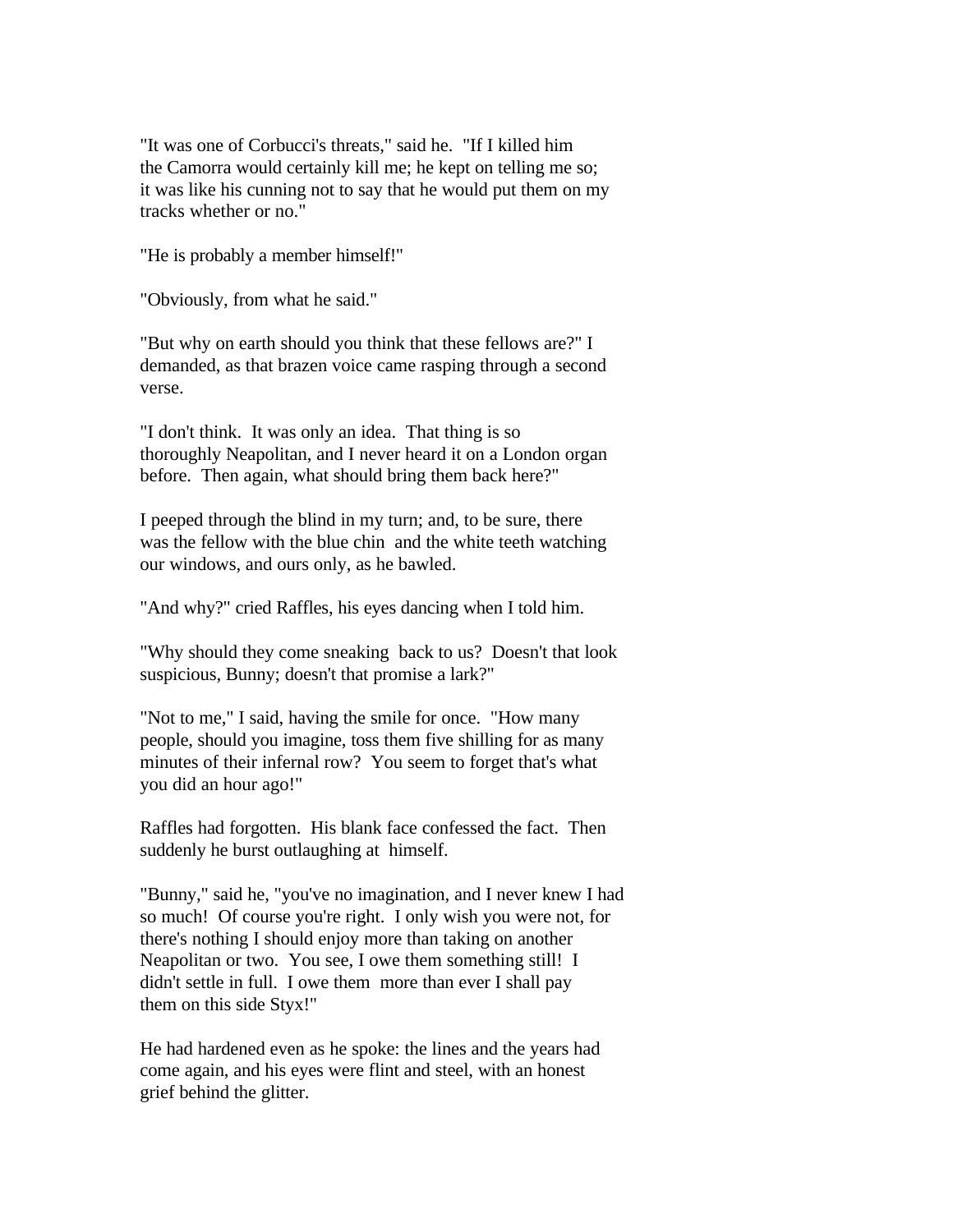# THE LAST LAUGH

As I have had occasion to remark elsewhere, the pick of our exploits, from a frankly criminal point of view, are of least use for the comparatively pure purposes of these papers. They might be appreciated in a trade journal (if only that want could be supplied), by skilled manipulators of the jemmy and the large light bunch; but, as records of unbroken yet insignificant success, they would be found at once too trivial and too technical, if not sordid and unprofitable into the bargain. The latter epithets, and worse, have indeed already been applied, if not to Raffles and all his works, at least to mine upon Raffles, by more than one worthy wielder of a virtuous pen. I need not say how heartily I disagree with that truly pious opinion. So far from admitting a single word of it, I maintain it is the liveliest warning that I am giving to the world. Raffles was a genius, and he could not make it pay! Raffles had invention, resource, incomparable audacity, and a nerve in ten thousand. He was both strategian and tactician, and we all now know the difference between the two. Yet for months he had been hiding like a rat in a hole, unable to show even his altered face by night or day without risk, unless another risk were courted by three inches of conspicuous crepe. Then thus far our rewards had oftener than not been no reward at all. Altogether it was a very different story from the old festive, unsuspected, club and cricket days, with their noctes ambrosianae at the Albany.

And now, in addition to the eternal peril of recognition, there was yet another menace of which I knew nothing. I thought no more of our Neapolitan organ-grinders, though I did often think of the moving page that they had torn for me out of my friend's strange life in Italy. Raffles never alluded to the subject again, and for my part I had entirely forgotten his wild ideas connecting the organ-grinders with the Camorra, and imagining them upon his own tracks. I heard no more of it, and thought as little, as I say. Then one night in the autumn--I shrink from shocking the susceptible for nothing--but there was a certain house in Palace Gardens, and when we got there Raffles would pass on. I could see no soul in sight, no glimmer in the windows. But Raffles had my arm, and on we went without talking about it. Sharp to the left on the Notting Hill side, sharper still up Silver Street, a little tacking west and south, a plunge across High Street, and presently we were home.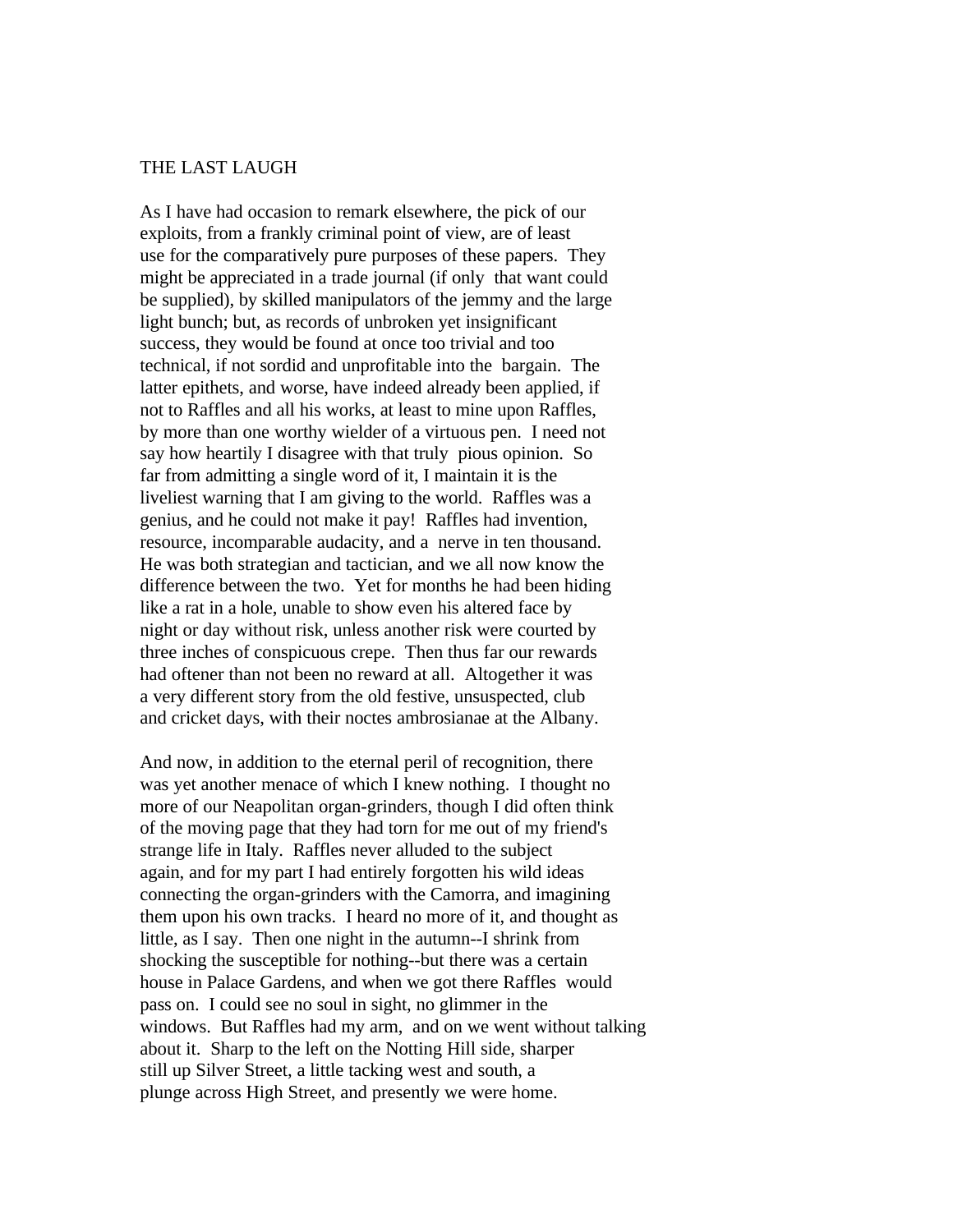"Pyjamas first," said Raffles, with as much authority as though it mattered. It was a warm night, however, though September, and I did not mind until I came in clad as he commanded to find the autocrat himself still booted and capped. He was peeping through the blind, and the gas was still turned down. But he said that I could turn it up, as he helped himself to a cigarette and nothing with it.

"May I mix you one?" said I.

"No, thanks."

"What's the trouble?"

"We were followed."

"Never!"

"You never saw it."

"But YOU never looked round."

"I have an eye at the back of each ear, Bunny."

I helped myself and I fear with less moderation than might have been the case a minute before.

"So that was why--"

"That was why," said Raffles, nodding; but he did not smile, and I put down my glass untouched.

"They were following us then!"

"All up Palace Gardens."

"I thought you wound about coming back over the hill."

"Nevertheless, one of them's in the street below at this moment."

No, he was not fooling me. He was very grim. And he had not taken off a thing; perhaps he did not think it worth while.

"Plain clothes?" I sighed, following the sartorial train of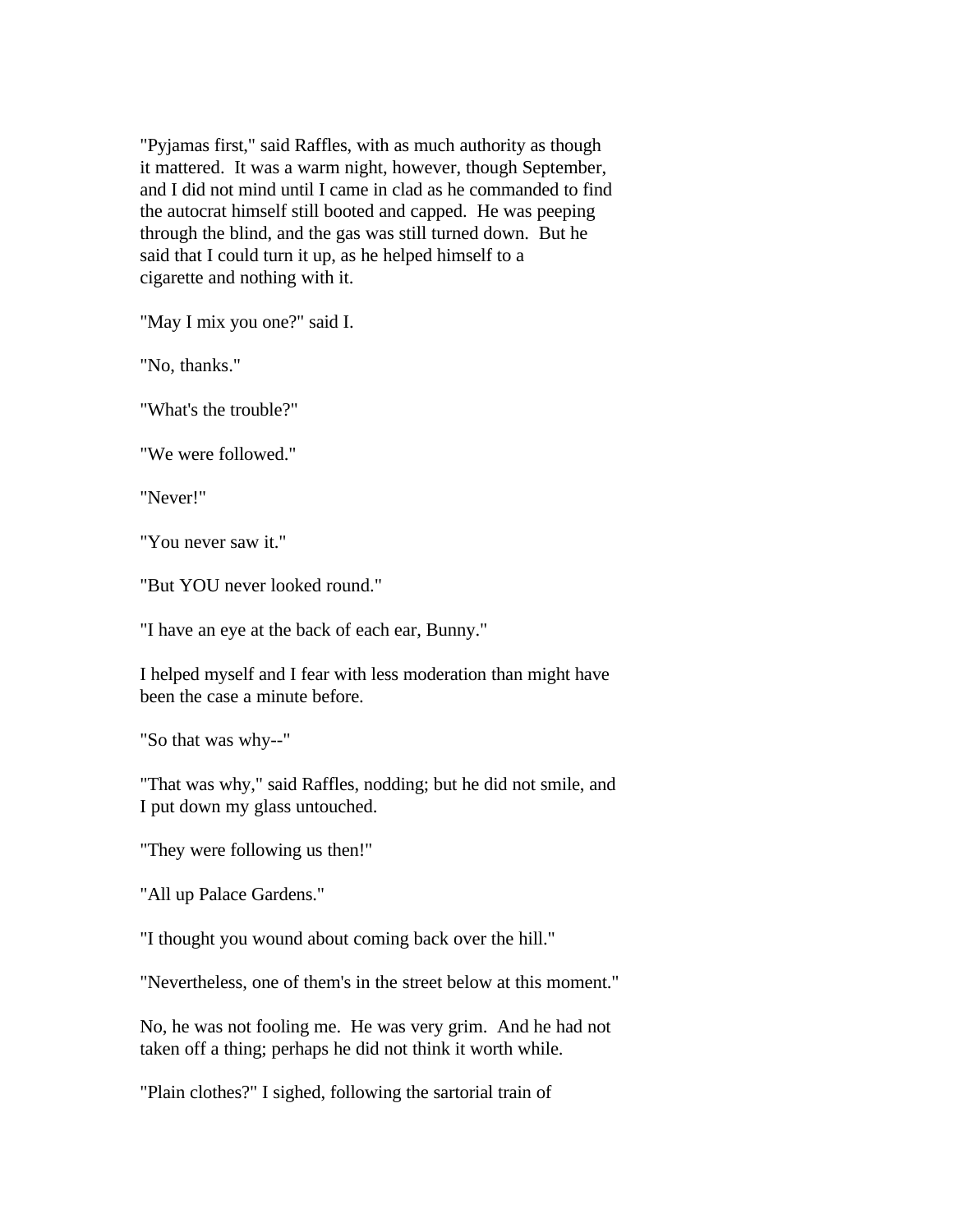thought, even to the loathly arrows that had decorated my person once already for a little aeon. Next time they would giveme double. The skilly was in my stomach when I saw Raffles's face.

"Who said it was the police, Bunny?" said he. "It's the Italians. They're only after me; they won't hurt a hair of YOUR head, let alone cropping it! Have a drink, and don't mind me. I shall score them off before I'm done."

"And I'll help you!"

"No, old chap, you won't. This is my own little show. I've known about it for weeks. I first tumbled to it the day those Neapolitans came back with their organs, though I didn't seriously suspect things then; they never came again, those two, they had done their part. That's the Camorra all over, from all accounts. The Count I told you about is pretty high up in it, by the way he spoke, but there will be grades and grades between him and the organ-grinders. I shouldn't be surprised if he had every low-down Neapolitan ice-creamer in the town upon my tracks! The organization's incredible. Then do you remember the superior foreigner who came to the door a few days afterwards? You said he had velvet eyes."

"I never connected him with those two!"

"Of course you didn't, Bunny, so you threatened to kick the fellow downstairs, and only made them keener on the scent. It was too late to say anything when you told me. But the very next time I showed my nose outside I heard a camera click as I passed, and the fiend was a person with velvet eyes. Then there was a lull--that happened weeks ago. They had sent me to Italy for identification by Count Corbucci."

"But this is all theory," I exclaimed. "How on earth can you know?"

"I don't know," said Raffles, "but I should like to bet. Our friend the bloodhound is hanging about the corner near the pillar-box; look through my window, it's dark in there, and tell me who he is."

The man was too far away for me to swear to his face, but he wore a covert-coat of un-English length, and the lamp across the road played steadily on his boots; they were very yellow, and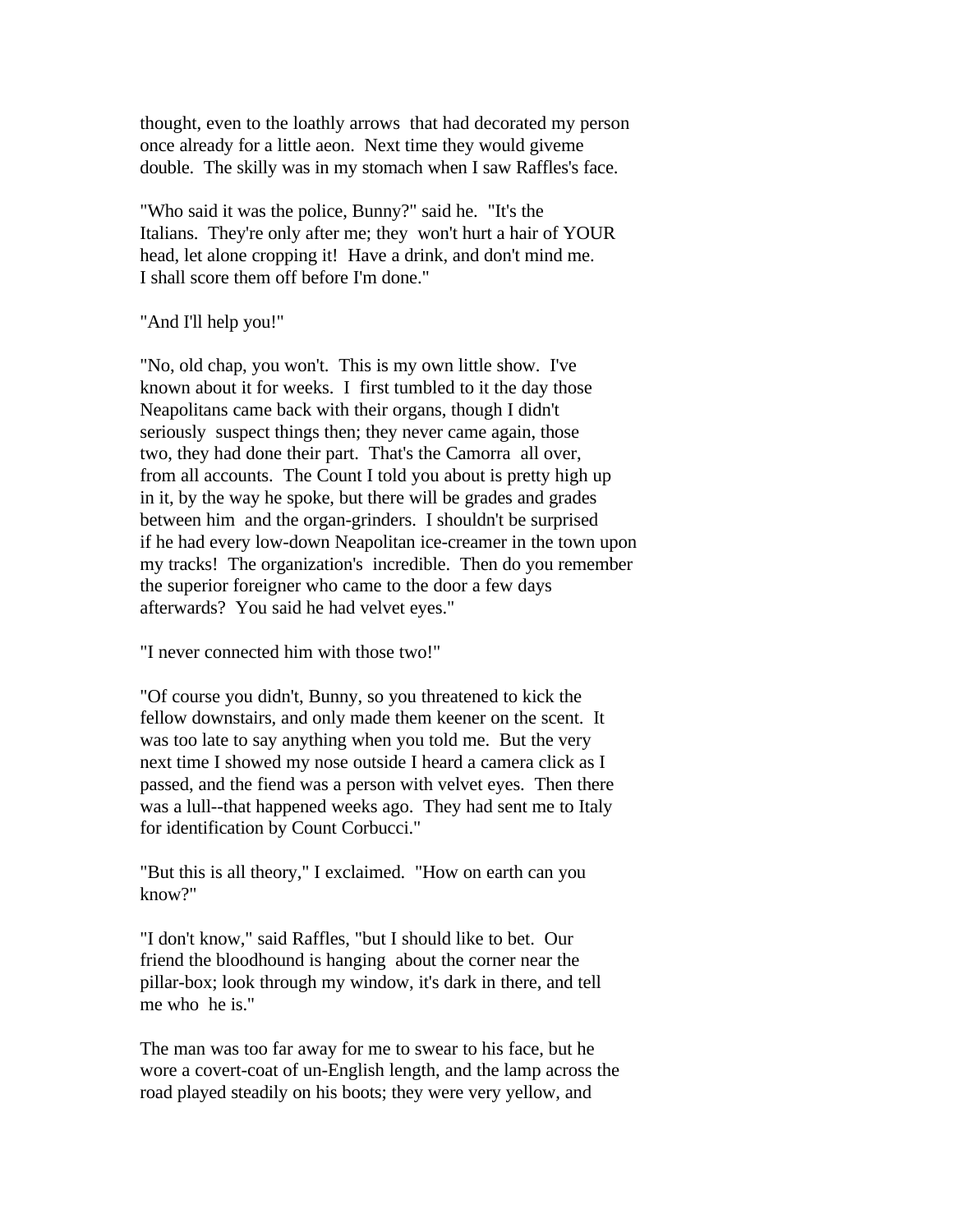they made no noise when he took a turn. I strained my eyes, and all at once I remembered the thin-soled, low-heeled, splay yellow boots of the insidious foreigner, with the soft eyes and the brown-paper face, whom I had turned from the door as a palpable fraud. The ring at the bell was the first I had heard of him, there had been no warning step upon the stairs, and my suspicious eye had searched his feet for rubber soles.

"It's the fellow," I said, returning to Raffles, and I described his boots.

Raffles was delighted.

"Well done, Bunny; you're coming on," said he. "Now I wonder if he's been over here all the time, or if they sent him over expressly? You did better than you think in spotting those boots, for they can only have been made in Italy, and that looks like the special envoy. But it's no use speculating. I must find out."

"How can you?"

"He won't stay there all night."

"Well?"

"When he gets tired of it I shall return the compliment and follow HIM."

"Not alone," said I, firmly.

"Well, we'll see. We'll see at once," said Raffles, rising. "Out with the gas, Bunny, while I take a look. Thank you. Now wait a bit . . . yes! He's chucked it; he's off already; and so

am I!"

But I slipped to our outer door, and held the passage.

"I don't let you go alone, you know."

"You can't come with me in pyjamas."

"Now I see why you made me put them on!"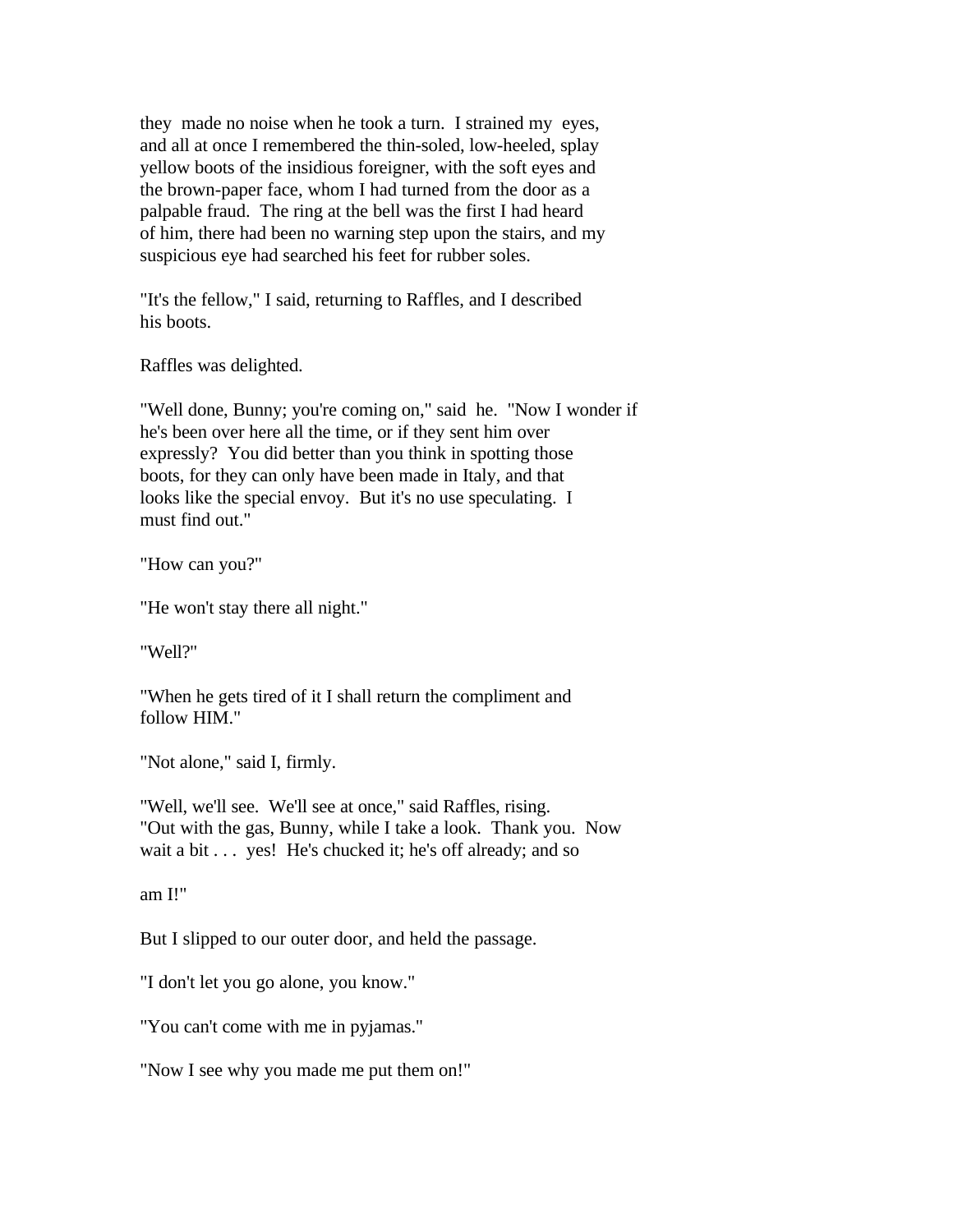"Bunny, if you don't shift I shall have to shift you. This is my very own private one-man show. But I'll be back in an hour--there!"

"You swear?"

"By all my gods."

I gave in. How could I help giving in? He did not look the man that he had been, but you never knew with Raffles, and I could not have him lay a hand on me. I let him go with a shrug and my blessing, then ran into his room to see the last of him from the window.

The creature in the coat and boots had reached the end of our little street, where he appeared to have hesitated, so that Raffles was just in time to see which way he turned. And Raffles was after him at an easy pace, and had himself almost reached the corner when my attention was distracted from the alert nonchalance of his gait. I was marvelling that it alone had not long ago betrayed him, for nothing about him was so unconsciously characteristic, when suddenly I realized that Raffles was not the only person in the little lonely street. Another pedestrian had entered from the other end, a man heavily built and clad, with an astrakhan collar to his coat on this warm night, and a black slouch hat that hid his features from my bird's-eye view. His steps were the short and shuffling ones of a man advanced in years and in fatty degeneration, but of a sudden they stopped beneath my very eyes. I could have dropped a marble into the dinted crown of the black felt hat. Then, at the same moment, Raffles turned the corner without looking round, and the big man below raised both his hands and his face. Of the latter I saw only the huge white moustache, like a flying gull, as Raffles had described it; for at a glance I divined that this was his arch-enemy, the Count Corbucci himself.

I did not stop to consider the subtleties of the system by which the real hunter lagged behind while his subordinate pointed the quarry like a sporting dog. I left the Count shuffling onward faster than before, and I jumped into some clothes as though the flats were on fire. If the Count was going to follow Raffles in his turn, then I would follow the Count in mine, and there would be a midnight procession of us through the town. But I found no sign of him in the empty street, and no sign in the Earl's Court Road, that looked as empty for all its length, save for a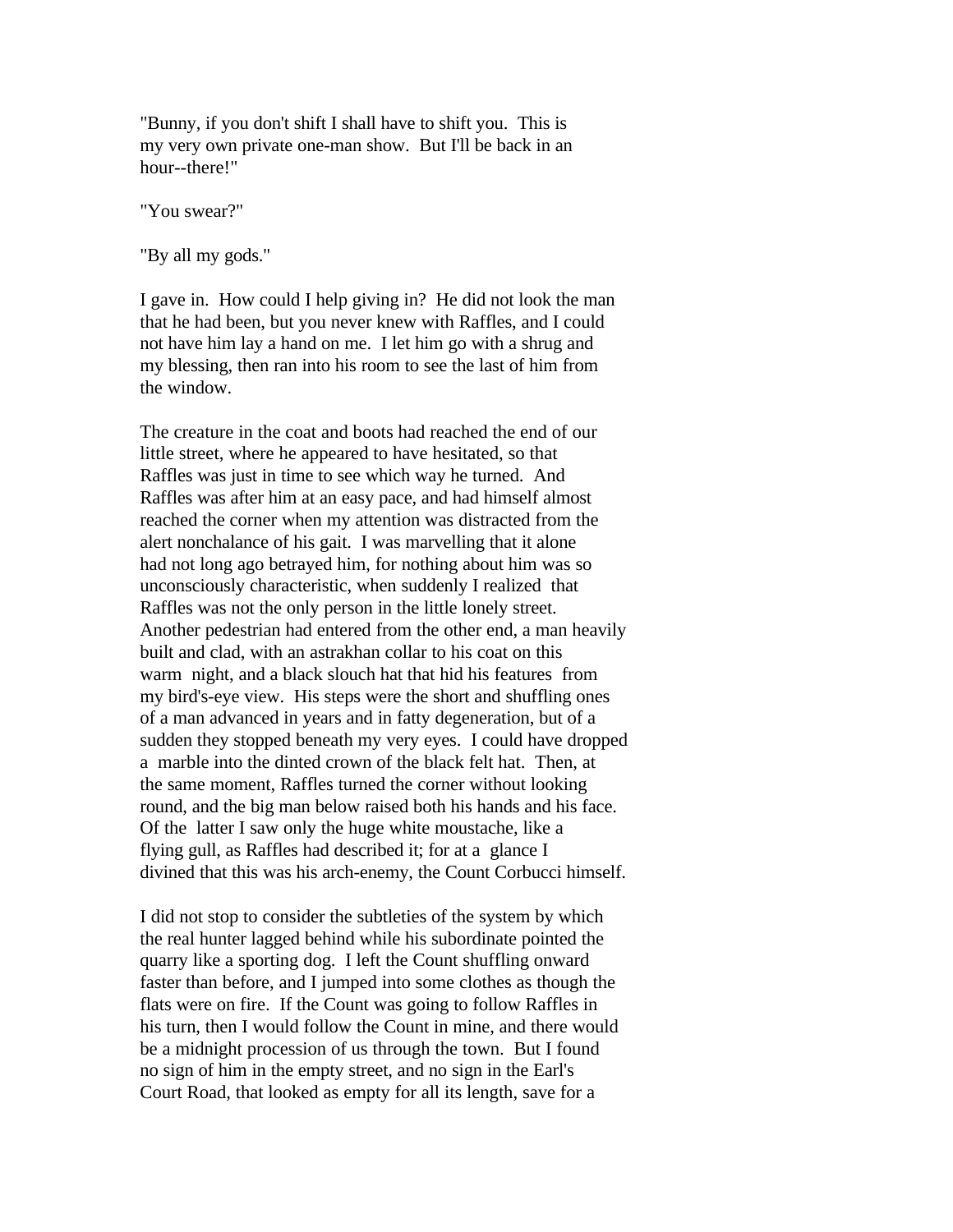natural enemy standing like a waxwork figure with a glimmer at his belt.

"Officer," I gasped, "have you seen anything of an old gentleman with a big white mustache?"

The unlicked cub of a common constable seemed to eye me the more suspiciously for the flattering form of my address.

"Took a hansom," said he at length.

A hansom! Then he was not following the others on foot; there was no guessing his game. But something must be said or done.

"He's a friend of mine," I explained, "and I want to overtake him. Did you hear where he told the fellow to drive?"

A curt negative was the policeman's reply to that; and if ever I take part in a night assault-at-arms, revolver versus baton, in the back kitchen, I know which member of the Metropolitan Police Force I should like for my opponent.

If there was no overtaking the Count, however,it should be a comparatively simple matter in the case of the couple on foot, and I wildly hailed the first hansom that crawled into my ken. I must tell Raffles who it was that I had seen; the Earl's Court Road was long, and the time since he vanished in it but a few short minutes. I drove down the length of that useful thoroughfare, with an eye apiece on either pavement, sweeping each as with a brush, but never a Raffles came into the pan. Then I tried the Fulham Road, first to the west, then to the east, and in the end drove home to the flat as bold as brass. I did not realize my indiscretion until I had paid the man and was on the stairs. Raffles never dreamt of driving all the way back; but I was hoping now to find him waiting up above. He had said an hour. I had remembered it suddenly. And now the hour was more than up. But the flat was as empty as I had left it; the very light that had encouraged me, pale though it was, as I turned the corner in my hansom, was but the light that I myself had left burning in the desolate passage.

I can give you no conception of the night that I spent. Most of it I hung across the sill, throwing a wide net with my ears, catching every footstep afar off, every hansom bell farther still, only to gather in some alien whom I seldom even landed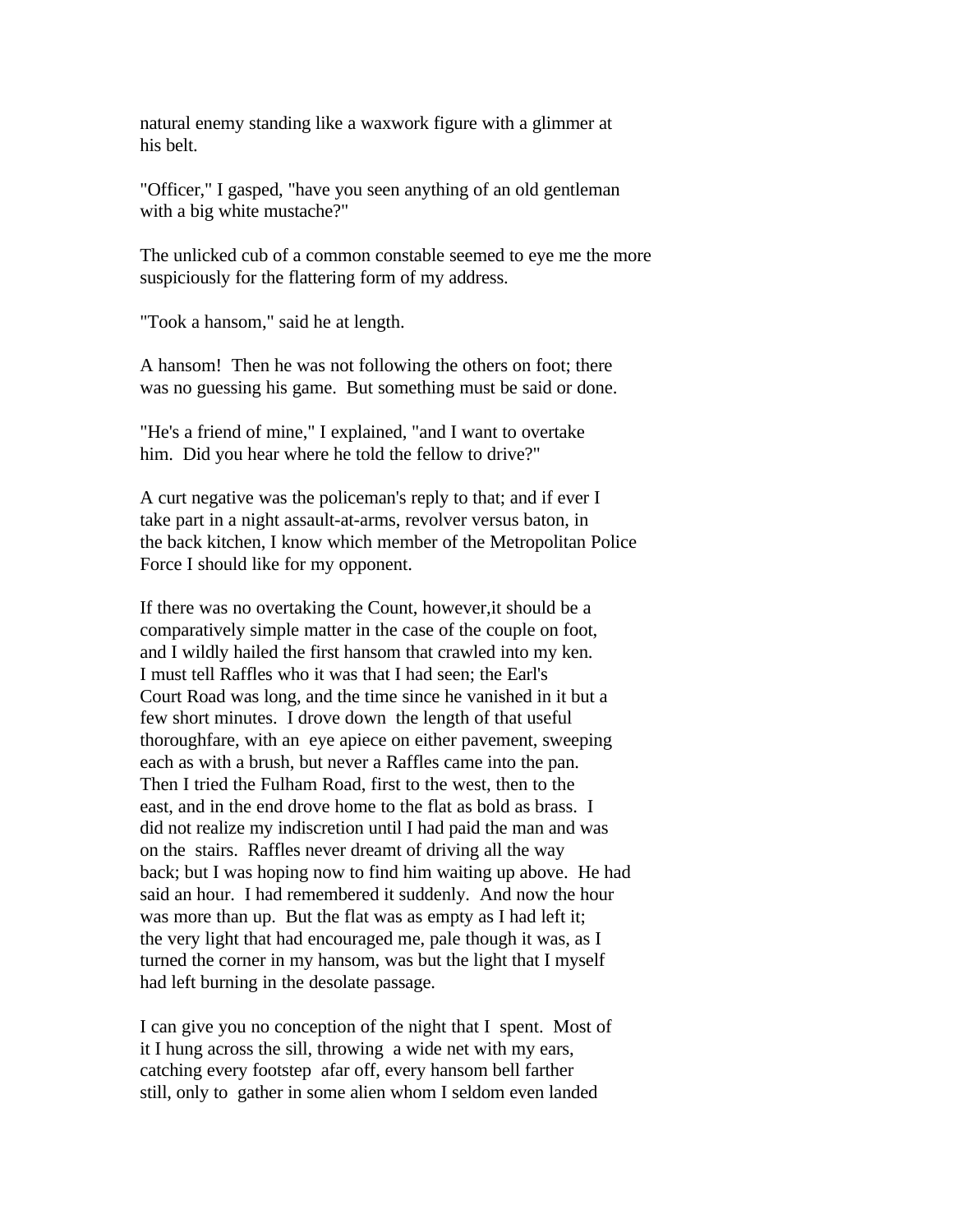in our street. Then I would listen at the door.

He might come over the roof; and eventually some one did; but now it was broad daylight, and I flung the door open in the milkman's face, which whitened at the shock as though I had ducked him in his own pail.

"You're late," I thundered as the first excuse for my excitement.

"Beg your pardon," said he, indignantly, "but I'm half an hour before my usual time."

"Then I beg yours," said I; "but the fact is, Mr. Maturin has had one of his bad nights, and I seem to have been waiting hours for milk to make him a cup of tea."

This little fib (ready enough for Raffles, though I say it) earned me not only forgiveness but that obliging sympathy which is a branch of the business of the man at the door. The good fellow said that he could see I had been sitting up all night, and he left me pluming myself upon the accidental art with which I had told my very necessary tarra-diddle. On reflection I gave the credit to instinct, not accident, and then sighed afresh as I realized how the influence of the master was sinking into me, and he Heaven knew where! But my punishment was swift to follow, for within the hour the bell rang imperiously twice, and there was Dr. Theobald on our mat; in a yellow Jaeger suit, with a chin as yellow jutting over the flaps that he had turned up to hide his pyjamas.

"What's this about a bad night?" said he.

"He couldn't sleep, and he wouldn't let me," I whispered, never loosening my grasp of the door, and standing tight against the other wall. "But he's sleeping like a baby now."

"I must see him."

"He gave strict orders that you should not."

"I'm his medical man, and I--"

"You know what he is," I said, shrugging; "the least thing wakes him, and you will if you insist on seeing him now. It will be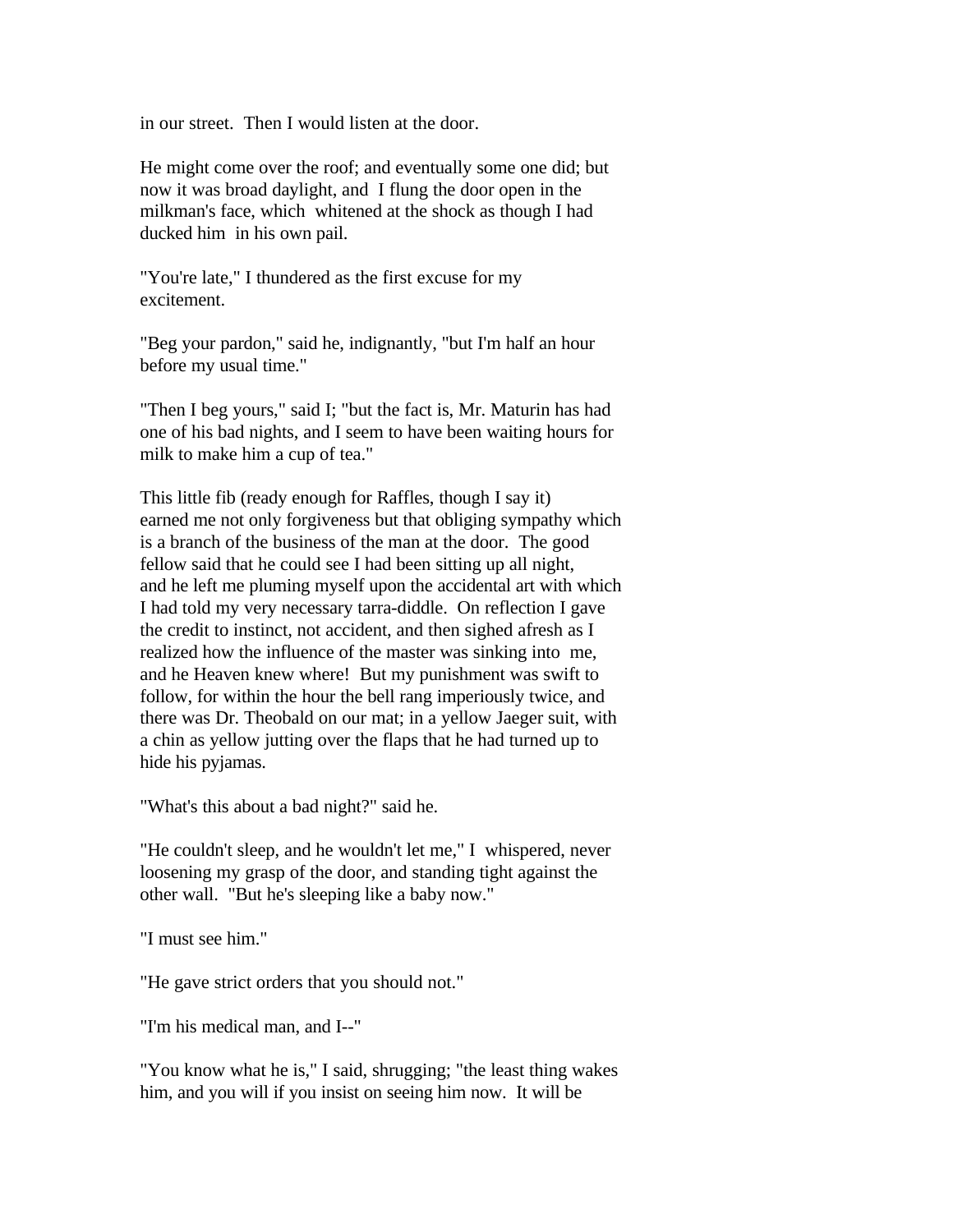the last time, I warn you! I know what he said, and you don't."

The doctor cursed me under his fiery moustache.

"I shall come up during the course of the morning," he snarled.

"And I shall tie up the bell," I said, "and if it doesn't ring he'll be sleeping still, but I will not risk waking him by coming to the door again."

And with that I shut it in his face. I was improving, as Raffles had said; but what would it profit me if some evil had befallen him? And now I was prepared for the worst. A boy came up whistling and leaving papers on the mats; it was getting on for eight o'clock, and the whiskey and soda of half-past twelve stood untouched and stagnant in the tumbler. If the worst had happened to Raffles, I felt that I would either never drink again, or else seldom do anything else.

Meanwhile I could not even break my fast, but roamed the flat in a misery not to be described, my very linen still unchanged, my cheeks and chin now tawny from the unwholesome night. How long would it go on? I wondered for a time. Then I changed my tune: how long could I endure it?

It went on actually until the forenoon only, but my endurance cannot be measured by the time, for to me every hour of it was an arctic night. Yet it cannot have been much after eleven when the ring came at the bell, which I had forgotten to tie up after all. But this was not the doctor; neither, too well I knew, was it the wanderer returned. Our bell was the pneumatic one that tells you if the touch be light or heavy; the hand upon it now was tentative and shy.

The owner of the hand I had never seen before. He was young and ragged, with one eye blank, but the other ablaze with some fell excitement. And straightway he burst into a low torrent of words, of which all I knew was that they were Italian, and therefore news of Raffles, if only I had known the language! But dumb-show might help us somewhat, and in I dragged him, though against his will, a new alarm in his one wild eye.

"Non capite?" he cried when I had him inside and had withstood the torrent.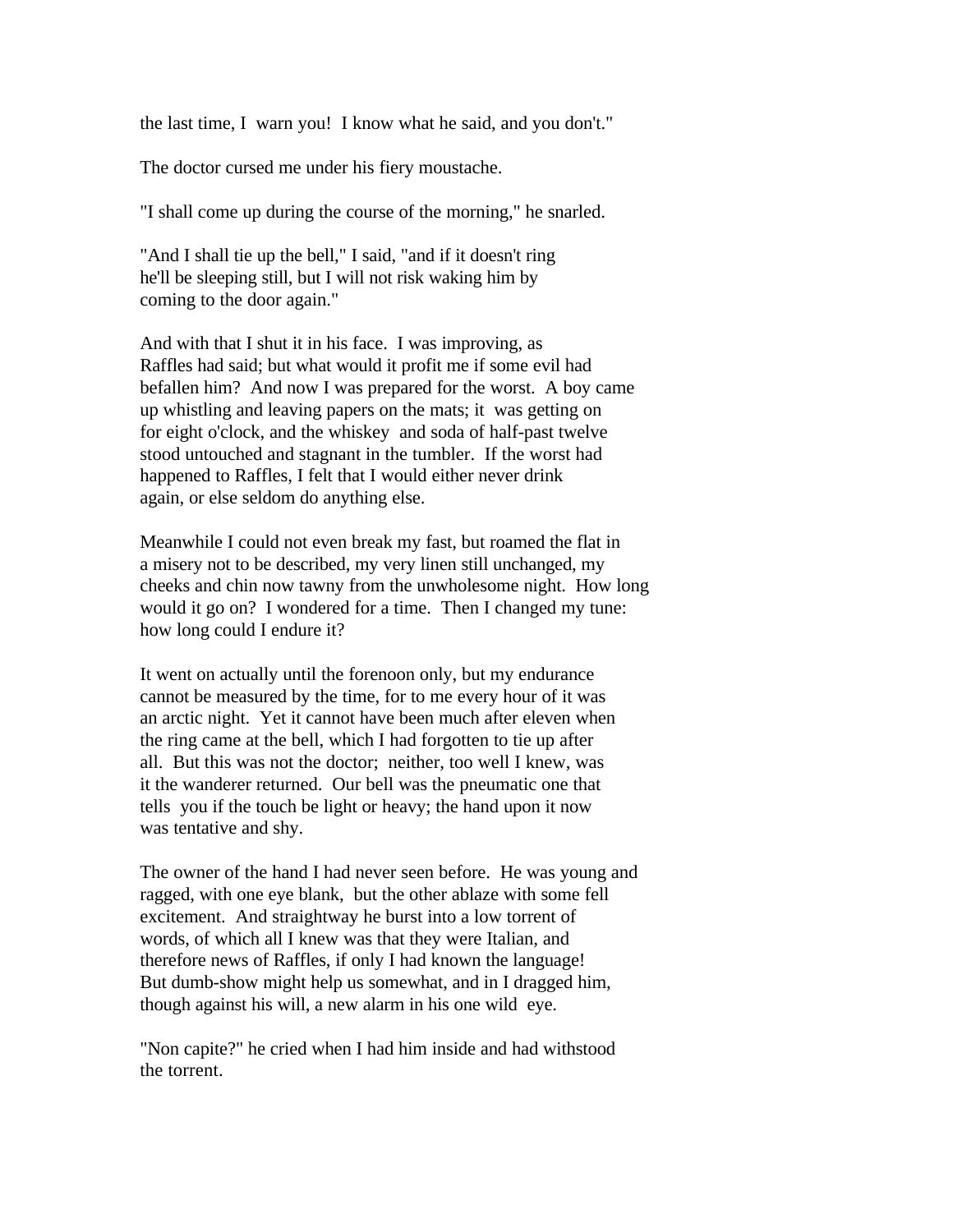"No, I'm bothered if I do!" I answered, guessing his question from his tone.

"Vostro amico," he repeated over and over again; and then, "Poco tempo, poco tempo, poco tempo!"

For once in my life the classical education of my public-school days was of real value. "My pal, my pal, and no time to be lost!" I translated freely, and flew for my hat.

"Ecco, signore!" cried the fellow, snatching the watch from my waistcoat pocket, and putting one black thumb-nail on the long hand, the other on he numeral twelve. "Mezzogiorno--poco tempo --poco tempo!" And again I seized his meaning, that it was twenty past eleven, and we must be there by twelve. But where, but where? It was maddening to be summoned like this, and not to know what had happened, nor to have any means of finding out. But my presence of mind stood by me still, I was improving by seven-league strides, and I crammed my handkerchief between the drum and hammer of the bell before leaving. The doctor could ring now till he was black in the face, but I was not coming, and he need not think it.

I half expected to find a hansom waiting, but there was none, and we had gone some distance down the Earl's Court Road before we got one; in fact, we had to run to the stand. Opposite is the church with the clock upon it, as everybody knows, and at sight of the dial my companion had wrung his hands; it was close upon the half-hour.

"Poco tempo--pochissimo!" he wailed. "Bloom-buree Ske-warr," he then cried to the cabman--"numero trentotto!"

"Bloomsbury Square," I roared on my own account, "I'll show you the house when we get there, only drive like be-damned!"

My companion lay back gasping in his corner. The small glass told me that my own face was pretty red.

"A nice show!" I cried; "and not a word can you tell me. Didn't you bring me a note?"

I might have known by this time that he had not, still I went through the pantomime of writing with my finger on my cuff. But he shrugged and shook his head.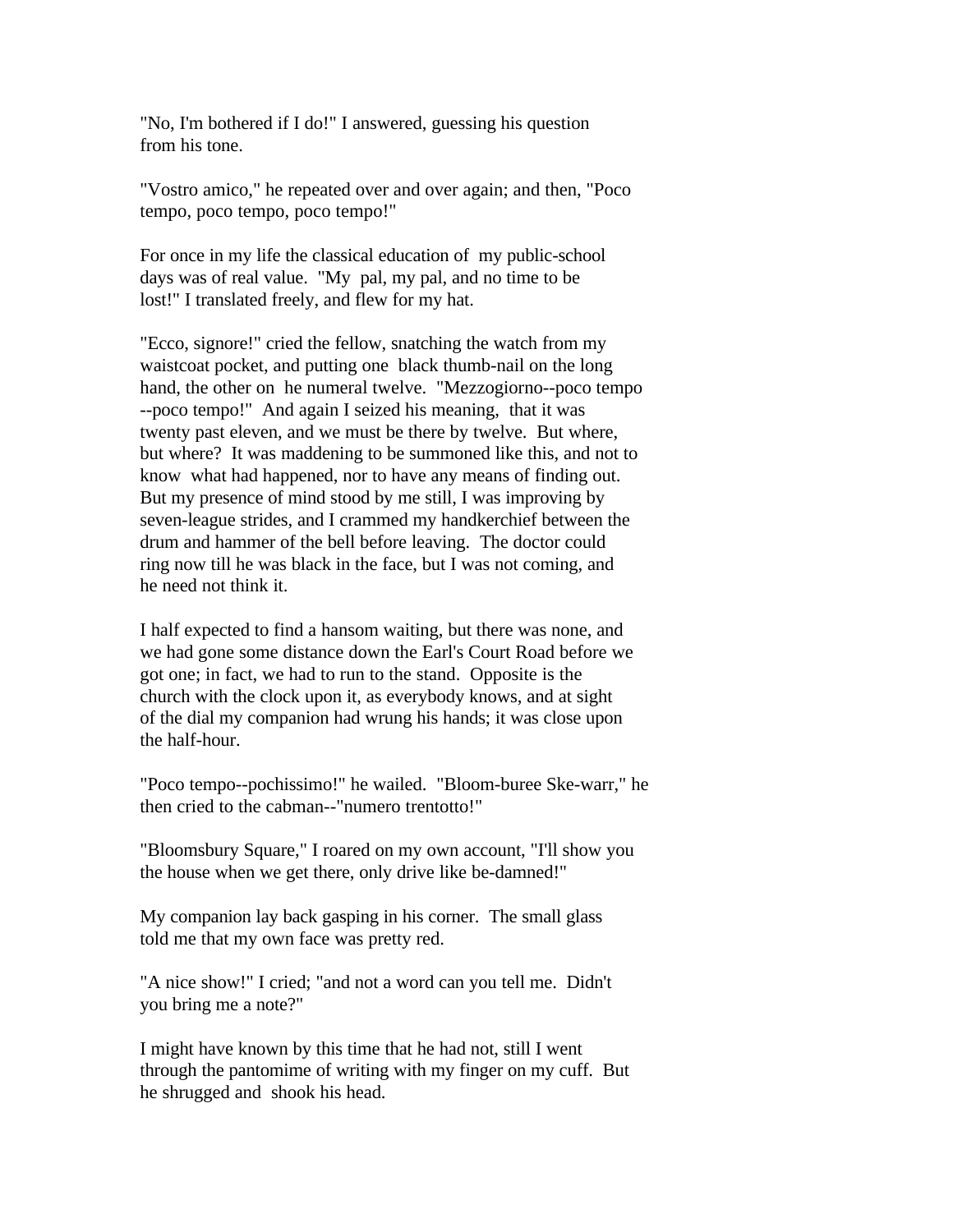"Niente," said he. "Una quistione di vita, di vita!"

"What's that?" I snapped, my early training come in again. "Say it slowly--andante--rallentando."

Thank Italy for the stage instructions in the songs one used to murder! The fellow actually understood.

"Una--quistione--di--vita."

"Or mors, eh?" I shouted, and up went the trap-door over our heads.

"Avanti, avanti, avanti!" cried the Italian, turning up his one-eyed face.

"Hell-to-leather," I translated, "and double fare if you do it by twelve o'clock."

But in the streets of London how is one to know the time? In the Earl's Court Road it had not been half-past, and at Barker's in High Street it was but a minute later. A long half-mile a minute, that was going like the wind, and indeed we had done much of it at a gallop. But the next hundred yards took us five minutes by the next clock, and which was one to believe? I fell back upon my own old watch (it was my own), which made it eighteen minutes to the hour as we swung across the Serpentine bridge, and by the quarter we were in the Bayswater Road--not up for once.

"Presto, presto," my pale guide murmured. "Affretatevi--avanti!"

"Ten bob if you do it," I cried through the trap, without the slightest notion of what we were to do. But it was "una quistione di vita," and "vostro amico" must and could only be my miserable Raffles.

What a very godsend is the perfect hansom to the man or woman in a hurry! It had been our great good fortune to jump into a perfect hansom; there was no choice, we had to take the first upon the rank, but it must have deserved its place with the rest nowhere. New tires, superb springs, a horse in a thousand, and a driver up to every trick of his trade! In and out we went like a fast half-back at the Rugby game, yet where the traffic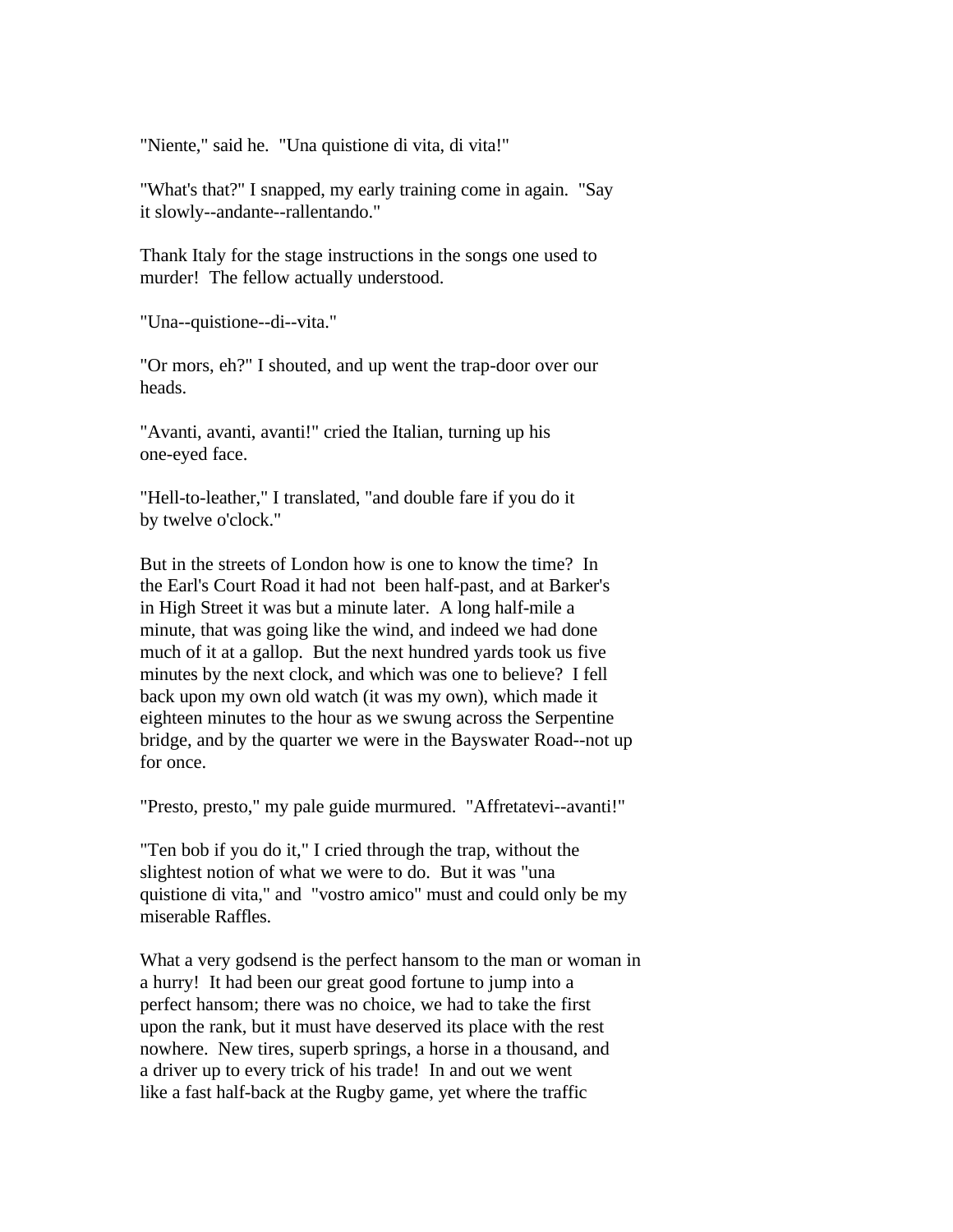was thinnest, there were we. And how he knew his way! At the Marble Arch he slipped out of the main stream, and so into Wigmore Street, then up and in and out and on until I saw the gold tips of the Museum palisade gleaming between the horse's ears in the sun. Plop, plop, plop; ting, ling, ling; bell and horse-shoes, horse-shoes and bell, until the colossal figure of C. J. Fox in a grimy toga spelt Bloomsbury Square with my watch still wanting three minutes to the hour.

"What number?" cried the good fellow over-head.

"Trentotto, trentotto," said my guide, but he was looking to the right, and I bundled him out to show the house on foot. I had not half-a-sovereign after all, but I flung our dear driver a whole one instead, and only wish that it had been a hundred.

Already the Italian had his latch-key in the door of 38, and in another moment we were rushing up the narrow stairs of as dingy a London house as prejudiced countryman can conceive. It was panelled, but it was dark and evil-smelling, and how we should have found our way even to the stairs but for an unwholesome jet of yellow gas in the hall, I cannot myself imagine. However, up we went pell-mell, to the right-about on the half-landing, and so like a whirlwind into the drawing-room a few steps higher. There the gas was also burning behind closed shutters, and the scene is photographed upon my brain, though I cannot have looked upon it for a whole instant as I sprang in at my leader's heels.

This room also was panelled, and in the middle of the wall on our left, his hands lashed to a ring-bolt high above his head, his toes barely touching the floor, his neck pinioned by a strap passing through smaller ring-bolts under either ear, and every inch of him secured on the same principle, stood, or rather hung, all that was left of Raffles, for at the first glance I believed him dead. A black ruler gagged him, the ends lashed behind his neck, the blood upon it caked to bronze in the gaslight. And in front of him, ticking like a sledge-hammer, its only hand upon the stroke of twelve, stood a simple, old-fashioned, grandfather's clock--but not for half an instant longer--only until my guide could hurl himself upon it and send the whole thing crashing into the corner. An ear-splitting report accompanied the crash, a white cloud lifted from the fallen clock, and I saw a revolver smoking in a vice screwed below the dial, an arrangement of wires sprouting from the dial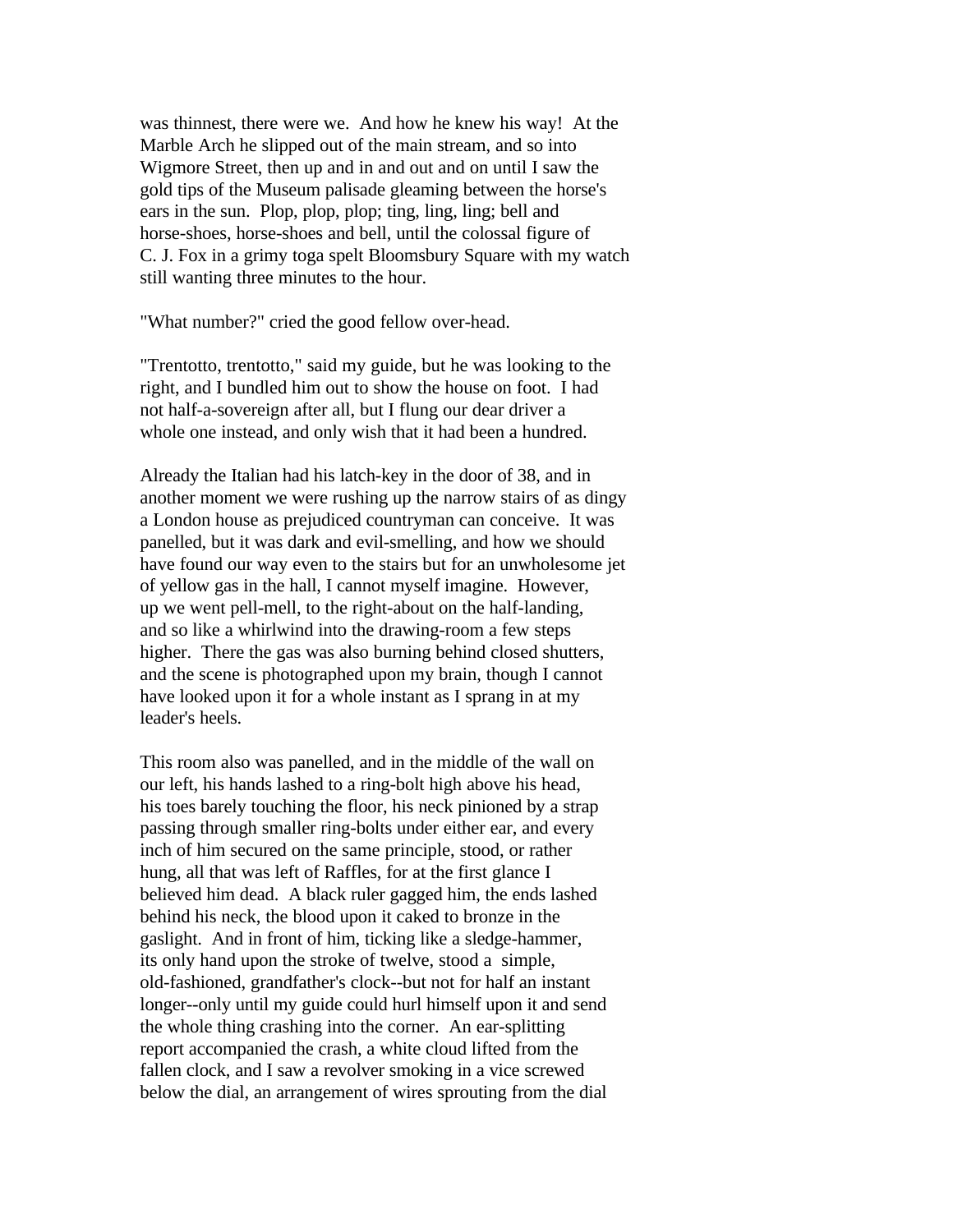itself, and the single hand at once at its zenith and in contact with these.

"Tumble to it, Bunny?"

He was alive; these were his first words; the Italian had the blood-caked ruler in his hand, and with his knife was reaching up to cut the thongs that lashed the hands. He was not tall enough, I seized him and lifted him up, then fell to work with my own knife upon the straps. And Raffles smiled faintly upon us through his blood-stains.

"I want you to tumble to it," he whispered; "the neatest thing in revenge I ever knew, and another minute would have fixed it. I've been waiting for it twelve hours, watching the clock round, death at the end of the lap! Electric connection. Simple enough. Hour-hand only--O Lord!"

We had cut the last strap. He could not stand. We supported him between us to a horsehair sofa, for the room was furnished, and I begged him not to speak, while his one-eyed deliverer was at the door before Raffles recalled him with a sharp word in Italian.

"He wants to get me a drink, but that can wait," said he, in firmer voice; "I shall enjoy it the more when I've told you what happened. Don't let him go, Bunny; put your back against the door. He's a decent soul, and it's lucky for me I got a word with him before they trussed me up. I've promised to set him up in life, and I will, but I don't want him out of my sight for the moment."

"If you squared him last night," I exclaimed, "why the blazes didn't he come to me till the eleventh hour?"

"Ah, I knew he'd have to cut it fine though I hoped not quite so fine as all that. But all's well that ends well, and I declare I don't feel so much the worse. I shall be sore about the gills for a bit--and what do you think?"

He pointed to the long black ruler with the bronze stain; it lay upon the floor; he held out his hand for it, and I gave it to him.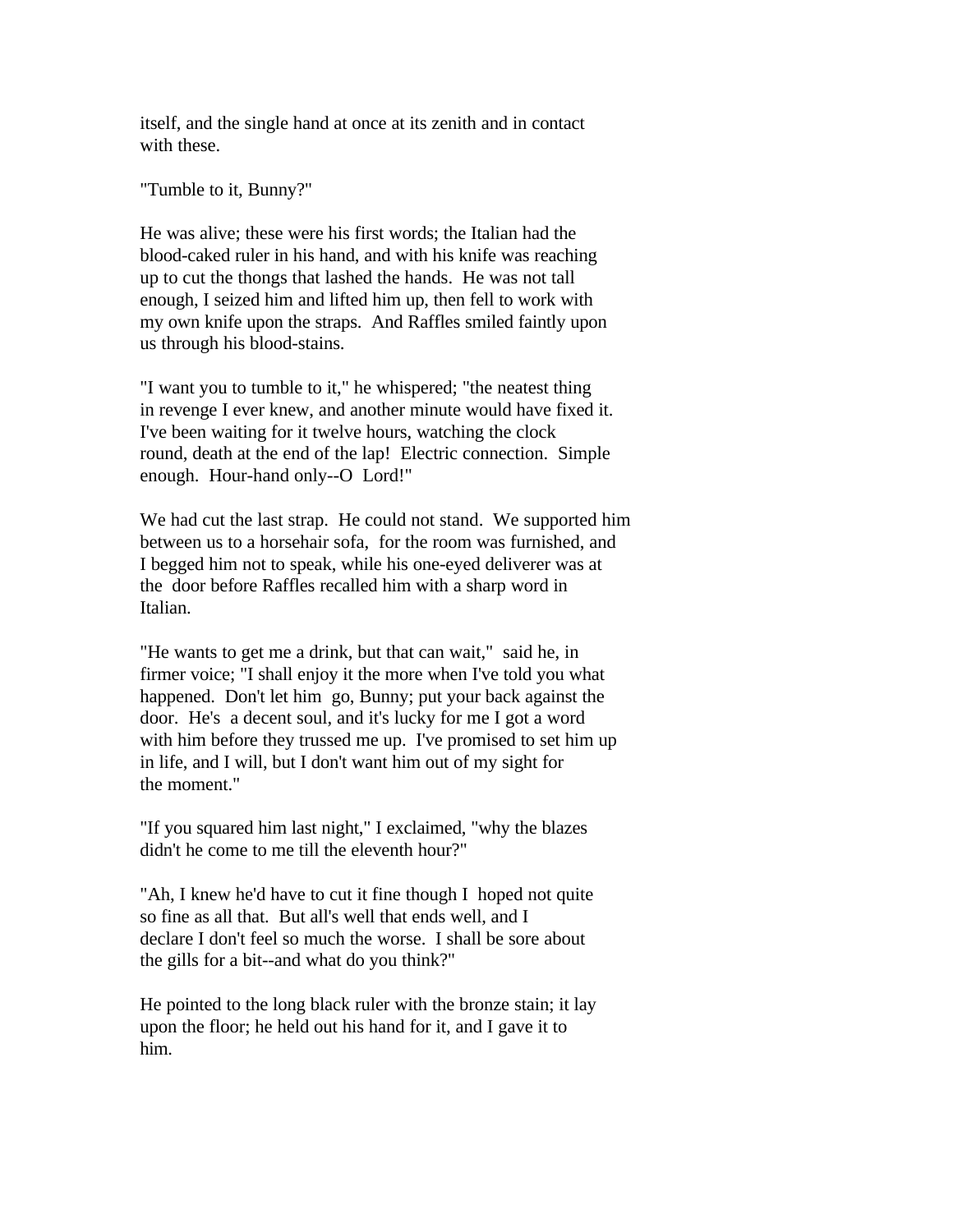"The same one I gagged him with," said Raffles, with his still ghastly smile; "he was a bit of an artist, old Corbucci, after all!"

"Now let's hear how you fell into his clutches," said I, briskly, for I was as anxious to hear as he seemed to tell me, only for my part I could have waited until we were safe in the flat.

"I do want to get it off my chest, Bunny," old Raffles admitted, "and yet I hardly can tell you after all. I followed your friend with the velvet eyes. I followed him all the way here. Of course I came up to have a good look at the house when he'd let himself in, and damme if he hadn't left the door ajar! Who could resist that? I had pushed it half open and had just one foot on the mat when I got such a crack on the head as I hope never to get again. When I came to my wits they were hauling me up to that ring-bolt by the hands, and old Corbucci himself was bowing to me, but how HE got here I don't know yet."

"I can tell you that," said I, and told how I had seen the Count for myself on the pavement underneath our windows. "Moreover," I continued, "I saw him spot you, and five minutes after in Earl's Court Road I was told he'd driven off in a cab. He would see you following his man, drive home ahead, and catch you by having the door left open in the way you describe."

"Well," said Raffles, "he deserved to catch me somehow, for he'd come from Naples on purpose, ruler and all, and the ring-bolts were ready fixed, and even this house taken furnished for nothing else! He meant catching me before he'd done, and scoring me off in exactly the same way that I scored off him, only going one better of course. He told me so himself, sitting where I am sitting now, at three o'clock this morning, and smoking a most abominable cigar that I've smelt ever since. It appears he sat twenty-four hours when I left HIM trussed up, but he said twelve would content him in my case, as there was certain death at the end of them, and I mightn't have life enough left to appreciate my end if he made it longer. But I wouldn't have trusted him if he could have got the clock to go twice round without firing off the pistol. He explained the whole mechanism of that to me; he had thought it all out on the vineyard I told you about; and then he asked if I remembered what he had promised me in the name of the Camorra. I only remembered some vague threats, but he was good enough to give me so many particulars of that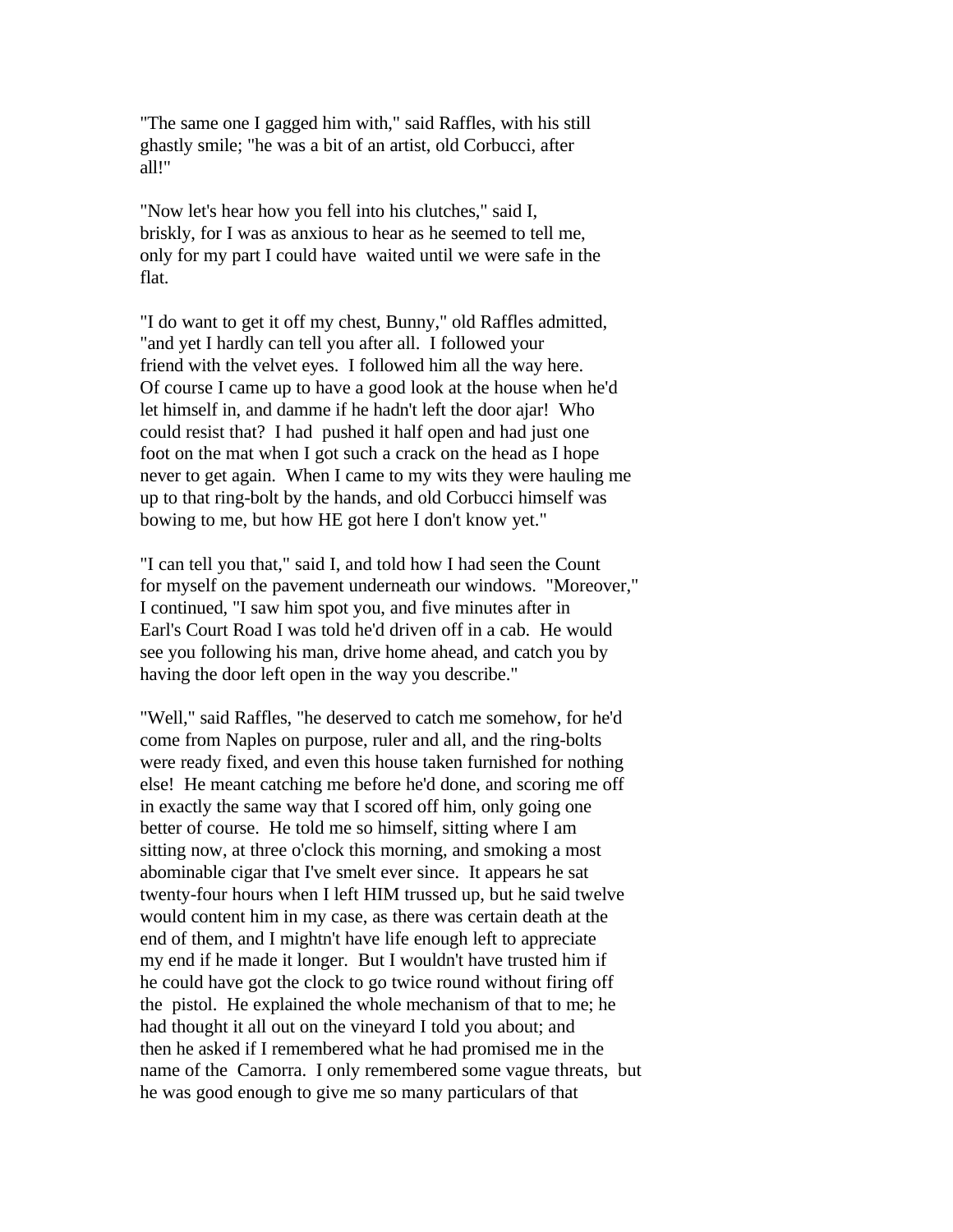institution that I could make a European reputation by exposing the whole show if it wasn't for my unfortunate resemblance to that infernal rascal Raffles. Do you think they would know me at the Yard, Bunny, after all this time? Upon my soul I've a good mind to risk it!"

I offered no opinion on the point. How could it interest me then? But interested I was in Raffles, never more so in my life. He had been tortured all night and half a day, yet he could sit and talk like this the moment we cut him down; he had been within a minute of his death, yet he was as full of life as ever; ill-treated and defeated at the best, he could still smile through his blood as though the boot were on the other leg. I had imagined that I knew my Raffles at last. I was not likely so to flatter myself again.

"But what has happened to these villains?" I burst out, and my indignation was not only against them for their cruelty, but also against their victim for his phlegmatic attitude toward them. It was difficult to believe that this was Raffles.

"Oh," said he, "they were to go off to Italy INSTANTER; they should be crossing now. But do listen to what I am telling you; it's interesting, my dear man. This old sinner Corbucci turns out to have been no end of a boss in the Camorra--says so himself. One of the capi paranze, my boy, no less; and the velvety Johnny a giovano onorato, Anglice, fresher. This fellow here was also in it, and I've sworn to protect him from them evermore; and it's just as I said, half the organ-grinders in London belong, and the whole lot of them were put on my tracks by secret instructions. This excellent youth manufactures iced poison on Saffron Hill when he's at home."

"And why on earth didn't he come to me quicker?"

"Because he couldn't talk to you, he could only fetch you, and it was as much as his life was worth to do that before our friends had departed. They were going by the eleven o'clock from Victoria, and that didn't leave much chance, but he certainly oughtn't to have run it as fine as he did. Still you must remember that I had to fix things up with him in the fewest possible words, in a single minute that the other two were indiscreet enough to leave us alone together."

The ragamuffin in question was watching us with all his solitary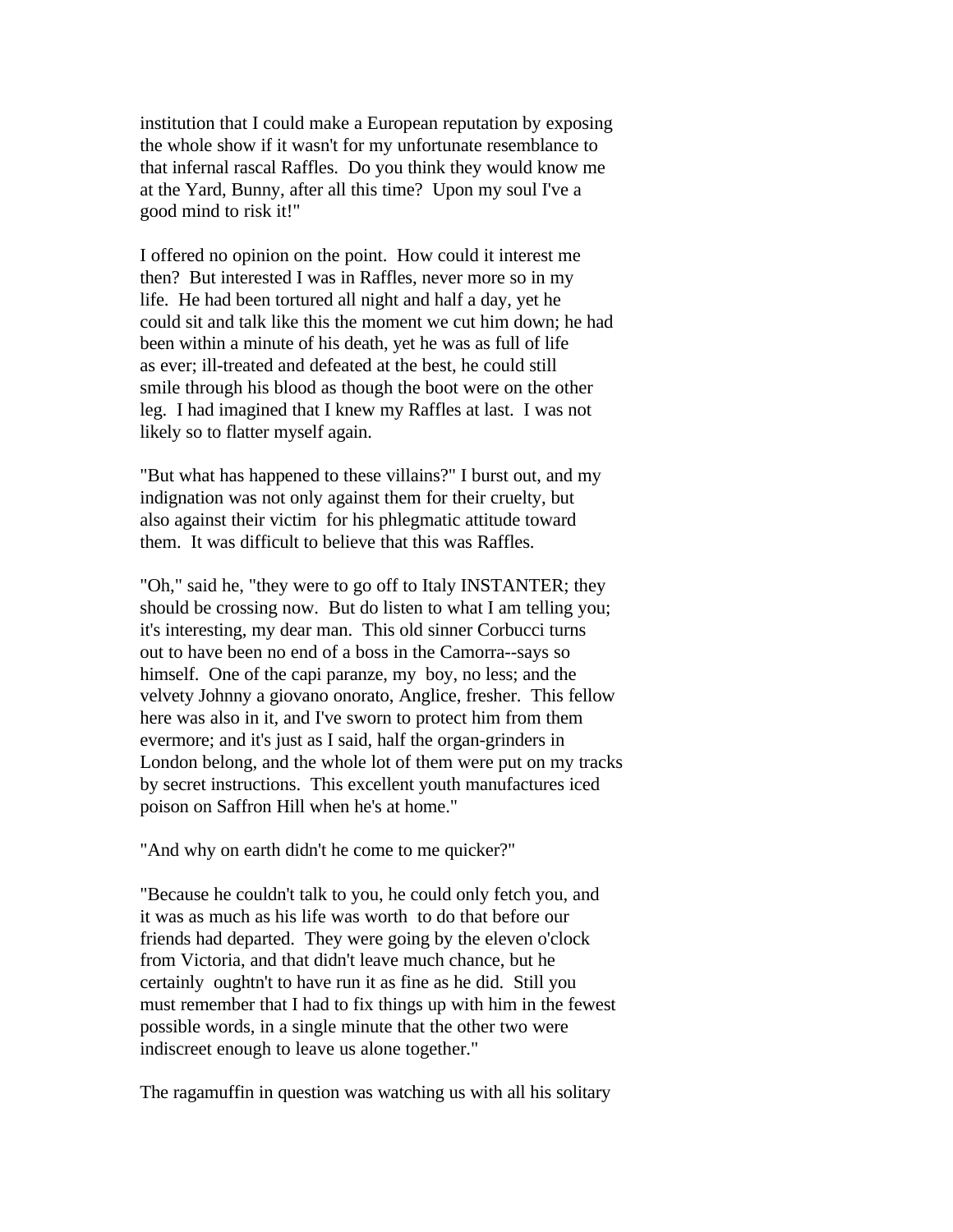eye, as though he knew that we were discussing him. Suddenly he broke out in agonized accents, his hands clasped, and a face so full of fear that every moment I expected to see him on his knees. But Raffles answered kindly, reassuringly, I could tell from his tone, and then turned to me with a compassionate shrug.

"He says he couldn't find the mansions, Bunny, and really it's not to be wondered at. I had only time to tell him to hunt you up and bring you here by hook or crook before twelve to-day, and after all he has done that. But now the poor devil thinks you're riled with him, and that we'll give him away to the Camorra."

"Oh, it's not with him I'm riled," I said frankly, "but with those other blackguards, and--and with you, old chap, for taking it all as you do, while such infamous scoundrels have the last laugh, and are safely on their way to France!"

Raffles looked up at me with a curiously open eye, an eye that I never saw when he was not in earnest. I fancied he did not like my last expression but one. After all, it was no laughing matter to him.

"But are they?" said he. "I'm not so sure."

"You said they were!"

"I said they should be."

"Didn't you hear them go?"

"I heard nothing but the clock all night. It was like Big Ben striking at the last--striking nine to the fellow on the drop."

And in that open eye I saw at last a deep glimmer of the ordeal through which he had passed.

"But, my dear old Raffles, if they're still on the premises--"

The thought was too thrilling for a finished sentence.

"I hope they are," he said grimly, going to the door. "There's a gas on! Was that burning when you came in?"

Now that I thought of it, yes, it had been.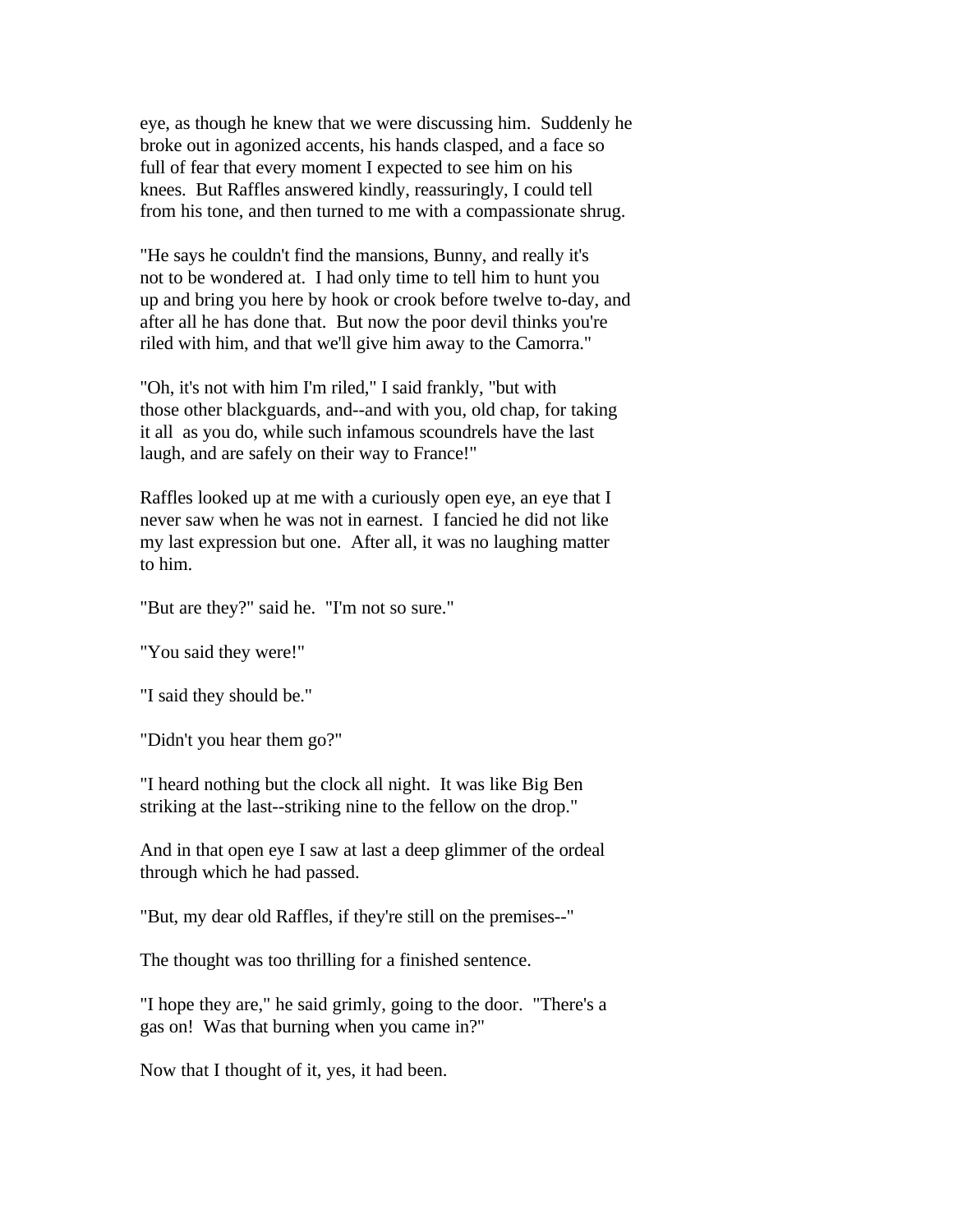"And there's a frightfully foul smell," I added, as I followed Raffles down the stairs. He turned to me gravely with his hand upon the front-room door, and at the same moment I saw a coat with an astrakhan collar hanging on the pegs.

"They are in here, Bunny," he said, and turned the handle.

The door would only open a few inches. But a detestable odor came out, with a broad bar of yellow gaslight. Raffles put his handkerchief to his nose. I followed his example, signing to our ally to do the same, and in another minute we had all three squeezed into the room.

The man with the yellow boots was lying against the door, the Count's great carcass sprawled upon the table, and at a glance it was evident that both men had been dead some hours. The old Camorrist had the stem of a liqueur-glass between his swollen blue fingers, one of which had been cut in the breakage, and the livid flesh was also brown with the last blood that it would ever shed. His face was on the table, the huge moustache projecting from under either leaden cheek, yet looking itself strangely alive. Broken bread and scraps of frozen macaroni lay upon the cloth and at the bottom of two soup-plates and a tureen; the macaroni had a tinge of tomato; and there was a crimson dram left in the tumblers, with an empty fiasco to show whence it came. But near the great gray head upon the table another liqueur-glass stood, unbroken, and still full of some white and stinking liquid; and near that a tiny silver flash, which made me recoil from Raffles as I had not from the dead; for I knew it to be his.

"Come out of this poisonous air," he said sternly, "and I will tell you how it has happened."

So we all three gathered together in the hall. But it was Raffles who stood nearest the street-door, his back to it, his eyes upon us two. And though it was to me only that he spoke at first, he would pause from point to point, and translate into Italian for the benefit of the one-eyed alien to whom he owed his life.

"You probably don't even know the name, Bunny," he began, "of the deadliest poison yet known to science. It is cyanide of cacodyl, and I have carried that small flask of it about with me for months. Where I got it matters nothing; the whole point is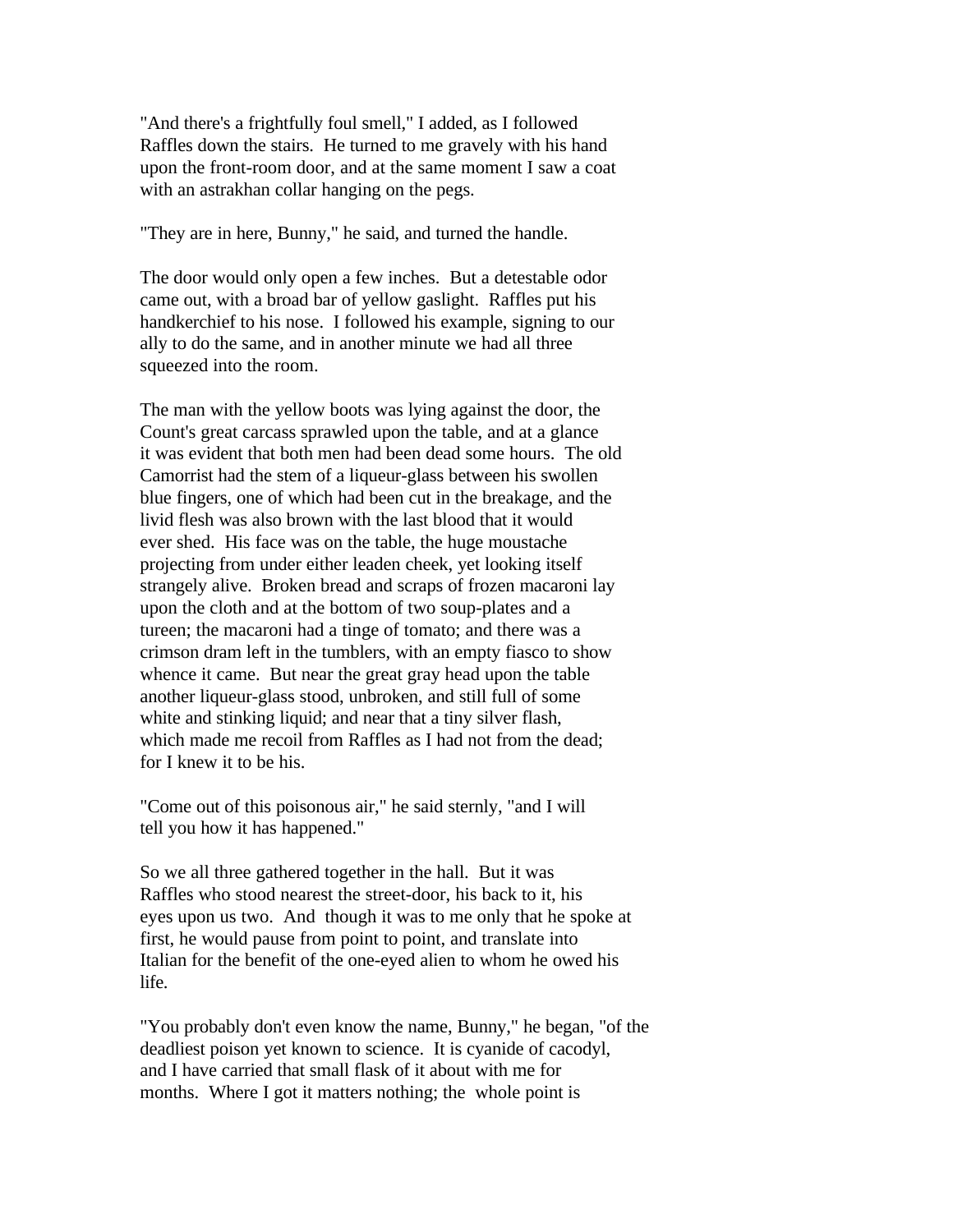that a mere sniff reduces flesh to clay. I have never had any opinion of suicide, as you know, but I always felt it worth while to be forearmed against the very worst. Well, a bottle of this stuff is calculated to stiffen an ordinary roomful of ordinary people within five minutes; and I remembered my flask when they had me as good as crucified in the small hours of this morning. I asked them to take it out of my pocket. I begged them to give me a drink before they left me. And what do you suppose they did?"

I thought of many things but suggested none, while Raffles turned this much of his statement into sufficiently fluent Italian. But when he faced me again his face was still flaming.

"That beast Corbucci!" said he--"how can I pity him? He took the flask; he would give me none; he flicked me in the face instead. My idea was that he, at least, should go with me--to sell my life as dearly as that--and a sniff would have settled us both. But no, he must tantalize and torment me; he thought it brandy; he must take it downstairs to drink to my destruction! Can you have any pity for a hound like that?"

"Let us go," I at last said, hoarsely, as Raffles finished speaking in Italian, and his second listener stood open-mouthed.

"We will go," said Raffles, "and we will chance being seen; if the worst comes to the worst this good chap will prove that I have been tied up since one o'clock this morning, and the medical evidence will decide how long those dogs have been dead."

But the worst did not come to the worst, more power to my unforgotten friend the cabman, who never came forward to say what manner of men he had driven to Bloomsbury Square at top speed on the very day upon which the tragedy was discovered there, or whence he had driven them. To be sure, they had not behaved like murderers, whereas the evidence at the inquest all went to show that the defunct Corbucci was little better. His reputation, which transpired with his identity, was that of a libertine and a renegade, while the infernal apparatus upstairs revealed the fiendish arts of the anarchist to boot. The inquiry resulted eventually in an open verdict, and was chiefly instrumental in killing such compassion as is usually felt for the dead who die in their sins.

But Raffles would not have passed this title for this tale.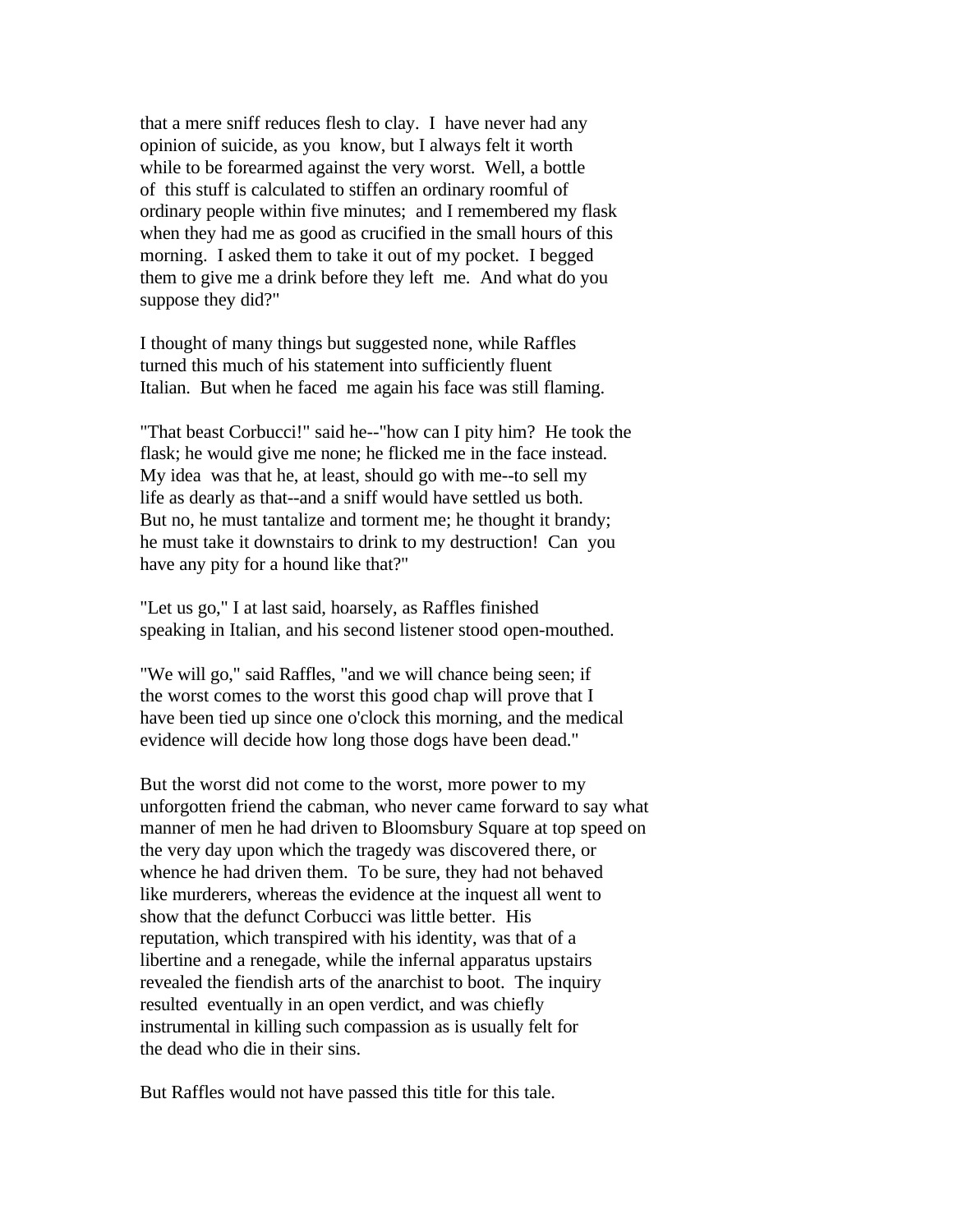## TO CATCH A THIEF

#### I

Society persons are not likely to have forgotten the series of audacious robberies by which so many of themselves suffered in turn during the brief course of a recent season. Raid after raid was made upon the smartest houses in town, and within a few weeks more than one exalted head had been shorn of its priceless tiara. The Duke and Duchess of Dorchester lost half the portable pieces of their historic plate on the very night of their Graces' almost equally historic costume ball. The Kenworthy diamonds were taken in broad daylight, during the excitement of a charitable meeting on the ground floor, and the gifts of her belted bridegroom to Lady May Paulton while the outer air was thick with a prismatic shower of confetti. It was obvious that all this was the work of no ordinary thief, and perhaps inevitable that the name of Raffles should have been dragged from oblivion by callous disrespecters of the departed and unreasoning apologists for the police. These wiseacres did not hesitate to bring a dead man back to life because they knew of no living one capable of such feats; it is their heedless and inconsequent calumnies that the present paper is partly intended to refute. As a matter of fact, our joint innocence in this matter was only exceeded by our common envy, and for a long time, like the rest of the world, neither of us had the slightest clew to the identity of the person who was following in our steps with such irritating results.

"I should mind less," said Raffles, "if the fellow were really playing my game. But abuse of hospitality was never one of my strokes, and it seems to me the only shot he's got. When we took old Lady Melrose's necklace, Bunny, we were not staying with the Melroses, if you recollect."

We were discussing the robberies for the hundredth time, but for once under conditions more favorable to animated conversation than our unique circumstances permitted in the flat. We did not often dine out. Dr. Theobald was one impediment, the risk of recognition was another. But there were exceptions, when the doctor was away or the patient defiant, and on these rare occasions we frequented a certain unpretentious restaurant in the Fulham quarter, where the cooking was plain but excellent,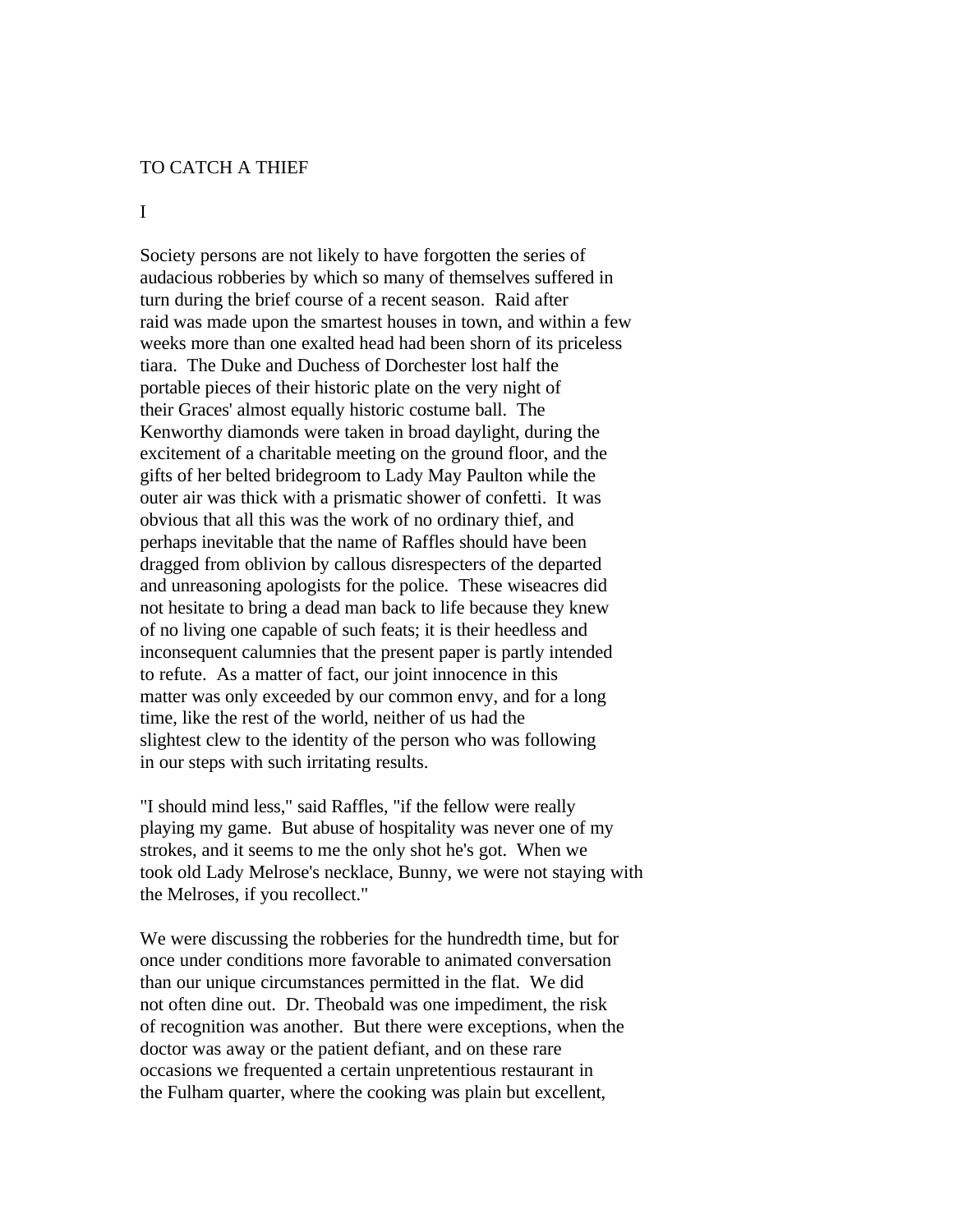and the cellar a surprise. Our bottle of '89 champagne was empty to the label when the subject arose, to be touched by Raffles in the reminiscent manner indicated above. I can see his clear eye upon me now, reading me, weighing me. But I was not so sensitive to his scrutiny at the time. His tone was deliberate, calculating, preparatory; not as I heard it then, through a head full of wine, but as it floats back to me across the gulf between that moment and this.

"Excellent fillet!" said I, grossly. "So you think this chap is as much in society as we were, do you?"

I preferred not to think so myself. We had cause enough for jealousy without that. But Raffles raised his eyebrows an eloquent half-inch.

"As much, my dear Bunny? He is not only in it, but of it; there's no comparison between us there. Society is in rings like a target, and we never were in the bull's-eye, however thick you may lay on the ink! I was asked for my cricket. I haven't forgotten it yet. But this fellow's one of themselves, with the right of entre into the houses which we could only 'enter' in a professional sense. That's obvious unless all these little exploits are the work of different hands, which they as obviously are not. And it's why I'd give five hundred pounds to put salt on him to-night!"

"Not you," said I, as I drained my glass in festive incredulity.

"But I would, my dear Bunny. Waiter! another half-bottle of this," and Raffles leant across the table as the empty one was taken away. "I never was more serious in my life," he continued below his breath. "Whatever else our successor may be, he's not a dead man like me, or a marked man like you. If there's any truth in my theory he's one of the last people upon whom suspicion is ever likely to rest; and oh, Bunny, what a partner he would make for you and me!"

Under less genial influences the very idea of a third partner would have filled my soul with offence; but Raffles had chosen his moment unerringly, and his arguments lost nothing by the flowing accompaniment of the extra pint. They were, however, quite strong in themselves. The gist of them was that thus far we had remarkably little to show for what Raffles would call "our second innings." This even I could not deny. We had scored a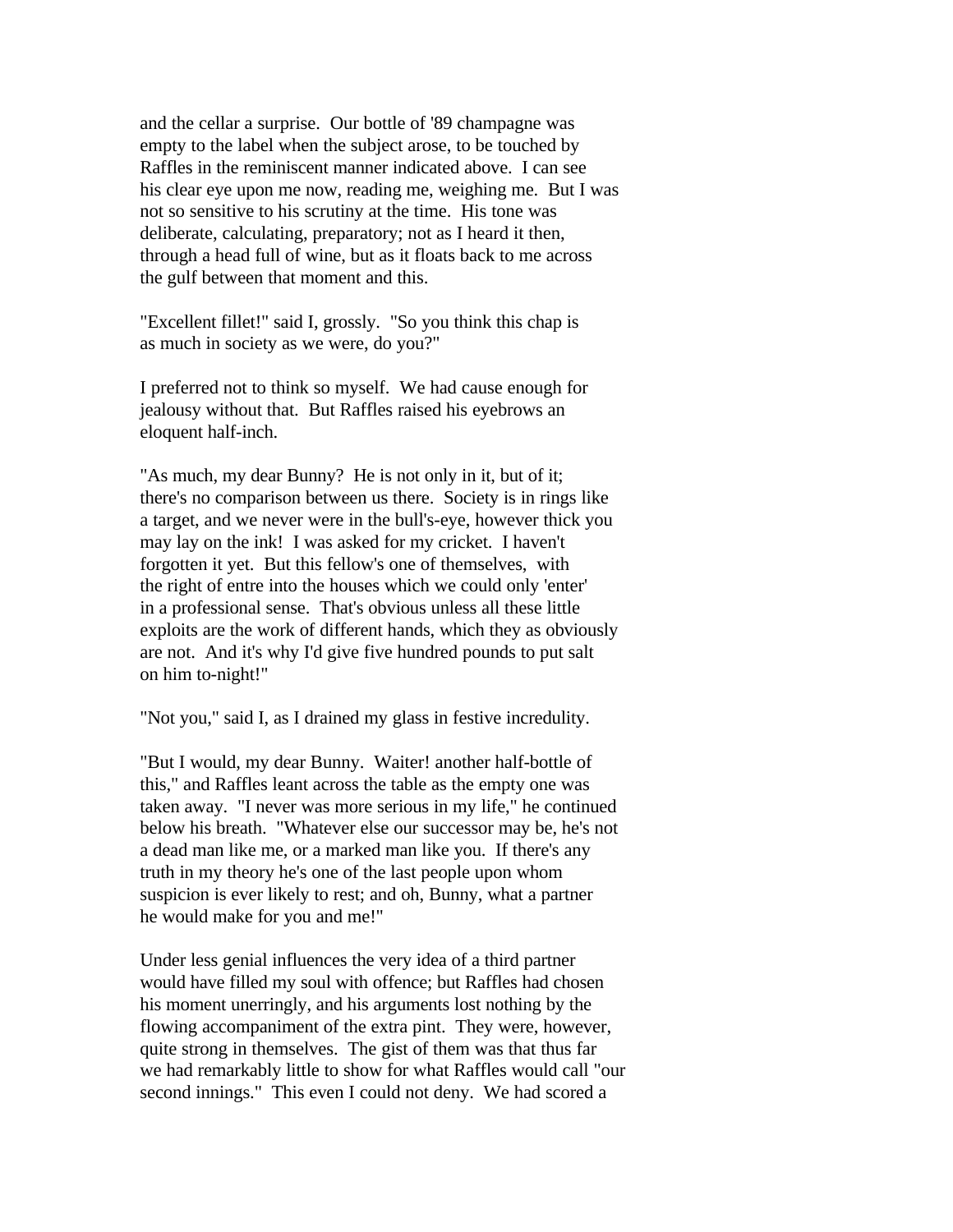few "long singles," but our "best shots" had gone "straight to hand," and we were "playing a deuced slow game." Therefore we needed a new partner--and the metaphor failed Raffles.

It had served its turn. I already agreed with him. In truth I was tired of my false position as hireling attendant, and had long fancied myself an object of suspicion to that other impostor the doctor. A fresh, untrammelled start was a fascinating idea to me, though two was company, and three in our case might be worse than none. But I did not see how we could hope, with our respective handicaps, to solve a problem which was already the despair of Scotland Yard.

"Suppose I have solved it," observed Raffles, cracking a walnut in his palm.

"How could you?" I asked, without believing for an instant that he had.

"I have been taking the Morning Post for some time now."

"Well?"

"You have got me a good many odd numbers of the less base society papers."

"I can't for the life of me see what you're driving at."

Raffles smiled indulgently as he cracked another nut.

"That's because you've neither observation nor imagination, Bunny--and yet you try to write! Well, you wouldn't think it, but I have a fairly complete list of the people who were at the various functions under cover of which these different little coups were brought off."

I said very stolidly that I did not see how that could help him. It was the only answer to his good-humored but self-satisfied contempt; it happened also to be true.

"Think," said Raffles, in a patient voice.

"When thieves break in and steal," said I, "upstairs, I don't see much point in discovering who was downstairs at the time."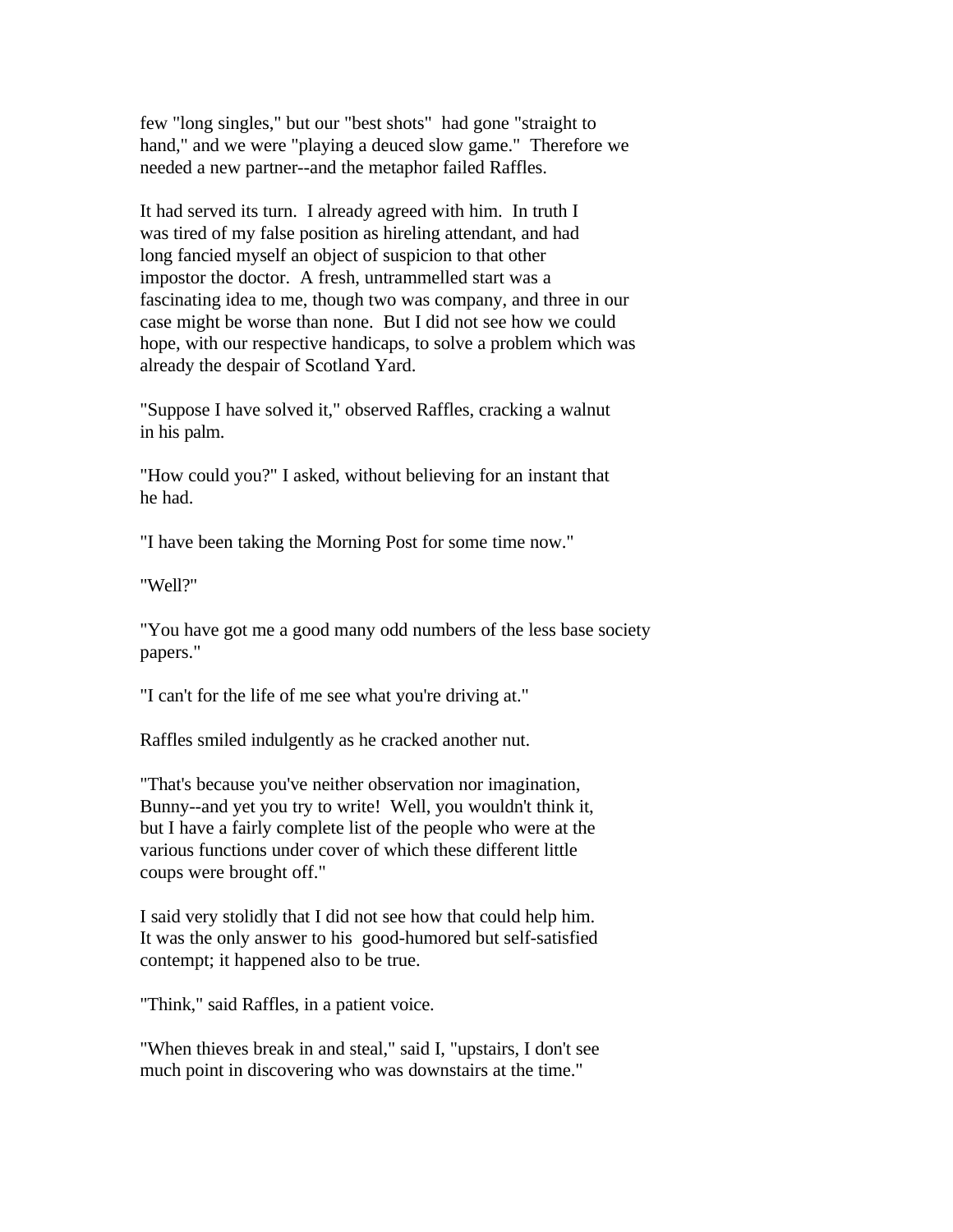"Quite," said Raffles--"when they do break in."

"But that's what they have done in all these cases. An upstairs door found screwed up, when things were at their height below; thief gone and jewels with him before alarm could be raised. Why, the trick's so old that I never knew you condescend to play it."

"Not so old as it looks," said Raffles, choosing the cigars and handing me mine. "Cognac or Benedictine, Bunny?"

"Brandy," I said, coarsely.

"Besides," he went on, "the rooms were not screwed up; at Dorchester House, at any rate, the door was only locked, and the key missing, so that it might have been done on either side."

"But that was where he left his rope-ladder behind him!" I exclaimed in triumph; but Raffles only shook his head.

"I don't believe in that rope-ladder, Bunny, except as a blind."

"Then what on earth do you believe?"

"That every one of these so-called burglaries has been done from the inside, by one of the guests; and what's more I'm very much mistaken if I haven't spotted the right sportsman."

I began to believe that he really had, there was such a wicked gravity in the eyes that twinkled faintly into mine. I raised my glass in convivial congratulation, and still remember the somewhat anxious eye with which Raffles saw it emptied.

"I can only find one likely name," he continued, "that figures in all these lists, and it is anything but a likely one at first sight. Lord Ernest Belville was at all those functions. Know anything about him, Bunny?"

"Not the Rational Drink fanatic?"

"Yes."

"That's all I want to know."

"Quite," said Raffles; "and yet what could be more promising? A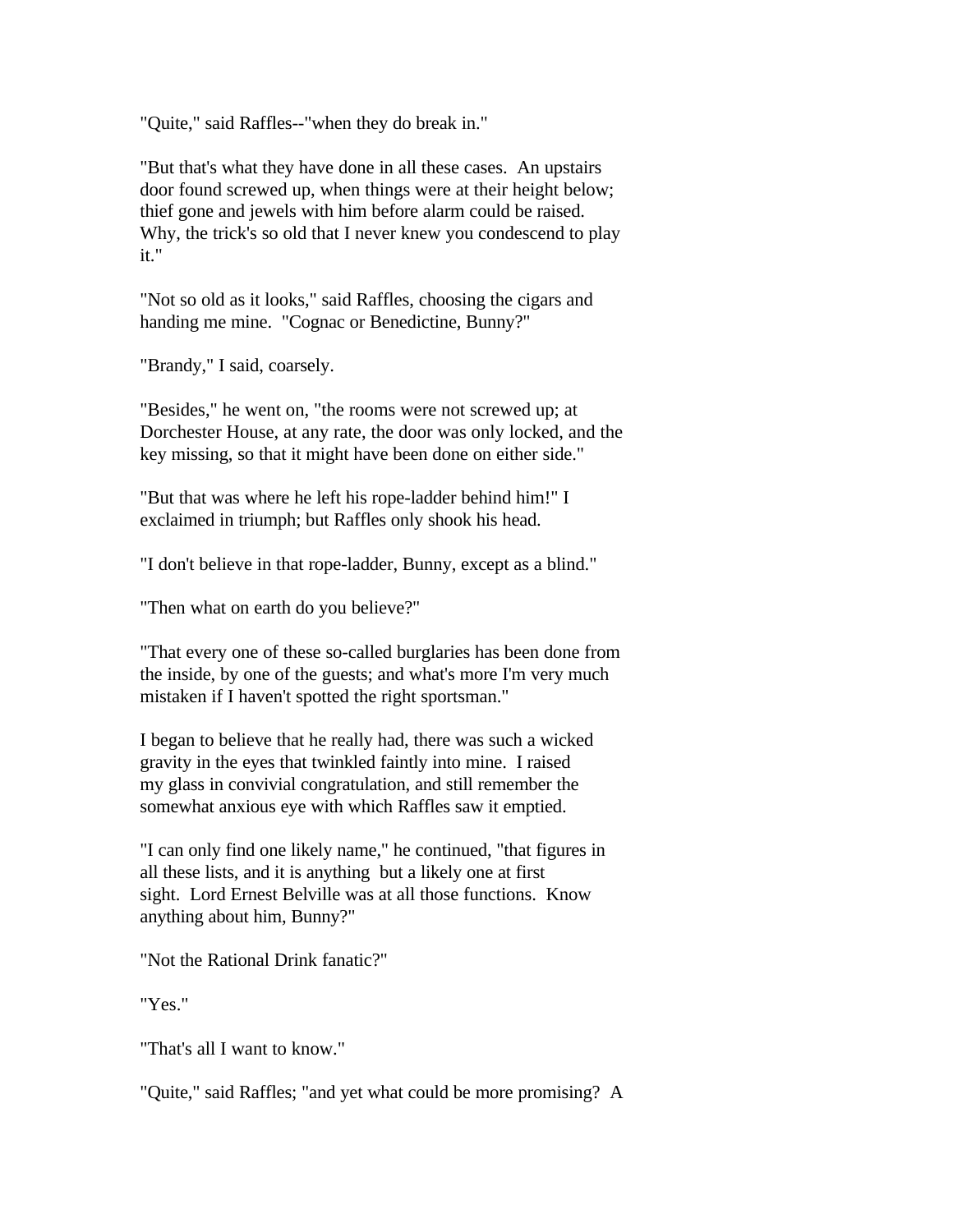man whose views are so broad and moderate, and so widely held already (saving your presence, Bunny), does not bore the world with them without ulterior motives. So far so good. What are this chap's motives? Does he want to advertise himself? No, he's somebody already. But is he rich? On the contrary, he's as poor as a rat for his position, and apparently without the least ambition to be anything else; certainly he won't enrich himself by making a public fad of what all sensible people are agreed upon as it is. Then suddenly one gets one's own old idea--the alternative profession! My cricket--his Rational Drink! But it is no use jumping to conclusions. I must know more than the newspapers can tell me. Our aristocratic friend is forty, and unmarried. What has he been doing all these years? How the devil was I to find out?"

"How did you?" I asked, declining to spoil my digestion with a conundrum, as it was his evident intention that I should.

"Interviewed him!" said Raffles, smiling slowly on my amazement.

"You--interviewed him?" I echoed. "When--and where?"

"Last Thursday night, when, if you remember, we kept early hours, because I felt done. What was the use of telling you what I had up my sleeve, Bunny? It might have ended in fizzle, as it still may. But Lord Ernest Belville was addressing the meeting at Exeter Hall; I waited for him when the show was over, dogged him home to King John's Mansions, and interviewed him in his own rooms there before he turned in."

My journalistic jealousy was piqued to the quick. Affecting a scepticism I did not feel (for no outrage was beyond the pale of his impudence), I inquired dryly which journal Raffles had pretended to represent. It is unnecessary to report his answer. I could not believe him without further explanation.

"I should have thought," he said, "that even you would have spotted a practice I never omit upon certain occasions. I always pay a visit to the drawing-room, and fill my waistcoat pocket from the card-tray. It is an immense help in any little temporary impersonation. On Thursday night I sent up the card of a powerful writer connected with a powerful paper; if Lord Ernest had known him in the flesh I should have been obliged to confess to a journalistic ruse; luckily he didn't--and I had been sent by my editor to get the interview for next morning. What could be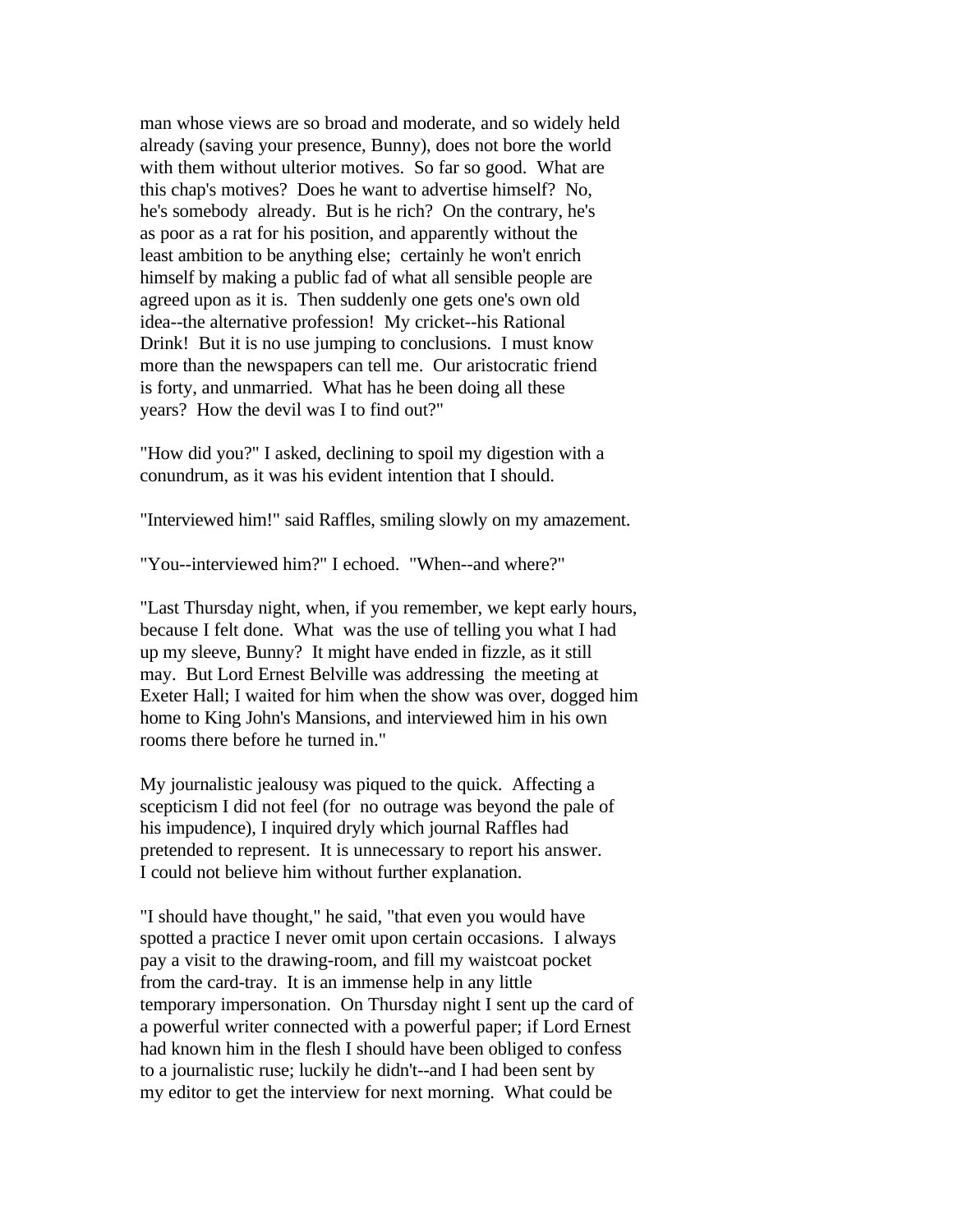better--for the alternative profession?"

I inquired what the interview had brought forth.

"Everything," said Raffles. "Lord Ernest has been a wanderer these twenty years. Texas, Fiji, Australia. I suspect him of wives and families in all three. But his manners are a liberal education. He gave me some beautiful whiskey, and forgot all about his fad. He is strong and subtle, but I talked him off his guard. He is going to the Kirkleathams' to-night--I saw the card stuck up. I stuck some wax into his keyhole as he was switching off the lights."

And, with an eye upon the waiters, Raffles showed me a skeleton key, newly twisted and filed; but my share of the extra pint (I am afraid no fair share) had made me dense. I looked from the key to Raffles with puckered forehead--for I happened to catch sight of it in the mirror behind him.

"The Dowager Lady Kirkleatham," he whispered, "has diamonds as big as beans, and likes to have 'em all on--and goes to bed early--and happens to be in town!"

And now I saw.

"The villain means to get them from her!"

"And I mean to get them from the villain," said Raffles; "or, rather, your share and mine."

"Will he consent to a partnership?"

"We shall have him at our mercy. He daren't refuse."

Raffles's plan was to gain access to Lord Ernest's rooms before midnight; there we were to lie in wait for the aristocratic rascal, and if I left all details to Raffles, and simply stood by in case of a rumpus, I should be playing my part and earning my share. It was a part that I had played before, not always with a good grace, though there had never been any question about the share. But to-night I was nothing loath. I had had just champagne enough--how Raffles knew my measure!--and I was ready and eager for anything. Indeed, I did not wish to wait for the coffee, which was to be especially strong by order of Raffles. But on that he insisted, and it was between ten and eleven when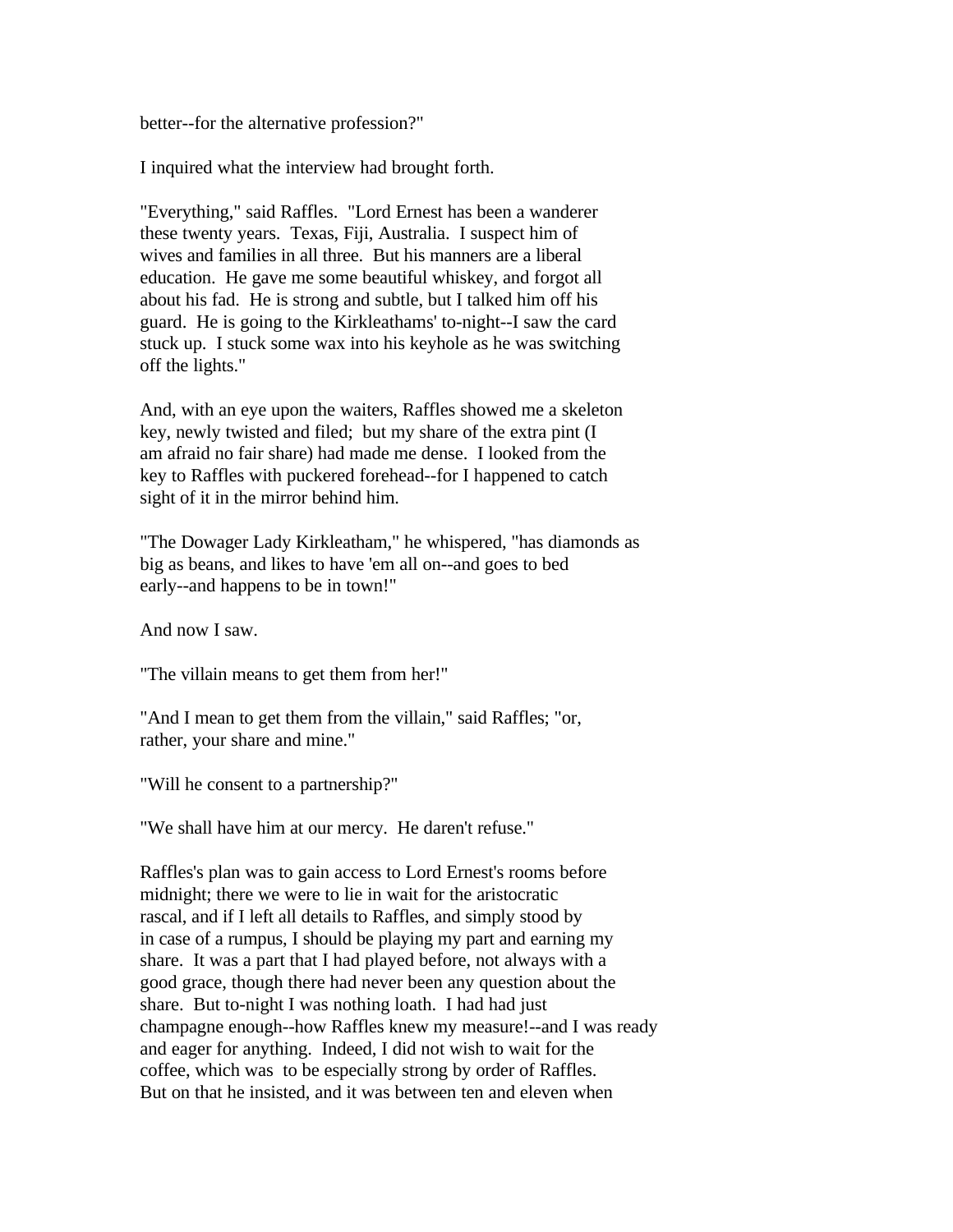at last we were in our cab.

"It would be fatal to be too early," he said as we drove; "on the other hand, it would be dangerous to leave it too late. One must risk something. How I should love to drive down Piccadilly and see the lights! But unnecessary risks are another story."

### II

King John's Mansions, as everybody knows, are the oldest, the ugliest, and the tallest block of flats in all London. But they are built upon a more generous scale than has since become the rule, and with a less studious regard for the economy of space. We were about to drive into the spacious courtyard when the gate-keeper checked us in order to let another hansom drive out.

It contained a middle-aged man of the military type, like ourselves in evening dress. That much I saw as his hansom crossed our bows, because I could not help seeing it, but I should not have given the incident a second thought if it had not been for his extraordinary effect upon Raffles. In an instant he was out upon the curb, paying the cabby, and in another he was leading me across the street, away from the mansions.

"Where on earth are you going?" I naturally exclaimed.

"Into the park," said he. "We are too early."

His voice told me more than his words. It was strangely stern.

"Was that him--in the hansom?"

"It was."

"Well, then, the coast's clear," said I, comfortably. I was for turning back then and there, but Raffles forced me on with a hand that hardened on my arm.

"It was a nearer thing than I care about," said he. "This seat will do; no, the next one's further from a lamp-post. We will give him a good half-hour, and I don't want to talk."

We had been seated some minutes when Big Ben sent a languid chime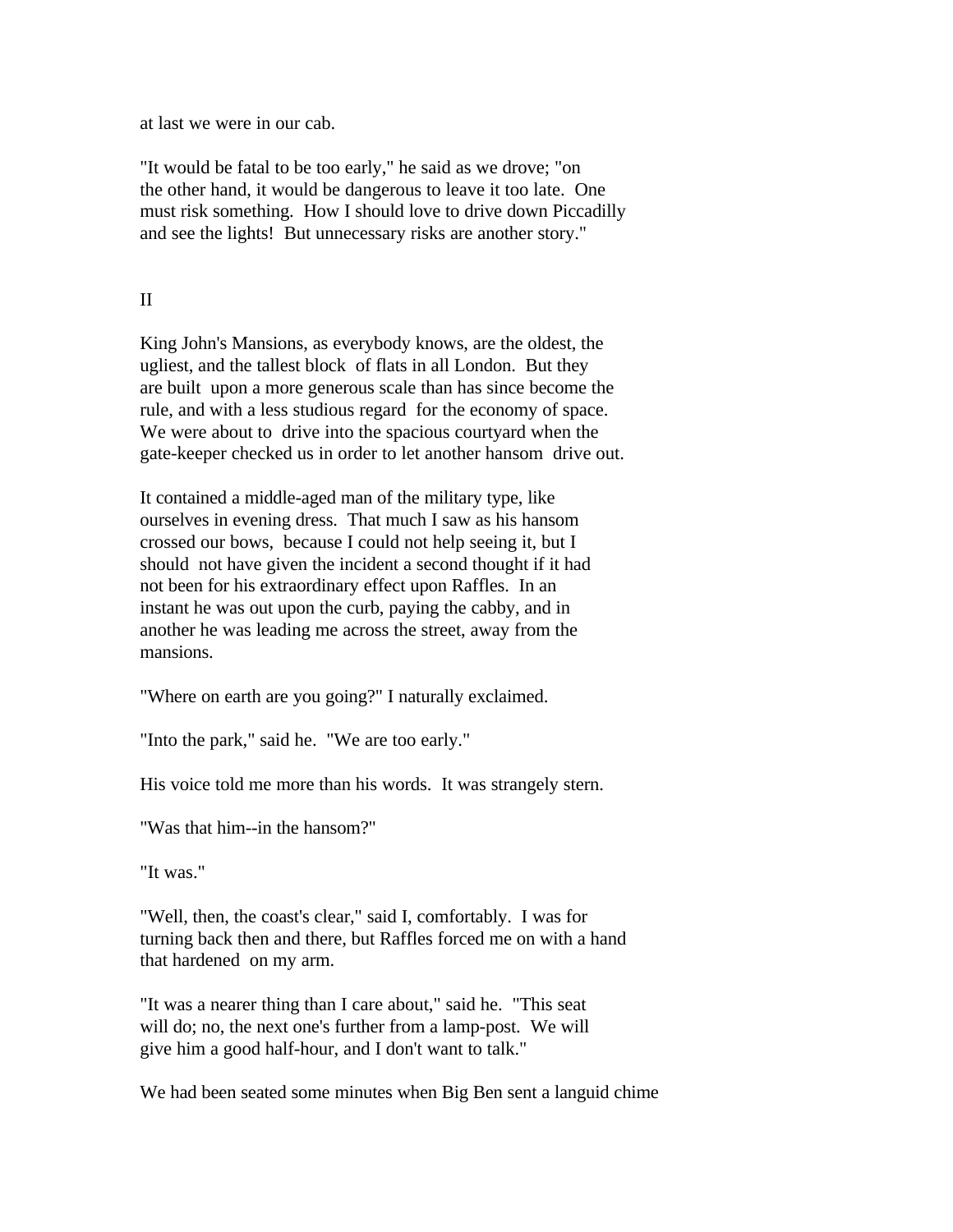over our heads to the stars. It was half-past ten, and a sultry night. Eleven had struck before Raffles awoke from his sullen reverie, and recalled me from mine with a slap on the back. In a couple of minutes we were in the lighted vestibule at the inner end of the courtyard of King John's Mansions.

"Just left Lord Ernest at Lady Kirkleatham's," said Raffles. "Gave me his key and asked us to wait for him in his rooms. Will you send us up in the lift?"

In a small way, I never knew old Raffles do anything better. There was not an instant's demur. Lord Ernest Belville's rooms were at the top of the building, but we were in them as quickly as lift could carry and page-boy conduct us. And there was no need for the skeleton key after all; the boy opened the outer door with one of his own, and switched on the lights before leaving us.

"Now that's interesting," said Raffles, as soon as we were alone; "they can come in and clean when he is out. What if he keeps his swag at the bank? By Jove, that's an idea for him! I don't believe he's getting rid of it; it's all lying low somewhere, if I'm not mistaken, and he's not a fool."

While he spoke he was moving about the sitting-room, which was charmingly furnished in the antique style, and making as many remarks as though he were an auctioneer's clerk with an inventory to prepare and a day to do it in, instead of a cracksman who might be surprised in his crib at any moment.

"Chippendale of sorts, eh, Bunny? Not genuine, of course; but where can you get genuine Chippendale now, and who knows it when they see it? There's no merit in mere antiquity. Yet the way people pose on the subject! If a thing's handsome and useful, and good cabinet-making, it's good enough for me."

"Hadn't we better explore the whole place?" I suggested nervously. He had not even bolted the outer door. Nor would he when I called his attention to the omission.

"If Lord Ernest finds his rooms locked up he'll raise Cain," said Raffles; "we must let him come in and lock up for himself before we corner him. But he won't come yet; if he did it might be awkward, for they'd tell him down below what I told them. A new staff comes on at midnight. I discovered that the other night."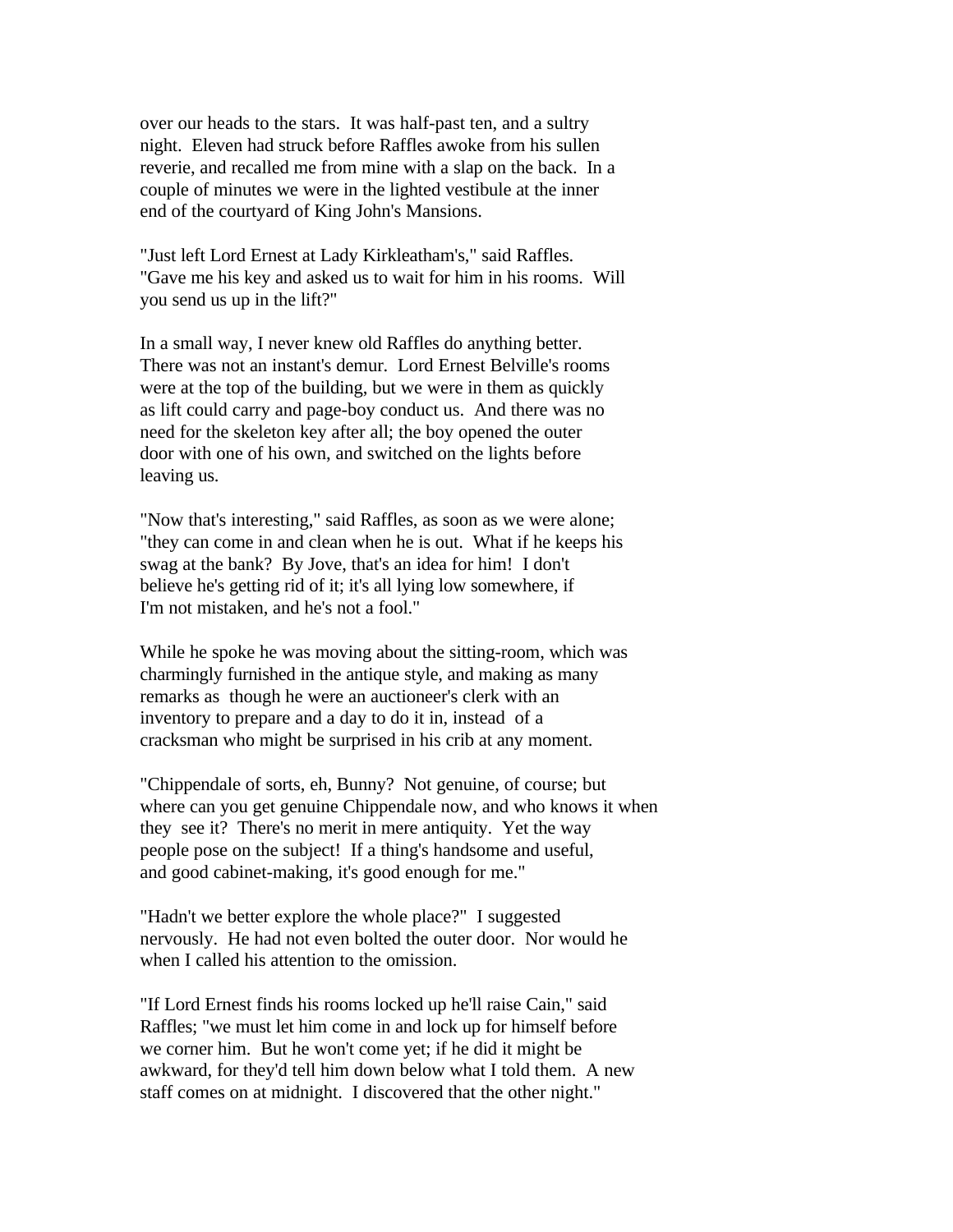"Supposing he does come in before?"

"Well, he can't have us turned out without first seeing who we are, and he won't try it on when I've had one word with him. Unless my suspicions are unfounded, I mean."

"Isn't it about time to test them?"

"My good Bunny, what do you suppose I've been doing all this while? He keeps nothing in here. There isn't a lock to the Chippendale that you couldn't pick with a penknife, and not a loose board in the floor, for I was treading for one before the boy left us. Chimney's no use in a place like this where they keep them swept for you. Yes, I'm quite ready to try his bedroom."

There was but a bathroom besides; no kitchen, no servant's room; neither are necessary in King John's Mansions. I thought it as well to put my head inside the bathroom while Raffles went into the bedroom, for I was tormented by the horrible idea that the man might all this time be concealed somewhere in the flat. But the bathroom blazed void in the electric light. I found Raffles hanging out of the starry square which was the bedroom window, for the room was still in darkness. I felt for the switch at the door.

"Put it out again!" said Raffles fiercely. He rose from the sill, drew blind and curtains carefully, then switched on the light himself. It fell upon a face creased more in pity than in anger, and Raffles only shook his head as I hung mine.

"It's all right, old boy," said he; "but corridors have windows too, and servants have eyes; and you and I are supposed to be in the other room, not in this. But cheer up, Bunny! This is THE room; look at the extra bolt on the door; he's had that put on, and there's an iron ladder to his window in case of fire! Way of escape ready against the hour of need; he's a better man than I thought him, Bunny, after all. But you may bet your bottom dollar that if there's any boodle in the flat it's in this room."

Yet the room was very lightly furnished; and nothing was locked. We looked everywhere, but we looked in vain. The wardrobe was filled with hanging coats and trousers in a press, the drawers with the softest silk and finest linen. It was a camp bedstead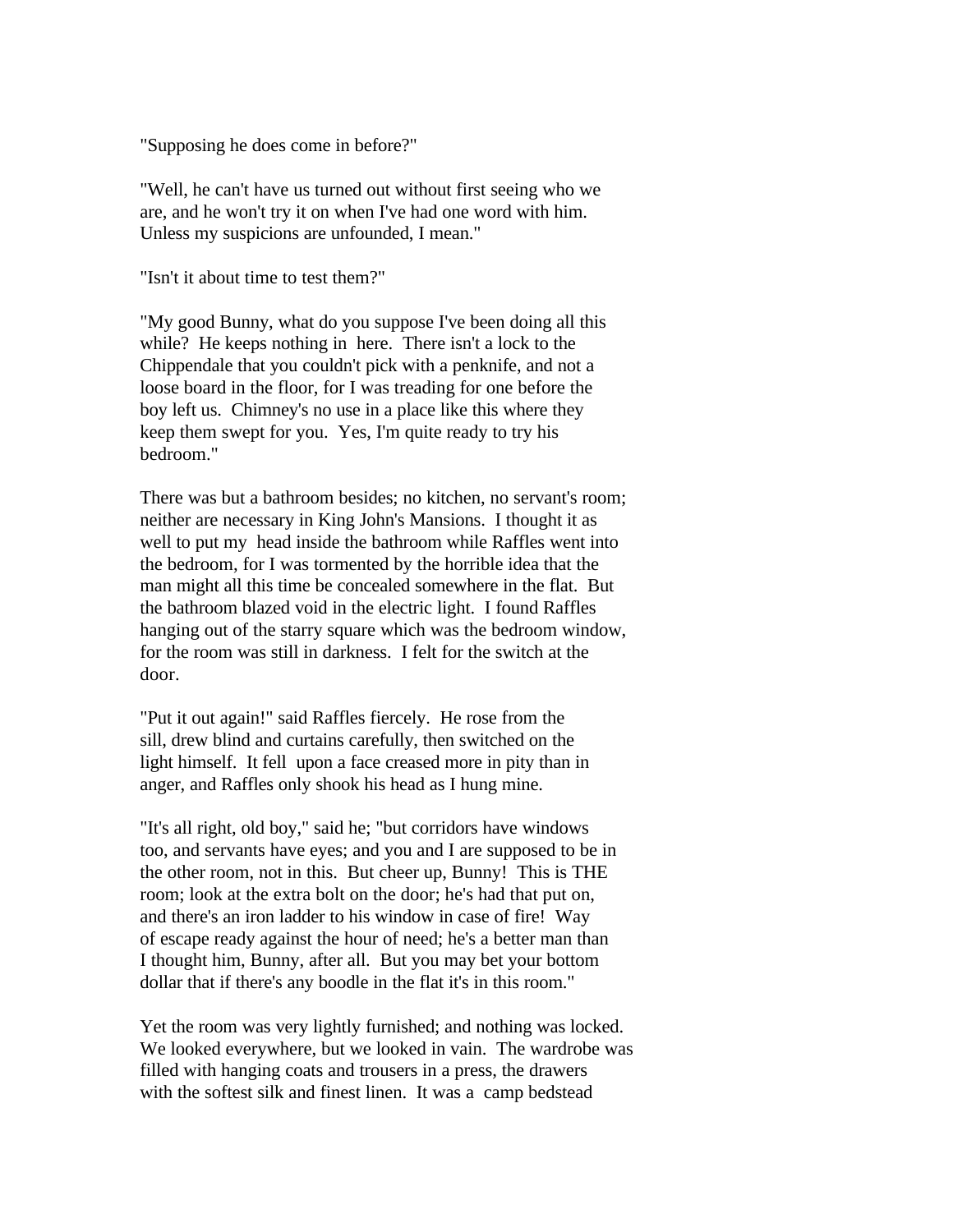that would not have unsettled an anchorite; there was no place for treasure there. I looked up the chimney, but Raffles told me not to be a fool, and asked if I ever listened to what he said. There was no question about his temper now. I never knew him in a worse.

"Then he has got it in the bank," he growled. "I'll swear I'm not mistaken in my man!"

I had the tact not to differ with him there. But I could not help suggesting that now was our time to remedy any mistake we might have made. We were on the right side of midnight still.

"Then we stultify ourselves downstairs," said Raffles. "No, I'll be shot if I do! He may come in with the Kirkleatham diamonds! You do what you like, Bunny, but I don't budge."

"I certainly shan't leave you," I retorted, "to be knocked into the middle of next week by a better man than yourself."

I had borrowed his own tone, and he did not like it. They never do. I thought for a moment that Raffles was going to strike me--for the first and last time in his life. He could if he liked. My blood was up. I was ready to send him to the devil. And I emphasized my offence by nodding and shrugging toward a pair of very large Indian clubs that stood in the fender, on either side of the chimney up which I had presumed to glance.

In an instant Raffles had seized the clubs, and was whirling them about his gray head in a mixture of childish pique and puerile bravado which I should have thought him altogether above.

And suddenly as I watched him his face changed, softened, lit up, and he swung the clubs gently down upon the bed.

"They're not heavy enough for their size," said he rapidly; "and I'll take my oath they're not the same weight!"

He shook one club after the other, with both hands, close to his ear; then he examined their butt-ends under the electric light. I saw what he suspected now, and caught the contagion of his suppressed excitement. Neither of us spoke. But Raffles had taken out the portable tool-box that he called a knife, and always carried, and as he opened the gimlet he handed me the club he held. Instinctively I tucked the small end under my arm, and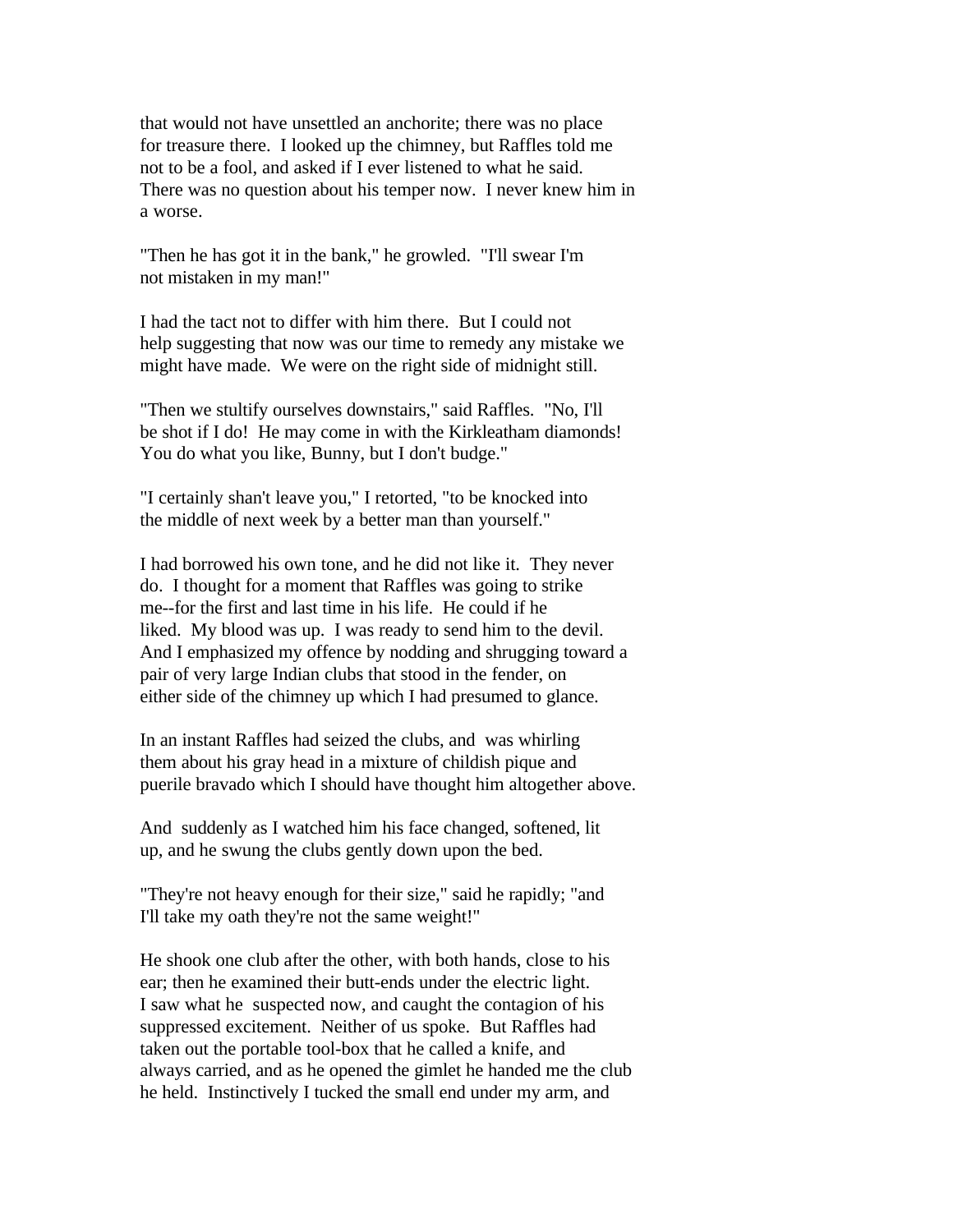presented the other to Raffles.

"Hold him tight," he whispered, smiling. "He's not only a better man than I thought him, Bunny; he's hit upon a better dodge than ever I did, of its kind. Only I should have weighted them evenly--to a hair."

He had screwed the gimlet into the circular butt, close to the edge, and now we were wrenching in opposite directions. For a moment or more nothing happened. Then all at once something gave, and Raffles swore an oath as soft as any prayer. And for the minute after that his hand went round and round with the gimlet, as though he were grinding a piano-organ, while the end wormed slowly out on its delicate thread of fine hard wood.

The clubs were as hollow as drinking-horns, the pair of them, for we went from one to the other without pausing to undo the padded packets that poured out upon the bed. These were deliciously heavy to the hand, yet thickly swathed in cotton-wool, so that some stuck together, retaining the shape of the cavity, as though they had been run out of a mould. And when we did open them--but let Raffles speak.

He had deputed me to screw in the ends of the clubs, and to replace the latter in the fender where we had found them. When I had done the counterpane was glittering with diamonds where it was not shimmering with pearls.

"If this isn't that tiara that Lady May was married in," said Raffles, "and that disappeared out of the room she changed in, while it rained confetti on the steps, I'll present it to her instead of the one she lost. . . . It was stupid to keep these old gold spoons, valuable as they are; they made the difference in the weight. . . . Here we have probably the Kenworthy diamonds. . . . I don't know the history of these pearls. . . . This looks like one family of rings--left on the basin-stand, perhaps--alas, poor lady! And that's the lot."

Our eyes met across the bed.

"What's it all worth?" I asked, hoarsely.

"Impossible to say. But more than all we ever took in all our lives. That I'll swear to."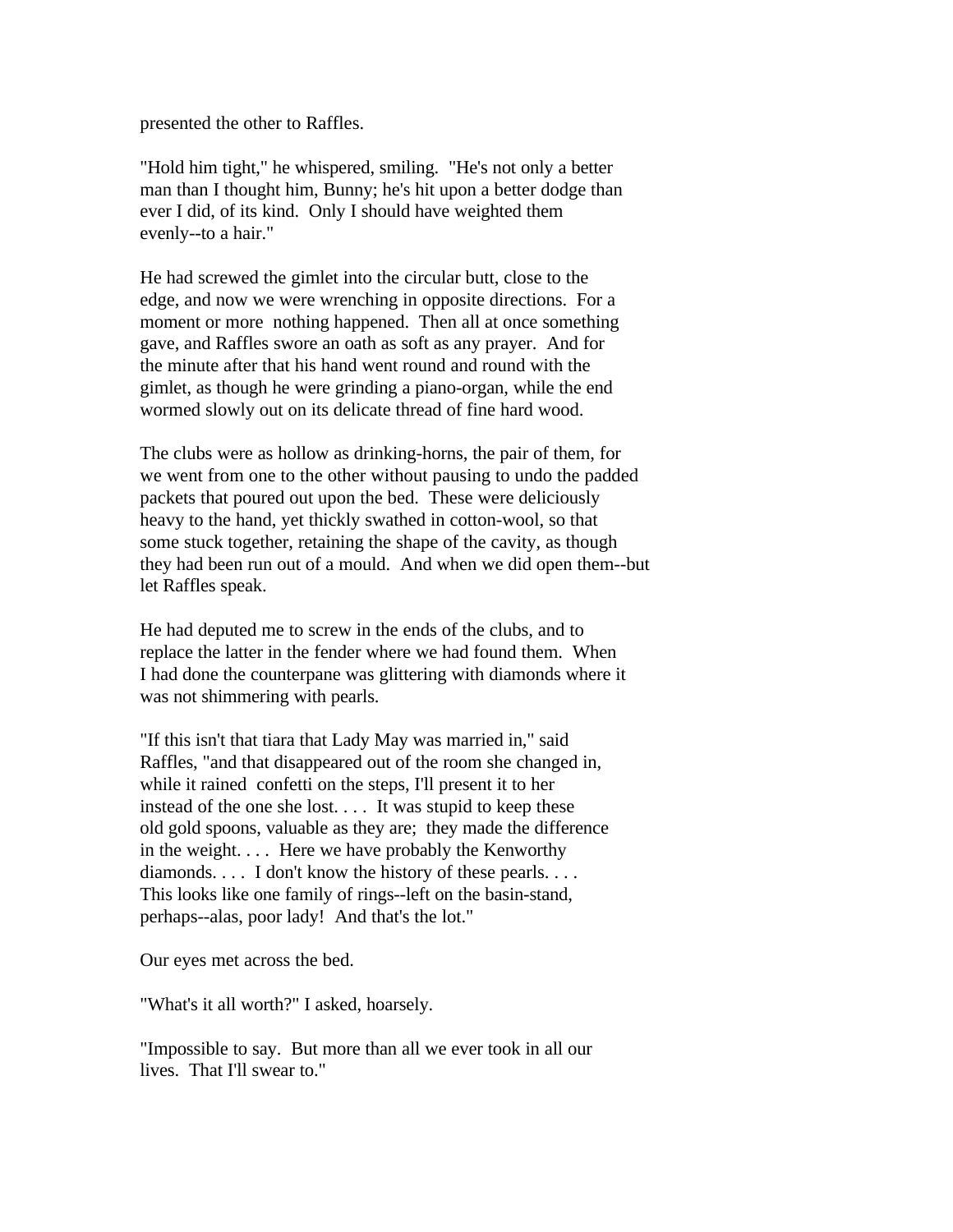"More than all--"

My tongue swelled with the thought.

"But it'll take some turning into cash, old chap!"

"And--must it be a partnership?" I asked, finding a lugubrious voice at length.

"Partnership be damned!" cried Raffles, heartily. "Let's get out quicker than we came in."

We pocketed the things between us, cotton-wool and all, not because we wanted the latter, but to remove all immediate traces of our really meritorious deed.

"The sinner won't dare to say a word when he does find out," remarked Raffles of Lord Ernest; "but that's no reason why he should find out before he must. Everything's straight in here, I think; no, better leave the window open as it was, and the blind up. Now out with the light. One peep at the other room. That's all right, too. Out with the passage light, Bunny, while I open--"

His words died away in a whisper. A key was fumbling at the lock outside.

"Out with it--out with it!" whispered Raffles in an agony; and as I obeyed he picked me off my feet and swung me bodily but silently into the bedroom, just as the outer door opened, and a masterful step strode in.

The next five were horrible minutes. We heard the apostle of Rational Drink unlock one of the deep drawers in his antique sideboard, and sounds followed suspiciously like the splash of spirits and the steady stream from a siphon. Never before or since did I experience such a thirst as assailed me at that moment, nor do I believe that many tropical explorers have known its equal. But I had Raffles with me, and his hand was as steady and as cool as the hand of a trained nurse. That I know because he turned up the collar of my overcoat for me, for some reason, and buttoned it at the throat. I afterwards found that he had done the same to his own, but I did not hear him doing it. The one thing I heard in the bedroom was a tiny metallic click, muffled and deadened in his overcoat pocket, and it not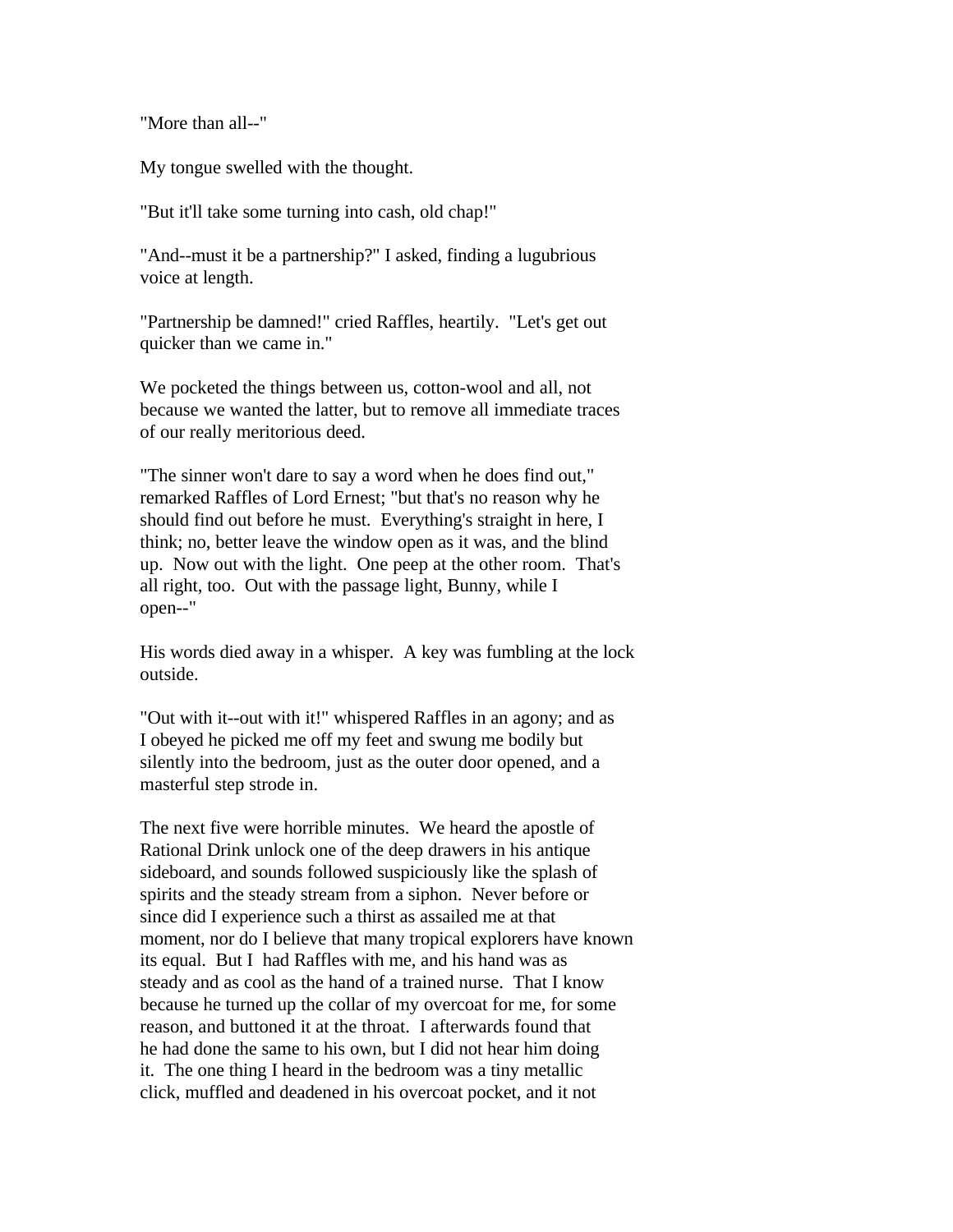only removed my last tremor, but strung me to a higher pitch of excitement than ever. Yet I had then no conception of the game that Raffles was deciding to play, and that I was to play with him in another minute.

It cannot have been longer before Lord Ernest came into his bedroom. Heavens, but my heart had not forgotten how to thump! We were standing near the door, and I could swear he touched me; then his boots creaked, there was a rattle in the fender--and Raffles switched on the light.

Lord Ernest Belville crouched in its glare with one Indian club held by the end, like a footman with a stolen bottle. A good-looking, well-built, iron-gray, iron-jawed man; but a fool and a weakling at that moment, if he had never been either before.

"Lord Ernest Belville," said Raffles, "it's no use. This is a loaded revolver, and if you force me I shall use it on you as I would on any other desperate criminal. I am here to arrest you for a series of robberies at the Duke of Dorchester's, Sir John Kenworthy's, and other noblemen's and gentlemen's houses during the present season. You'd better drop what you've got in your hand. It's empty."

Lord Ernest lifted the club an inch or two, and with it his eyebrows--and after it his stalwart frame as the club crashed back into the fender. And as he stood at his full height, a courteous but ironic smile under the cropped moustache, he looked what he was, criminal or not.

"Scotland Yard?" said he.

"That's our affair, my lord."

"I didn't think they'd got it in them," said Lord Ernest. "Now I recognize you. You're my interviewer. No, I didn't think any of you fellows had got all that in you. Come into the other room, and I'll show you something else. Oh, keep me covered by all means. But look at this!"

On the antique sideboard, their size doubled by reflection in the polished mahogany, lay a coruscating cluster of precious stones, that fell in festoons about Lord Ernest's fingers as he handed them to Raffles with scarcely a shrug.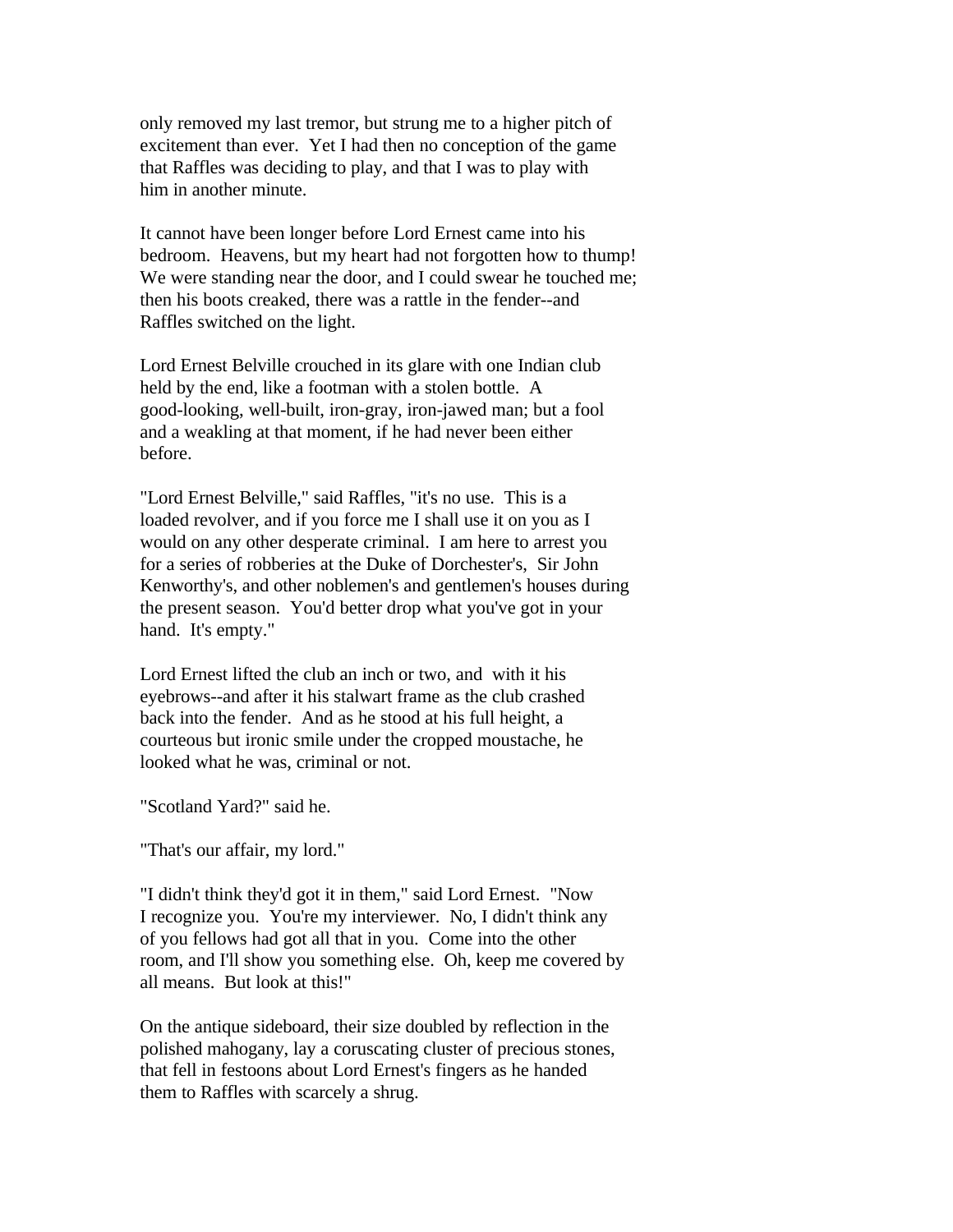"The Kirkleatham diamonds," said he. "Better add 'em to the bag."

Raffles did so without a smile; with his overcoat buttoned up to the chin, his tall hat pressed down to his eyes, and between the two his incisive features and his keen, stern glance, he looked the ideal detective of fiction and the stage. What \_I\_ looked God knows, but I did my best to glower and show my teeth at his side. I had thrown myself into the game, and it was obviously a winning one.

"Wouldn't take a share, I suppose?" Lord Ernest said casually.

Raffles did not condescend to reply. I rolled back my lips like a bull-pup.

"Then a drink, at least!"

My mouth watered, but Raffles shook his head impatiently.

"We must be going, my lord, and you will have to come with us."

I wondered what in the world we should do with him when we had got him.

"Give me time to put some things together? Pair of pyjamas and tooth-brush, don't you know?"

"I cannot give you many minutes, my lord, but I don't want to cause a disturbance here, so I'll tell them to call a cab if you like. But I shall be back in a minute, and you must be ready in five. Here, inspector, you'd better keep this while I am gone."

And I was left alone with that dangerous criminal! Raffles nipped my arm as he handed me the revolver, but I got small comfort out of that.

"'Sea-green Incorruptible?'" inquired Lord Ernest as we stood face to face.

"You don't corrupt me," I replied through naked teeth.

"Then come into my room. I'll lead the way. Think you can hit me if I misbehave?"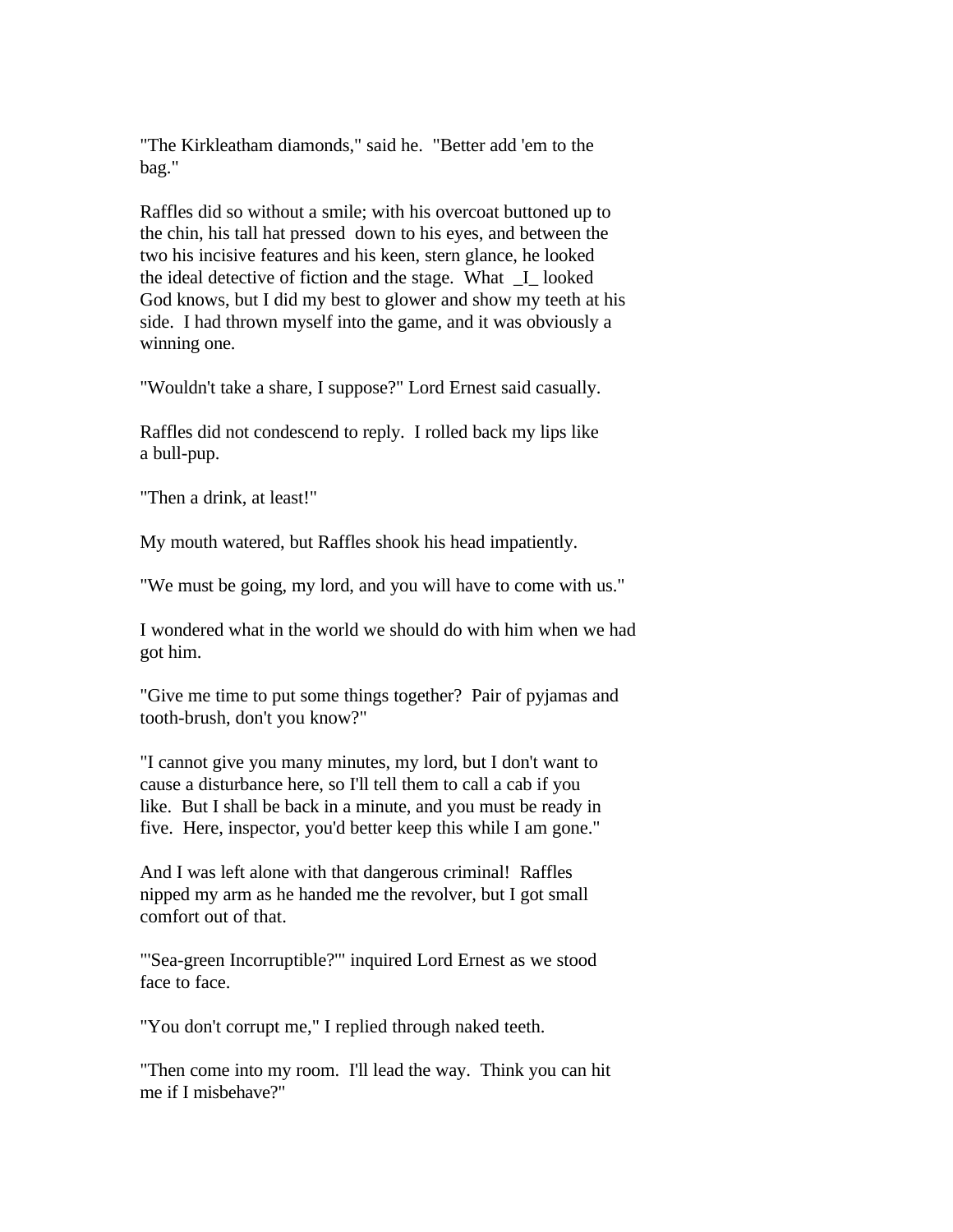I put the bed between us without a second's delay. My prisoner flung a suit-case upon it, and tossed things into it with a dejected air; suddenly, as he was fitting them in, without raising his head (which I was watching), his right hand closed over the barrel with which I covered him.

"You'd better not shoot," he said, a knee upon his side of the bed; "if you do it may be as bad for you as it will be for me!"

I tried to wrest the revolver from him.

"I will if you force me," I hissed.

"You'd better not," he repeated, smiling; and now I saw that if I did I should only shoot into the bed or my own legs. His hand was on the top of mine, bending it down, and the revolver with it. The strength of it was as the strength of ten of mine; and now both his knees were on the bed; and suddenly I saw his other hand, doubled into a fist, coming up slowly over the suit-case.

"Help!" I called feebly.

"Help, forsooth! I begin to believe YOU ARE from the Yard," he said--and his upper-cut came with the "Yard." It caught me under the chin.

It lifted me off my legs. I have a dim recollection of the crash that I made in falling.

# III

Raffles was standing over me when I recovered consciousness. I lay stretched upon the bed across which that blackguard Belville had struck his knavish blow. The suit-case was on the floor, but its dastardly owner had disappeared.

"Is he gone?" was my first faint question.

"Thank God you're not, anyway!" replied Raffles, with what struck me then as mere flippancy. I managed to raise myself upon one elbow.

"I meant Lord Ernest Belville," said I, with dignity. "Are you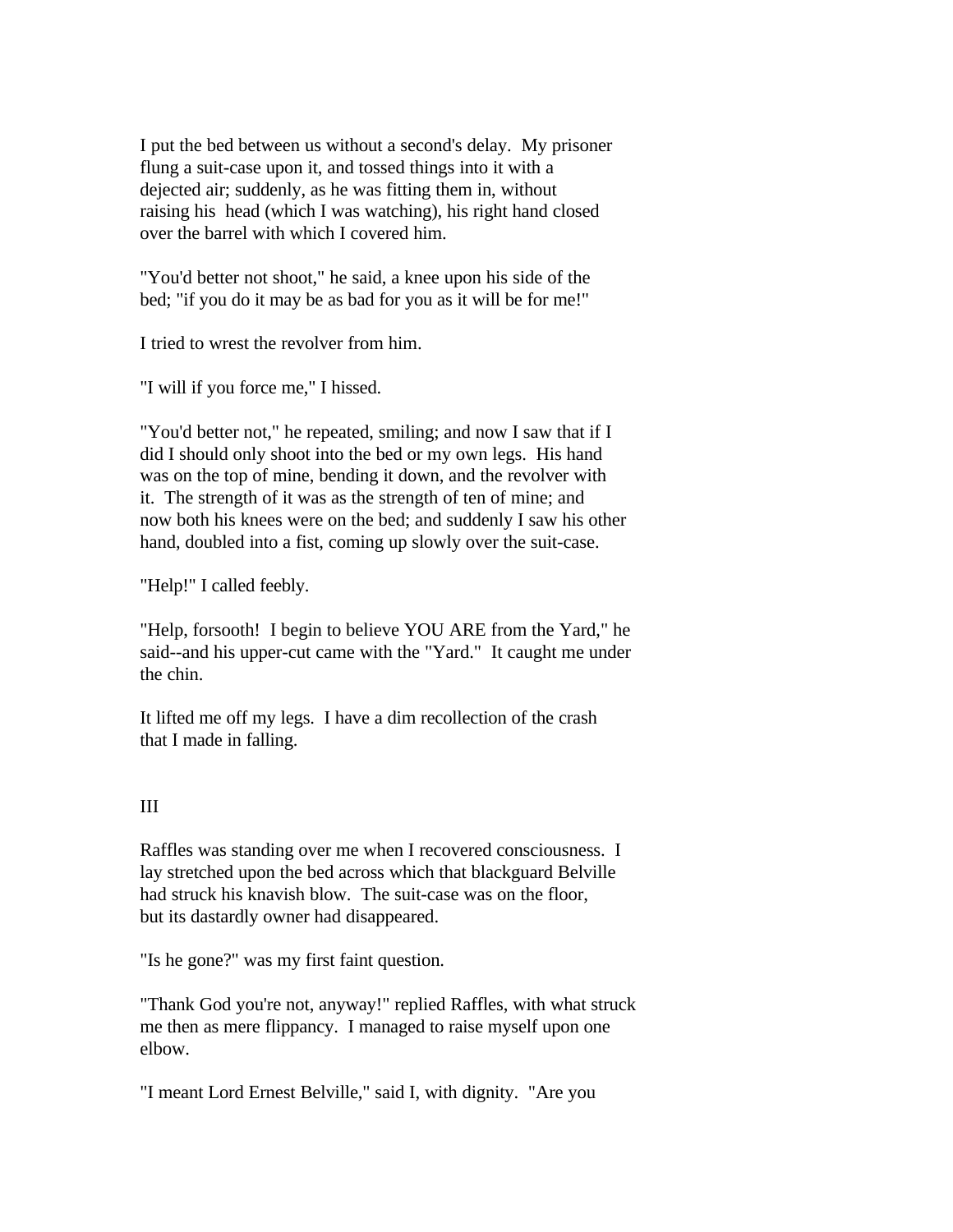quite sure that he's cleared out?"

Raffles waved a hand towards the window, which stood wide open to the summer stars.

"Of course," said he, "and by the route I intended him to take; he's gone by the iron-ladder, as I hoped he would. What on earth should we have done with him? My poor, dear Bunny, I thought you'd take a bribe! But it's really more convincing as it is, and just as well for Lord Ernest to be convinced for the time being."

"Are you sure he is?" I questioned, as I found a rather shaky pair of legs.

"Of course!" cried Raffles again, in the tone to make one blush for the least misgiving on the point. "Not that it matters one bit," he added, airily, "for we have him either way; and when he does tumble to it, as he may any minute, he won't dare to open his mouth."

"Then the sooner we clear out the better," said I, but I looked askance at the open window, for my head was spinning still.

"When you feel up to it," returned Raffles, "we shall STROLL out, and I shall do myself the honor of ringing for the lift. The force of habit is too strong in you, Bunny. I shall shut the window and leave everything exactly as we found it. Lord Ernest will probably tumble before he is badly missed; and then he may come back to put salt on us; but I should like to know what he can do even if he succeeds! Come, Bunny, pull yourself together, and you'll be a different man when you're in the open air."

And for a while I felt one, such was my relief at getting out of those infernal mansions with unfettered wrists; this we managed easily enough; but once more Raffles's performance of a small part was no less perfect than his more ambitious work upstairs, and something of the successful artist's elation possessed him as we walked arm-in-arm across St. James's Park. It was long since I had known him so pleased with himself, and only too long since he had had such reason.

"I don't think I ever had a brighter idea in my life," he said; "never thought of it till he was in the next room; never dreamt of its coming off so ideally even then, and didn't much care,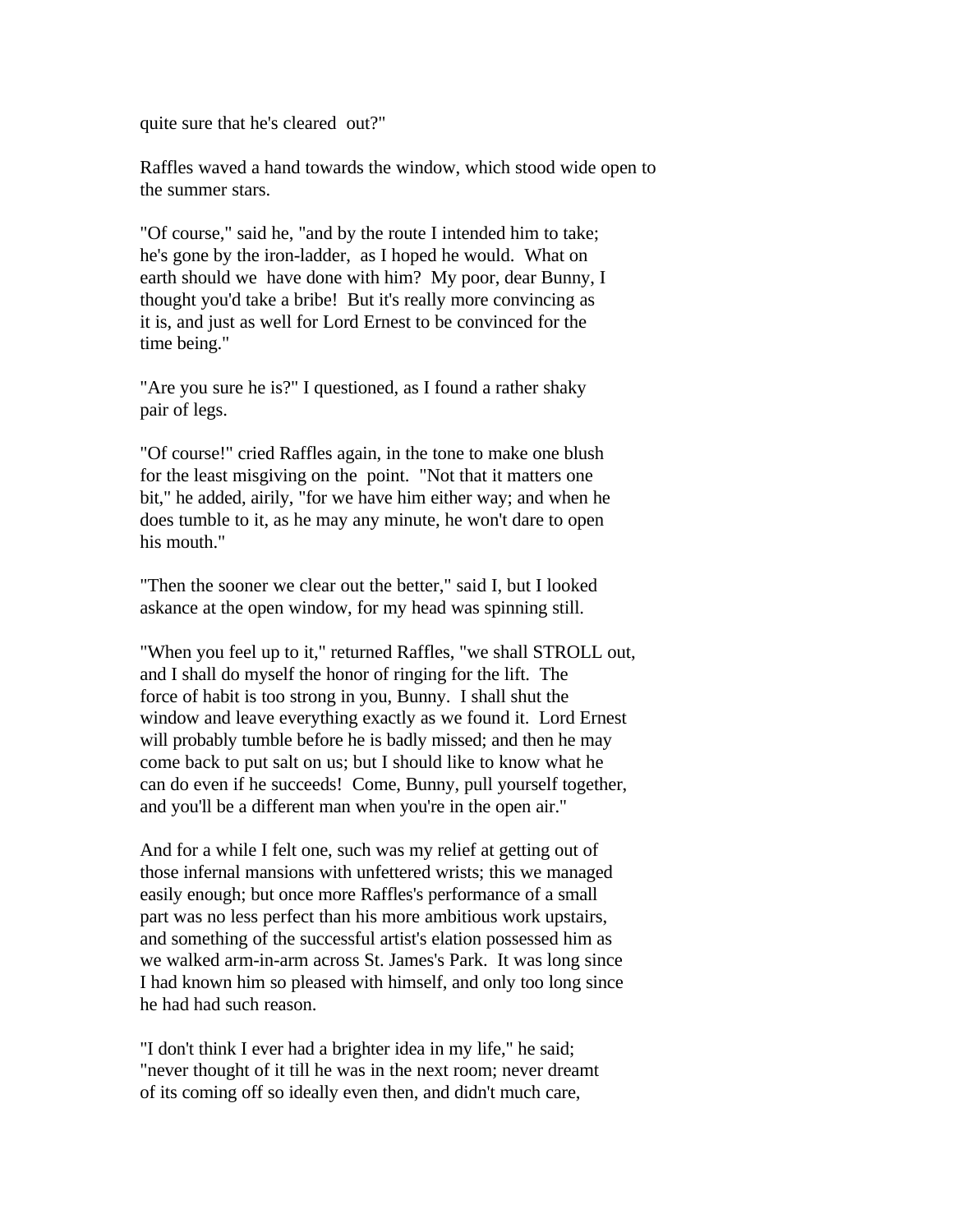because we had him all ways up. I'm only sorry you let him knock you out. I was waiting outside the door all the time, and it made me sick to hear it. But I once broke my own head, Bunny, if you remember, and not in half such an excellent cause!"

Raffles touched all his pockets in his turn, the pockets that contained a small fortune apiece, and he smiled in my face as we crossed the lighted avenues of the Mall. Next moment he was hailing a hansom--for I suppose I was still pretty pale--and not a word would he let me speak until we had alighted as near as was prudent to the flat.

"What a brute I've been, Bunny!" he whispered then, "but you take half the swag, old boy, and right well you've earned it. No, we'll go in by the wrong door and over the roof; it's too late for old Theobald to be still at the play, and too early for him to be safely in his cups."

So we climbed the many stairs with cat-like stealth, and like cats crept out upon the grimy leads. But to-night they were no blacker than their canopy of sky; not a chimney-stack stood out against the starless night; one had to feel one's way in order to avoid tripping over the low parapets of the L-shaped wells that ran from roof to basement to light the inner rooms. One of these wells was spanned by a flimsy bridge with iron handrails that felt warm to the touch as Raffles led the way across! A hotter and a closer night I have never known.

"The flat will be like an oven," I grumbled, at the head of our own staircase.

"Then we won't go down," said Raffles, promptly; we'll slack it up here for a bit instead. No, Bunny, you stay where you are! I'll fetch you a drink and a deck-chair, and you shan't come down till you feel more fit."

And I let him have his way, I will not say as usual, for I had even less than my normal power of resistance that night. That villainous upper-cut! My head still sang and throbbed, as I seated myself on one of the aforesaid parapets, and buried it in my hot hands. Nor was the night one to dispel a headache; there was distinct thunder in the air. Thus I sat in a heap, and brooded over my misadventure, a pretty figure of a subordinate villain, until the step came for which I waited; and it never struck me that it came from the wrong direction.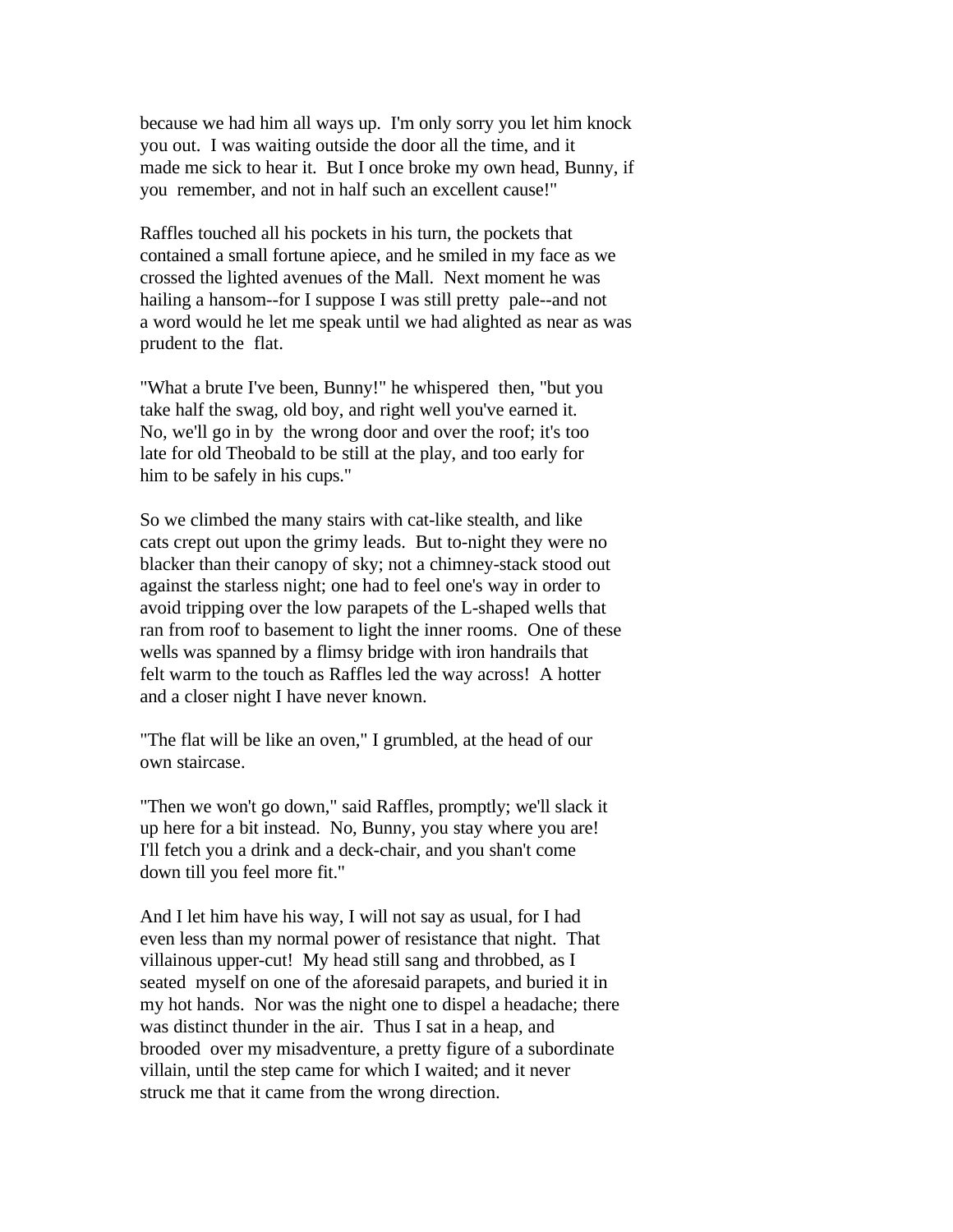"You have been quick," said I, simply.

"Yes," hissed a voice I recognized; "and you've got to be quicker still! Here, out with your wrists; no, one at a time; and if you utter a syllable you're a dead man."

It was Lord Ernest Belville; his close-cropped, iron-gray moustache gleamed through the darkness, drawn up over his set teeth. In his hand glittered a pair of handcuffs, and before I knew it one had snapped its jaws about my right wrist.

"Now come this way," said Lord Ernest, showing me a revolver also, "and wait for your friend. And, recollect, a single syllable of warning will be your death!"

With that the ruffian led me to the very bridge I had just crossed at Raffles's heels, and handcuffed me to the iron rail midway across the chasm. It no longer felt warm to my touch, but icy as the blood in all my veins.

So this high-born hypocrite had beaten us at our game and his, and Raffles had met his match at last! That was the most intolerable thought, that Raffles should be down in the flat on my account, and that I could not warn him of his impending fate; for how was it possible without making such an outcry as should bring the mansions about our ears? And there I shivered on that wretched plank, chained like Andromeda to the rock, with a black infinity above and below; and before my eyes, now grown familiar with the peculiar darkness, stood Lord Ernest Belville, waiting for Raffles to emerge with full hands and unsuspecting heart! Taken so horribly unawares, even Raffles must fall an easy prey to a desperado in resource and courage scarcely second to himself, but one whom he had fatally underrated from the beginning. Not that I paused to think how the thing had happened; my one concern was for what was to happen next.

And what did happen was worse than my worst foreboding, for first a light came flickering into the sort of companion-hatch at the head of the stairs, and finally Raffles--in his shirt-sleeves! He was not only carrying a candle to put the finishing touch to him as a target; he had dispensed with coat and waistcoat downstairs, and was at once full-handed and unarmed.

"Where are you, old chap?" he cried, softly, himself blinded by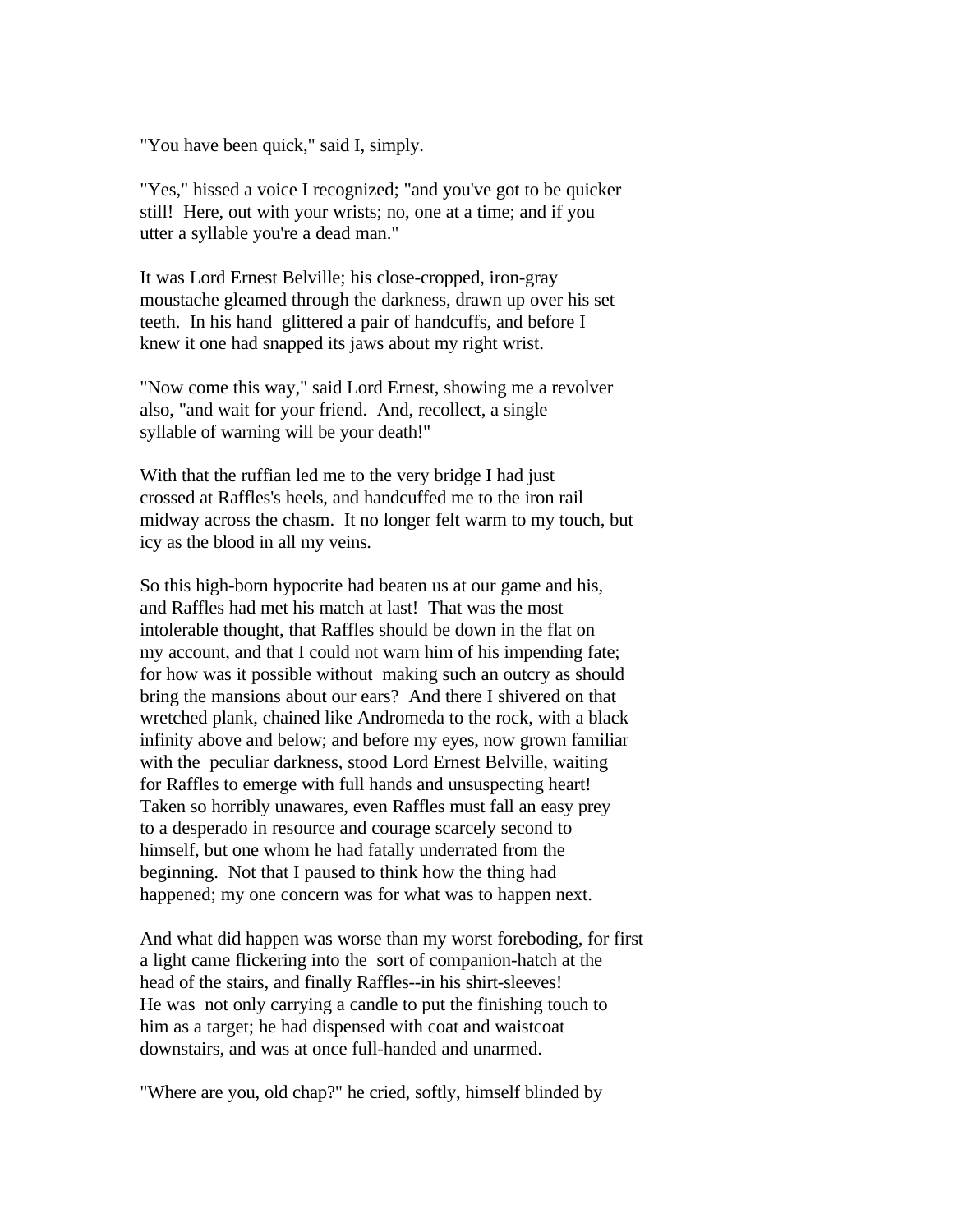the light he carried; and he advanced a couple of steps towards Belville. "This isn't you, is it?"

And Raffles stopped, his candle held on high, a folding chair under the other arm.

"No, I am not your friend," replied Lord Ernest, easily; "but kindly remain standing exactly where you are, and don't lower that candle an inch, unless you want your brains blown into the street."

Raffles said never a word, but for a moment did as he was bid; and the unshaken flame of the candle was testimony alike to the stillness of the night and to the finest set of nerves in Europe.

Then, to my horror, he coolly stooped, placing candle and chair on the leads, and his hands in his pockets, as though it were but a popgun that covered him.

"Why didn't you shoot?" he asked insolently as he rose. "Frightened of the noise? I should be, too, with an old-pattern machine like that. All very well for service in the field--but on the house-tops at dead of night!"

"I shall shoot, however," replied Lord Ernest, as quietly in his turn, and with less insolence, "and chance the noise, unless you instantly restore my property. I am glad you don't dispute the last word," he continued after a slight pause. "There is no keener honor than that which subsists, or ought to subsist, among thieves; and I need hardly say that I soon spotted you as one of the fraternity. Not in the beginning, mind you! For the moment I did think you were one of these smart detectives jumped to life from some sixpenny magazine; but to preserve the illusion you ought to provide yourself with a worthier lieutenant. It was he who gave your show away," chuckled the wretch, dropping for a moment the affected style of speech which seemed intended to enhance our humiliation; "smart detectives don't go about with little innocents to assist them. You needn't be anxious about him, by the way; it wasn't necessary to pitch him into the street; he is to be seen though not heard, if you look in the right direction. Nor must you put all the blame upon your friend; it was not he, but you, who made so sure that I had got out by the window. You see, I was in my bathroom all the time--with the door open."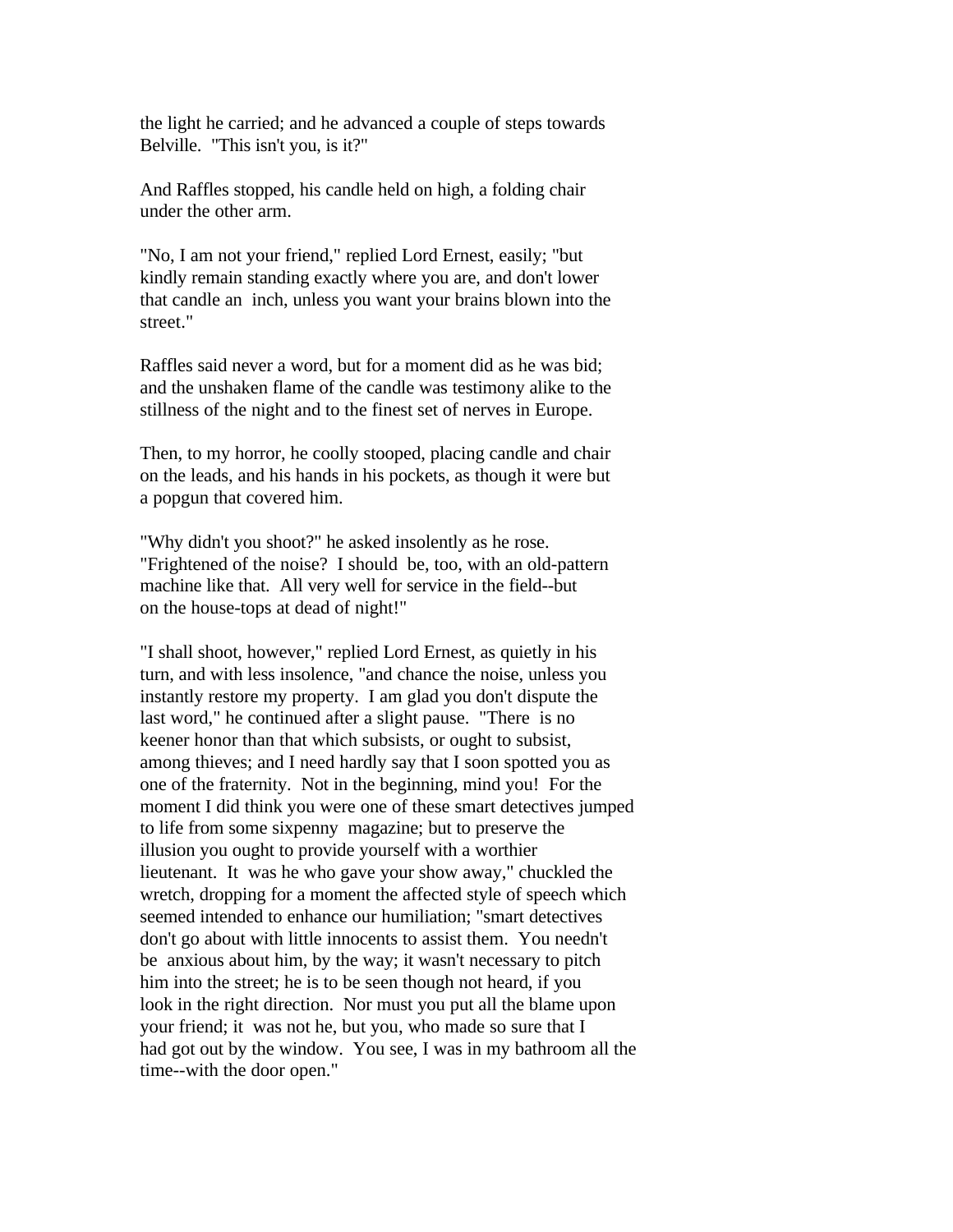"The bathroom, eh?" Raffles echoed with professional interest. "And you followed us on foot across the park?"

"Of course."

"And then in a cab?"

"And afterwards on foot once more."

"The simplest skeleton would let you in down below."

I saw the lower half of Lord Ernest's face grinning in the light of the candle set between them on the ground.

"You follow every move," said he; "there can be no doubt you are one of the fraternity; and I shouldn't wonder if we had formed our style upon the same model. Ever know A. J. Raffles?"

The abrupt question took my breath away; but Raffles himself did not lose an instant over his answer.

"Intimately," said he.

"That accounts for you, then," laughed Lord Ernest, "as it does for me, though I never had the honor of the master's acquaintance. Nor is it for me to say which is the worthier disciple. Perhaps, however, now that your friend is handcuffed in mid-air, and you yourself are at my mercy, you will concede me some little temporary advantage?"

And his face split in another grin from the cropped moustache downward, as I saw no longer by candlelight but by a flash of lightning which tore the sky in two before Raffles could reply.

"You have the bulge at present," admitted Raffles; "but you have still to lay hands upon your, or our, ill-gotten goods. To shoot me is not necessarily to do so; to bring either one of us to a violent end is only to court a yet more violent and infinitely more disgraceful one for yourself. Family considerations alone should rule that risk out of your game. Now, an hour or two ago, when the exact opposite--"

The remainder of Raffles's speech was drowned from my ears by the belated crash of thunder which the lightning had foretold. So loud, however, was the crash when it came, that the storm was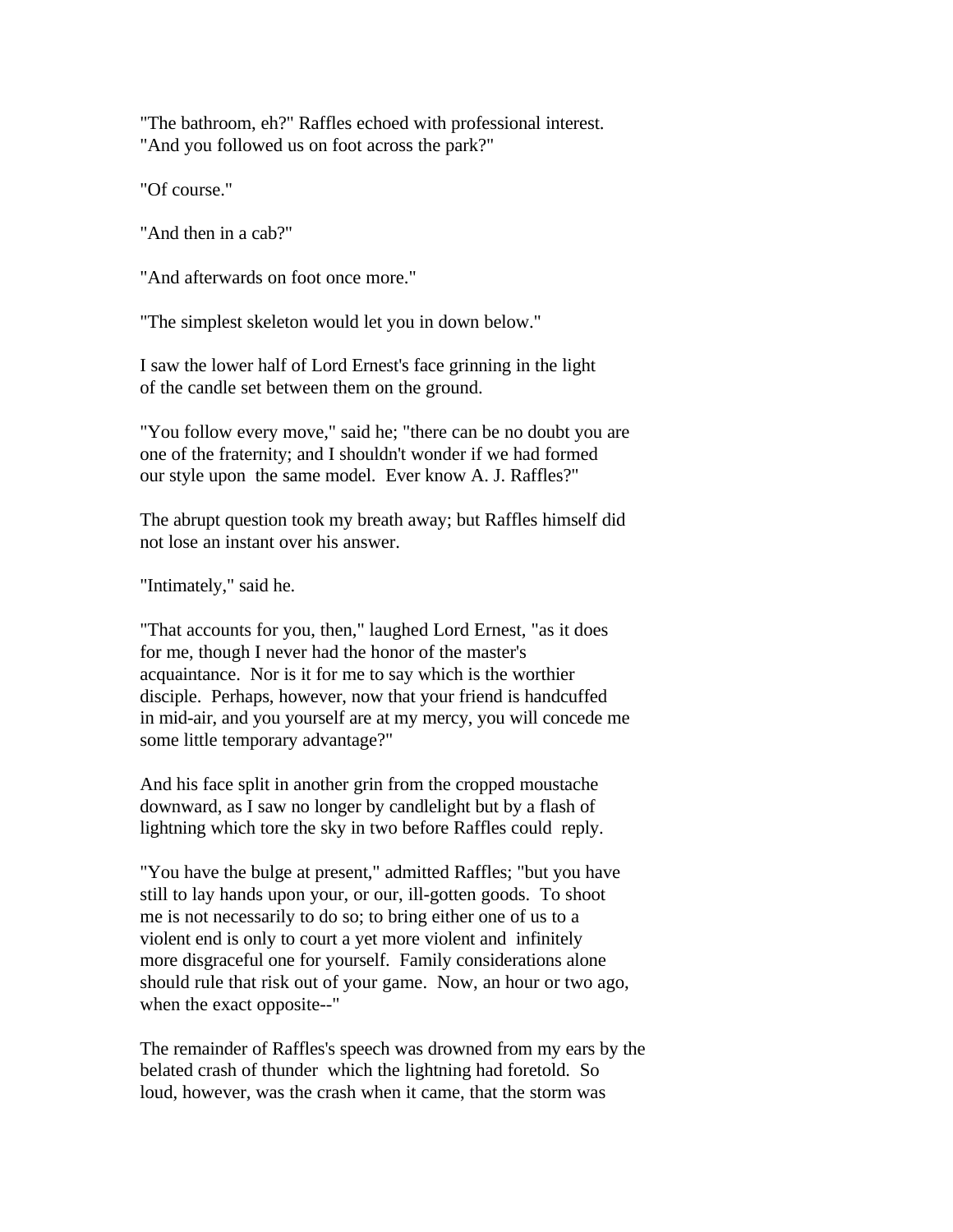evidently approaching us at a high velocity; yet as the last echo rumbled away, I heard Raffles talking as though he had never stopped.

"You offered us a share," he was saying; "unless you mean to murder us both in cold blood, it will be worth your while to repeat that offer. We should be dangerous enemies; you had far better make the best of us as friends."

"Lead the way down to your flat," said Lord Ernest, with a flourish of his service revolver, "and perhaps we may talk about it. It is for me to make the terms, I imagine, and in the first place I am not going to get wet to the skin up here."

The rain was beginning in great drops, even as he spoke, and by a second flash of lightning I saw Raffles pointing to me.

"But what about my friend?" said he.

And then came the second peal.

"Oh, HE'S all right," the great brute replied; "do him good! You don't catch me letting myself in for two to one!"

"You will find it equally difficult," rejoined Raffles, "to induce me to leave my friend to the mercy of a night like this. He has not recovered from the blow you struck him in your own rooms. I am not such a fool as to blame you for that, but you are a worse sportsman than I take you for if you think of leaving him where he is. If he stays, however, so do I."

And, just as it ceased, Raffles's voice seemed distinctly nearer to me; but in the darkness and the rain, which was now as heavy as hail, I could see nothing clearly. The rain had already extinguished the candle. I heard an oath from Belville, a laugh from Raffles, and for a second that was all. Raffles was coming to me, and the other could not even see to fire; that was all I knew in the pitchy interval of invisible rain before the next crash and the next flash.

## And then!

This time they came together, and not till my dying hour shall I forget the sight that the lightning lit and the thunder applauded. Raffles was on one of the parapets of the gulf that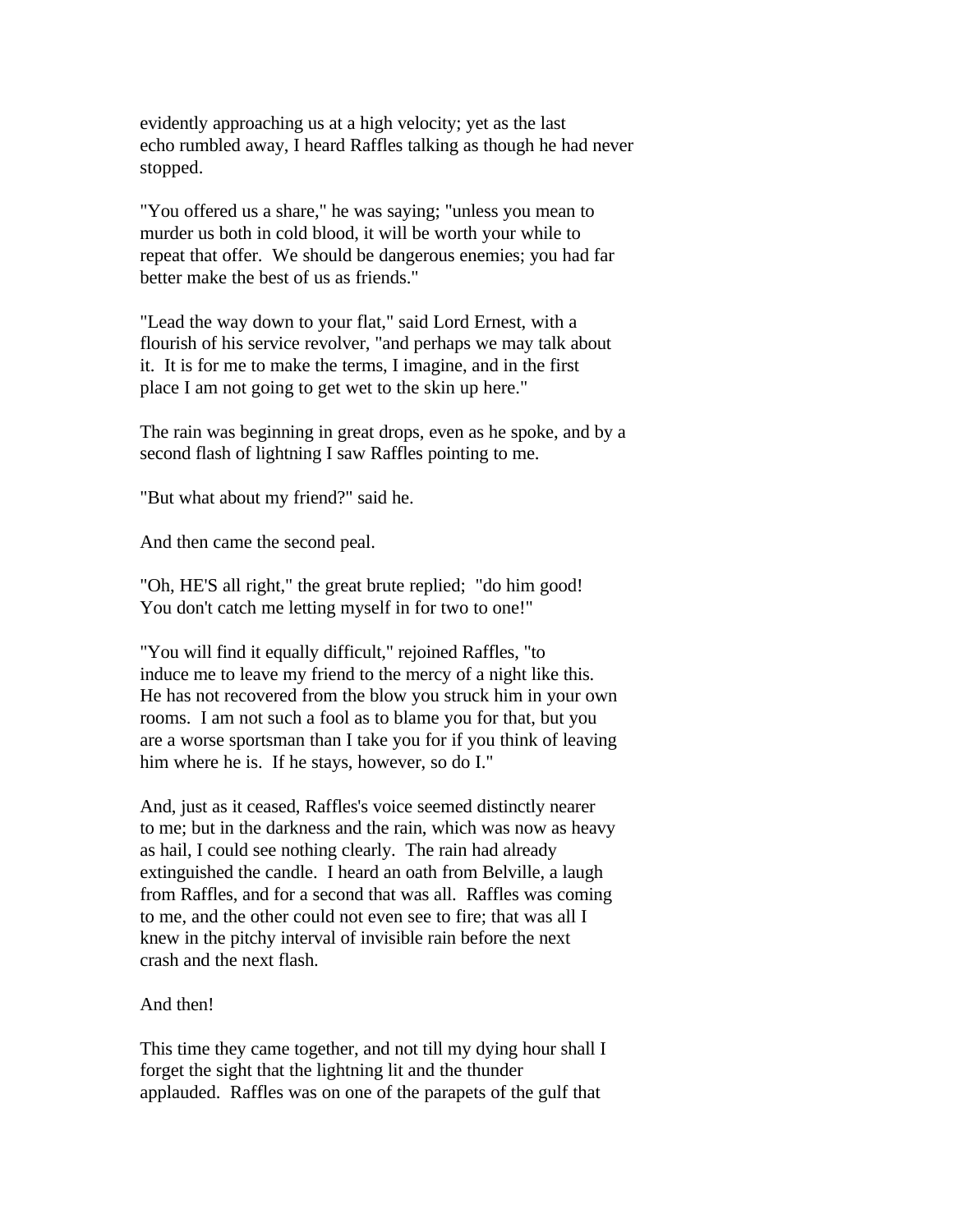my foot-bridge spanned, and in the sudden illumination he stepped across it as one might across a garden path. The width was scarcely greater, but the depth! In the sudden flare I saw to the concrete bottom of the well, and it looked no larger than the hollow of my hand. Raffles was laughing in my ear; he had the iron railing fast; it was between us, but his foothold was as secure as mine. Lord Ernest Belville, on the contrary, was the fifth of a second late for the light, and half a foot short in his spring. Something struck our plank bridge so hard as to set it quivering like a harp-string; there was half a gasp and half a sob in mid-air beneath our feet; and then a sound far below that I prefer not to describe. I am not sure that I could hit upon the perfect simile; it is more than enough for me that I can hear it still. And with that sickening sound came the loudest clap of thunder yet, and a great white glare that showed us our enemy's body far below, with one white hand spread like a starfish, but the head of him mercifully twisted underneath.

"It was all his own fault, Bunny. Poor devil! May he and all of us be forgiven; but pull yourself together for your own sake. Well, you can't fall; stay where you are a minute."

I remember the uproar of the elements while Raffles was gone; no other sound mingled with it; not the opening of a single window, not the uplifting of a single voice. Then came Raffles with soap and water, and the gyve was wheedled from one wrist, as you withdraw a ring for which the finger has grown too large. Of the rest, I only remember shivering till morning in a pitch-dark flat, whose invalid occupier was for once the nurse, and I his patient.

And that is the true ending of the episode in which we two set ourselves to catch one of our own kidney, albeit in another place I have shirked the whole truth. It is not a grateful task to show Raffles as completely at fault as he really was on that occasion; nor do I derive any subtle satisfaction from recounting my own twofold humiliation, or from having assisted never so indirectly in the death of a not uncongenial sinner. The truth, however, has after all a merit of its own, and the great kinsfolk of poor Lord Ernest have but little to lose by its divulgence. It would seem that they knew more of the real character of the apostle of Rational Drink than was known at Exeter Hall. The tragedy was indeed hushed up, as tragedies only are when they occur in such circles. But the rumor that did get abroad, as to the class of enterprise which the poor scamp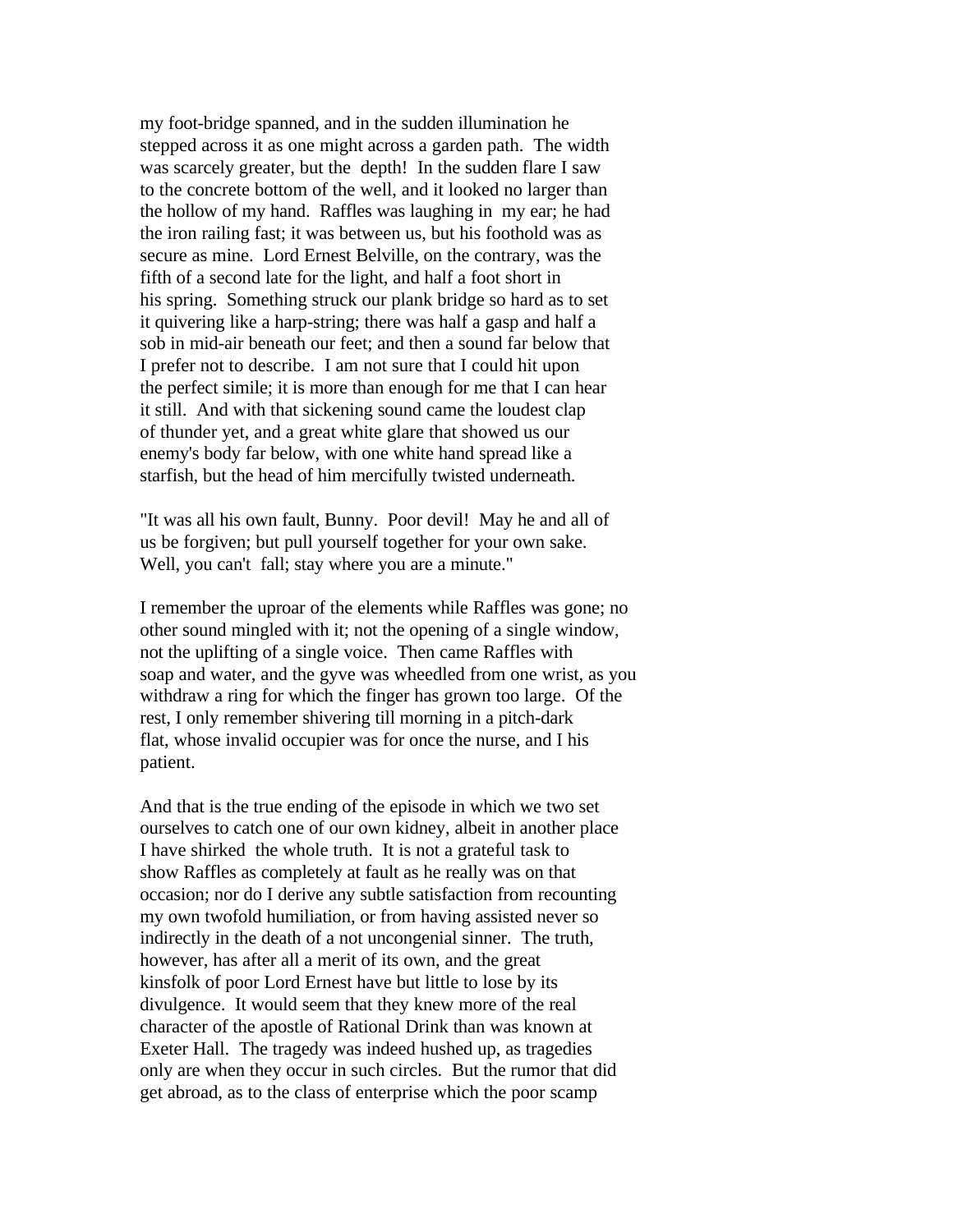was pursuing when he met his death, cannot be too soon exploded, since it breathed upon the fair fame of some of the most respectable flats in Kensington.

#### AN OLD FLAME

I

The square shall be nameless, but if you drive due west from Piccadilly the cab-man will eventually find it on his left, and he ought to thank you for two shillings. It is not a fashionable square, but there are few with a finer garden, while the studios on the south side lend distinction of another sort. The houses, however, are small and dingy, and about the last to attract the expert practitioner in search of a crib. Heaven knows it was with no such thought I trailed Raffles thither, one unlucky evening at the latter end of that same season, when Dr. Theobald had at last insisted upon the bath-chair which I had foreseen in the beginning. Trees whispered in the green garden aforesaid, and the cool, smooth lawns looked so inviting that I wondered whether some philanthropic resident could not be induced to lend us the key. But Raffles would not listen to the suggestion, when I stopped to make it, and what was worse, I found him looking wistfully at the little houses instead.

"Such balconies, Bunny! A leg up, and there you would be!"

I expressed a conviction that there would be nothing worth taking in the square, but took care to have him under way again as I spoke.

"I daresay you're right," sighed Raffles. "Rings and watches, I suppose, but it would be hard luck to take them from people who live in houses like these. I don't know, though. Here's one with an extra story. Stop, Bunny; if you don't stop I'll hold on to the railings! This is a good house; look at the knocker and the electric bell. They've had that put in. There's some money here, my rabbit! I dare bet there's a silver-table in the drawing-room; and the windows are wide open. Electric light, too, by Jove!"

Since stop I must, I had done so on the other side of the road, in the shadow of the leafy palings, and as Raffles spoke the ground floor windows opposite had flown alight, showing as pretty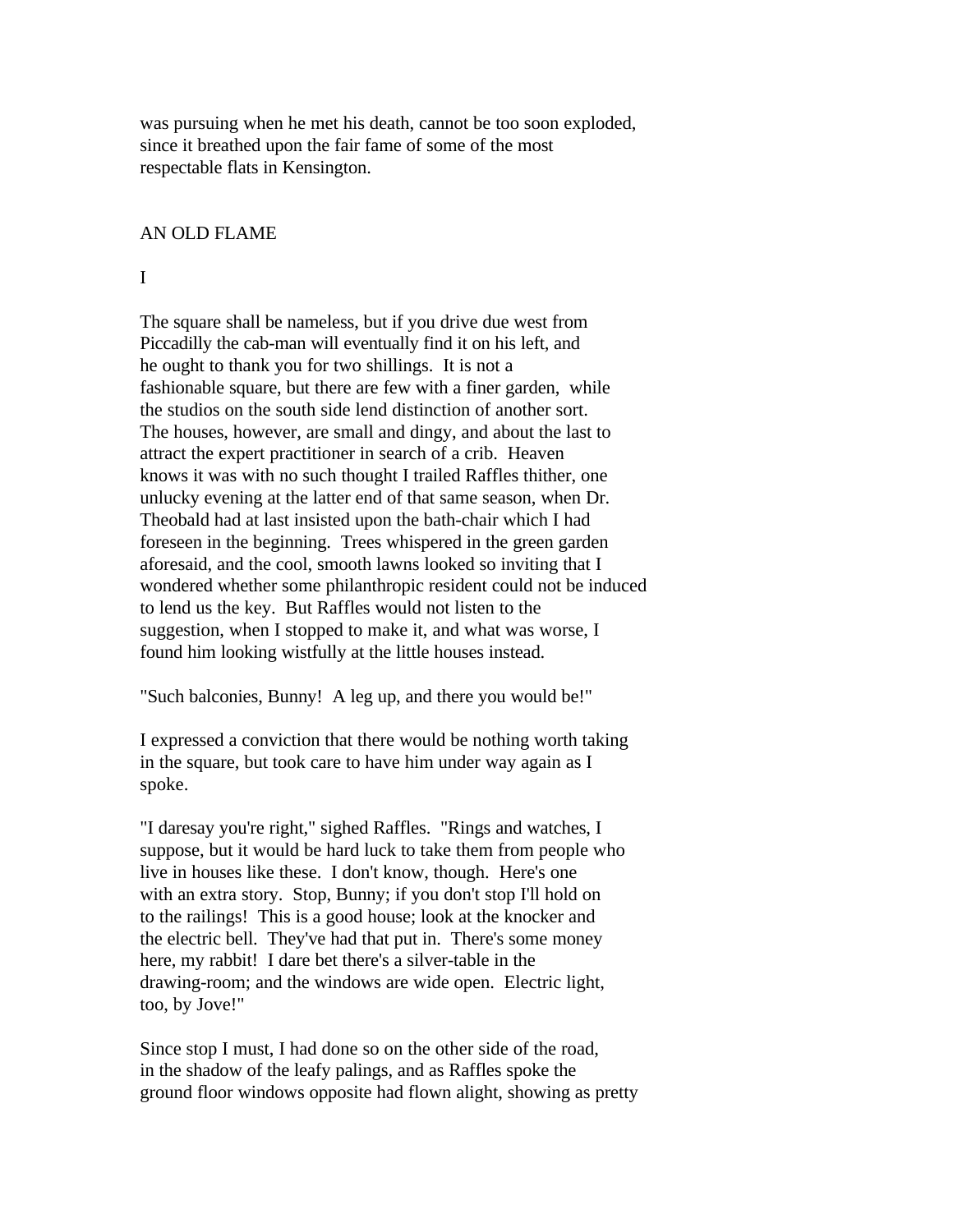a little dinner-table as one could wish to see, with a man at his wine at the far end, and the back of a lady in evening dress toward us. It was like a lantern-picture thrown upon a screen. There were only the pair of them, but the table was brilliant with silver and gay with flowers, and the maid waited with the indefinable air of a good servant. It certainly seemed a good house.

"She's going to let down the blind!" whispered Raffles, in high excitement. "No, confound them, they've told her not to. Mark down her necklace, Bunny, and invoice his stud. What a brute he looks! But I like the table, and that's her show. She has the taste; but he must have money. See the festive picture over the sideboard? Looks to me like a Jacques Saillard. But that silver-table would be good enough for me."

"Get on," said I. "You're in a bath-chair."

"But the whole square's at dinner! We should have the ball at our feet. It wouldn't take two twos!"

"With those blinds up, and the cook in the kitchen underneath?"

He nodded, leaning forward in the chair, his hands upon the wraps about his legs.

"You must be mad," said I, and got back to my handles with the word, but when I tugged the chair ran light.

"Keep an eye on the rug," came in a whisper from the middle of the road; and there stood my invalid, his pale face in a quiver of pure mischief, yet set with his insane resolve. "I'm only going to see whether that woman has a silver-table--"

"We don't want it--"

"It won't take a minute--"

"It's madness, madness--"

"Then don't you wait!"

It was like him to leave me with that, and this time I had taken him at his last word had not my own given me an idea. Mad I had called him, and mad I could declare him upon oath if necessary.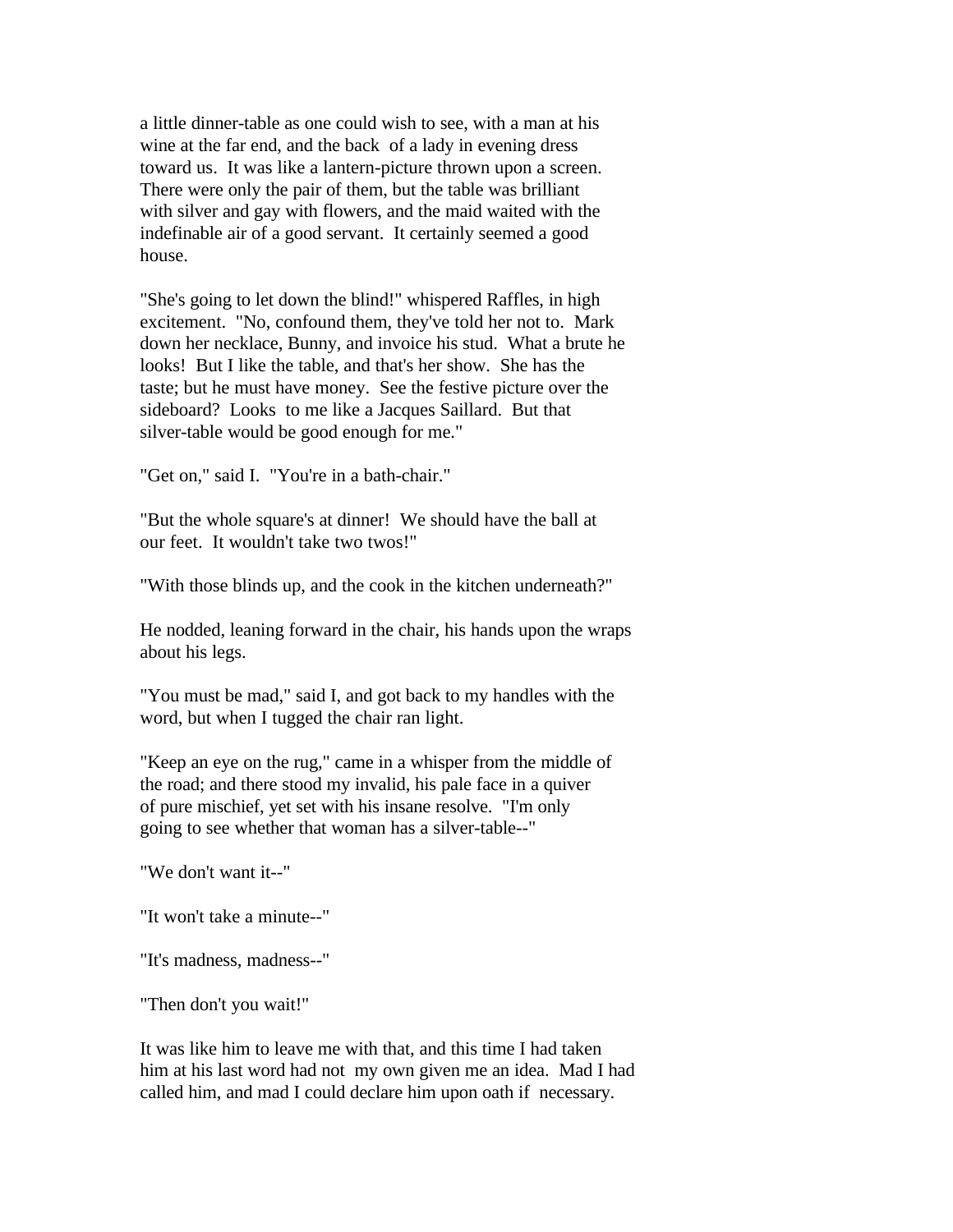It was not as though the thing had happened far from home. They could learn all about us at the nearest mansions. I referred them to Dr. Theobald; this was a Mr. Maturin, one of his patients, and I was his keeper, and he had never given me the slip before. I heard myself making these explanations on the doorstep, and pointing to the deserted bath-chair as the proof, while the pretty parlor maid ran for the police. It would be a more serious matter for me than for my charge. I should lose my place. No, he had never done such a thing before, and I would answer for it that he never should again.

I saw myself conducting Raffles back to his chair, with a firm hand and a stern tongue. I heard him thanking me in whispers on the way home. It would be the first tight place I had ever got him out of, and I was quite anxious for him to get into it, so sure was I of every move. My whole position had altered in the few seconds that it took me to follow this illuminating train of ideas; it was now so strong that I could watch Raffles without much anxiety. And he was worth watching.

He had stepped boldly but softly to the front door, and there he was still waiting, ready to ring if the door opened or a face appeared in the area, and doubtless to pretend that he had rung already. But he had not to ring at all; and suddenly I saw his foot in the letter-box, his left hand on the lintel overhead. It was thrilling, even to a hardened accomplice with an explanation up his sleeve! A tight grip with that left hand of his, as he leant backward with all his weight upon those five fingers; a right arm stretched outward and upward to its last inch; and the base of the low, projecting balcony was safely caught.

I looked down and took breath. The maid was removing the crumbs in the lighted room, and the square was empty as before. What a blessing it was the end of the season! Many of the houses remained in darkness. I looked up again, and Raffles was drawing his left leg over the balcony railing. In another moment he had disappeared through one of the French windows which opened upon the balcony, and in yet another he had switched on the electric light within. This was bad enough, for now I, at least, could see everything he did; but the crowning folly was still to come. There was no point in it; the mad thing was done for my benefit, as I knew at once and he afterward confessed; but the lunatic reappeared on the balcony, bowing like a mountebank--in his crape mask!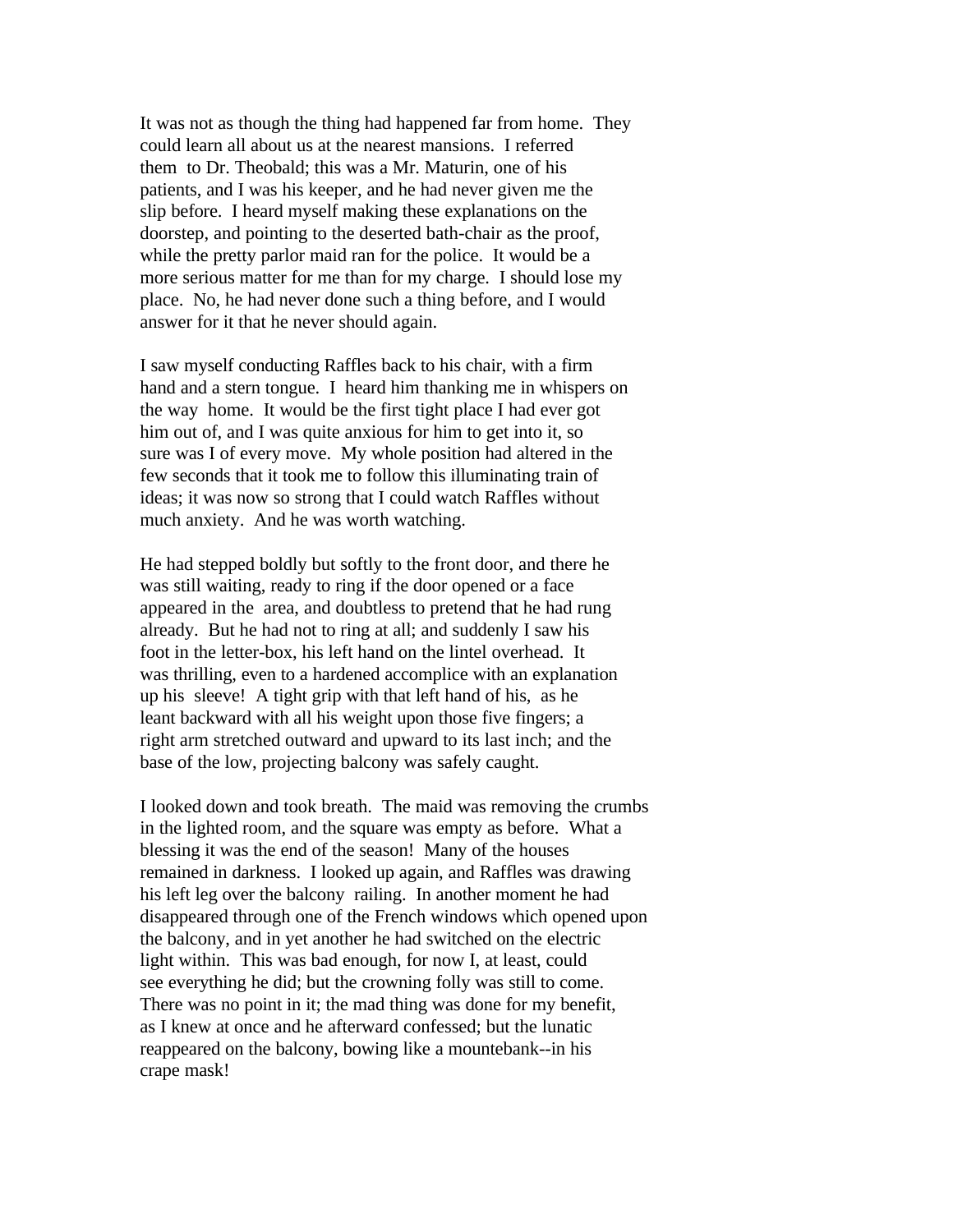I set off with the empty chair, but I came back. I could not desert old Raffles, even when I would, but must try to explain away his mask as well, if he had not the sense to take it off in time. It would be difficult, but burglaries are not usually committed from a bath-chair, and for the rest I put my faith in Dr. Theobald. Meanwhile Raffles had at least withdrawn from the balcony, and now I could only see his head as he peered into a cabinet at the other side of the room. It was like the opera of Aida, in which two scenes are enacted simultaneously, one in the dungeon below, the other in the temple above. In the same fashion my attention now became divided between the picture of Raffles moving stealthily about the upper room, and that of the husband and wife at table underneath. And all at once, as the man replenished his glass with a shrug of the shoulders, the woman pushed back her chair and sailed to the door.

Raffles was standing before the fireplace upstairs. He had taken one of the framed photographs from the chimney-piece, and was scanning it at suicidal length through the eye-holes in the hideous mask which he still wore. He would need it after all. The lady had left the room below, opening and shutting the door for herself; the man was filling his glass once more. I would have shrieked my warning to Raffles, so fatally engrossed overhead, but at this moment (of all others) a constable (of all men) was marching sedately down our side of the square. There was nothing for it but to turn a melancholy eye upon the bath-chair, and to ask the constable the time. I was evidently to be kept there all night, I remarked, and only realized with the words that they disposed of my other explanations before they

were uttered. It was a horrible moment for such a discovery. Fortunately the enemy was on the pavement, from which he could scarcely have seen more than the drawing-room ceiling, had he looked; but he was not many houses distant when a door opened and a woman gasped so that I heard both across the road. And never shall I forget the subsequent tableaux in the lighted room behind the low balcony and the French windows.

Raffles stood confronted by a dark and handsome woman whose profile, as I saw it first in the electric light, is cut like a cameo in my memory. It had the undeviating line of brow and nose, the short upper lip, the perfect chin, that are united in marble oftener than in the flesh; and like marble she stood, or rather like some beautiful pale bronze; for that was her coloring, and she lost none of it that I could see, neither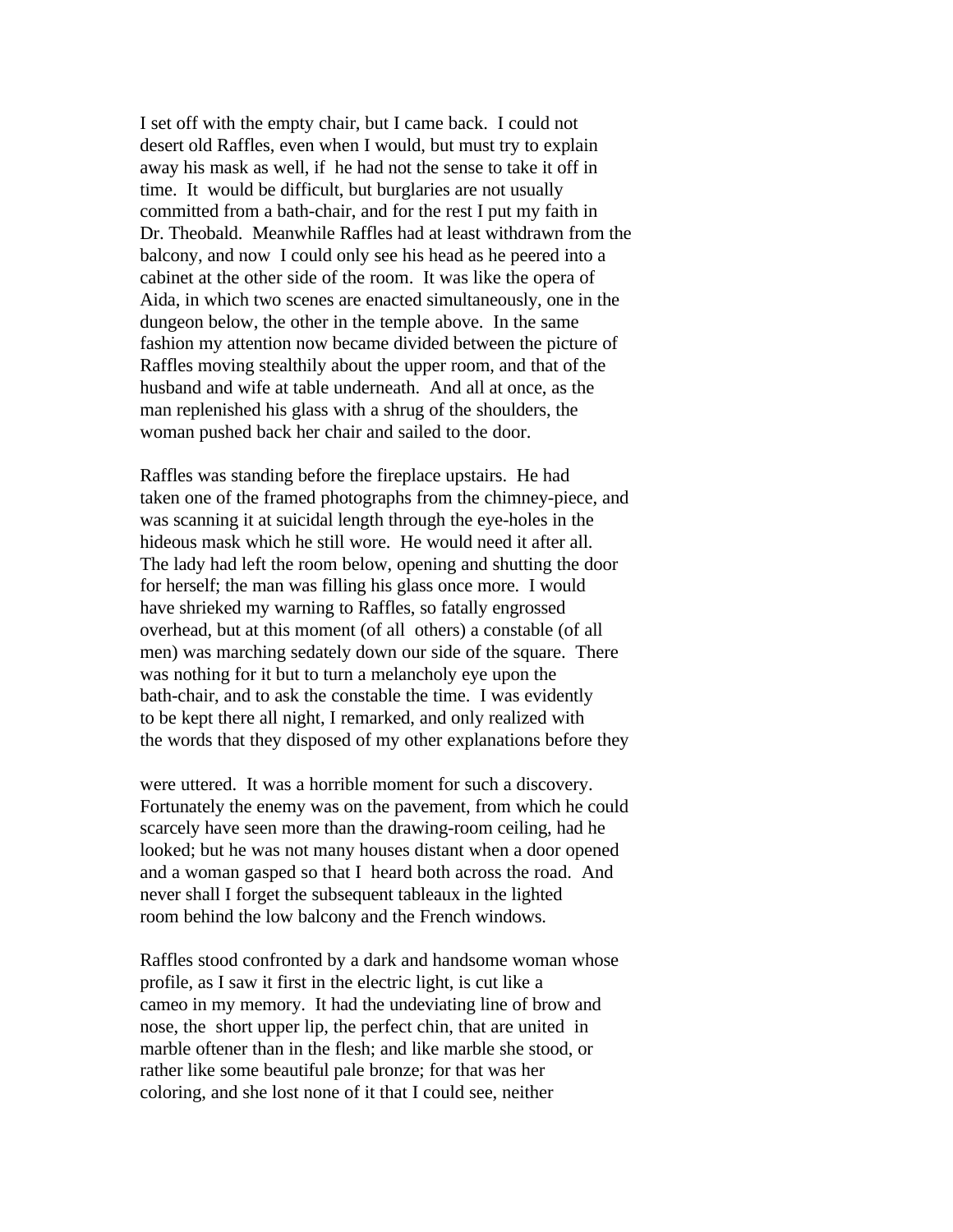trembled; but her bosom rose and fell, and that was all. So she stood without flinching before a masked ruffian, who, I felt, would be the first to appreciate her courage; to me it was so superb that I could think of it in this way even then, and marvel how Raffles himself could stand unabashed before so brave a figure. He had not to do so long. The woman scorned him, and he stood unmoved, a framed photograph still in his hand. Then, with a quick, determined movement she turned, not to the door or to the bell, but to the open window by which Raffles had entered; and this with that accursed policeman still in view. So far no word had passed between the pair. But at this point Raffles said something, I could not hear what, but at the sound of his voice the woman wheeled. And Raffles was looking humbly in her face, the crape mask snatched from his own.

"Arthur!" she cried; and that might have been heard in the middle of the square garden.

Then they stood gazing at each other, neither unmoved any more, and while they stood the street-door opened and banged. It was her husband leaving the house, a fine figure of a man, but a dissipated face, and a step even now distinguished by the extreme caution which precedes unsteadiness. He broke the spell. His wife came to the balcony, then looked back into the room, and yet again along the road, and this time I saw her face. It was the face of one glancing indeed from Hyperion to a satyr. And then I saw the rings flash, as her hand fell gently upon Raffles's arm.

They disappeared from that window. Their heads showed for an instant in the next. Then they dipped out of sight, and an inner ceiling flashed out under a new light; they had gone into the back drawing-room, beyond my ken. The maid came up with coffee, her mistress hastily met her at the door, and once more disappeared. The square was as quiet as ever. I remained some minutes where I was. Now and then I thought I heard their voices in the back drawing-room. I was seldom sure.

My state of mind may be imagined by those readers who take an interest in my personal psychology. It does not amuse me to look back upon it. But at length I had the sense to put myself in Raffles's place. He had been recognized at last, he had come to life. Only one person knew as yet, but that person was a woman, and a woman who had once been fond of him, if the human face could speak. Would she keep his secret? Would he tell her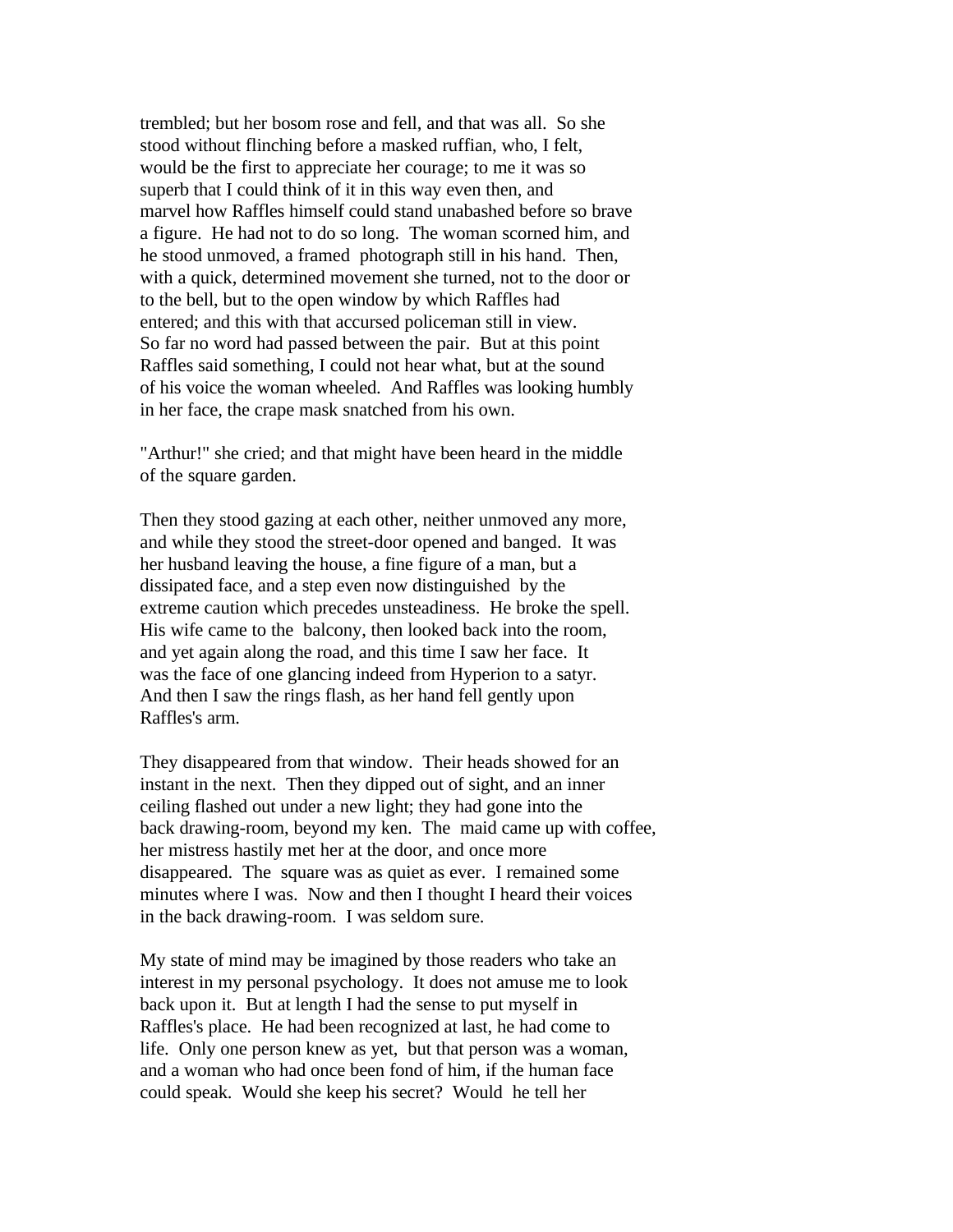where he lived? It was terrible to think we were such neighbors, and with the thought that it was terrible came a little enlightenment as to what could still be done for the best. He would not tell her where he lived. I knew him too well for that. He would run for it when he could, and the bath-chair and I must not be there to give him away. I dragged the infernal vehicle round the nearer corner. Then I waited--there could be no harm in that--and at last he came.

He was walking briskly, so I was right, and he had not played the invalid to her; yet I heard him cry out with pleasure as he turned the corner, and he flung himself into the chair with a long-drawn sigh that did me good.

"Well done, Bunny--well done! I am on my way to Earl's Court, she's capable of following me, but she won't look for me in a bath-chair. Home, home, home, and not another word till we get there!"

Capable of following him? She overtook us before we were past the studios on the south side of the square, the woman herself, in a hooded opera-cloak. But she never gave us a glance, and we saw her turn safely in the right direction for Earl's Court, and the wrong one for our humble mansions. Raffles thanked his gods in a voice that trembled, and five minutes later we were in the flat. Then for once it was Raffles who filled the tumblers and found the cigarettes, and for once (and once only in all my knowledge of him) did he drain his glass at a draught.

"You didn't see the balcony scene?" he asked at length; and they were his first words since the woman passed us on his track.

"Do you mean when she came in?"

"No, when I came down."

"I didn't."

"I hope nobody else saw it," said Raffles devoutly. "I don't say that Romeo and Juliet were brother and sister to us. But you might have said so, Bunny!"

He was staring at the carpet with as wry a face as lover ever wore.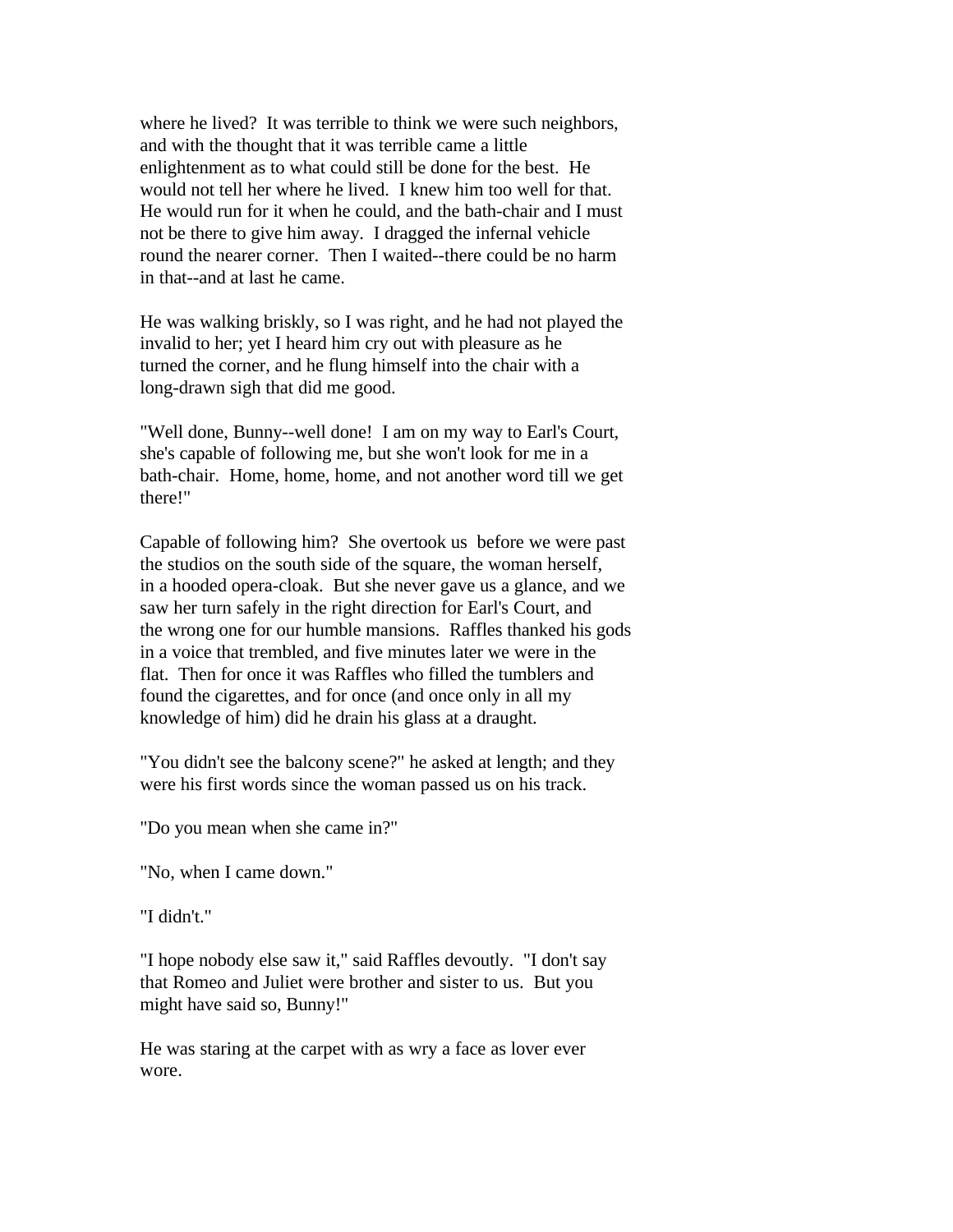"An old flame?" said I, gently.

"A married woman," he groaned.

"So I gathered."

"But she always was one, Bunny," said he, ruefully. "That's the trouble. It makes all the difference in the world!"

I saw the difference, but said I did not see how it could make any now. He had eluded the lady, after all; had we not seen her off upon a scent as false as scent could be? There was occasion for redoubled caution in the future, but none for immediate anxiety. I quoted the bedside Theobald, but Raffles did not smile. His eyes had been downcast all this time, and now, when he raised them, I perceived that my comfort had been administered to deaf ears.

"Do you know who she is?" said he.

"Not from Eve."

"Jacques Saillard," he said, as though now I must know.

But the name left me cold and stolid. I had heard it, but that was all. It was lamentable ignorance, I am aware, but I had specialized in Letters at the expense of Art.

"You must know her pictures," said Raffles, patiently; "but I suppose you thought she was a man. They would appeal to you, Bunny; that festive piece over the sideboard was her work. Sometimes they risk her at the Academy, sometimes they fight shy. She has one of those studios in the same square; they used to live up near Lord's."

My mind was busy brightening a dim memory of nymphs reflected in woody pools. "Of course!" I exclaimed, and added something about "a clever woman." Raffles rose at the phrase.

"A clever woman!" he echoed, scornfully; "if she were only that I should feel safe as houses. Clever women can't forget their cleverness, they carry it as badly as a boy does his wine, and are about as dangerous. I don't call Jacques Saillard clever outside her art, but neither do I call her a woman at all. She does man's work over a man's name, has the will of any ten men I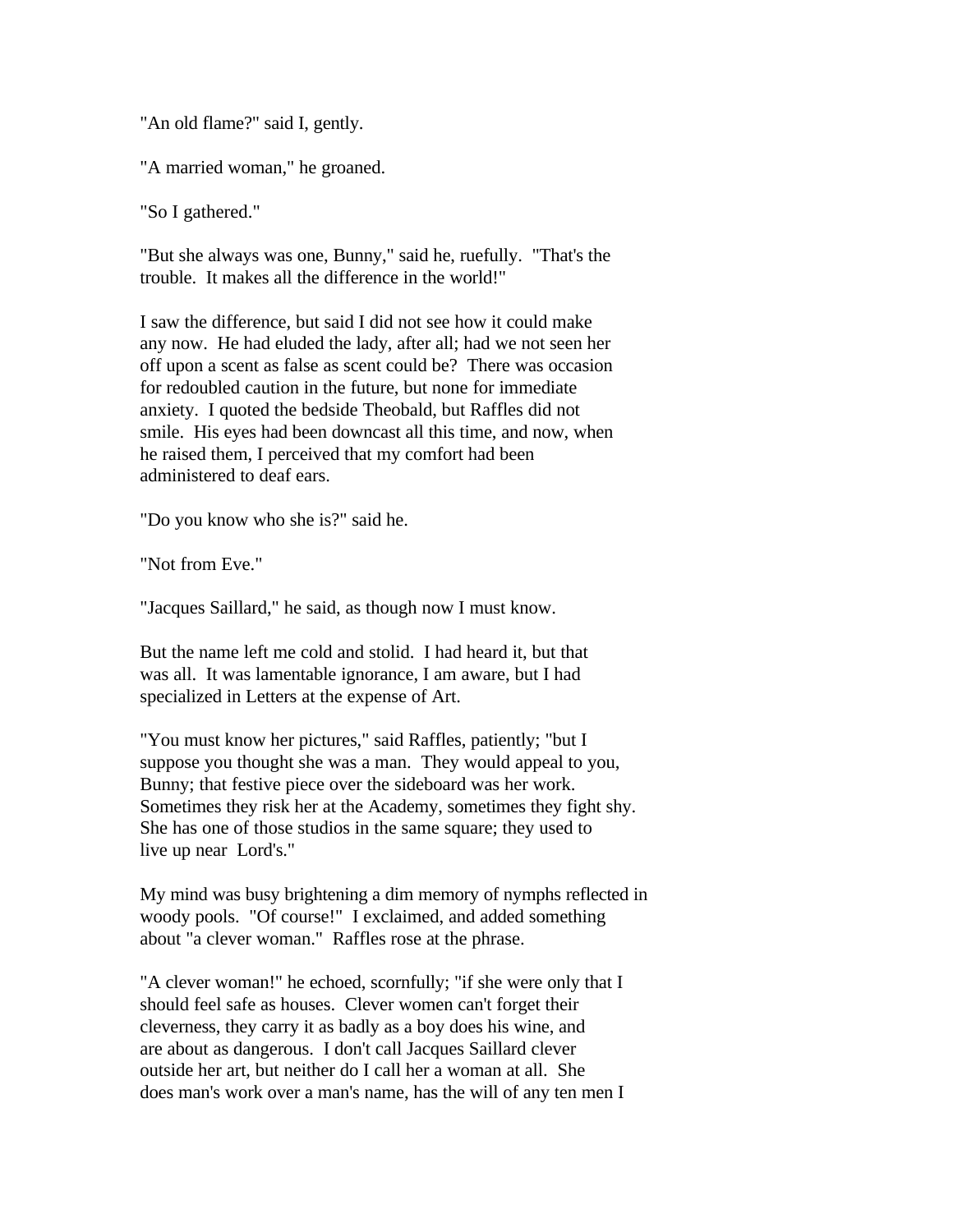ever knew, and I don't mind telling you that I fear her more than any person on God's earth. I broke with her once," said Raffles, grimly, "but I know her. If I had been asked to name the one person in London by whom I was keenest NOT to be bowled out, I should have named Jacques Saillard."

That he had never before named her to me was as characteristic as the reticence with which Raffles spoke of their past relations, and even of their conversation in the back drawing-room that evening.

It was a question of principle with him, and one that I like to remember. "Never give a woman away, Bunny," he used to say; and he said it again to-night, but with a heavy cloud upon him, as though his chivalry was sorely tried.

"That's all right," said I, "if you're not going to be given away yourself."

"That's just it, Bunny! That's just--"

The words were out of him, it was too late to recall them. I had hit the nail upon the head.

"So she threatened you," I said, "did she?"

"I didn't say so," he replied, coldly.

"And she is mated with a clown!" I pursued.

"How she ever married him," he admitted, "is a mystery to me."

"It always is," said I, the wise man for once, and rather enjoying the role.

"Southern blood?"

"Spanish."

"She'll be pestering you to run off with her, old chap," said I.

Raffles was pacing the room. He stopped in his stride for half a second. So she had begun pestering him already! It is wonderful how acute any fool can be in the affairs of his friend.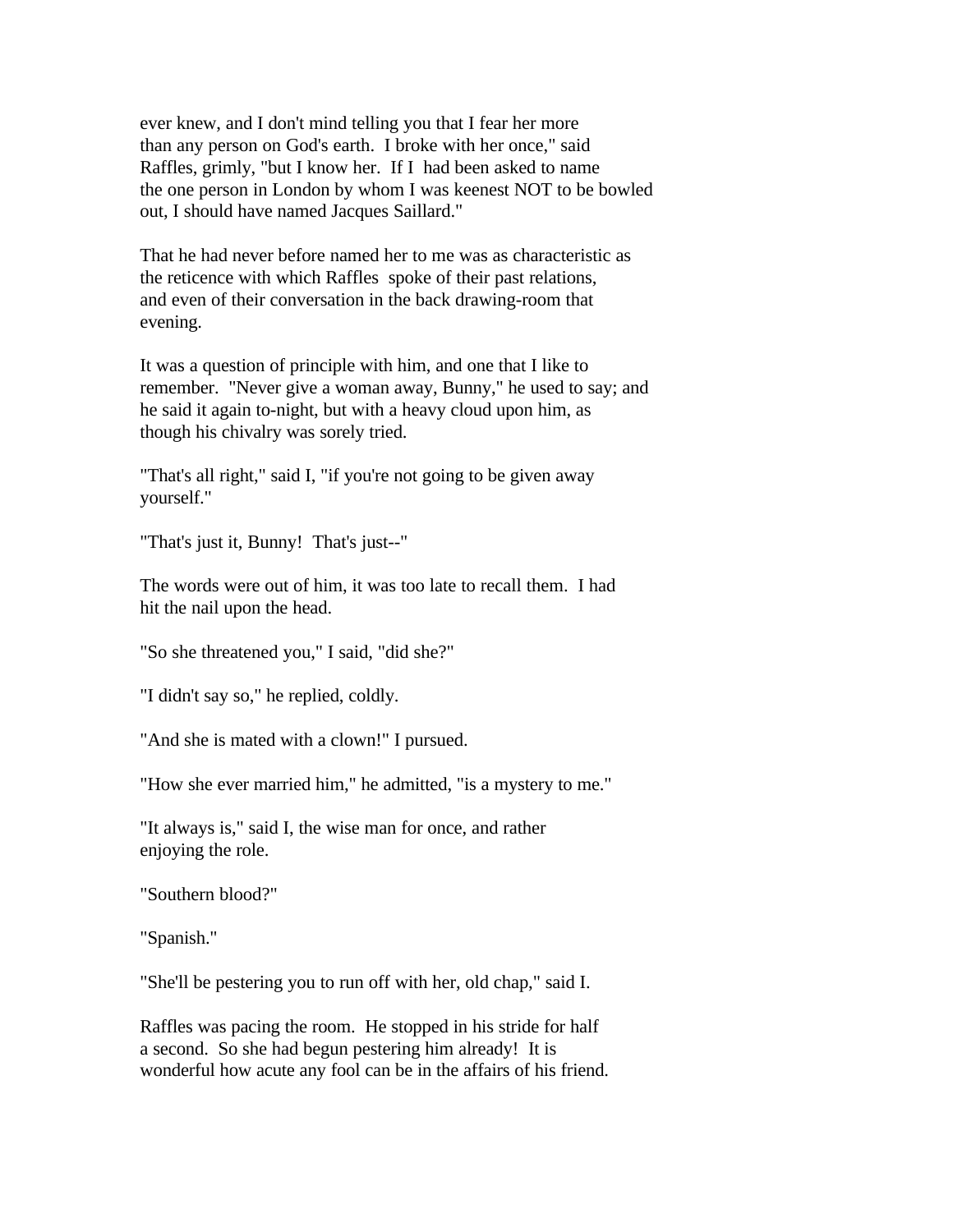But Raffles resumed his walk without a syllable, and I retreated to safer ground.

"So you sent her to Earl's Court," I mused aloud; and at last he smiled.

"You'll be interested to hear, Bunny," said he, "that I am now living in Seven Dials, and Bill Sikes couldn't hold a farthing dip to me. Bless you, she had my old police record at her fingers' ends, but it was fit to frame compared with the one I gave her. I had sunk as low as they dig. I divided my nights between the open parks and a thieves' kitchen in Seven Dials. If I was decently dressed it was because I had stolen the suit down the Thames Valley beat the night before last. I was on my way back when first that sleepy square, and then her open window, proved too much for me. You should have heard me beg her to let me push on to the devil in my own way; there I spread myself, for I meant every word; but I swore the final stage would be a six-foot drop."

"You did lay it on," said I.

"It was necessary, and that had its effect. She let me go. But at the last moment she said she didn't believe I was so black as I painted myself, and then there was the balcony scene you missed."

So that was all. I could not help telling him that he had got out of it better than he deserved for ever getting in. Next moment I regretted the remark.

"If I have got out of it," said Raffles, doubtfully. "We are dreadfully near neighbors, and I can't move in a minute, with old Theobald taking a grave view of my case. I suppose I had better lie low, and thank the gods again for putting her off the scent for the time being."

No doubt our conversation was carried beyond this point, but it certainly was not many minutes later, nor had we left the subject, when the electric bell thrilled us both to a sudden silence.

"The doctor?" I queried, hope fighting with my horror.

"It was a single ring."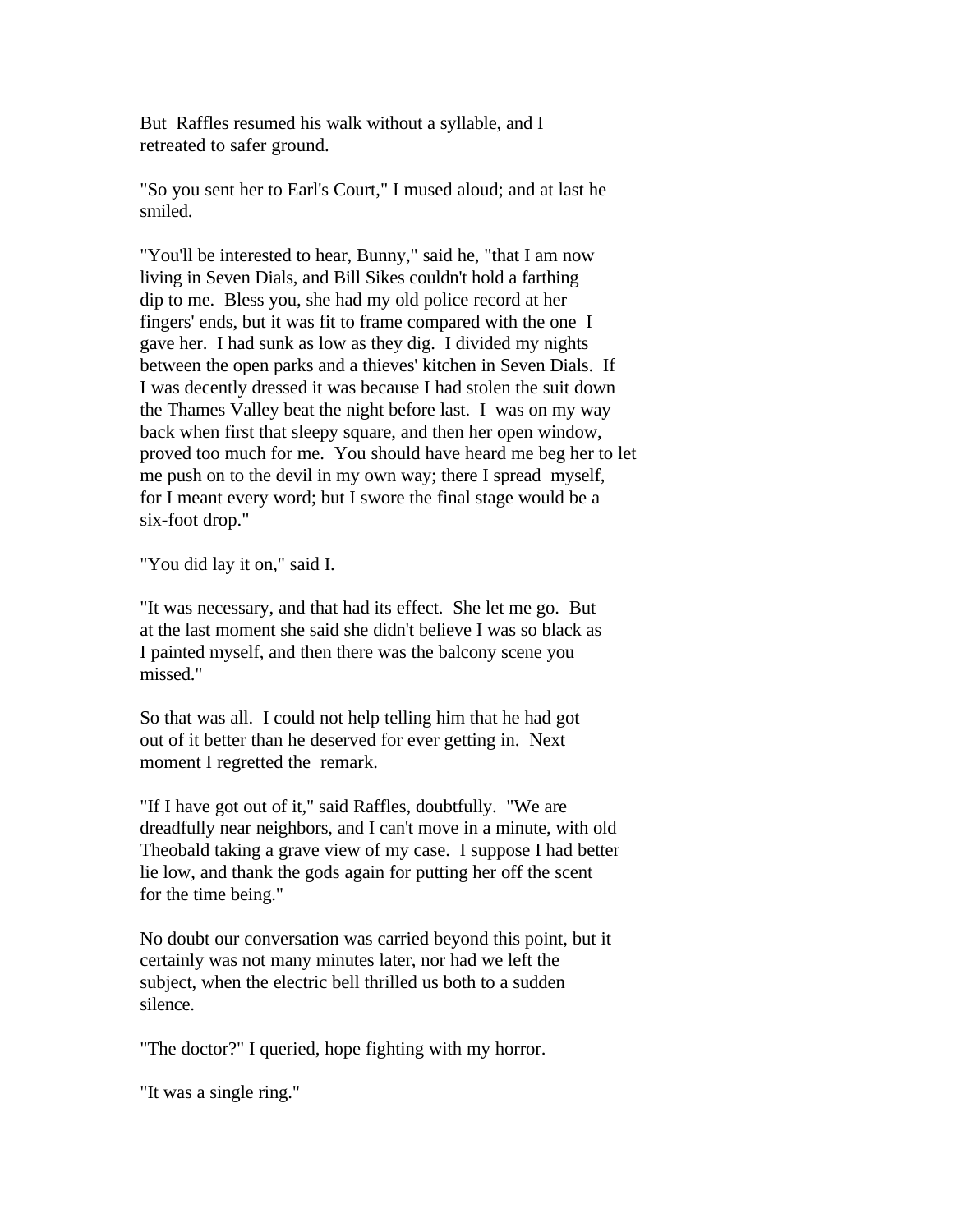"The last post?"

"You know he knocks, and it's long past his time."

The electric bell rang again, but now as though it never would stop.

"You go, Bunny," said Raffles, with decision. His eyes were sparkling. His smile was firm.

"What am I to say?"

"If it's the lady let her in."

It was the lady, still in her evening cloak, with her fine dark head half-hidden by the hood, and an engaging contempt of appearances upon her angry face. She was even handsomer than I had thought, and her beauty of a bolder type, but she was also angrier than I had anticipated when I came so readily to the door. The passage into which it opened was an exceedingly narrow one, as I have often said, but I never dreamt of barring this woman's way, though not a word did she stoop to say to me. I was only too glad to flatten myself against the wall, as the rustling fury strode past me into the lighted room with the open door.

"So this is your thieves' kitchen!" she cried, in high-pitched scorn.

I was on the threshold myself, and Raffles glanced towards me with raised eyebrows.

"I have certainly had better quarters in my day," said he, "but you need not call them absurd names before my man."

"Then send your 'man' about his business," said Jacques Saillard, with an unpleasant stress upon the word indicated.

But when the door was shut I heard Raffles assuring her that I knew nothing, that he was a real invalid overcome by a sudden mad temptation, and all he had told her of his life a lie to hide his whereabouts, but all he was telling her now she could prove for herself without leaving that building. It seemed, however, that she had proved it already by going first to the porter below stairs. Yet I do not think she cared one atom which story was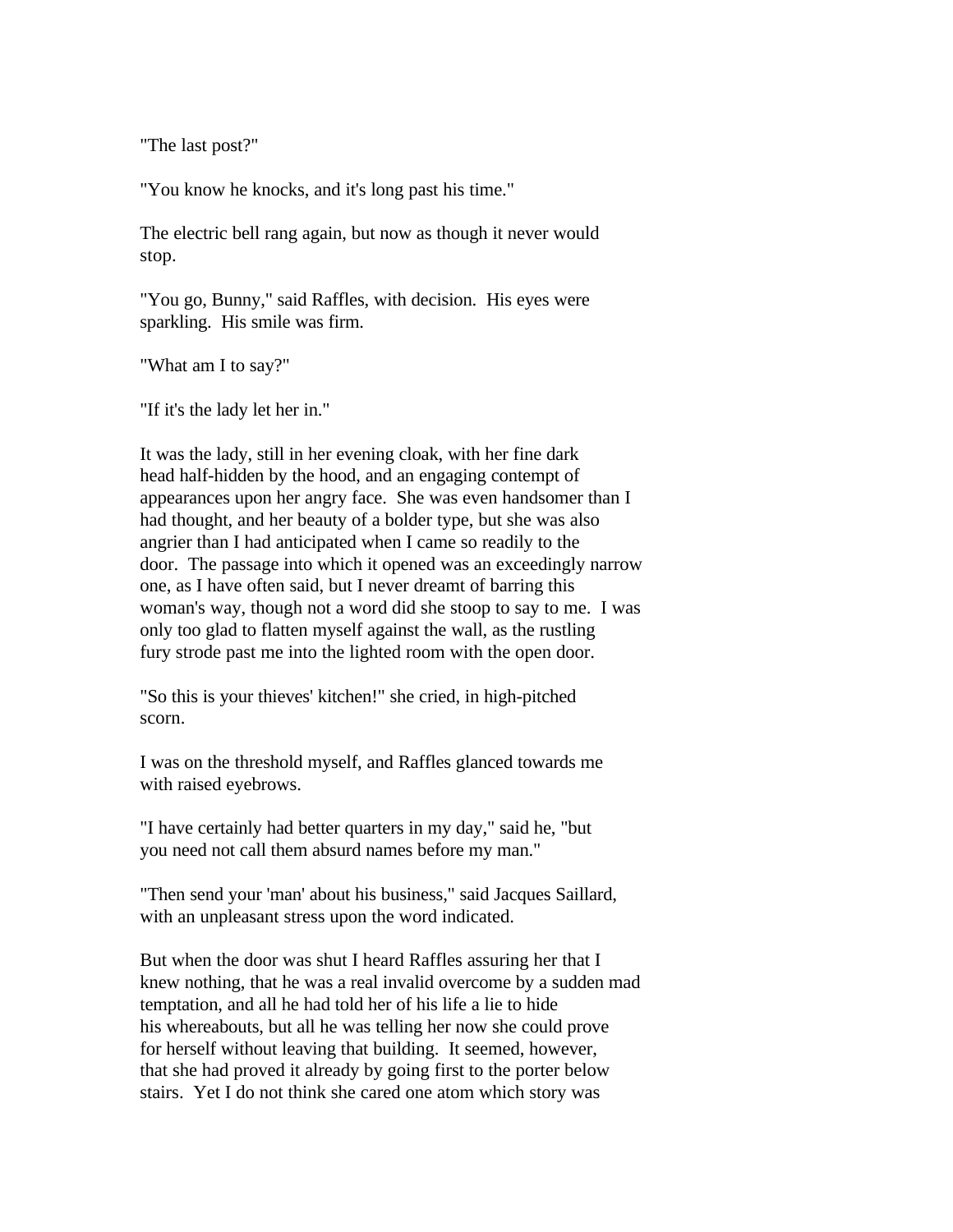the truth.

"So you thought I could pass you in your chair," she said, "or ever in this world again, without hearing from my heart that it was you!"

#### II

"Bunny," said Raffles, "I'm awfully sorry, old chap, but you've got to go."

It was some weeks since the first untimely visitation of Jacques Saillard, but there had been many others at all hours of the day, while Raffles had been induced to pay at least one to her studio in the neighboring square. These intrusions he had endured at first with an air of humorous resignation which imposed upon me less than he imagined. The woman meant well, he said, after all, and could be trusted to keep his secret loyally. It was plain to me, however, that Raffles did not trust her, and that his pretence upon the point was a deliberate pose to conceal the extent to which she had him in her power. Otherwise there would have been little point in hiding anything from the one person in possession of the cardinal secret of his identity.

But Raffles thought it worth his while to hoodwink Jacques Saillard in the subsidiary matter of his health, in which Dr. Theobald lent him unwitting assistance, and, as we have seen, to impress upon her that I was actually his attendant, and as ignorant of his past as the doctor himself. "So you're all right, Bunny," he had assured me; "she thinks you knew nothing the other night. I told you she wasn't a clever woman outside her work. But hasn't she a will!" I told Raffles it was very considerate of him to keep me out of it, but that it seemed to me like tying up the bag when the cat had escaped. His reply was an admission that one must be on the defensive with such a woman and in such a case. Soon after this, Raffles, looking far from well, fell back upon his own last line of defence, namely, his bed; and now, as always in the end, I could see some sense in his subtleties, since it was comparatively easy for me to turn even Jacques Saillard from the door, with Dr. Theobald's explicit injunctions, and with my own honesty unquestioned. So for a day we had peace once more. Then came letters, then the doctor again and again, and finally my dismissal in the incredible words which have necessitated these explanations.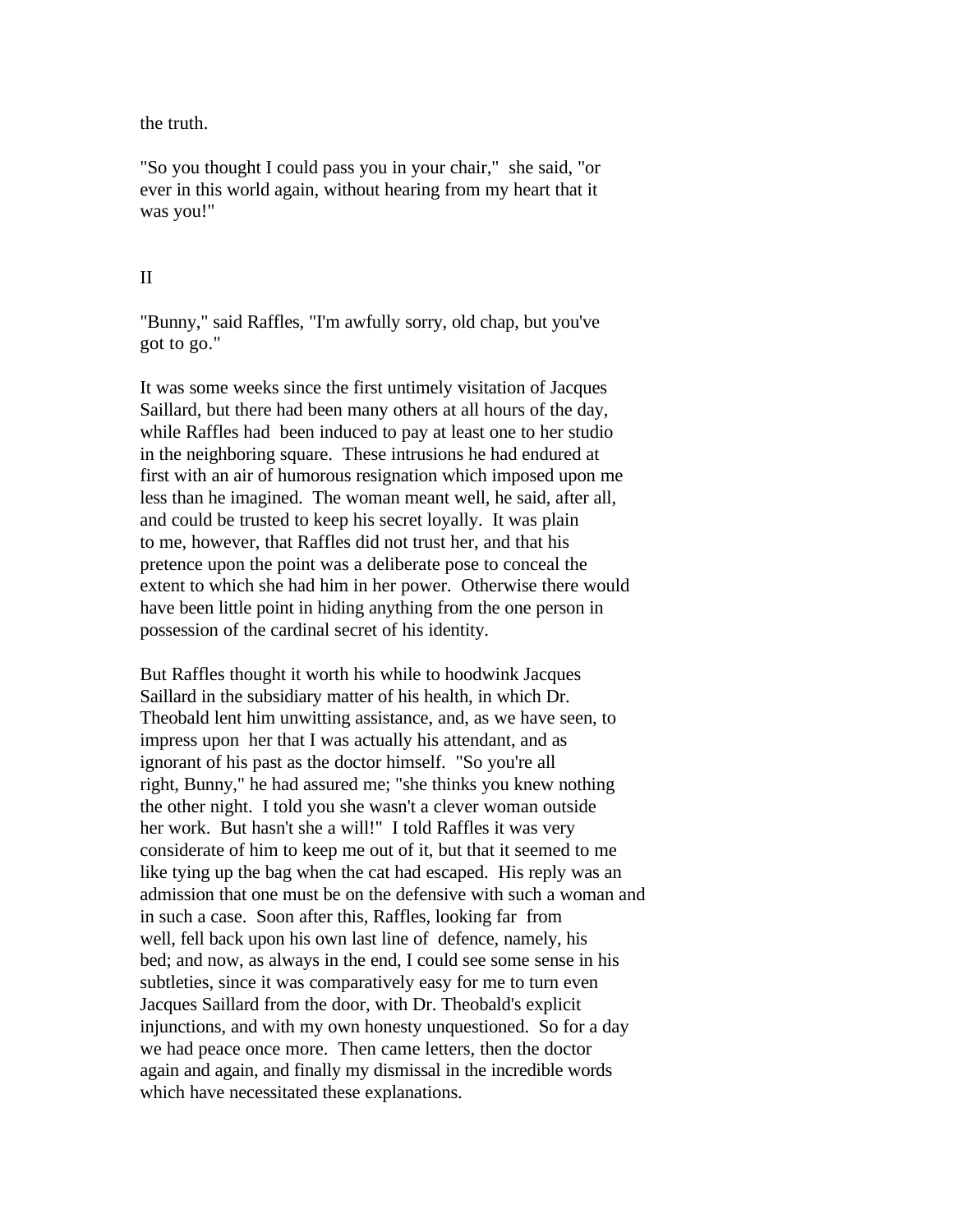"Go?" I echoed. "Go where?"

"It's that ass Theobald," said Raffles. "He insists."

"On my going altogether?"

He nodded.

"And you mean to let him have his way?"

I had no language for my mortification and disgust, though neither was as yet quite so great as my surprise. I had foreseen almost every conceivable consequence of the mad act which brought all this trouble to pass, but a voluntary division between Raffles and me had certainly never entered my calculations. Nor could I think that it had occurred to him before our egregious doctor's last visit, this very morning. Raffles had looked irritated as he broke the news to me from his pillow, and now there was some sympathy in the way he sat up in bed, as though he felt the thing himself.

"I am obliged to give in to the fellow," said he. "He's saving me from my friend, and I'm bound to humor him. But I can tell you that we've been arguing about you for the last half hour, Bunny. It was no use; the idiot has had his knife in you from the first; and he wouldn't see me through on any other conditions."

"So he is going to see you through, is he?"

"It tots up to that," said Raffles, looking at me rather hard. "At all events he has come to my rescue for the time being, and it's for me to manage the rest. You don't know what it has been, Bunny, these last few weeks; and gallantry forbids that I should tell you even now. But would you rather elope against your will, or have your continued existence made known to the world in general and the police in particular? That is practically the problem which I have had to solve, and the temporary solution was to fall ill. As a matter of fact, I am ill; and now what do you think? I owe it to you to tell you, Bunny, though it goes against the grain. She would take me 'to the dear, warm underworld, where the sun really shines,' and she would 'nurse me back to life and love!' The artistic temperament is a fearsome thing, Bunny, in a woman with the devil's own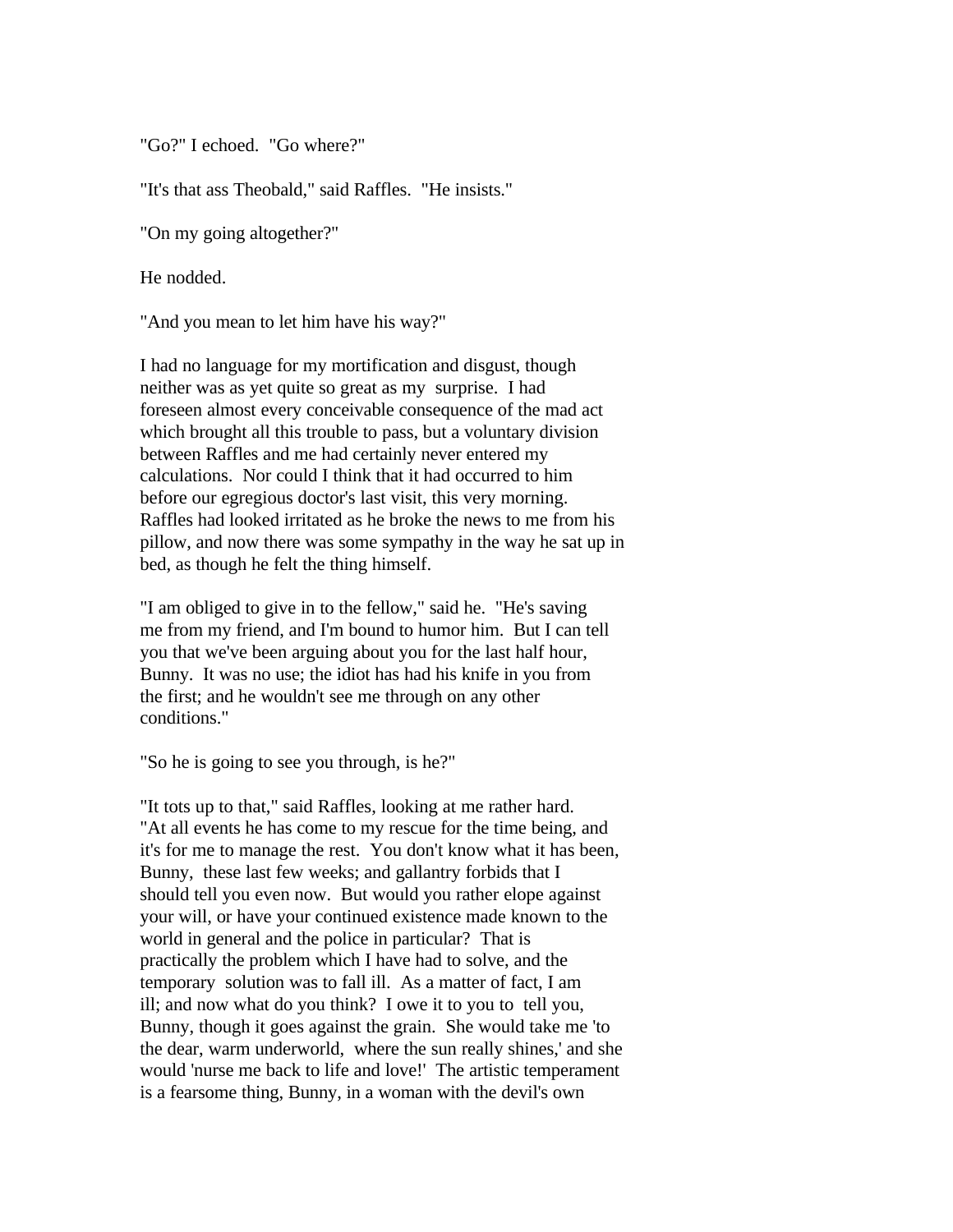#### will!"

Raffles tore up the letter from which he had read these piquant extracts, and lay back on the pillows with the tired air of the veritable invalid which he seemed able to assume at will. But for once he did look as though bed was the best place for him; and I used the fact as an argument for my own retention in defiance of Dr. Theobald. The town was full of typhoid, I said, and certainly that autumnal scourge was in the air. Did he want me to leave him at the very moment when he might be sickening for a serious illness?

"You know I don't, my good fellow," said Raffles, wearily; "but Theobald does, and I can't afford to go against him now. Not that I really care what happens to me now that that woman knows I'm in the land of the living; she'll let it out, to a dead certainty, and at the best there'll be a hue and cry, which is the very thing I have escaped all these years. Now, what I want you to do is to go and take some quiet place somewhere, and then let me know, so that I may have a port in the storm when it breaks."

"Now you're talking!" I cried, recovering my spirits. "I thought you meant to go and drop a fellow altogether!"

"Exactly the sort of thing you would think," rejoined Raffles, with a contempt that was welcome enough after my late alarm. "No, my dear rabbit, what you've got to do is to make a new burrow for us both. Try down the Thames, in some quiet nook that a literary man would naturally select. I've often thought that more use might be made of a boat, while the family are at dinner, than there ever has been yet. If Raffles is to come to life, old chap, he shall go a-Raffling for all he's worth! There's something to be done with a bicycle, too. Try Ham Common or Roehampton, or some such sleepy hollow a trifle off the line; and say you're expecting your brother from the colonies."

Into this arrangement I entered without the slightest hesitation, for we had funds enough to carry it out on a comfortable scale, and Raffles placed a sufficient share at my disposal for the nonce. Moreover, I for one was only too glad to seek fresh fields and pastures new--a phrase which I determined to interpret literally in my choice of fresh surroundings. I was tired of our submerged life in the poky little flat, especially now that we had money enough for better things. I myself of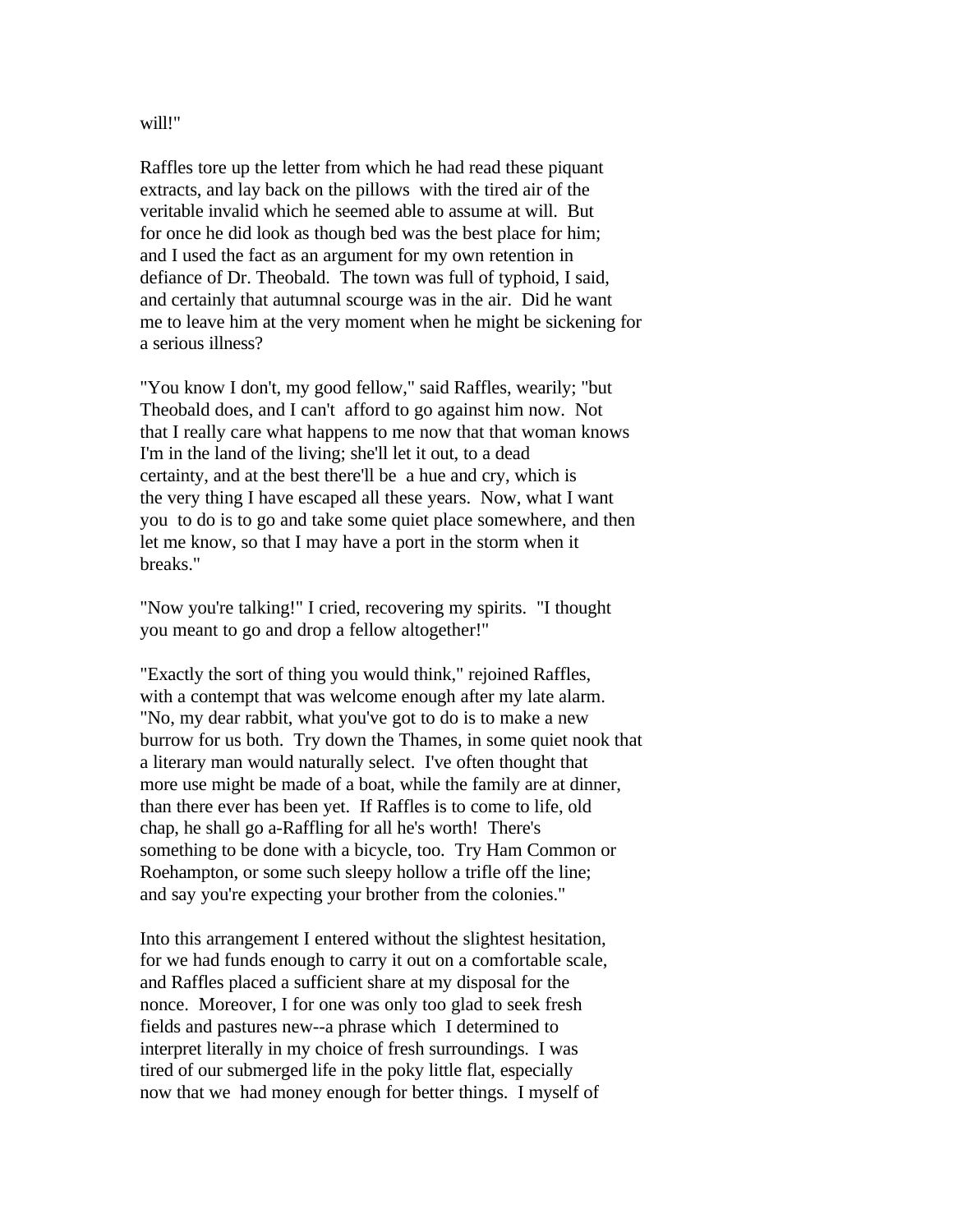late had dark dealings with the receivers, with the result that poor Lord Ernest Belville's successes were now indeed ours. Subsequent complications had been the more galling on that account, while the wanton way in which they had been created was the most irritating reflection of all. But it had brought its own punishment upon Raffles, and I fancied the lesson would prove salutary when we again settled down.

"If ever we do, Bunny!" said he, as I took his hand and told him how I was already looking forward to the time.

"But of course we will!" I cried, concealing the resentment at leaving him which his tone and his appearance renewed in my breast.

"I'm not so sure of it," he said, gloomily. "I'm in somebody's clutches, and I've got to get out of them first."

"I'll sit tight until you do."

"Well," he said, "if you don't see me in ten days you never will."

"Only ten days?" I echoed. "That's nothing at all."

"A lot may happen in ten days," replied Raffles, in the same depressing tone, so very depressing in him; and with that he held out his hand a second time, and dropped mine suddenly after as sudden a pressure for farewell.

I left the flat in considerable dejection after all, unable to decide whether Raffles was really ill, or only worried as I knew him to be. And at the foot of the stairs the author of my dismissal, that confounded Theobald, flung open his door and waylaid me.

"Are you going?" he demanded.

The traps in my hands proclaimed that I was, but I dropped them at his feet to have it out with him then and there.

"Yes," I answered fiercely, "thanks to you!"

"Well, my good fellow," he said, his full-blooded face lightening and softening at the same time, as though a load were off his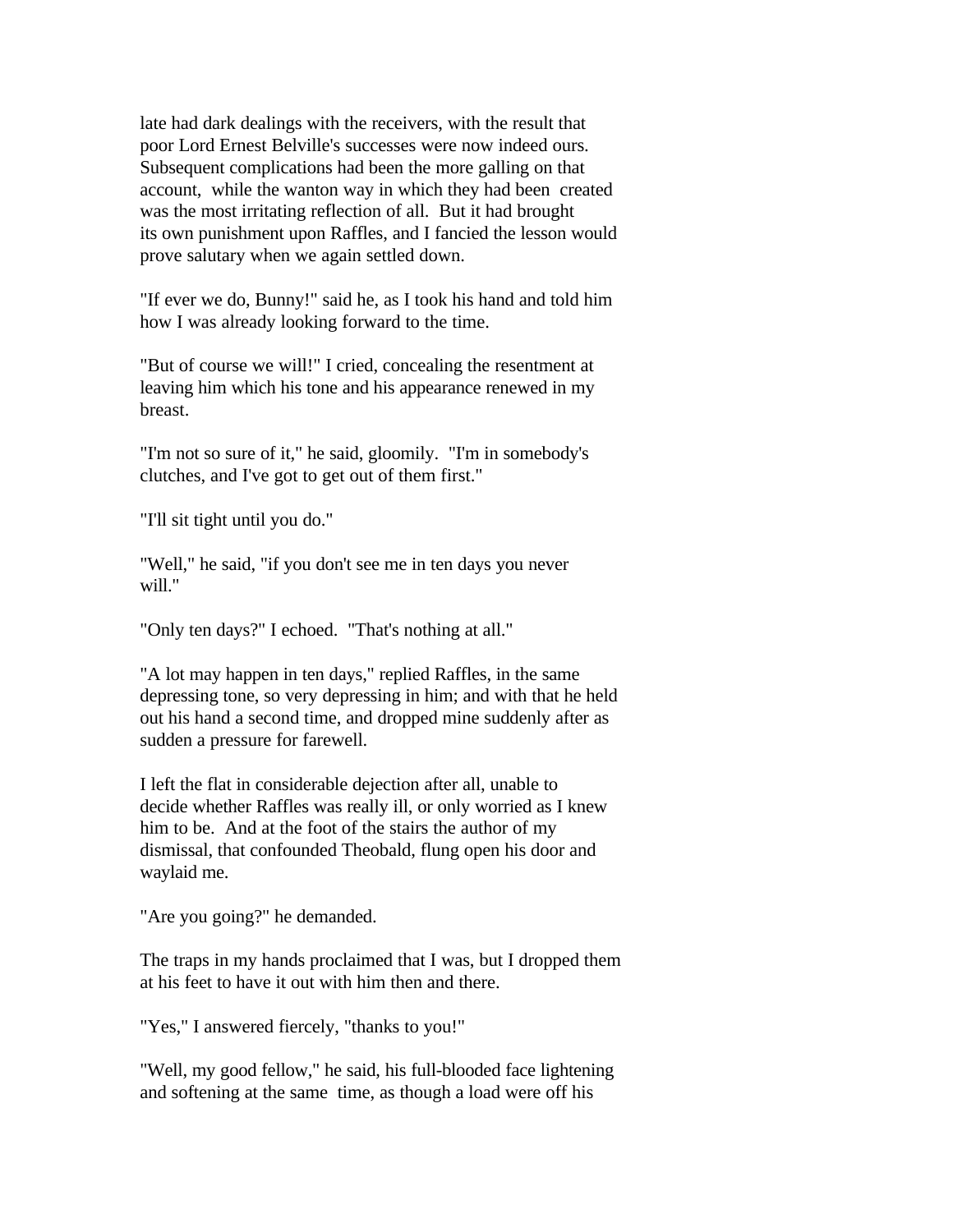mind, "it's no pleasure to me to deprive any man of his billet, but you never were a nurse, and you know that as well as I do."

I began to wonder what he meant, and how much he did know, and my speculations kept me silent. "But come in here a moment," he continued, just as I decided that he knew nothing at all. And, leading me into his minute consulting-room, Dr. Theobald solemnly presented me with a sovereign by way of compensation, which I pocketed as solemnly, and with as much gratitude as if I had not fifty of them distributed over my person as it was. The good fellow had quite forgotten my social status, about which he himself had been so particular at our earliest interview; but he had never accustomed himself to treat me as a gentleman, and I do not suppose he had been improving his memory by the tall tumbler which I saw him poke behind a photograph as we entered.

"There's one thing I should like to know before I go," said I, turning suddenly on the doctor's mat, "and that is whether Mr. Maturin is really ill or not!"

I meant, of course, at the present moment, but Dr. Theobald braced himself like a recruit at the drill-sergeant's voice.

"Of course he is," he snapped--"so ill as to need a nurse who can nurse, by way of a change."

With that his door shut in my face, and I had to go my way, in the dark as to whether he had mistaken my meaning, and was telling me a lie, or not.

But for my misgivings upon this point I might have extracted some very genuine enjoyment out of the next few days. I had decent clothes to my back, with money, as I say, in most of the pockets, and more freedom to spend it than was possible in the constant society of a man whose personal liberty depended on a universal supposition that he was dead. Raffles was as bold as ever, and I as fond of him, but whereas he would run any risk in a professional exploit, there were many innocent recreations still open to me which would have been sheer madness in him. He could not even watch a match, from the sixpenny seats, at Lord's cricket-ground, where the Gentlemen were every year in a worse way without him. He never travelled by rail, and dining out was a risk only to be run with some ulterior object in view. In fact, much as it had changed, Raffles could no longer show his face with perfect impunity in any quarter or at any hour.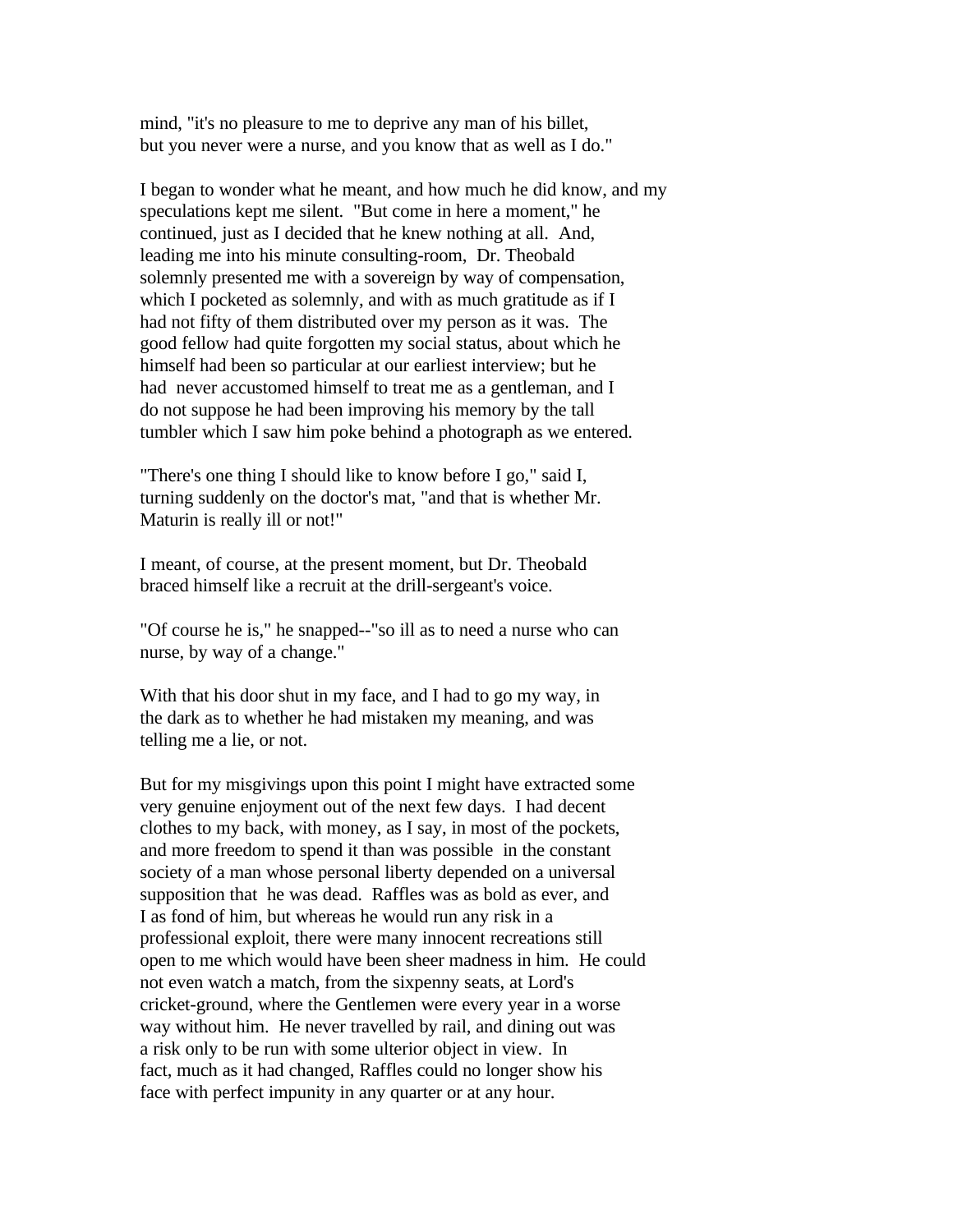Moreover, after the lesson he had now learnt, I foresaw increased caution on his part in this respect. But I myself was under no such perpetual disadvantage, and, while what was good enough for Raffles was quite good enough for me so long as we were together, I saw no harm in profiting by the present opportunity of "doing my-self well."

Such were my reflections on the way to Richmond in a hansom cab. Richmond had struck us both as the best centre of operations in search of the suburban retreat which Raffles wanted, and by road, in a well-appointed, well-selected hansom, was certainly the most agreeable way of getting there. In a week or ten days Raffles was to write to me at the Richmond post-office, but for at least a week I should be "on my own." It was not an unpleasant sensation as I leant back in the comfortable hansom, and rather to one side, in order to have a good look at myself in the bevelled mirror that is almost as great an improvement in these vehicles as the rubber tires. Really I was not an ill-looking youth, if one may call one's self such at the age of thirty. I could lay no claim either to the striking cast of countenance or to the peculiar charm of expression which made the face of Raffles like no other in the world. But this very distinction was in itself a danger, for its impression was indelible, whereas I might still have been mistaken for a hundred other young fellows at large in London. Incredible as it may appear to the moralists, I had sustained no external hallmark by my term of imprisonment, and I am vain enough to believe that the evil which I did had not a separate existence in my face. This afternoon, indeed, I was struck by the purity of my fresh complexion, and rather depressed by the general innocence of the visage which peered into mine from the little mirror. My straw-colored moustache, grown in the flat after a protracted holiday, again preserved the most disappointing dimensions, and was still invisible in certain lights without wax. So far from discerning the desperate criminal who has "done time" once, and deserved it over and over again, the superior but superficial observer might have imagined that he detected a certain element of folly in my face.

At all events it was not the face to shut the doors of a first-class hotel against me, without accidental evidence of a more explicit kind, and it was with no little satisfaction that I directed the man to drive to the Star and Garter. I also told him to go through Richmond Park, though he warned me that it would add considerably to the distance and his fare. It was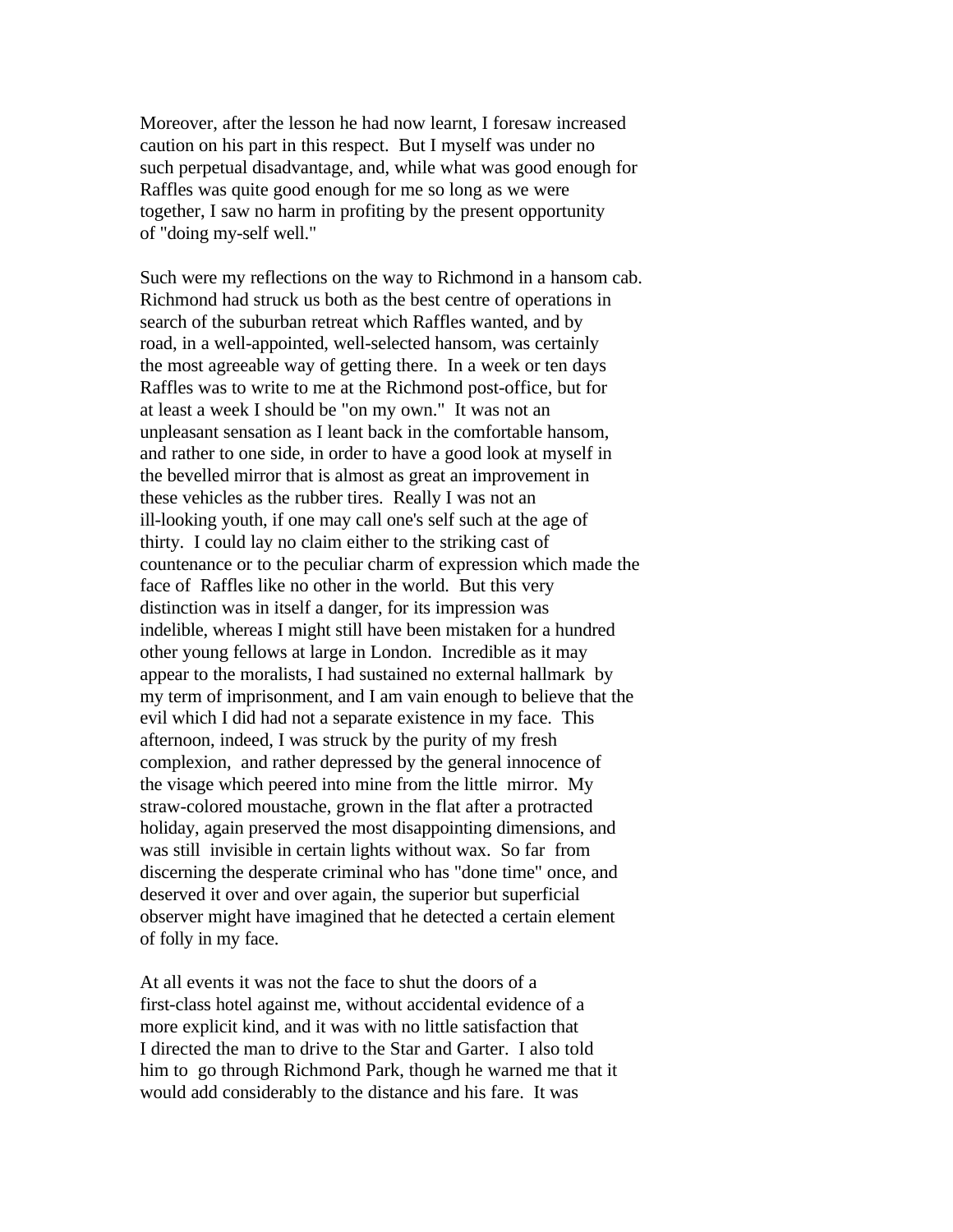autumn, and it struck me that the tints would be fine. And I had learnt from Raffles to appreciate such things, even amid the excitement of an audacious enterprise.

If I dwell upon my appreciation of this occasion it is because, like most pleasures, it was exceedingly short-lived. I was very comfortable at the Star and Garter, which was so empty that I had a room worthy of a prince, where I could enjoy the finest of all views (in patriotic opinion) every morning while I shaved. I walked many miles through the noble park, over the commons of Ham and Wimbledon, and one day as far as that of Esher, where I was forcibly reminded of a service we once rendered to a distinguished resident in this delightful locality. But it was on Ham Common, one of the places which Raffles had mentioned as specially desirable, that I actually found an almost ideal retreat. This was a cottage where I heard, on inquiry, that rooms were to be let in the summer. The landlady, a motherly body, of visible excellence, was surprised indeed at receiving an application for the winter months; but I have generally found that the title of "author," claimed with an air, explains every little innocent irregularity of conduct or appearance, and even requires something of the kind to carry conviction to the lay intelligence. The present case was one in point, and when I said that I could only write in a room facing north, on mutton chops and milk, with a cold ham in the wardrobe in case of nocturnal inspiration, to which I was liable, my literary character was established beyond dispute. I secured the rooms, paid a month's rent in advance at my own request, and moped in them dreadfully until the week was up and Raffles due any day. I explained that the inspiration would not come, and asked abruptly if the mutton was New Zealand.

Thrice had I made fruitless inquiries at the Richmond post-office; but on the tenth day I was in and out almost every hour. Not a word was there for me up to th last post at night. Home I trudged to Ham with horrible forebodings, and back again to Richmond after breakfast next morning. Still there was nothing. I could bear it no more. At ten minutes to eleven I was climbing the station stairs at Earl's Court.

It was a wretched morning there, a weeping mist shrouding the long, straight street, and clinging to one's face in clammy caresses. I felt how much better it was down at Ham, as I turned into our side street, and saw the flats looming like mountains, the chimney-pots hidden in the mist. At our entrance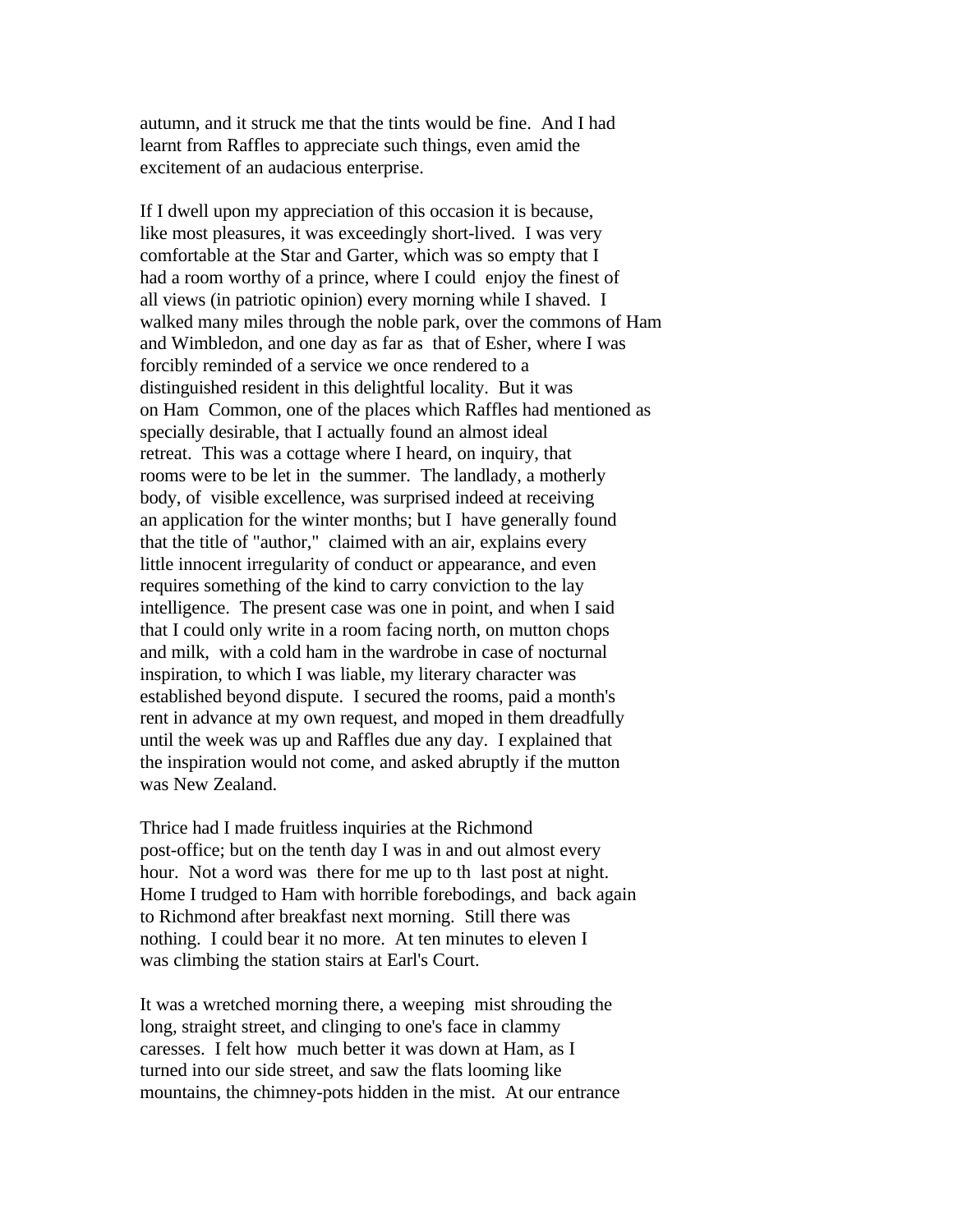stood a nebulous conveyance, that I took at first for a tradesman's van; to my horror it proved to be a hearse; and all at once the white breath ceased upon my lips.

I had looked up at our windows and the blinds were down!

I rushed within. The doctor's door stood open. I neither knocked nor rang, but found him in his consulting-room with red eyes and a blotchy face. Otherwise he was in solemn black from head to heel.

"Who is dead?" I burst out. "Who is dead?"

The red eyes looked redder than ever as Dr. Theobald opened them at the unwarrantable sight of me; and he was terribly slow in answering. But in the end he did answer, and did not kick me out as he evidently had a mind.

"Mr. Maturin," he said, and sighed like a beaten man.

I said nothing. It was no surprise to me. I had known it all these minutes. Nay, I had dreaded this from the first, had divined it at the last, though to the last also I had refused to entertain my own conviction. Raffles dead! A real invalid after all! Raffles dead, and on the point of burial!

"What did he die of?" I asked, unconsciously drawing on that fund of grim self-control which the weakest of us seem to hold in reserve for real calamity.

"Typhoid," he answered. "Kensington is full of it."

"He was sickening for it when I left, and you knew it, and could get rid of me then!"

"My good fellow, I was obliged to have a more experienced nurse for that very reason."

The doctor's tone was so conciliatory that I remembered in an instant what a humbug the man was, and became suddenly possessed with the vague conviction that he was imposing upon me now.

"Are you sure it was typhoid at all?" I cried fiercely to his face. "Are you sure it wasn't suicide--or murder?"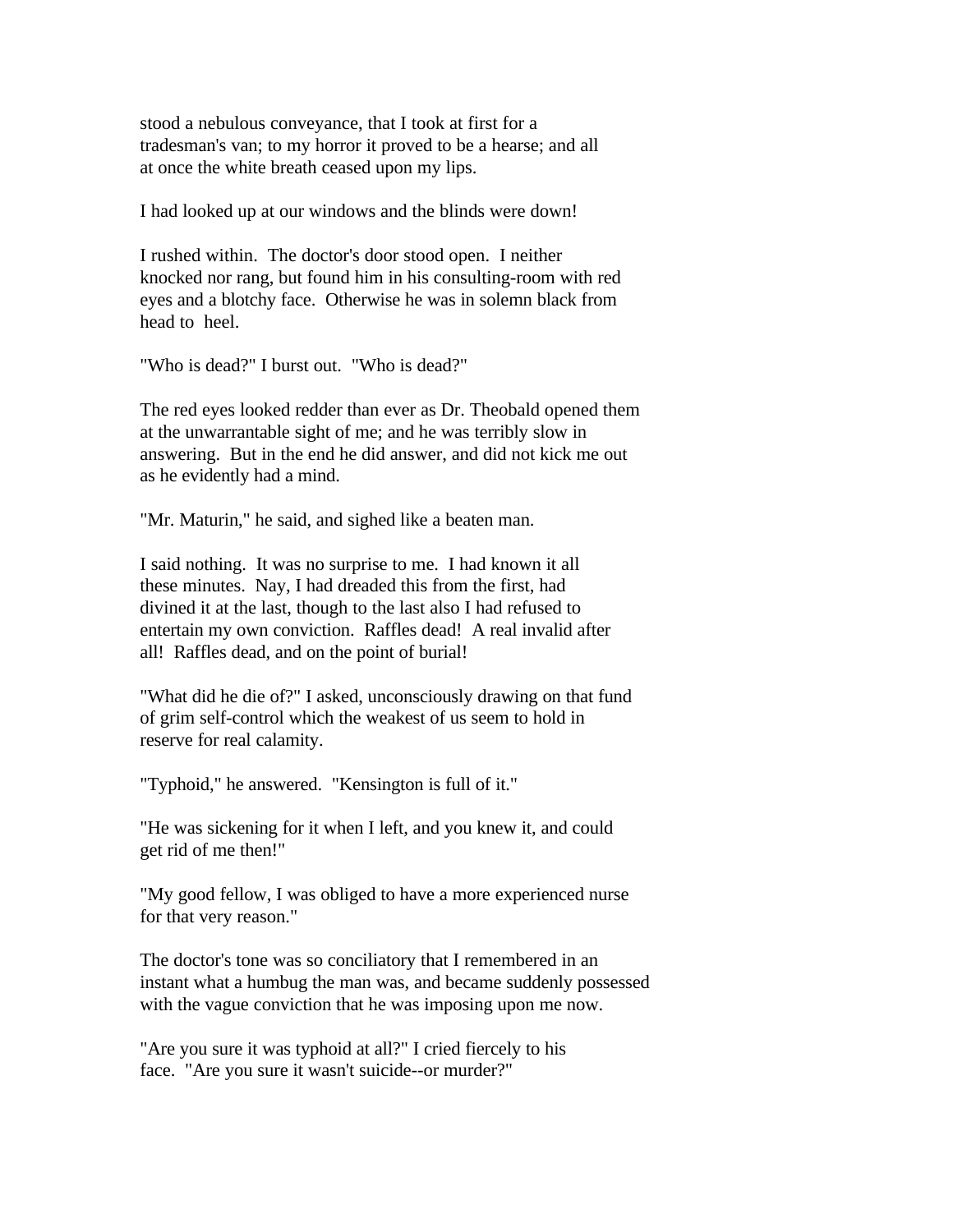I confess that I can see little point in this speech as I write it down, but it was what I said in a burst of grief and of wild suspicion; nor was it without effect upon Dr. Theobald, who turned bright scarlet from his well-brushed hair to his immaculate collar.

"Do you want me to throw you out into the street?" he cried; and all at once I remembered that I had come to Raffles as a perfect stranger, and for his sake might as well preserve that character to the last.

"I beg your pardon," I said, brokenly. "He was so good to me--I became so attached to him. You forget I am originally of his class."

"I did forget it," replied Theobald, looking relieved at my new tone, "and I beg YOUR pardon for doing so. Hush! They are bringing him down. I must have a drink before we start, and you'd better join me."

There was no pretence about his drink this time, and a pretty stiff one it was, but I fancy my own must have run it hard. In my case it cast a merciful haze over much of the next hour, which I can truthfully describe as one of the most painful of my whole existence. I can have known very little of what I was doing. I only remember finding myself in a hansom, suddenly wondering why it was going so slowly, and once more awaking to the truth. But it was to the truth itself more than to the liquor that I must have owed my dazed condition. My next recollection is of looking down into the open grave, in a sudden passionate anxiety to see the name for myself. It was not the name of my friend, of course, but it was the one under which he had passed for many months.

I was still stupefied by a sense of inconceivable loss, and had not raised my eyes from that which was slowly forcing me to realize what had happened, when there was a rustle at my elbow, and a shower of hothouse flowers passed before them, falling like huge snowflakes where my gaze had rested. I looked up, and at my side stood a majestic figure in deep mourning. The face was carefully veiled, but I was too close not to recognize the masterful beauty whom the world knew as Jacques Saillard. I had no sympathy with her; on the contrary, my blood boiled with the vague conviction that in some way she was responsible for this death. Yet she was the only woman present--there were not a half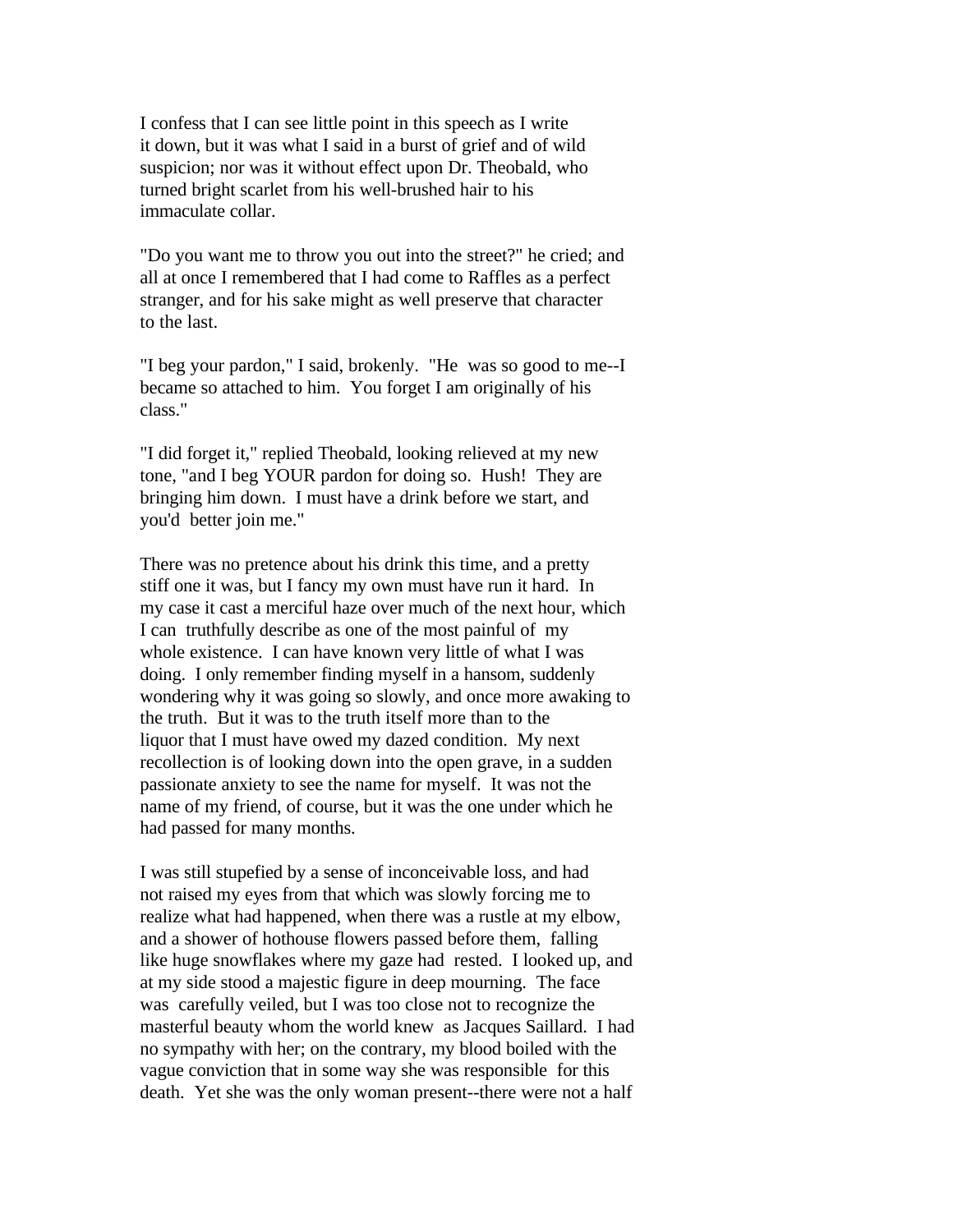a dozen of us altogether--and her flowers were the only flowers.

The melancholy ceremony was over, and Jacques Saillard had departed in a funeral brougham, evidently hired for the occasion. I had watched her drive away, and the sight of my own cabman, making signs to me through the fog, had suddenly reminded me that I had bidden him to wait. I was the last to leave, and had turned my back upon the grave-diggers, already at their final task, when a hand fell lightly but firmly upon my shoulder.

"I don't want to make a scene in a cemetery," said a voice, in a not unkindly, almost confidential whisper. "Will you get into your own cab and come quietly?"

"Who on earth are you?" I exclaimed.

I now remembered having seen the fellow hovering about during the funeral, and subconsciously taking him for the undertaker's head man. He had certainly that appearance, and even now I could scarcely believe that he was anything else.

"My name won't help you," he said, pityingly. "But you will guess where I come from when I tell you I have a warrant for your arrest."

My sensations at this announcement may not be believed, but I solemnly declare that I have seldom experienced so fierce a satisfaction. Here was a new excitement in which to drown my grief; here was something to think about; and I should be spared the intolerable experience of a solitary return to the little place at Ham. It was as though I had lost a limb and some one had struck me so hard in the face that the greater agony was forgotten. I got into the hansom without a word, my captor following at my heels, and giving his own directions to the cabman before taking his seat. The word "station" was the only one I caught, and I wondered whether it was to be Bow Street again. My companion's next words, however, or rather the tone in which he uttered them, destroyed my capacity for idle speculation.

"Mr. Maturin!" said he. "Mr. Maturin indeed!"

"Well," said I, "what about him?"

"Do you think we don't know who he was?"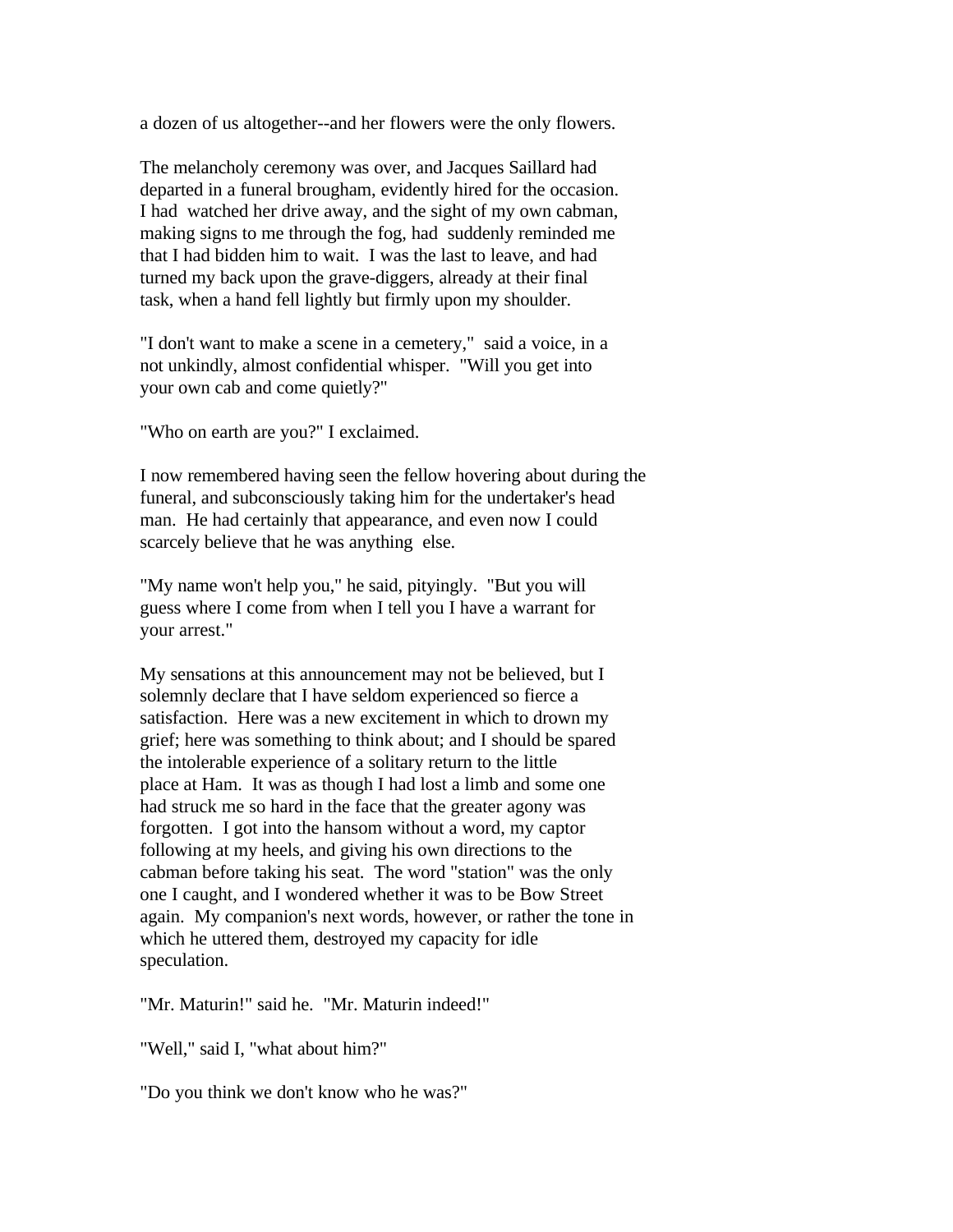"Who was he?" I asked, defiantly.

"You ought to know," said he. "You got locked up through him the other time, too. His favorite name was Raffles then."

"It was his real name," I said, indignantly. "And he has been dead for years."

My captor simply chuckled.

"He's at the bottom of the sea, I tell you!"

But I do not know why I should have told him with such spirit, for what could it matter to Raffles now? I did not think; instinct was still stronger than reason, and, fresh from his funeral, I had taken up the cudgels for my dead friend as though he were still alive. Next moment I saw this for myself, and my tears came nearer the surface than they had been yet; but the fellow at my side laughed outright.

"Shall I tell you something else?" said he.

"As you like."

"He's not even at the bottom of that grave! He's no more dead than you or I, and a sham burial is his latest piece of villainy!"

I doubt whether I could have spoken if I had tried. I did not try. I had no use for speech. I did not even ask him if he was sure, I was so sure myself. It was all as plain to me as riddles usually are when one has the answer. The doctor's alarms, his unscrupulous venality, the simulated illness, my own dismissal, each fitted in its obvious place, and not even the last had power as yet to mar my joy in the one central fact to which all the rest were as tapers to the sun.

"He is alive!" I cried. "Nothing else matters--he is alive!"

At last I did ask whether they had got him too; but thankful as I was for the greater knowledge, I confess that I did not much care what answer I received. Already I was figuring out how much we might each get, and how old we should be when we came out. But my companion tilted his hat to the back of his head,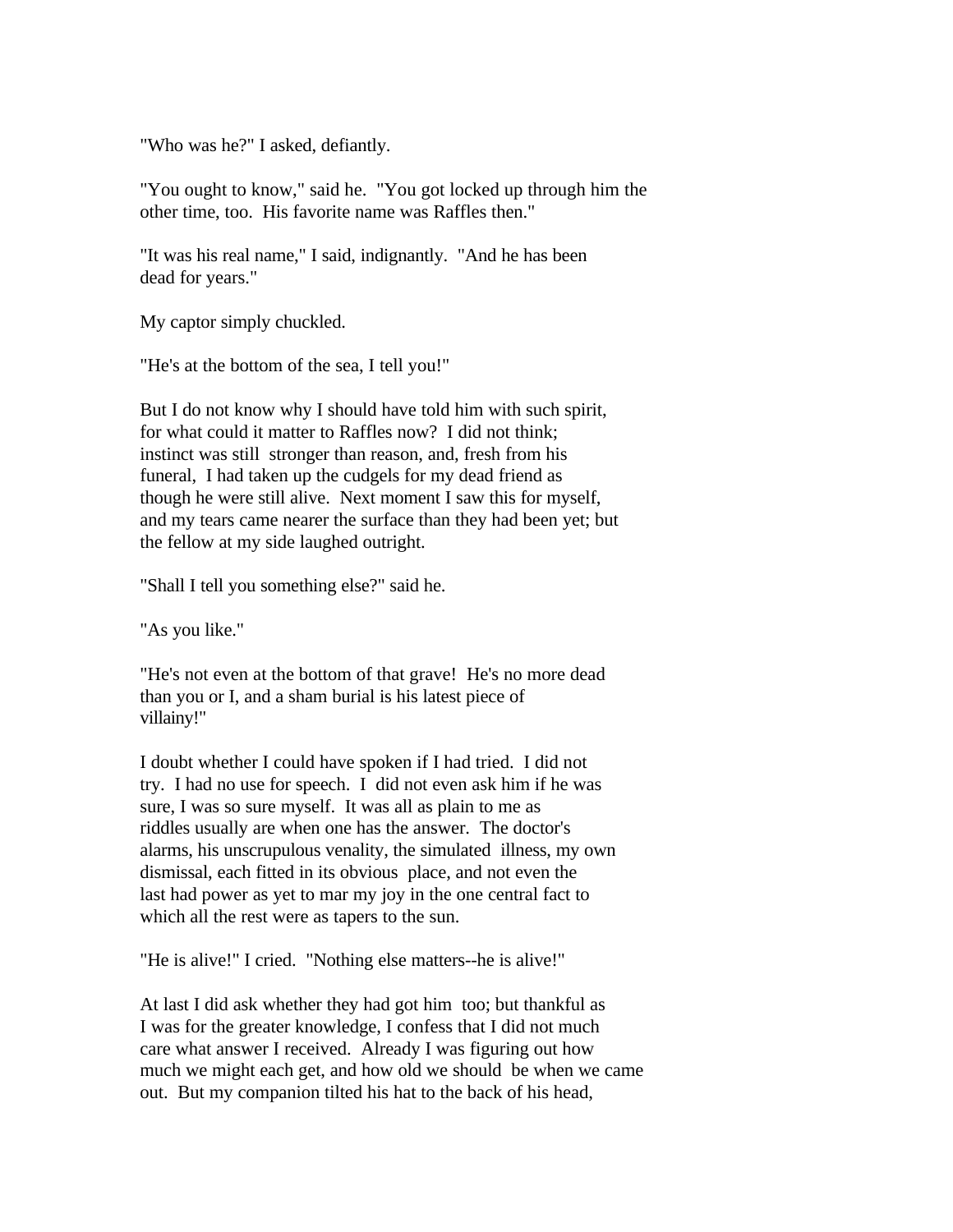at the same time putting his face close to mine, and compelling my scrutiny. And my answer, as you have already guessed, was the face of Raffles himself, superbly disguised (but less superbly than his voice), and yet so thinly that I should have known him in a trice had I not been too miserable in the beginning to give him a second glance.

Jacques Saillard had made his life impossible, and this was the one escape. Raffles had bought the doctor for a thousand pounds, and the doctor had bought a "nurse" of his own kidney, on his own account; me, for some reason, he would not trust; he had insisted upon my dismissal as an essential preliminary to his part in the conspiracy. Here the details were half-humorous, half-grewsome, each in turn as Raffles told me the story. At one period he had been very daringly drugged indeed, and, in his own words, "as dead as a man need be"; but he had left strict instructions that nobody but the nurse and "my devoted physician" should" lay a finger on me" afterwards; and by virtue of this proviso a library of books (largely acquired for the occasion) had been impiously interred at Kensal Green. Raffles had definitely undertaken not to trust me with the secret, and, but for my untoward appearance at the funeral (which he had attended for his own final satisfaction), I was assured and am convinced that he would have kept his promise to the letter. In explaining this he gave me the one explanation I desired, and in another moment we turned into Praed Street, Paddington.

"And I thought you said Bow Street!" said I. "Are you coming straight down to Richmond with me?"

"I may as well," said Raffles, "though I did mean to get my kit first, so as to start in fair and square as the long-lost brother from the bush. That's why I hadn't written. The function was a day later than I calculated. I was going to write to-night."

"But what are we to do?" said I, hesitating when he had paid the cab. "I have been playing the colonies for all they are worth!"

"Oh, I've lost my luggage," said he, "or a wave came into my cabin and spoilt every stitch, or I had nothing fit to bring ashore. We'll settle that in the train."

### THE WRONG HOUSE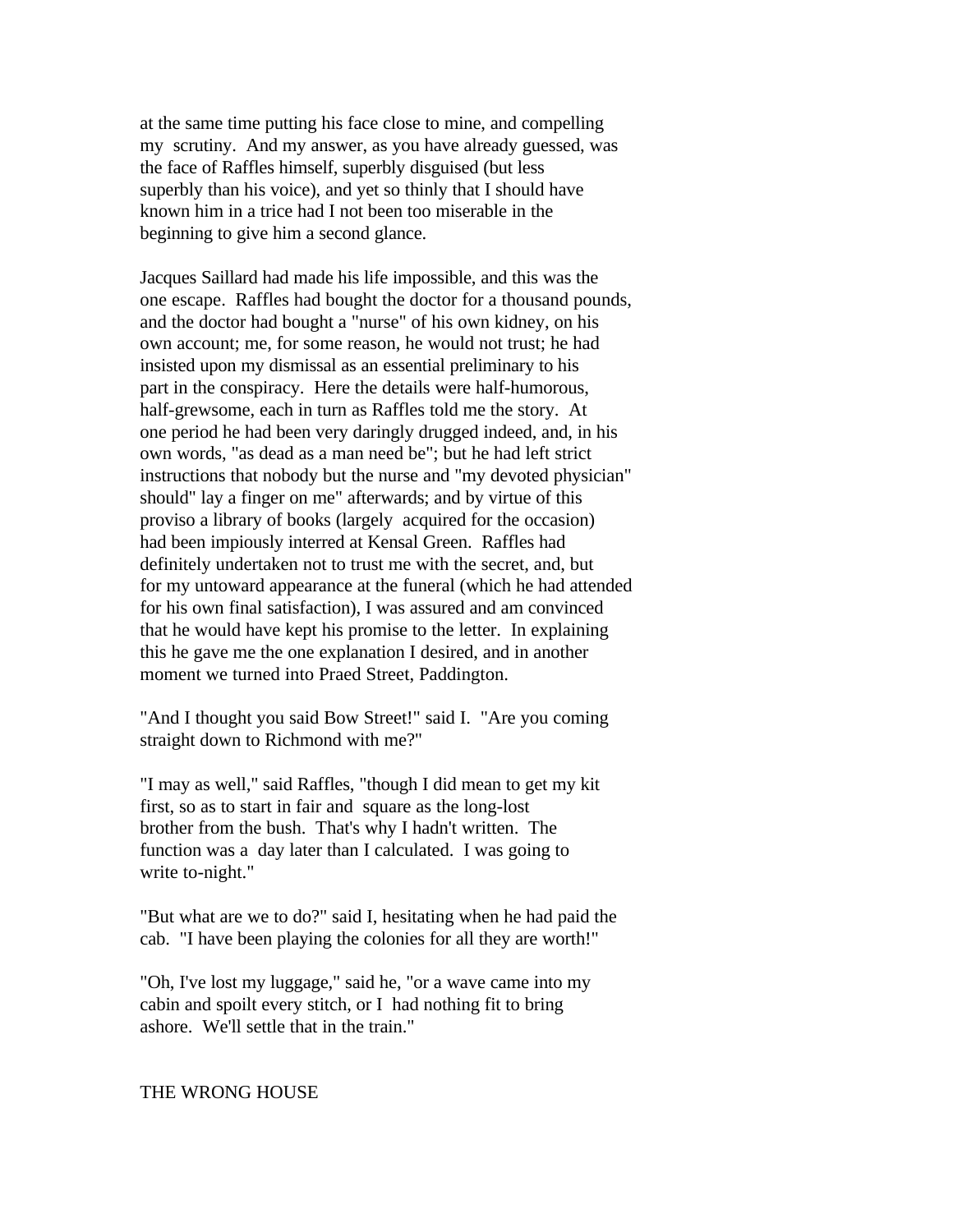My brother Ralph, who now lived with me on the edge of Ham Common, had come home from Australia with a curious affection of the eyes, due to long exposure to the glare out there, and necessitating the use of clouded spectacles in the open air. He had not the rich complexion of the typical colonist, being indeed peculiarly pale, but it appeared that he had been confined to his berth for the greater part of the voyage, while his prematurely gray hair was sufficient proof that the rigors of bush life had at last undermined an originally tough constitution. Our landlady, who spoilt my brother from the first, was much concerned on his behalf, and wished to call in the local doctor; but Ralph said dreadful things about the profession, and quite frightened the good woman by arbitrarily forbidding her ever to let a doctor inside her door. I had to apologize to her for the painful prejudices and violent language of "these colonists," but the old soul was easily mollified. She had fallen in love with my brother at first sight, and she never could do too much for him. It was owing to our landlady that I took to calling him Ralph, for the first time in our lives, on her beginning to speak of and to him as "Mr. Raffles."

"This won't do," said he to me. "It's a name that sticks."

"It must be my fault! She must have heard it from me," said I self-reproachfully.

"You must tell her it's the short for Ralph."

"But it's longer."

"It's the short," said he; "and you've got to tell her so."

Henceforth I heard as much of "Mr. Ralph," his likes and dislikes, what he would fancy and what he would not, and oh, what a dear gentleman he was, that I often remembered to say "Ralph, old chap," myself.

It was an ideal cottage, as I said when I found it, and in it our delicate man became rapidly robust. Not that the air was also ideal, for, when it was not raining, we had the same faithful mist from November to March. But it was something to Ralph to get any air at all, other than night-air, and the bicycle did the rest. We taught ourselves, and may I never forget our earlier rides, through and through Richmond Park when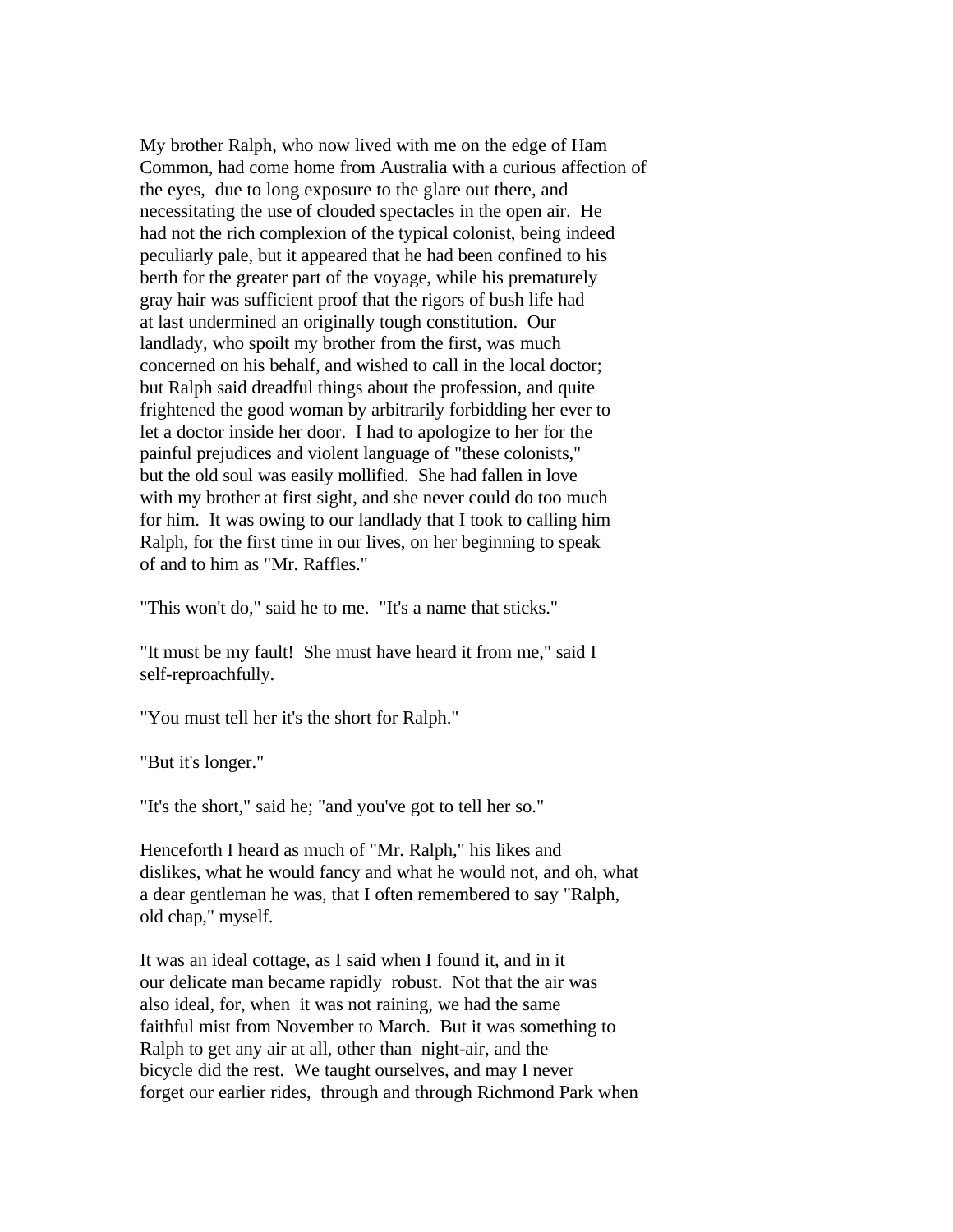the afternoons were shortest, upon the incomparable Ripley Road when we gave a day to it. Raffles rode a Beeston Humber, a Royal Sunbeam was good enough for me, but he insisted on our both having Dunlop tires.

"They seem the most popular brand. I had my eye on the road all the way from Ripley to Cobham, and there were more Dunlop marks than any other kind. Bless you, yes, they all leave their special tracks, and we don't want ours to be extra special; the Dunlop's like a rattlesnake, and the Palmer leaves telegraph-wires, but surely the serpent is more in our line."

That was the winter when there were so many burglaries in the Thames Valley from Richmond upward. It was said that the thieves used bicycles in every case, but what is not said? They were sometimes on foot to my knowledge, and we took a great interest in the series, or rather sequence of successful crimes. Raffles would often get his devoted old lady to read him the latest local accounts, while I was busy with my writing (much I wrote) in my own room. We even rode out by night ourselves, to see if we could not get on the tracks of the thieves, and never did we fail to find hot coffee on the hob for our return. We had indeed fallen upon our feet. Also, the misty nights might have been made for the thieves. But their success was not so consistent, and never so enormous as people said, especially the sufferers, who lost more valuables than they had ever been known to possess. Failure was often the caitiff's portion, and disaster once; owing, ironically enough, to that very mist which should have served them. But as I am going to tell the story with some particularity, and perhaps some gusto, you will see why who read.

The right house stood on high ground near the river, with quite a drive (in at one gate and out at the other) sweeping past the steps. Between the two gates was a half-moon of shrubs, to the left of the steps a conservatory, and to their right the walk leading to the tradesmen's entrance and the back premises; here also was the pantry window, of which more anon. The right house was the residence of an opulent stockbroker who wore a heavy watch-chain and seemed fair game. There would have been two objections to it had I been the stockbroker. The house was one of a row, though a goodly row, and an army-crammer had established himself next door. There is a type of such institutions in the suburbs; the youths go about in knickerbockers, smoking pipes, except on Saturday nights, when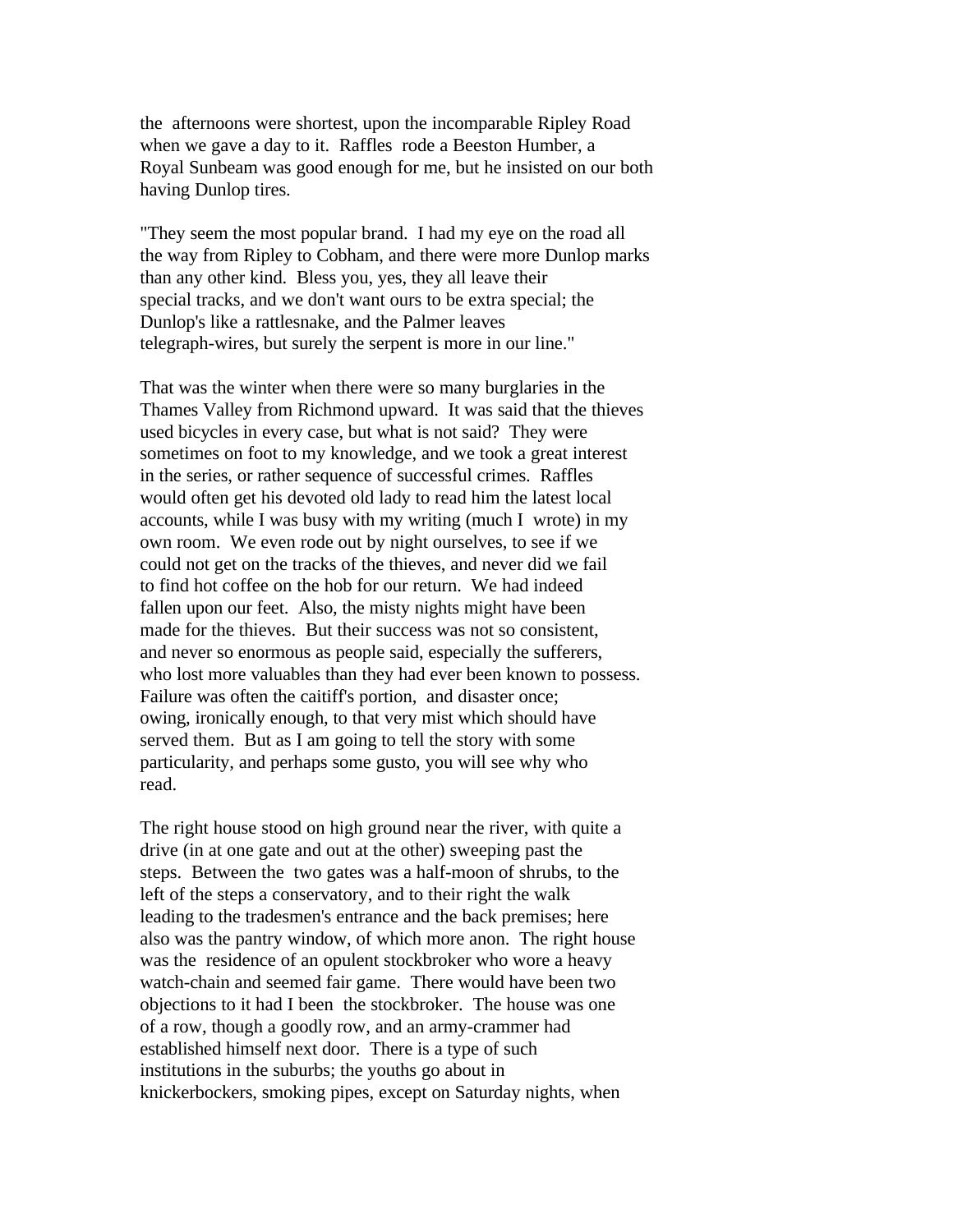they lead each other home from the last train. It was none of our business to spy upon these boys, but their manners and customs fell within the field of observation. And we did not choose the night upon which the whole row was likely to be kept awake.

The night that we did choose was as misty as even the Thames Valley is capable of making them. Raffles smeared vaseline upon the plated parts of his Beeston Humber before starting, and our dear landlady cosseted us both, and prayed we might see nothing of the nasty burglars, not denying as the reward would be very handy to them that got it, to say nothing of the honor and glory. We had promised her a liberal perquisite in the event of our success, but she must not give other cyclists our idea by mentioning it to a soul. It was about midnight when we cycled through Kingston to Surbiton, having trundled our machines across Ham Fields, mournful in the mist as those by Acheron, and so over Teddington Bridge.

I often wonder why the pantry window is the vulnerable point of nine houses out of ten. This house of ours was almost the tenth, for the window in question had bars of sorts, but not the right sort. The only bars that Raffles allowed to beat him were the kind that are let into the stone outside; those fixed within are merely screwed to the woodwork, and you can unscrew as many as necessary if you take the trouble and have the time. Barred windows are usually devoid of other fasteners worthy the name; this one was no exception to that foolish rule, and a push with the pen-knife did its business. I am giving householders some valuable hints, and perhaps deserving a good mark from the critics. These, in any case, are the points that I would see to, were I a rich stockbroker in a riverside suburb. In giving good advice, however, I should not have omitted to say that we had left our machines in the semi-circular shrubbery in front, or that Raffles had most ingeniously fitted our lamps with dark slides, which enabled us to leave them burning.

It proved sufficient to unscrew the bars at the bottom only, and then to wrench them to either side. Neither of us had grown stout with advancing years, and in a few minutes we both had wormed through into the sink, and thence to the floor. It was not an absolutely noiseless process, but once in the pantry we were mice, and no longer blind mice. There was a gas-bracket, but we did not meddle with that. Raffles went armed these nights with a better light than gas; if it were not immoral, I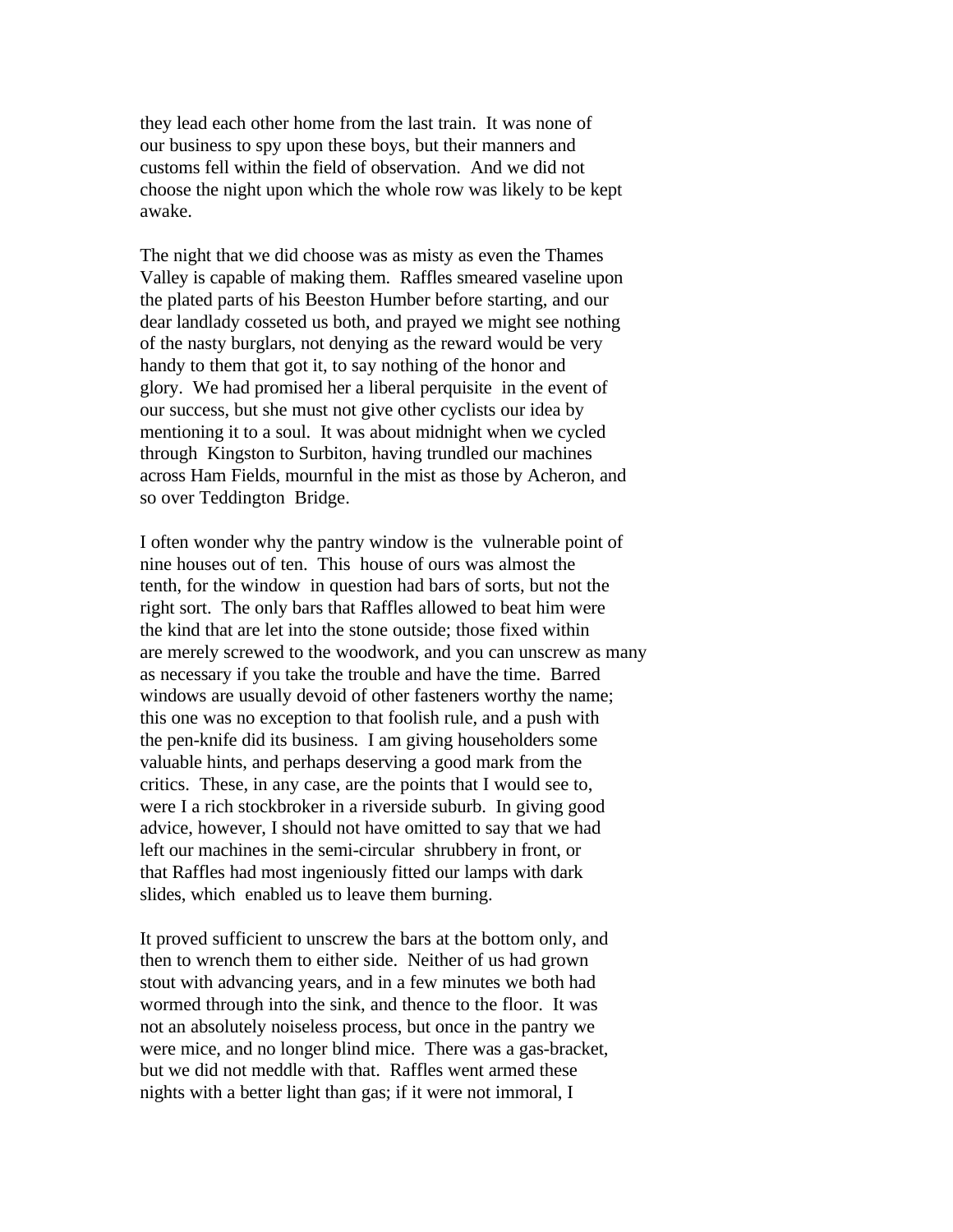might recommend a dark-lantern which was more or less his patent. It was that handy invention, the electric torch, fitted by Raffles with a dark hood to fulfil the functions of a slide. I had held it through the bars while he undid the screws, and now he held it to the keyhole, in which a key was turned upon the other side.

There was a pause for consideration, and in the pause we put on our masks. It was never known that these Thames Valley robberies were all com-mitted by miscreants decked in the livery of crime, but that was because until this night we had never even shown our masks. It was a point upon which Raffles had insisted on all feasible occasions since his furtive return to the world. To-night it twice nearly lost us everything--but you shall hear.

There is a forceps for turning keys from the wrong side of the door, but the implement is not so easy of manipulation as it might be. Raffles for one preferred a sharp knife and the corner of the panel. You go through the panel because that is thinnest, of course in the corner nearest the key, and you use a knife when you can, because it makes least noise. But it does take minutes, and even I can remember shifting the electric torch from one hand to the other before the aperture was large enough to receive the hand and wrist of Raffles.

He had at such times a motto of which I might have made earlier use, but the fact is that I have only once before described a downright burglary in which I assisted, and that without knowing it at the time. The most solemn student of these annals cannot affirm that he has cut through many doors in our company, since (what was to me) the maiden effort to which I allude. I, however, have cracked only too many a crib in conjunction with A. J. Raffles, and at the crucial moment he would whisper "Victory or Wormwood Scrubbs, Bunny!" or instead of Wormwood Scrubbs it might be Portland Bill. This time it was neither one nor the other, for with that very word "victory" upon his lips, they whitened and parted with the first taste of defeat.

"My hand's held!" gasped Raffles, and the white of his eyes showed all round the iris, a rarer thing than you may think.

At the same moment I heard the shuffling feet and the low, excited young voices on the other side of the door, and a faint light shone round Raffles's wrist.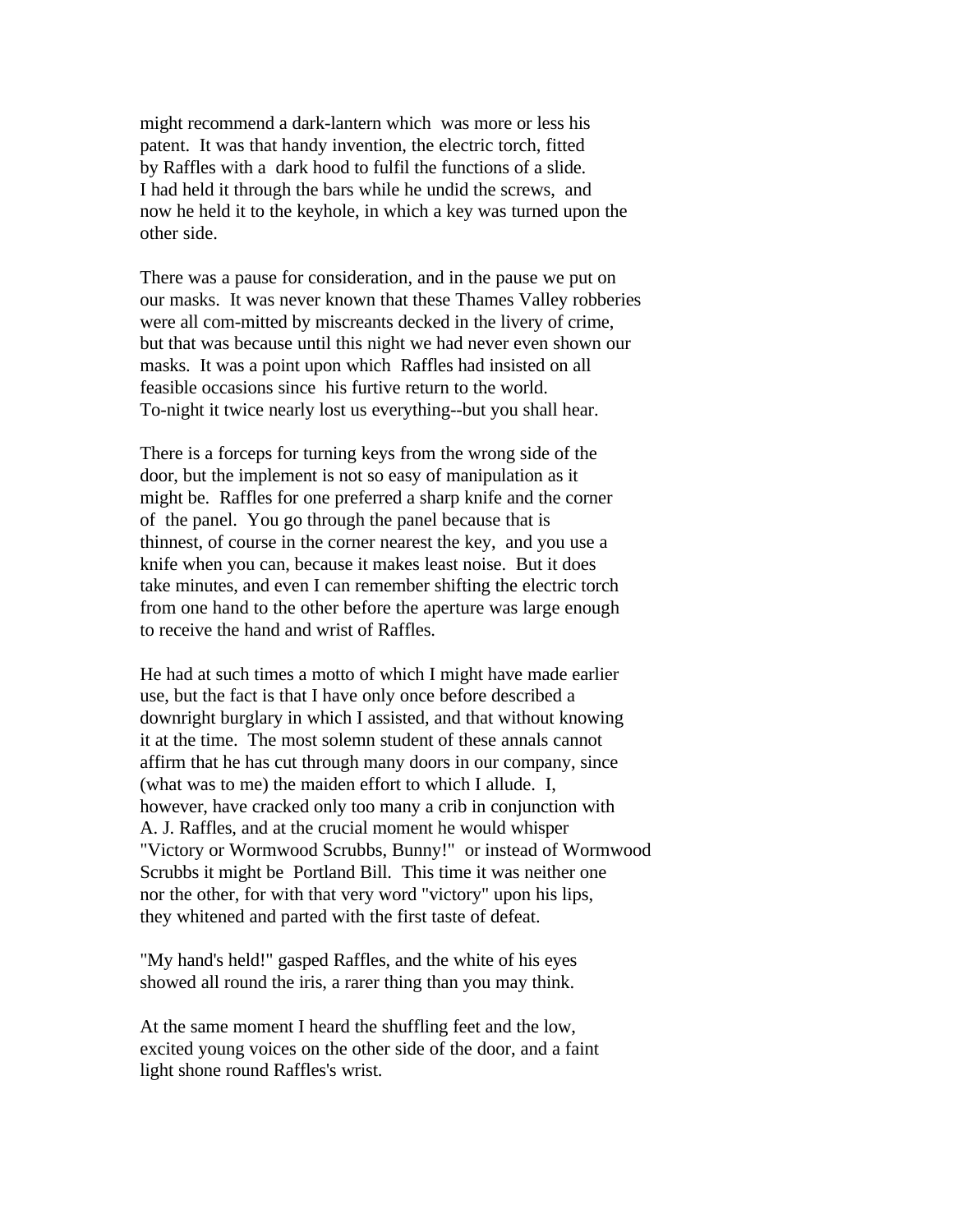"Well done, Beefy!"

"Hang on to him!"

"Good old Beefy!"

"Beefy's got him!"

"So have I--so have I!"

And Raffles caught my arm with his one free hand. "They've got me tight," he whispered. "I'm done."

"Blaze through the door," I urged, and might have done it had I been armed. But I never was. It was Raffles who monopolized that risk.

"I can't--it's the boys--the wrong house!" he whispered. "Curse the fog--it's done me. But you get out, Bunn, while you can; never mind me; it's my turn, old chap."

His one hand tightened in affectionate farewell. I put the electric torch in it before I went, trembling in every inch, but without a word.

Get out! His turn! Yes, I would get out, but only to come in again, for it was my turn--mine--not his. Would Raffles leave me held by a hand through a hole in a door? What he would have done in my place was the thing for me to do now. I began by diving head-first through the pantry window and coming to earth upon all fours. But even as I stood up, and brushed the gravel from the palms of my hands and the knees of my knickerbockers, I had no notion what to do next. And yet I was halfway to the front door before I remembered the vile crape mask upon my face, and tore it off as the door flew open and my feet were on the steps.

"He's into the next garden," I cried to a bevy of pyjamas with bare feet and young faces at either end of them.

"Who? Who?" said they, giving way before me.

"Some fellow who came through one of your windows head-first."

"The other Johnny, the other Johnny," the cherubs chorused.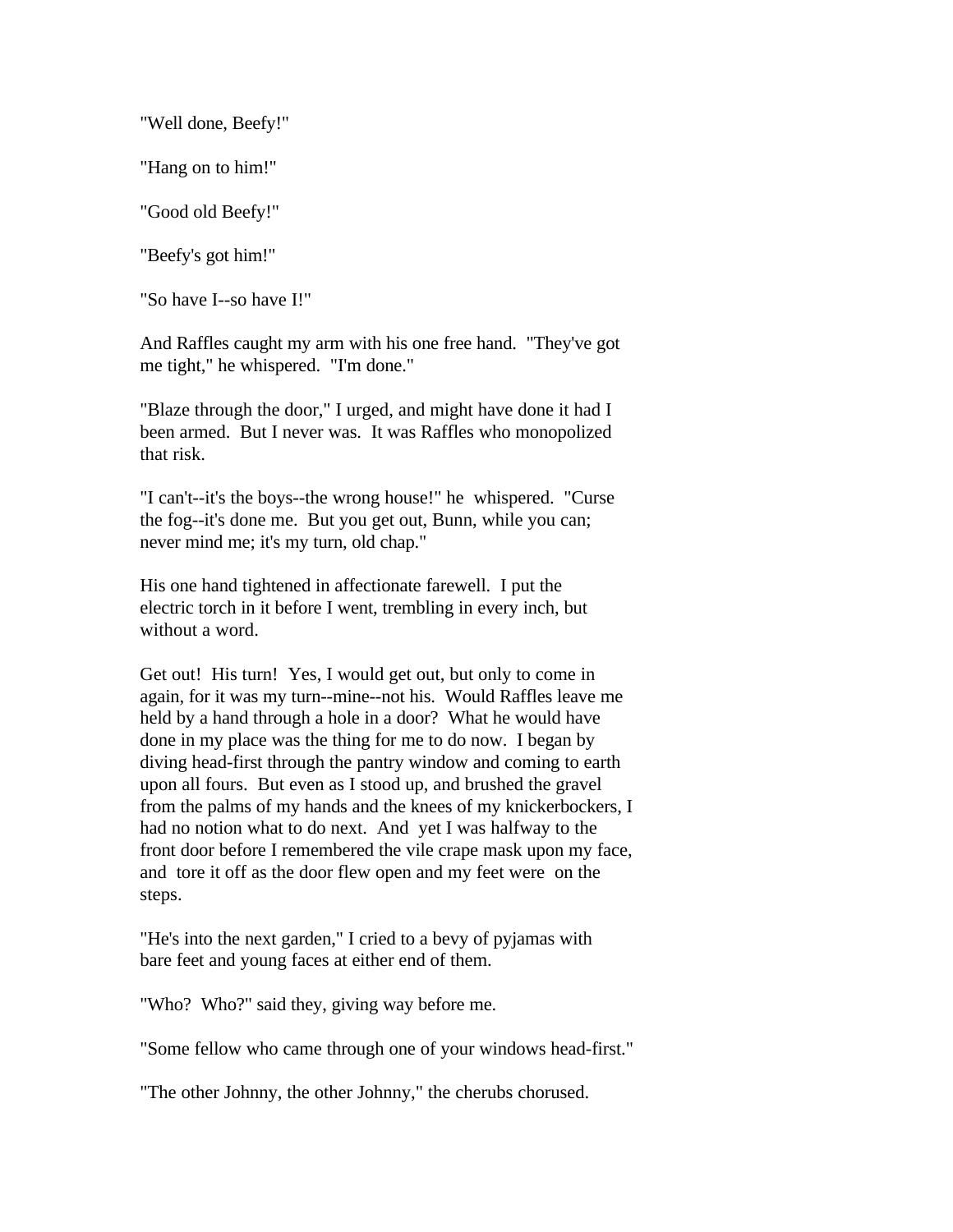"Biking past--saw the light--why, what have you there?"

Of course it was Raffles's hand that they had, but now I was in the hall among them. A red-faced barrel of a boy did all the holding, one hand round the wrist, the other palm to palm, and his knees braced up against the panel. Another was rendering ostentatious but ineffectual aid, and three or four others danced about in their pyjamas. After all, they were not more than four to one. I had raised my voice, so that Raffles might hear me and take heart, and now I raised it again. Yet to this day I cannot account for my inspiration, that proved nothing less.

"Don't talk so loud," they were crying below their breath; "don't wake 'em upstairs, this is our show."

"Then I see you've got one of them," said I, as desired. "Well, if you want the other you can have him, too. I believe he's hurt himself."

"After him, after him!" they exclaimed as one.

"But I think he got over the wall--"

"Come on, you chaps, come on!"

And there was a soft stampede to the hall door.

"Don't all desert me, I say!" gasped the red-faced hero who held Raffles prisoner.

"We must have them both, Beefy!"

"That's all very well--"

"Look here," I interposed, "I'll stay by you. I've a friend outside, I'll get him too."

"Thanks awfully," said the valiant Beefy.

The hall was empty now. My heart beat high.

"How did you hear them?" I inquired, my eye running over him.

"We were down having drinks--game o' Nap--in there."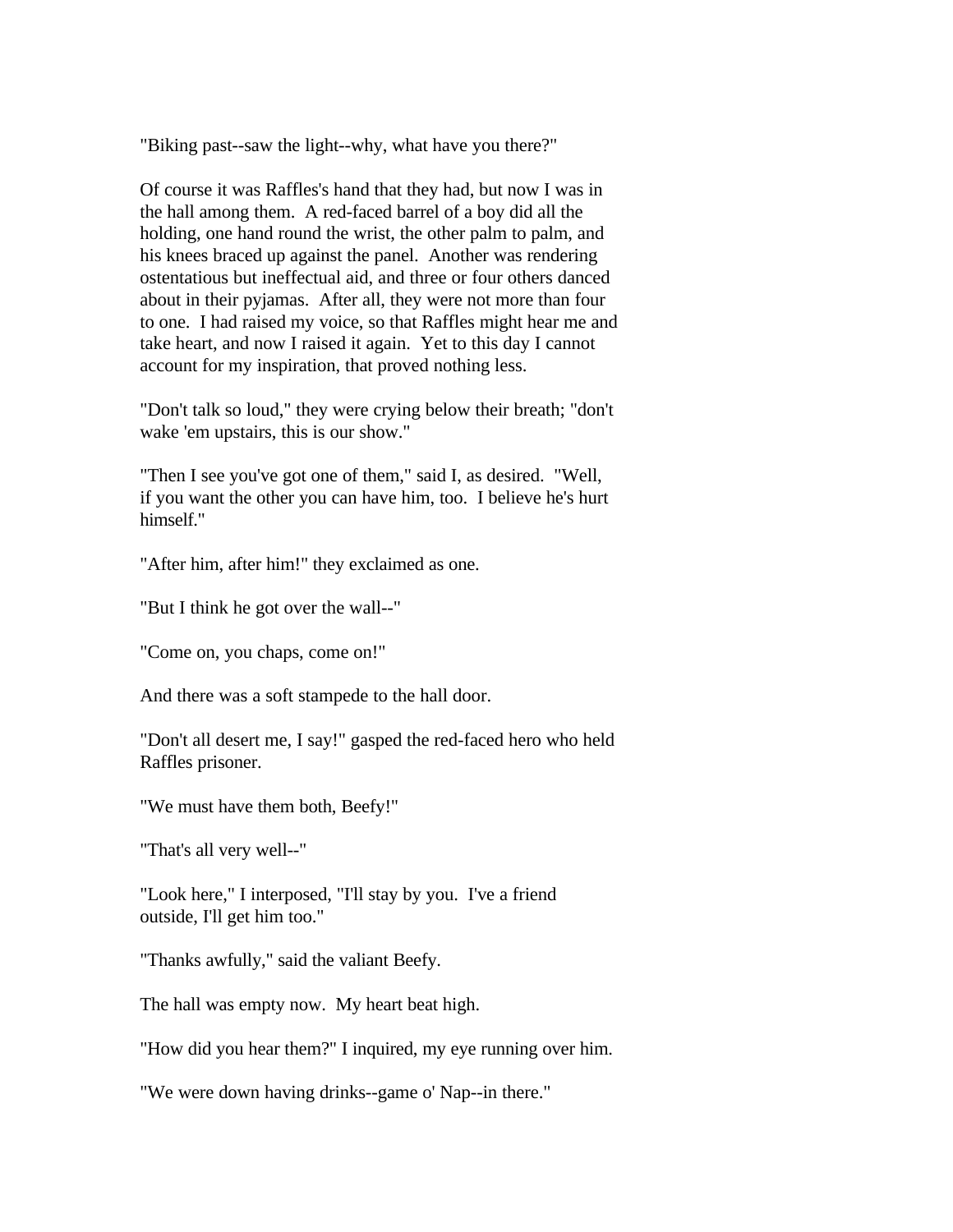Beefy jerked his great head toward an open door, and the tail of my eye caught the glint of glasses in the firelight, but the rest of it was otherwise engaged.

"Let me relieve you," I said, trembling.

"No, I'm all right."

"Then I must insist."

And before he could answer I had him round the neck with such a will that not a gurgle passed my fingers, for they were almost buried in his hot, smooth flesh. Oh, I am not proud of it; the act was as vile as act could be; but I was not going to see Raffles taken, my one desire was to be the saving of him, and I tremble even now to think to what lengths I might have gone for its fulfilment. As it was, I squeezed and tugged until one strong hand gave way after the other and came feeling round for me, but feebly because they had held on so long. And what do you suppose was happening at the same moment? The pinched white hand of Raffles, reddening with returning blood, and with a clot of blood upon the wrist, was craning upward and turning the key in the lock without a moment's loss.

"Steady on, Bunny!"

And I saw that Beefy's ears were blue; but Raffles was feeling in his pockets as he spoke. "Now let him breathe," said he, clapping his handkerchief over the poor youth's mouth. An empty vial was in his other hand, and the first few stertorous breaths that the poor boy took were the end of him for the time being. Oh, but it was villainous, my part especially, for he must have been far gone to go the rest of the way so readily. I began by saying I was not proud of this deed, but its dastardly character has come home to me more than ever with the penance of writing it out. I see in myself, at least my then self, things that I never saw quite so clearly before. Yet let me be quite sure that I would not do the same again. I had not the smallest desire to throttle this innocent lad (nor did I), but only to extricate Raffles from the most hopeless position he was ever in; and after all it was better than a blow from behind. On the whole, I will not alter a word, nor whine about the thing any more.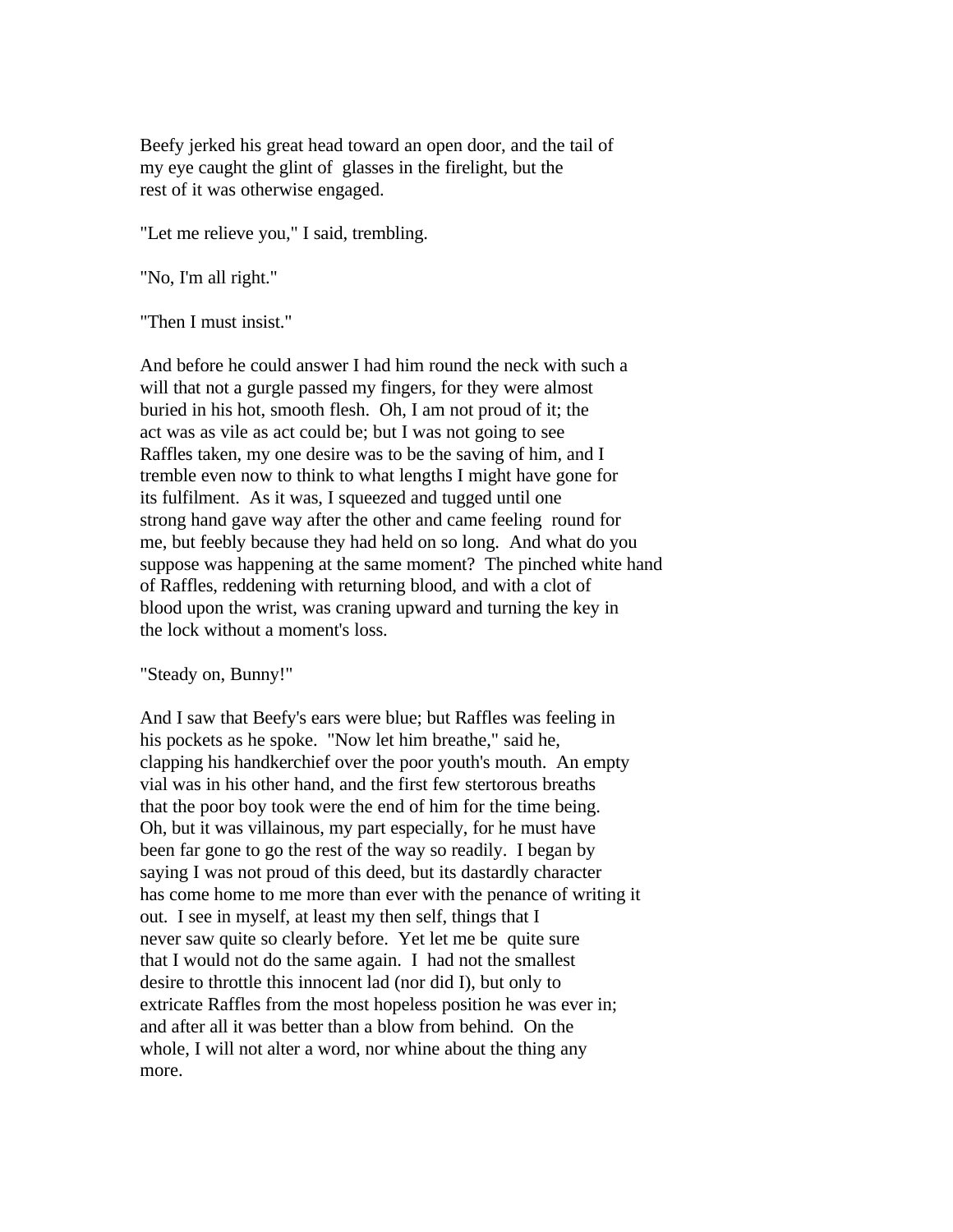We lifted the plucky fellow into Raffles's place in the pantry, locked the door on him, and put the key through the panel. Now was the moment for thinking of ourselves, and again that infernal mask which Raffles swore by came near the undoing of us both. We had reached the steps when we were hailed by a voice, not from without but from within, and I had just time to tear the accursed

thing from Raffles's face before he turned.

A stout man with a blonde moustache was on the stairs, in his pyjamas like the boys.

"What are you doing here?" said he.

"There has been an attempt upon your house," said I, still spokesman for the night, and still on the wings of inspiration.

"Your sons--"

"My pupils."

"Indeed. Well, they heard it, drove off the thieves, and have given chase."

"And where do you come in?" inquired the stout man, descending.

"We were bicycling past, and I actually saw one fellow come head-first through your pantry window. I think he got over the wall."

Here a breathless boy returned.

"Can't see anything of him," he gasped.

"It's true, then," remarked the crammer.

"Look at that door," said I.

But unfortunately the breathless boy looked also, and now he was being joined by others equally short of wind.

"Where's Beefy?" he screamed. "What on earth's happened to Beefy?"

"My good boys," exclaimed the crammer, "will one of you be kind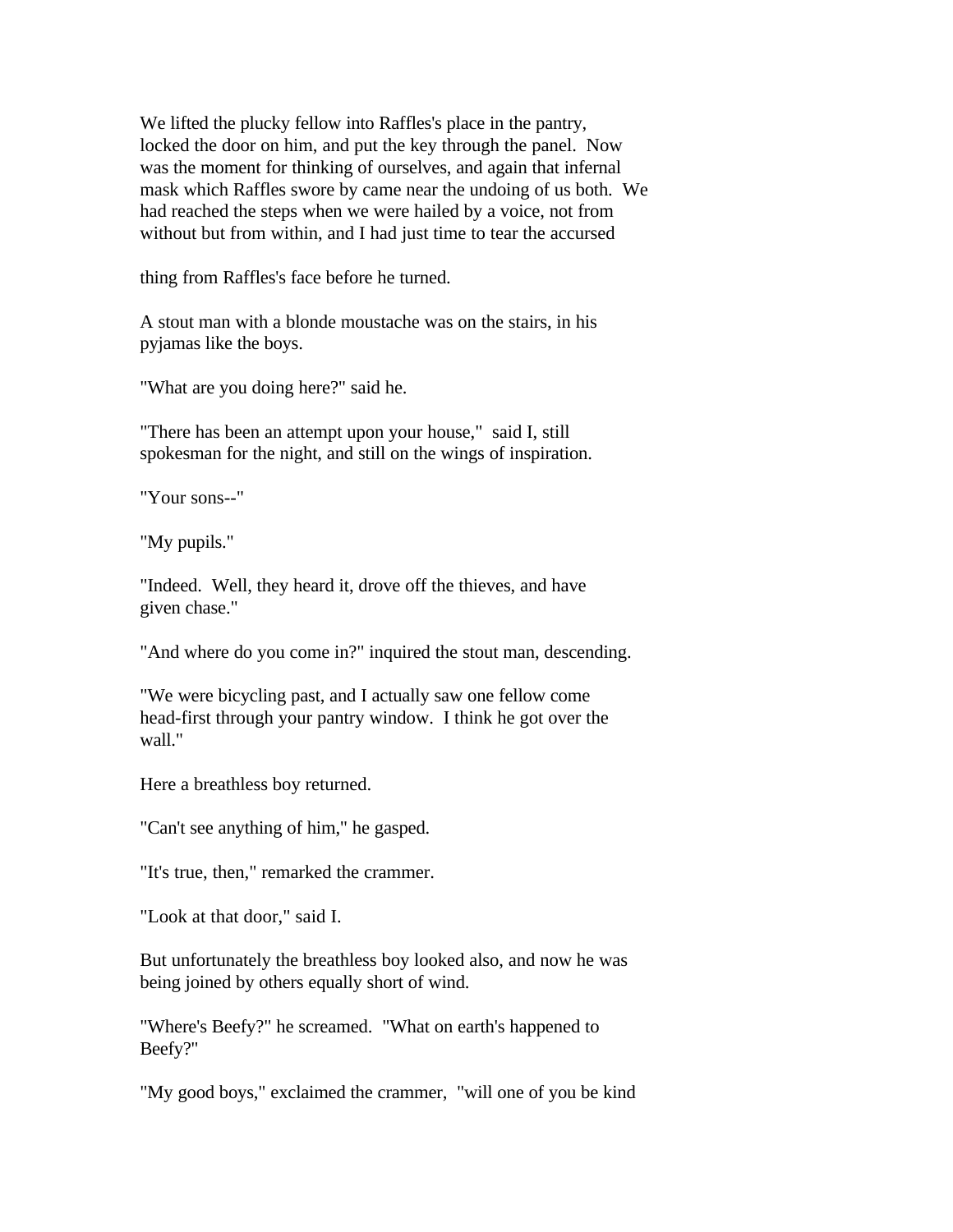enough to tell me what you've been doing, and what these gentlemen have been doing for you? Come in all, before you get your death. I see lights in the class-room, and more than lights. Can these be signs of a carouse?"

"A very innocent one, sir," said a well set-up youth with more moustache than I have yet.

"Well, Olphert, boys will be boys. Suppose you tell me what happened, before we come to recriminations."

The bad old proverb was my first warning. I caught two of the youths exchanging glances under raised eyebrows. Yet their stout, easy-going mentor had given me such a reassuring glance of side-long humor, as between man of the world and man of the world, that it was difficult to suspect him of suspicion. I was nevertheless itching to be gone.

Young Olphert told his story with engaging candor. It was true that they had come down for an hour's Nap and cigarettes; well, and there was no denying that there was whiskey in the glasses. The boys were now all back in their class-room, I think entirely for the sake of warmth; but Raffles and I were in knickerbockers and Norfolk jackets, and very naturally remained without, while the army-crammer (who wore bedroom slippers) stood on the threshold, with an eye each way. The more I saw of the man the better I liked and the more I feared him. His chief annoyance thus far was that they had not called him when they heard the noise, that they had dreamt of leaving him out of the fun. But he seemed more hurt than angry about that.

"Well, sir," concluded Olphert, "we left old Beefy Smith hanging on to his hand, and this gentleman with him, so perhaps he can tell us what happened next?"

"I wish I could," I cried with all their eyes upon me, for I had had time to think. "Some of you must have heard me say I'd fetch my friend in from the road?"

"Yes, I did," piped an innocentfrom within.

"Well, and when I came back with him things were exactly as you see them now. Evidently the man's strength was too much for the boy's; but whether he ran upstairs or outside I know no more than you do."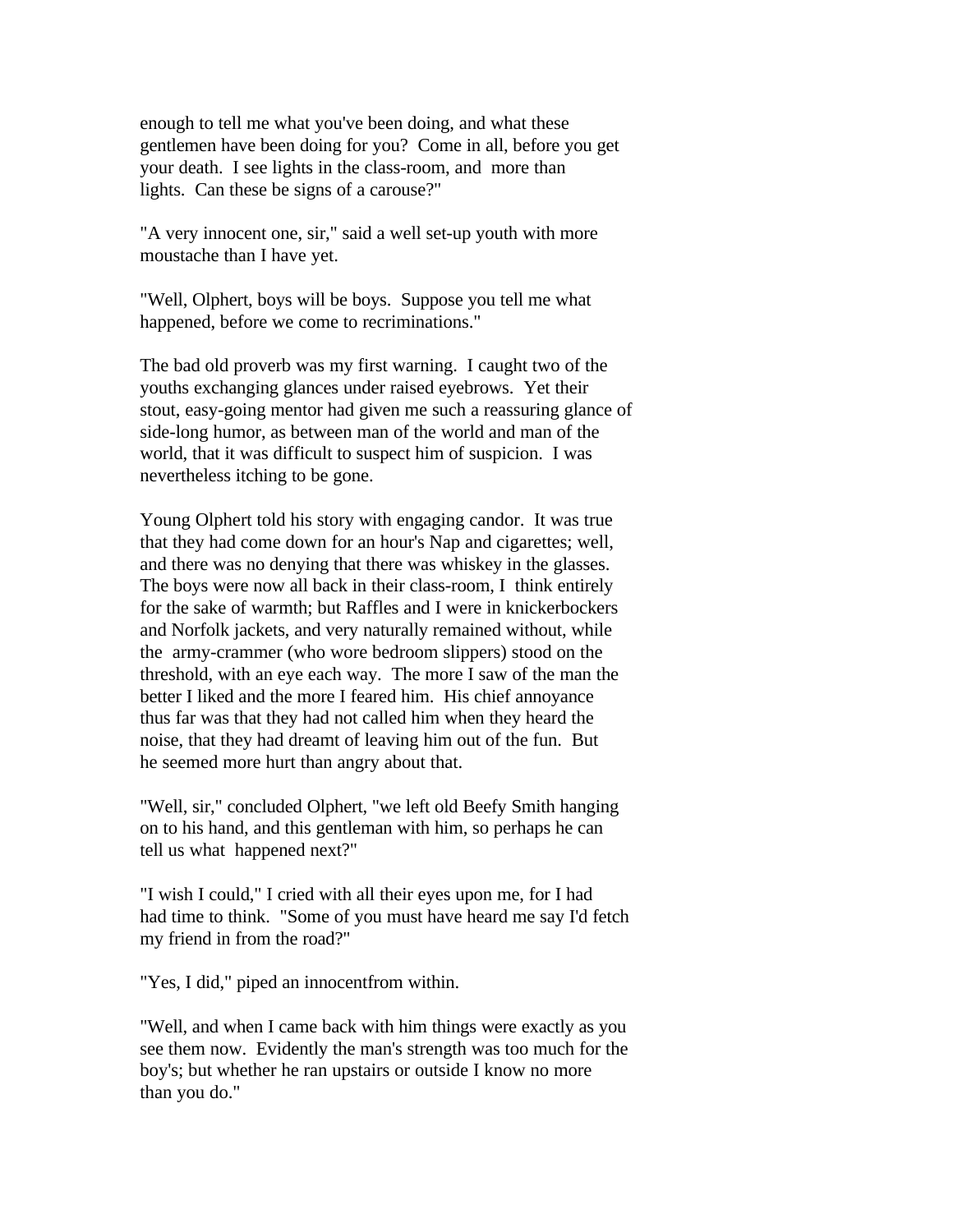"It wasn't like that boy to run either way," said the crammer, cocking a clear blue eye on me.

"But if he gave chase!"

"It wasn't like him even to let go."

"I don't believe Beefy ever would," put in Olphert. "That's why we gave him the billet."

"He may have followed him through the pantry window," I suggested wildly.

"But the door's shut," put in a boy.

"I'll have a look at it," said the crammer.

And the key no longer in the lock, and the insensible youth within! The key would be missed, the door kicked in; nay, with the man's eye still upon me, I thought I could smell the chloroform,

I thought I could hear a moan, and prepared for either any moment. And how he did stare! I have detested blue eyes ever since, and blonde moustaches, and the whole stout easy-going type

that is not such a fool as it looks. I had brazened it out with the boys, but the first grown man wa too many for me, and the blood ran out of my heart as though there was no Raffles at my back. Indeed, I had forgotten him. I had so longed to put this thing through by myself! Even in my extremity it was almost a disappointment to m when his dear, cool voice fell like a delicious draught upon my ears. But its effect upon the others is more interesting to recall. Until now the crammer had the centre of the stage, but at this point Raffles usurped a place which was always his at will. People would wait for what he had to say, as these people waited now for the simplest and most natural thing in the world.

"One moment!" he had begun.

"Well?" said the crammer, relieving me of his eyes at last.

"I don't want to lose any of the fun--"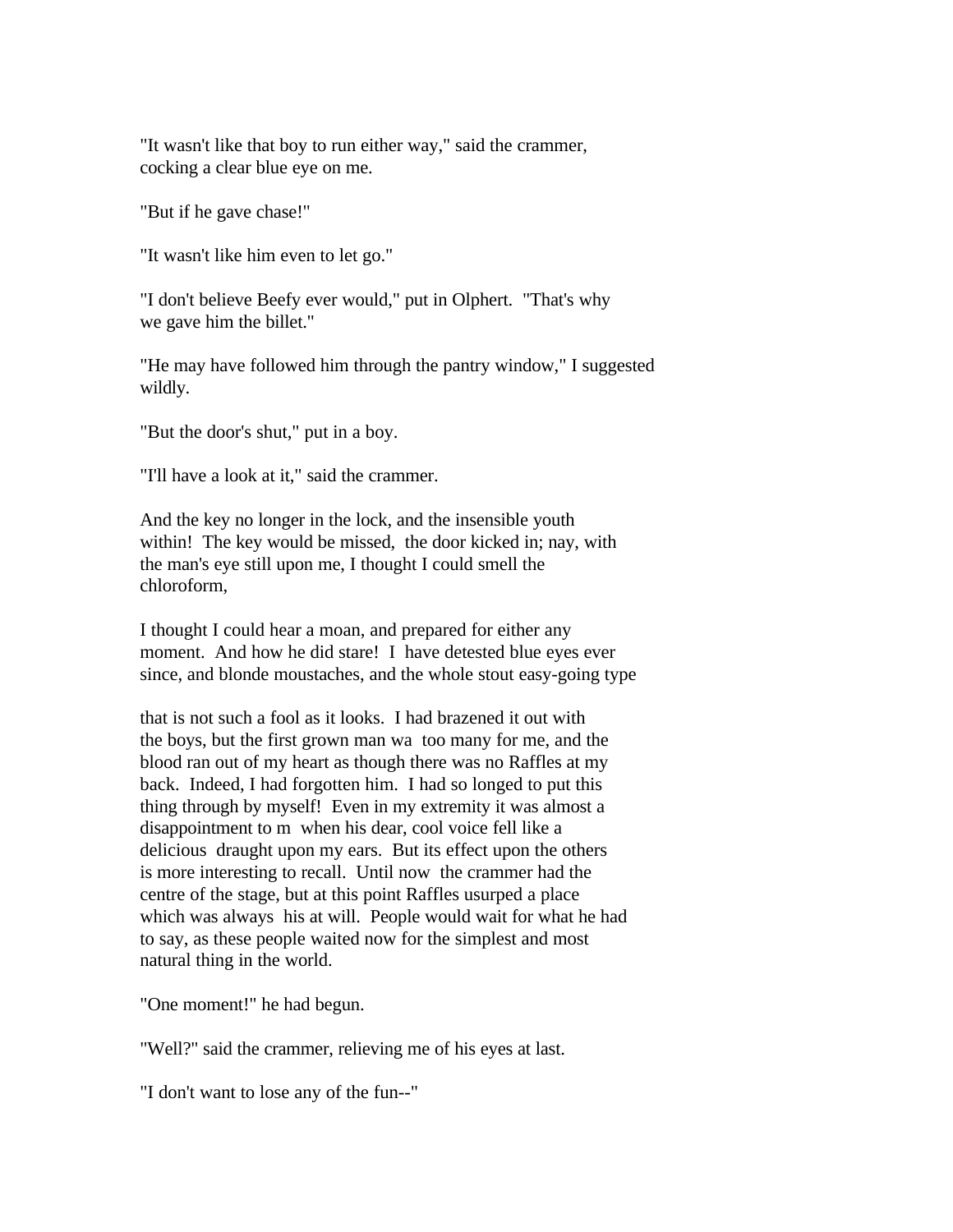"Nor must you," said the crammer, with emphasis.

"But we've left our bikes outside, and mine's a Beeston Humber," continued Raffles. "If you don't mind, we'll bring 'em in before these fellows get away on them."

And out he went without a look to see the effect of his words, I after him with a determined imitation of his self-control. But I would have given something to turn round. I believe that for one moment the shrewd instructor was taken in, but as I reached the steps I heard him asking his pupils whether any of them had seen any bicycles outside.

That moment, however, made the difference. We were in the shrubbery, Raffles with his electric torch drawn and blazing, when we heard the kicking at the pantry door, and in the drive with our bicycles before man and boys poured pell-mell down the steps.

We rushed our machines to the nearer gate, for both were shut, and we got through and swung it home behind us in the nick of time. Even I could mount before they could reopen the gate, which Raffles held against them for half an instant with unnecessary gallantry. But he would see me in front of him, and so it fell to me to lead the way.

Now, I have said that it was a very misty night (hence the whole thing), and also that these houses were on a hill. But they were not nearly on the top of the hill, and I did what I firmly believe that almost everybody would have done in my place. Raffles, indeed, said he would have done it himself, but that was his generosity, and he was the one man who would not. What I did was to turn in the opposite direction to the other gate, where we might so easily have been cut off, and to pedal for my life--up-hill!

"My God!" I shouted when I found it out.

"Can you turn in your own length?" asked Raffles, following loyally.

"Not certain."

"Then stick to it. You couldn't help it. But it's the devil of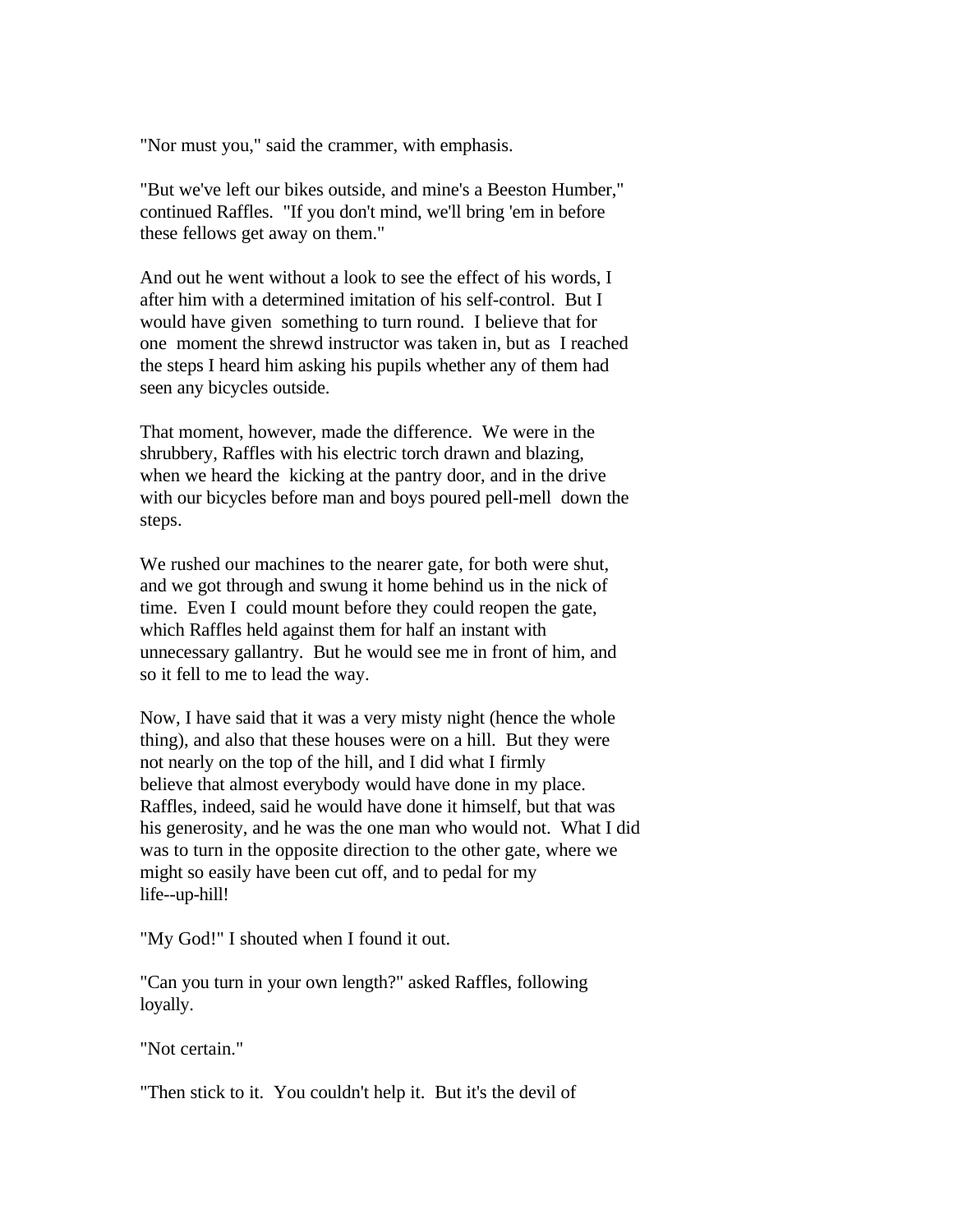a hill!"

"And here they come!"

"Let them," said Raffles, and brandished his electric torch, our only light as yet.

A hill seems endless in the dark, for you cannot see the end, and with the patter of bare feet gaining on us, I thought this one could have no end at all. Of course the boys could charge up it quicker than we could pedal, but I even heard the voice of their stout instructor growing louder through the mist.

"Oh, to think I've let you in for this!" I groaned, my head over the handle-bars, every ounce of my weight first on one foot and then on the other. I glanced at Raffles, and in the white light of his torch he was doing it all with his ankles, exactly as though he had been riding in a Gymkhana.

"It's the most sporting chase I was ever in," said he.

"All my fault!"

"My dear Bunny, I wouldn't have missed it for the world!"

Nor would he forge ahead of me, though he could have done so in a moment, he who from his boyhood had done everything of the kind so much better than anybody else. No, he must ride a wheel's length behind me, and now we could not only hear the boys running, but breathing also. And then of a sudden I saw Raffles on my right striking with his torch; a face flew out of the darkness to meet the thick glass bulb with the glowing wire enclosed; it was the face of the boy Olphert, with his enviable moustache, but it vanished with the crash of glass, and the naked wire thickened to the eye like a tuning-fork struck red-hot.

I saw no more of that. One of them had crept up on my side also; as I looked, hearing him pant, he was grabbing at my left handle, and I nearly sent Raffles into the hedge by the sharp turn I took to the right. His wheel's length saved him. But my boy could run, was overhauling me again, seemed certain of me this time, when all at once the Sunbeam ran easily; every ounce of my weight with either foot once more, and I was over the crest of the hill, the gray road reeling out from under me as I felt for my brake. I looked back at Raffles. He had put up his feet. I screwed my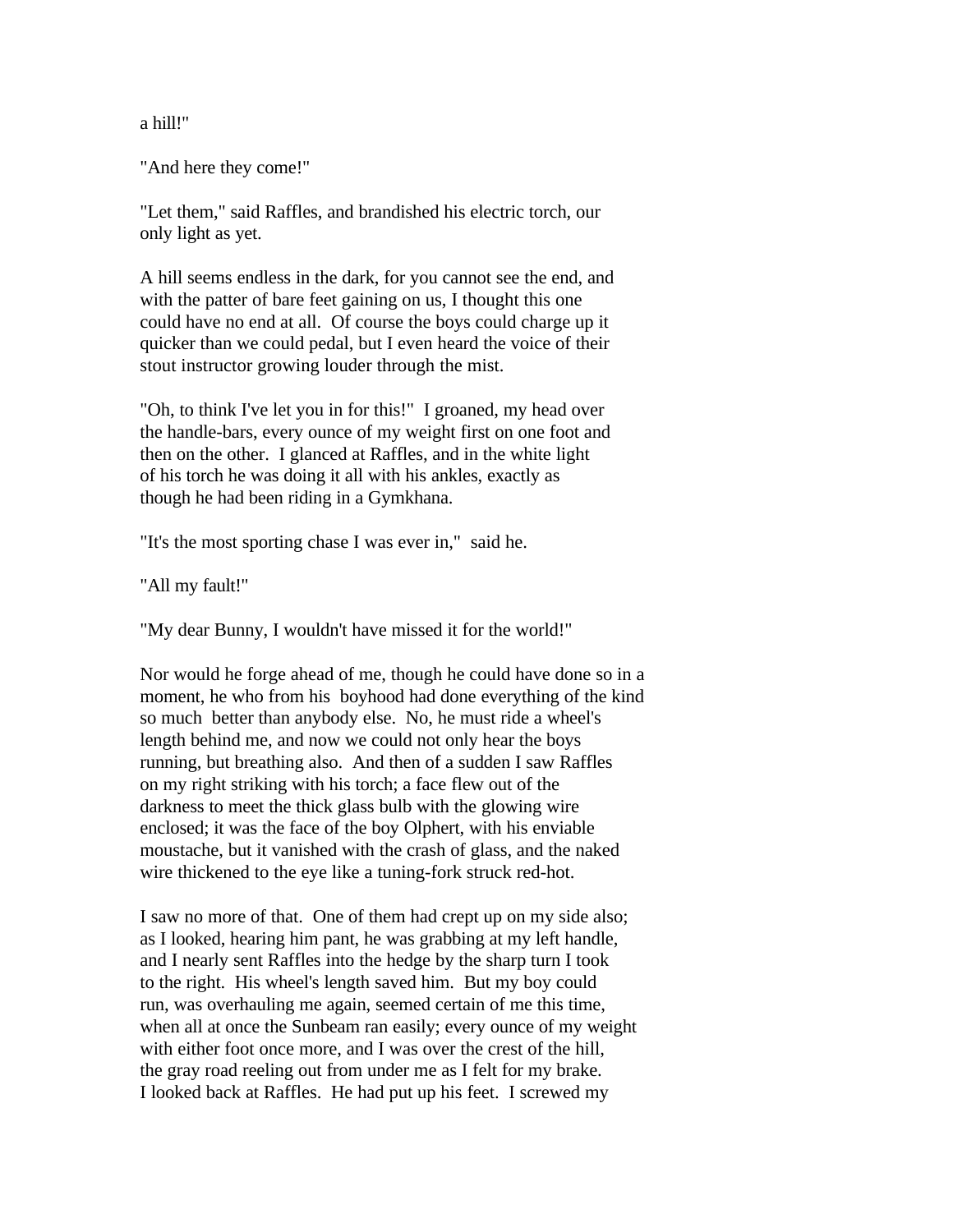head round still further, and there were the boys in their pyjamas, their hands upon their knees, like so many wicket-keepers, and a big man shaking his fist. There was a lamp-post on the hill-top, and that was the last I saw.

We sailed down to the river, then on through Thames Ditton as far as Esher Station, when we turned sharp to the right, and from the dark stretch by Imber Court came to light in Molesey, and were soon pedalling like gentlemen of leisure through Bushey Park, our lights turned up, the broken torch put out and away. The big gates had long been shut, but you can manoeuvre a bicycle through the others. We had no further adventures on the way home, and our coffee was still warm upon the hob.

"But I think it's an occasion for Sullivans," said Raffles, who now kept them for such. "By all my gods, Bunny, it's been the most sporting night we ever had in our lives! And do you know which was the most sporting part of it?"

"That up-hill ride?"

"I wasn't thinking of it."

"Turning your torch into a truncheon?"

"My dear Bunny! A gallant lad--I hated hitting him."

"I know," I said. "The way you got us out of the house!"

"No, Bunny," said Raffles, blowing rings. "It came before that, you sinner, and you know it!"

"You don't mean anything I did?" said I, self-consciously, for I began to see that this was what he did mean. And now at latest it will also be seen why this story has been told with undue and

inexcusable gusto; there is none other like it for me to tell; it is my one ewe-lamb in all these annals. But Raffles had a ruder name for it.

"It was the Apotheosis of the Bunny," said he, but in a tone I never shall forget.

"I hardly knew what I was doing or saying," I said. "The whole thing was a fluke."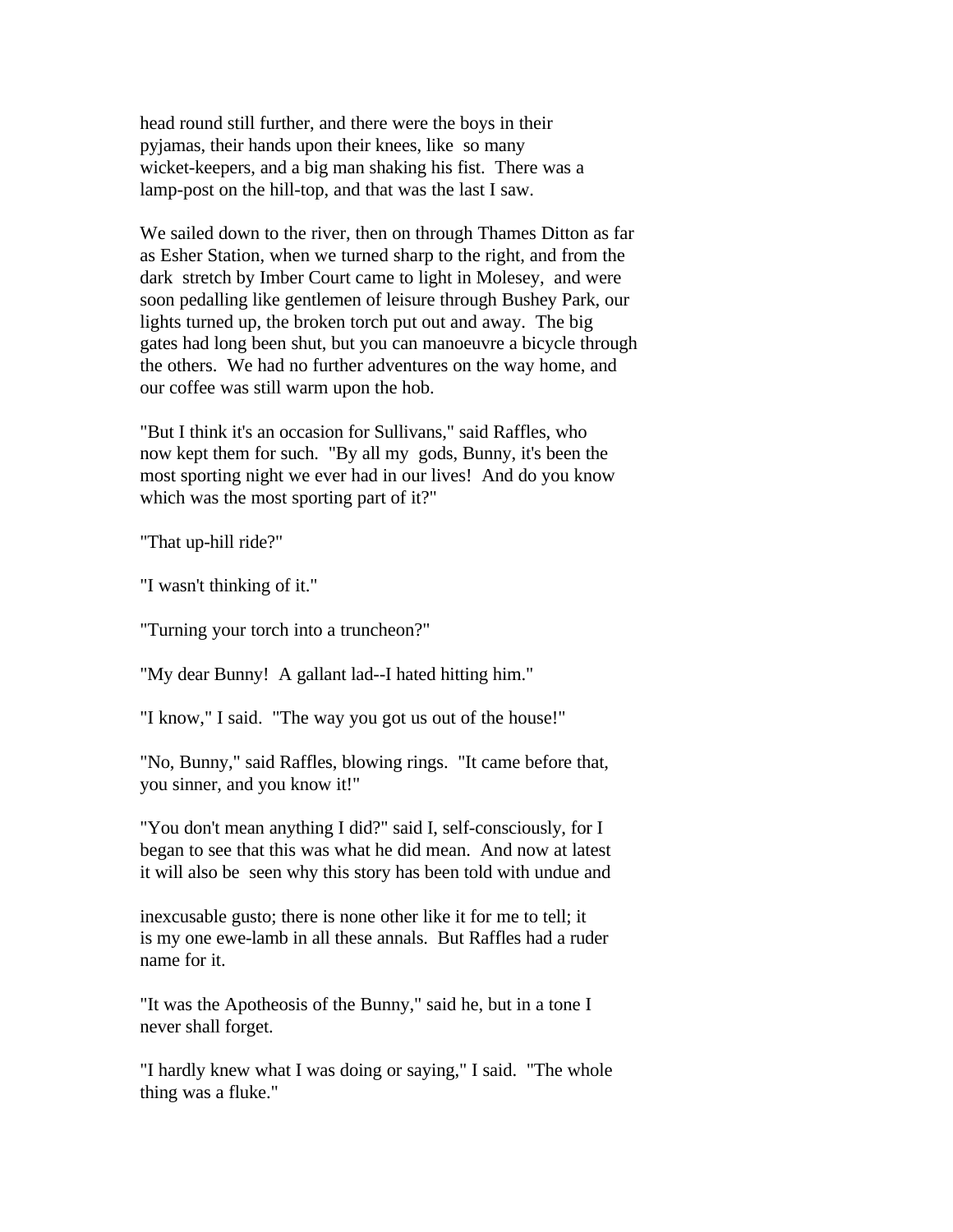"Then," said Raffles, "it was the kind of fluke I always trusted you to make when runs were wanted."

And he held out his dear old hand.

### THE KNEES OF THE GODS

#### I

"The worst of this war," said Raffles, "is the way it puts a fellow off his work."

It was, of course, the winter before last, and we had done nothing dreadful since the early autumn. Undoubtedly the war was the cause. Not that we were among the earlier victims of the fever. I took disgracefully little interest in the Negotiations, while the Ultimatum appealed to Raffles as a sporting flutter. Then we gave the whole thing till Christmas. We still missed the cricket in the papers. But one russet afternoon we were in Richmond, and a terrible type was shouting himself hoarse with "'Eavy British lorsses--orful slorter o' the Bo-wers! Orful slorter! Orful slorter! 'Eavy British lorsses!" I thought the terrible type had invented it, but Raffles gave him more than he asked, and then I held the bicycle while he tried to pronounce Eland's Laagte. We were never again without our sheaf of evening papers, and Raffles ordered three morning ones, and I gave up mine in spite of its literary page. We became strategists. We knew exactly what Buller was to do on landing, and, still better, what the other Generals should have done. Our map was the best that could be bought, with flags that deserved a better fate than standing still. Raffles woke me to hear "The Absent-Minded Beggar" on the morning it appeared; he was one of the first substantial subscribers to the fund. By this time our dear landlady was more excited than we. To our enthusiasm for Thomas she added a personal bitterness against the Wild Boars, as she persisted in calling them, each time as though it were the first. I could linger over our landlady's attitude in the whole matter. That was her only joke about it, and the true humorist never smiled at it herself. But you had only to say a syllable for a venerable gentleman, declared by her to be at the bottom of it all, to hear what she could do to him if she caught him. She could put him in a cage and go on tour with him, and make him howl and dance for his food like a debased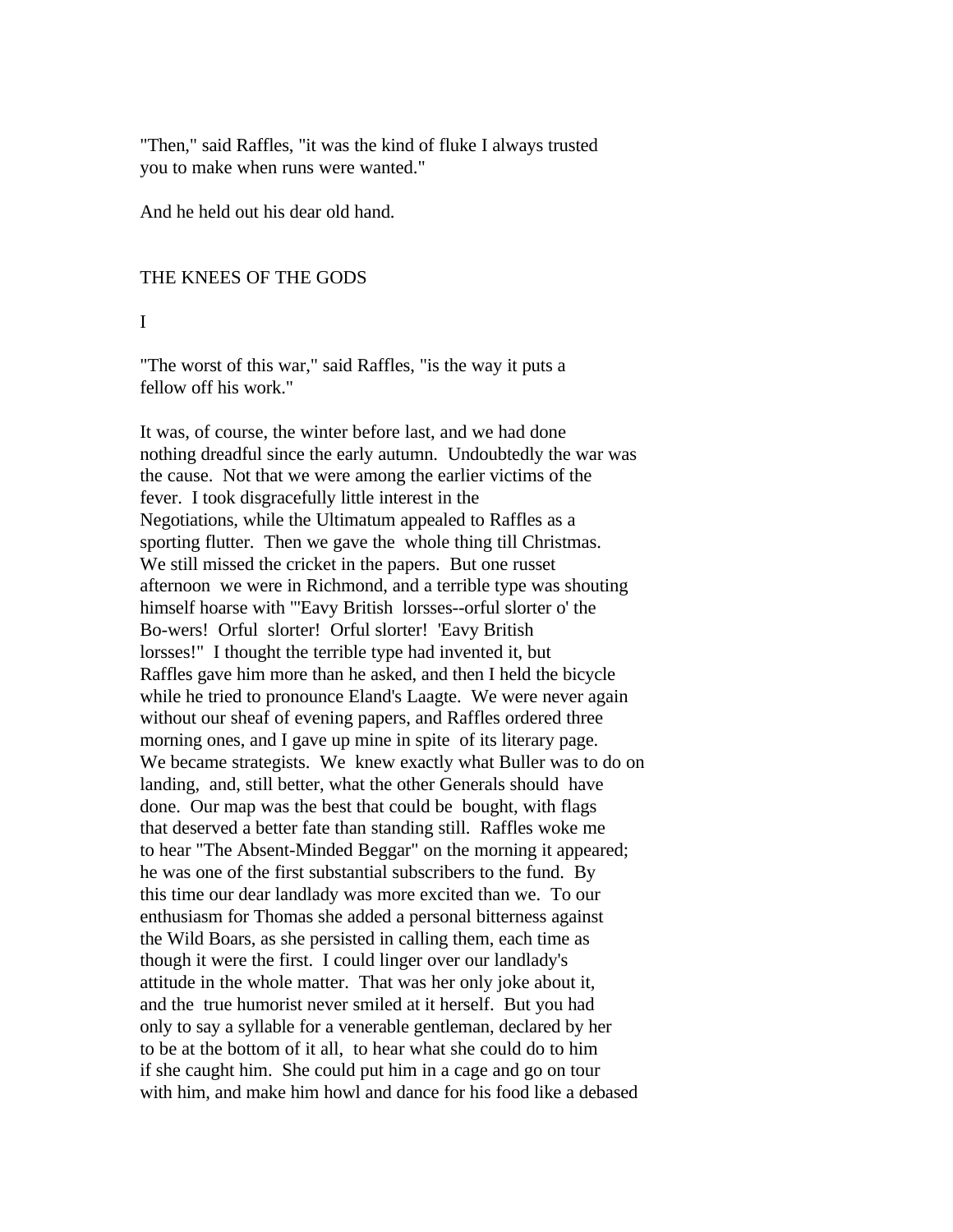bear before a fresh audience every day. Yet a more kind-hearted woman I have neverknown. The war did not uplift our landlady as it did her lodgers.

But presently it ceased to have that precise effect upon us. Bad was being made worse and worse; and then came more than Englishmen could endure in that black week across which the names of three African villages are written forever in letters of blood. "All three pegs," groaned Raffles on the last morning of the week; "neck-and-crop, neck-and-crop!" It was his first word of cricket since the beginning of the war.

We were both depressed. Old school-fellows had fallen, and I know Raffles envied them; he spoke so wistfully of such an end. To cheer him up I proposed to break into one of the many more or less royal residences in our neighborhood; a tough crib was what he needed; but I will not trouble you with what he said to me. There was less crime in England that winter than for years past; there was none at all in Raffles. And yet there were those who could denounce the war!

So we went on for a few of those dark days, Raffles very glum and grim, till one fine morning the Yeomanry idea put new heart into us all. It struck me at once as the glorious scheme it was to prove, but it did not hit me where it hit others. I was not a fox-hunter, and the gentlemen of England would scarcely have owned me as one of them. The case of Raffles was in that respect still more hopeless (he who had even played for them at Lord's), and he seemed to feel it. He would not speak to me all the morning; in the afternoon he went for a walk alone. It was another man who came home, flourishing a small bottle packed in white paper.

"Bunny," said he, "I never did lift my elbow; it's the one vice I never had. It has taken me all these years to find my tipple, Bunny; but here it is, my panacea, my elixir, my magic philtre!"

I thought he had been at it on the road, and asked him the name of the stuff.

"Look and see, Bunny."

And if it wasn't a bottle of ladies' hair-dye, warranted to change any shade into the once fashionable yellow within a given number of applications!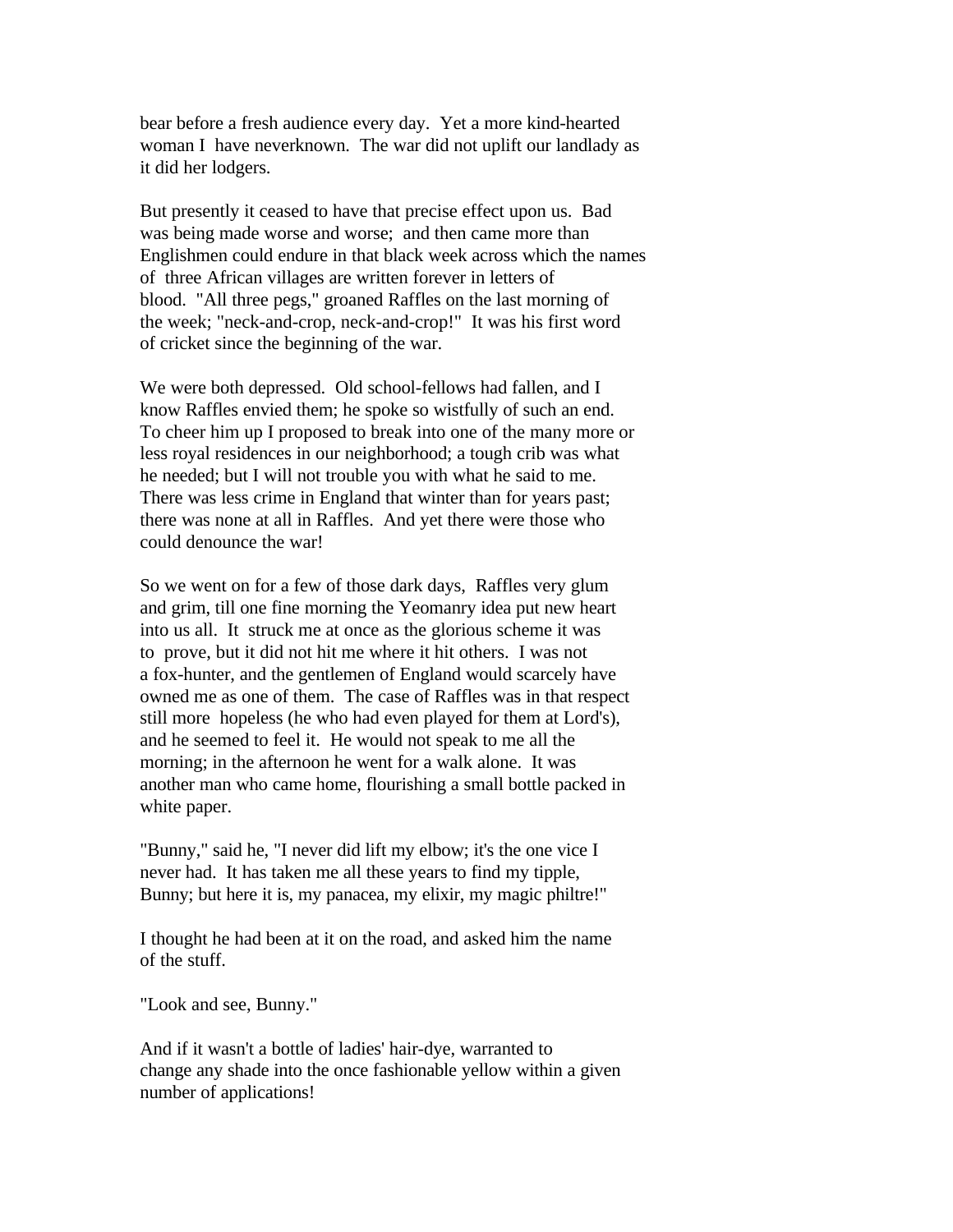"What on earth," said I, "are you going to do with this?"

"Dye for my country," he cried, swelling. "Dulce et decorum est, Bunny, my boy!"

"Do you mean that you are going to the front?"

"If I can without coming to it."

I looked at him as he stood in the firelight, straight as a dart, spare but wiry, alert, laughing, flushed from his wintry walk; and as I looked, all the years that I had known him, and more besides, slipped from him in my eyes. I saw him captain of the eleven at school. I saw him running with the muddy ball on days like this, running round the other fifteen as a sheep-dog round a flock of sheep. He had his cap on still, and but for the gray hairs underneath--but here I lost him in a sudden mist. It was not sorrow at his going, for I did not mean to let him go alone. It was enthusiasm, admiration, affection, and also, I believe, a sudden regret that he had not always appealed to that part of my nature to which he was appealing now. It was a little thrill of penitence. Enough of it.

"I think it great of you," I said, and at first that was all.

How he laughed at me. He had had his innings; there was no better way of getting out. He had scored off an African millionaire, the Players, a Queensland Legislator, the Camorra, the late Lord Ernest Belville, and again and again off Scotland Yard. What more could one man do in one lifetime? And at the worst it was the death to die: no bed, no doctor, no temperature--and Raffles stopped himself.

"No pinioning, no white cap," he added, "if you like that better."

"I don't like any of it," I cried, cordially; "you've simply got to come back."

"To what?" he asked, a strange look on him.

And I wondered--for one instant--whether my little thrill had gone through him. He was not a man of little thrills.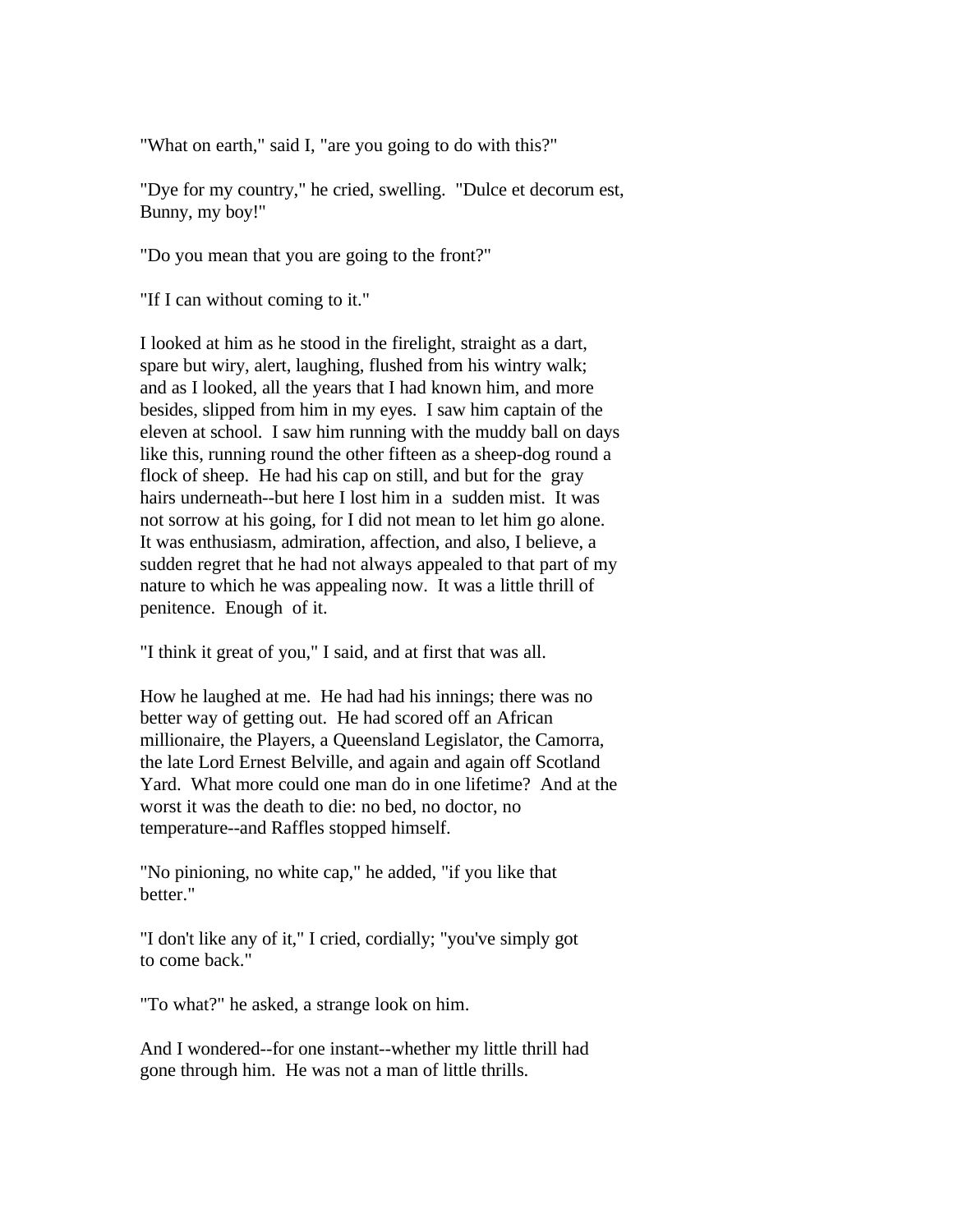Then for a minute I was in misery. Of course I wanted to go too--he shook my hand without a word--but how could I? They would never have me, a branded jailbird, in the Imperial Yeomanry! Raffles burst out laughing; he had been looking very hard at me for about three seconds.

"You rabbit," he cried, "even to think of it! We might as well offer ourselves to the Metropolitan Police Force. No, Bunny, we go out to the Cape on our own, and that's where we enlist. One of these regiments of irregular horse is the thing for us; you spent part of your pretty penny on horse-flesh, I believe, and you remember how I rode in the bush! We're the very men for them, Bunny, and they won't ask to see our birthmarks out there. I don't think even my hoary locks would put them off, but it would be too conspicuous in the ranks."

Our landlady first wept on hearing our determination, and then longed to have the pulling of certain whiskers (with the tongs, and they should be red-hot); but from that day, and for as many as were left to us, the good soul made more of us than ever. Not that she was at all surprised; dear brave gentlemen who could look for burglars on their bicycles at dead of night, it was only what you might expect of them, bless their lion hearts. I wanted to wink at Raffles, but he would not catch my eye. He was a ginger-headed Raffles by the end of January, and it was extraordinary what a difference it made. His most elaborate disguises had not been more effectual than this simple expedient, and, with khaki to complete the subdual of his individuality, he had every hope of escaping recognition in the field. The man he dreaded was the officer he had known in old days; there were ever so many of him at the Front; and it was to minimize this risk that we went out second-class at the beginning of February.

It was a weeping day, a day in a shroud, cold as clay, yet for that very reason an ideal day upon which to leave England for the sunny Front. Yet my heart was heavy as I looked my last at her; it was heavy as the raw, thick air, until Raffles came and leant upon the rail at my side.

"I know what you are thinking, and you've got to stop," said he. "It's on the knees of the gods, Bunny, whether we do or we don't, and thinking won't make us see over their shoulders."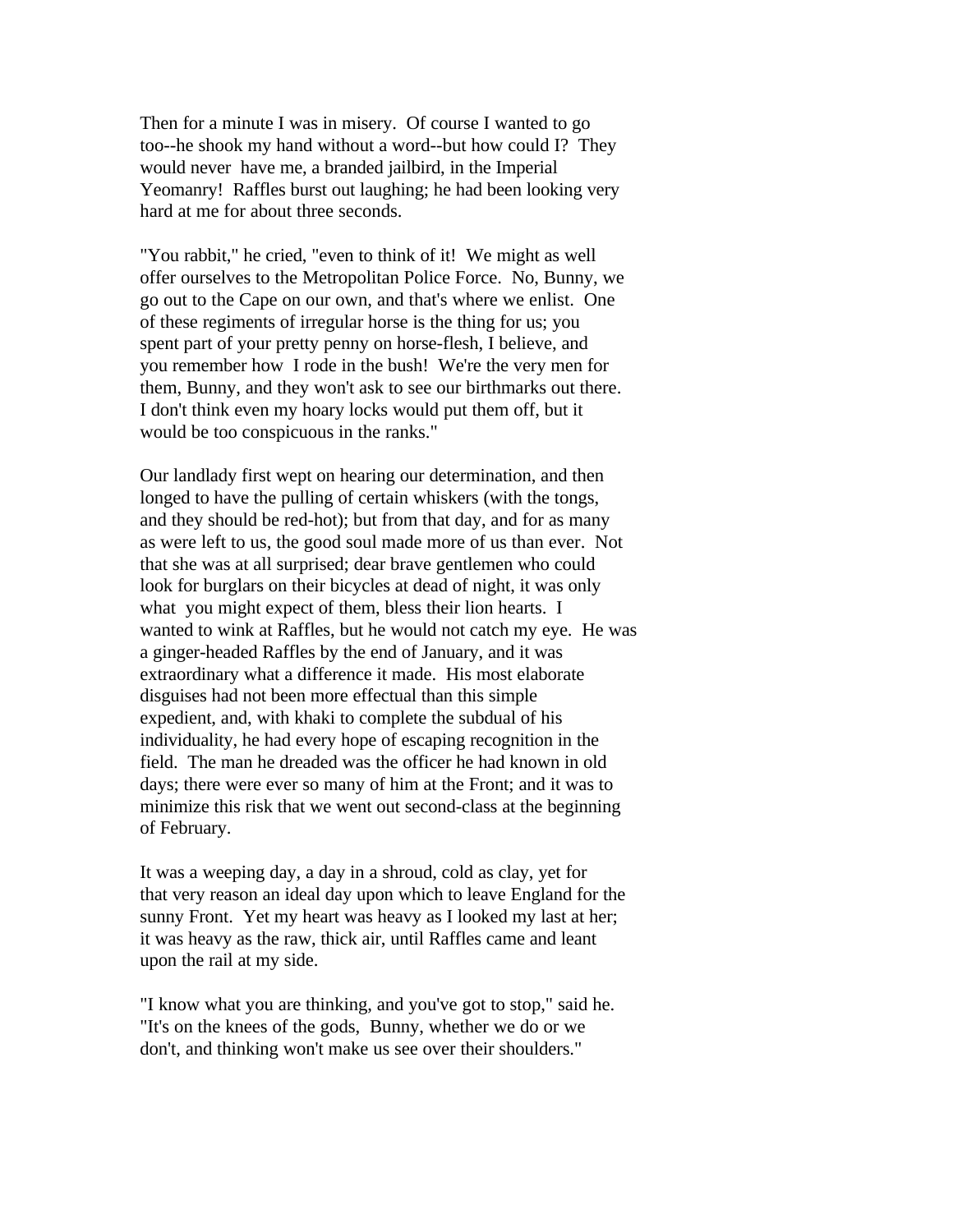Now I made as bad a soldier (except at heart) as Raffles made a good one, and I could not say a harder thing of myself. My ignorance of matters military was up to that time unfathomable, and is still profound. I was always a fool with horses, though I did not think so at one time, and I had never been any good with a gun. The average Tommy may be my intellectual inferior, but he must know some part of his work better than I ever knew any of mine. I never even learnt to be killed. I do not mean that I ever ran away. The South African Field Force might have been strengthened if I had.

The foregoing remarks do not express a pose affected out of superiority to the usual spirit of the conquering hero, for no man was keener on the war than I, before I went to it. But one can only write with gusto of events (like that little affair at Surbiton) in which one has acquitted oneself without discredit, and I cannot say that of my part in the war, of which I now loathe the thought for other reasons. The battlefield was no place for me, and neither was the camp. My ineptitude made me the butt of the looting, cursing, swash-buckling lot who formed the very irregular squadron which we joined; and it would have gone hard with me but for Raffles, who was soon the darling devil of them all, but never more loyally my friend. Your fireside fire-eater does not think of these things. He imagines all the fighting to be with the enemy. He will probably be horrified to hear that men can detest each other as cordially in khaki as in any other wear, and with a virulence seldom inspired by the bearded dead-shot in the opposite trench. To the fireside fire-eater, therefore (for you have seen me one myself), I dedicate the story of Corporal Connal, Captain Bellingham, the General, Raffles, and myself.

I must be vague, for obvious reasons. The troop is fighting as I write; you will soon hear why I am not; but neither is Raffles, nor Corporal Connal. They are fighting as well as ever, those other hard-living, harder-dying sons of all soils; but I am not going to say where it was that we fought with them. I believe that no body of men of equal size has done half so much heroic work. But they had got themselves a bad name off the field, so to speak; and I am not going to make it worse by saddling them before the world with Raffles and myself, and that ruffian Connal.

II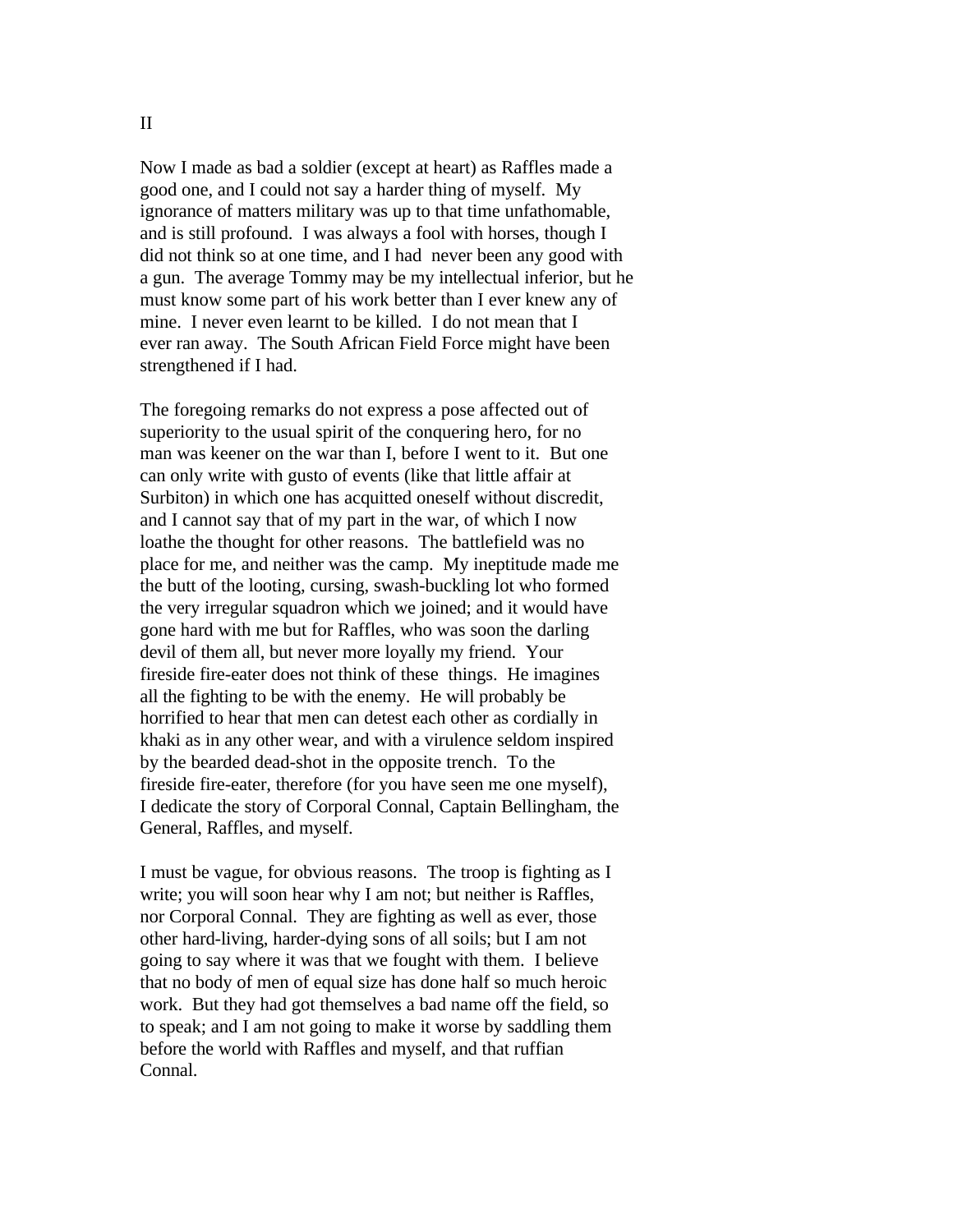The fellow was a mongrel type, a Glasgow Irishman by birth and upbringing, but he had been in South Africa for years, and he certainly knew the country very well. This circumstance, coupled with the fact that he was a very handy man with horses, as all colonists are, had procured him the first small step from the ranks which facilitates bullying if a man be a bully by nature, and is physically fitted to be a successful one. Connal was a hulking ruffian, and in me had ideal game. The brute was offensive to me from the hour I joined. The details are of no importance, but I stood up to him at first in words, and finally for a few seconds on my feet. Then I went down like an ox, and Raffles came out of his tent. Their fight lasted twenty minutes, and Raffles was marked, but the net result was dreadfully conventional, for the bully was a bully no more.

But I began gradually to suspect that he was something worse. All this time we were fighting every day, or so it seems when I look back. Never a great engagement, and yet never a day when we were wholly out of touch with the enemy. I had thus several opportunities of watching the other enemy under fire, and had almost convinced myself of the systematic harmlessness of his own shooting, when a more glaring incident occurred.

One night three troops of our squadron were ordered to a certain point whither they had patrolled the previous week; but our own particular troop was to stay behind, and in charge of no other than the villanous corporal, both our officer and sergeant having gone into hospital with enteric. Our detention, however, was very temporary, and Connal would seem to have received the usual vague orders to proceed in the early morning to the place where the other three companies had camped. It appeared that we were to form an escort to two squadron-wagons containing kits, provisions, and ammunition.

Before daylight Connal had reported his departure to the commanding officer, and we passed the outposts at gray dawn. Now, though I was perhaps the least observant person in the troop, I was not the least wideawake where Corporal Connal was concerned, and it struck me at once that we were heading in the wrong direction. My reasons are not material, but as a matter of fact our last week's patrol had pushed its khaki tentacles both east and west; and eastward they had met with resistance so determined as to compel them to retire; yet it was eastward that we were travelling now. I at once spurred alongside Raffles, as he rode, bronzed and bearded, with warworn wide-awake over eyes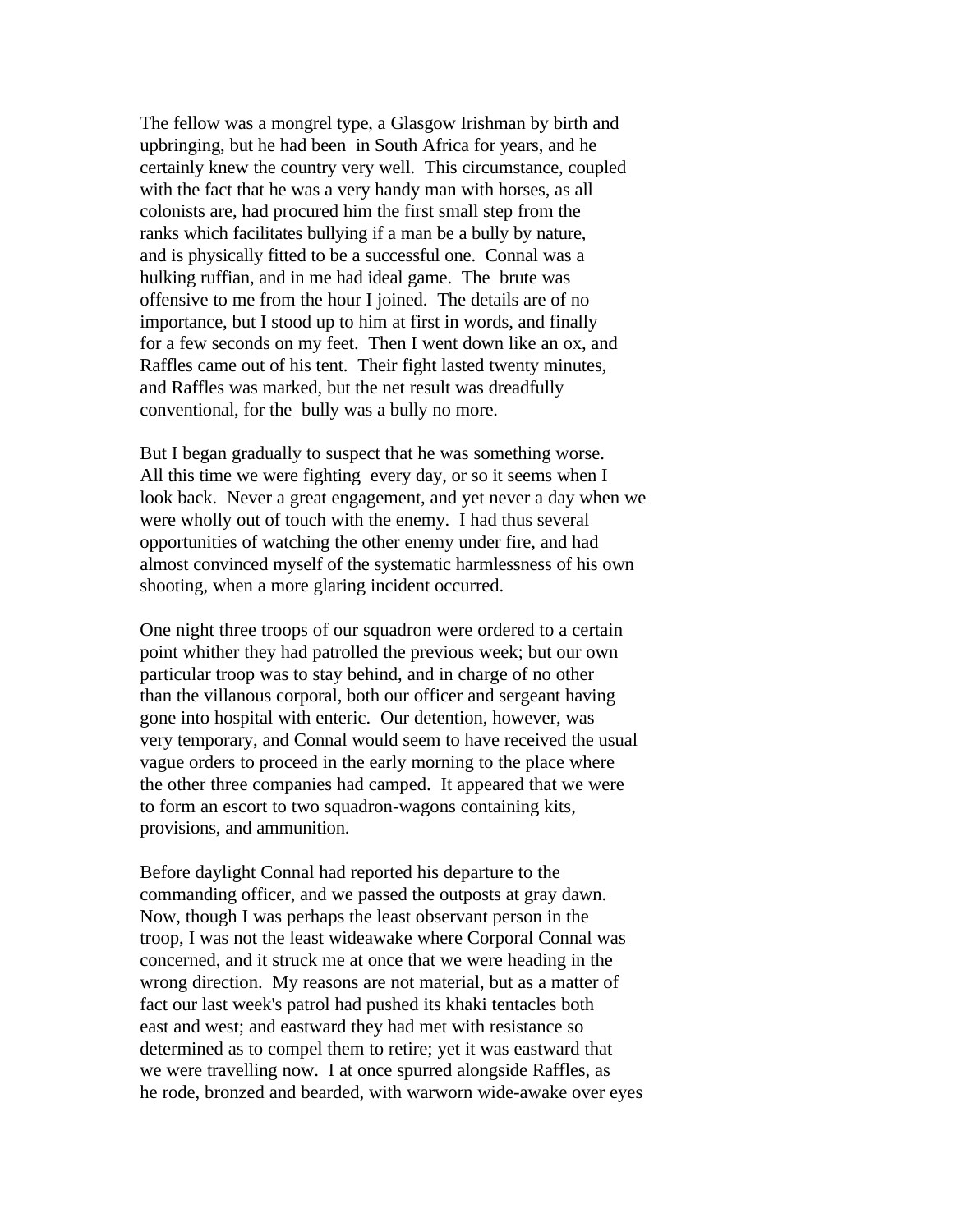grown keen as a hawk's, and a cutty-pipe sticking straight out from his front teeth. I can see him now, so gaunt and grim and debonair, yet already with much of the nonsense gone out of him, though I thought he only smiled on my misgivings.

"Did he get the instructions, Bunny, or did we? Very well, then; give the devil a chance."

There was nothing further to be said, but I felt more crushed than convinced; so we jogged along into broad daylight, until Raffles himself gave a whistle of surprise.

"A white flag, Bunny, by all my gods!"

I could not see it; he had the longest sight in all our squadron; but in a little the fluttering emblem, which had gained such a sinister significance in most of our eyes, was patent even to mine. A little longer, and the shaggy Boer was in our midst upon his shaggy pony, with a half-scared, half-incredulous look in his deep-set eyes. He was on his way to our lines with some missive, and had little enough to say to us, though frivolous and flippant questions were showered upon him from most saddles.

"Any Boers over there?" asked one, pointing in the direction in which we were still heading.

"Shut up!" interjected Raffles in crisp rebuke.

The Boer looked stolid but sinister.

"Any of our chaps?" added another.

The Boer rode on with an open grin.

And the incredible conclusion of the matter was that we were actually within their lines in another hour; saw them as large as life within a mile and a half on either side of us; and must every man of us have been taken prisoner had not every man but Connal refused to go one inch further, and had not the Boers themselves obviously suspected some subtle ruse as the only conceivable explanation of so madcap a manoeuvre. They allowed us to retire without firing a shot; and retire you may be sure we did, the Kaffirs flogging their teams in a fury of fear, and our precious corporal sullen but defiant.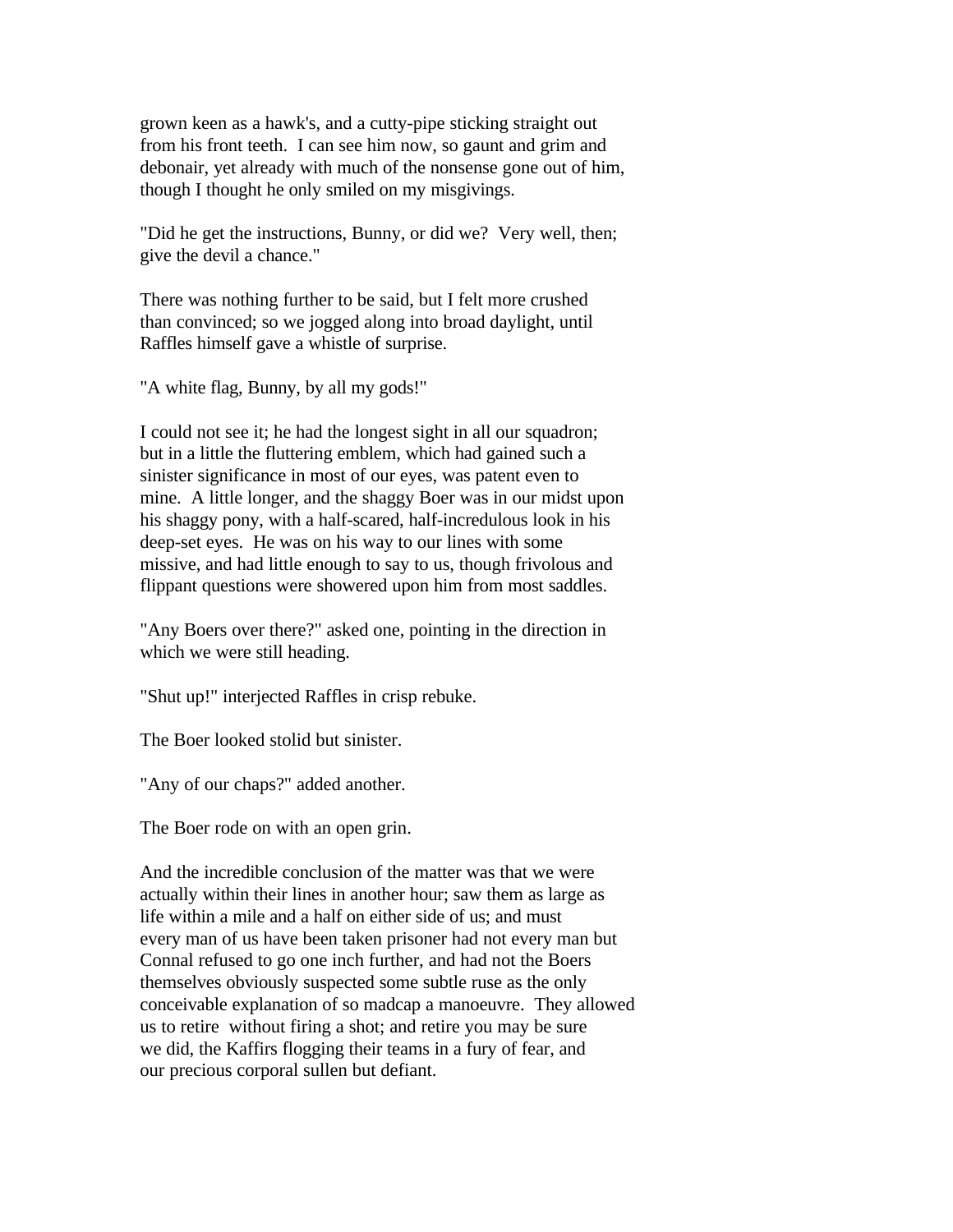I have said this was the conclusion of the matter, and I blush to repeat that it practically was. Connal was indeed wheeled up before the colonel, but his instructions were not written instructions, and he lied his way out with equal hardihood and tact.

"You said 'over there,' sir," he stoutly reiterated; and the vagueness with which such orders were undoubtedly given was the saving of him for the time being.

I need not tell you how indignant I felt, for one.

"The fellow is a spy!" I said to Raffles, with no nursery oath, as we strolled within the lines that night.

He merely smiled in my face.

"And have you only just found it out, Bunny? I have known it almost ever since we joined; but this morning I did think we had him on toast."

"It's disgraceful that we had not," cried I. "He ought to have been shot like a dog."

"Not so loud, Bunny, though I quite agree; but I don't regret what has happened as much as you do. Not that I am less bloodthirsty than you are in this case, but a good deal more so! Bunny, I'm mad-keen on bowling him out with my own unaided hand--though I may ask you to take the wicket. Meanwhile, don't wear all your animosity upon your sleeve; the fellow has friends who still believe in him; and there is no need for you to be more openly his enemy than you were before."

Well, I can only vow that I did my best to follow this sound advice; but who but a Raffles can control his every look? It was never my forte, as you know, yet to this day I cannot conceive what I did to excite the treacherous corporal's suspicions. He was clever enough, however, not to betray them, and lucky enough to turn the tables on us, as you shall hear.

# III

Bloemfontein had fallen since our arrival, but there was plenty of fight in the Free Staters still, and I will not deny that it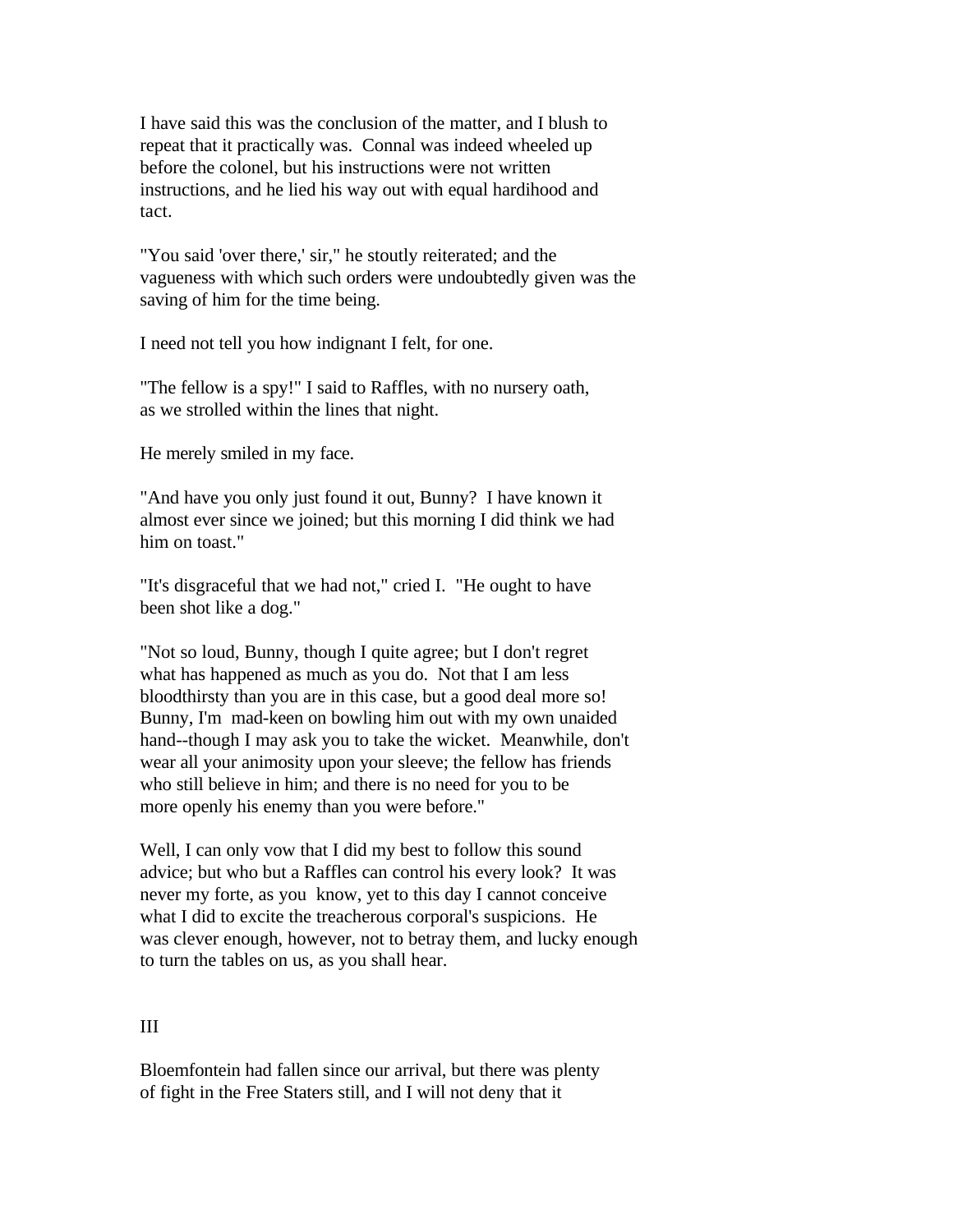was thes gentry who were showing us the sport for which our corps came in. Constant skirmishing was our portion, with now and then an action that you would know at least by name, did I feel free to mention them. But I do not, and indeed it is better so. I have not to describe the war even as I saw it, I am thankful to say, but only the martial story of us two and those others of whom you wot. Corporal Connal was the dangerous blackguard you have seen. Captain Bellingham is best known for his position in the batting averages a year or two ago, and for his subsequent failure to obtai a place in any of the five Test Matches. But I only think of him as the officer who recognized Raffles.

We had taken a village, making quite a little name for it and for ourselves, and in the village our division was reinforced by a fresh brigade of the Imperial troops. It was a day of rest, our first for weeks, but Raffles and I spent no small part of it in seeking high and low for a worthy means of quenching the kind of thirst which used to beset Yeomen and others who had left good cellars for the veldt. The old knack came back to us both, though I believe that I alone was conscious of it at the time; and we were leaving the house, splendidly supplied, when we almost ran into the arms of an infantry officer, with a scowl upon his red-hot face, and an eye-glass flaming at us in the sun.

"Peter Bellingham!" gasped Raffles under his breath, and then we saluted and tried to pass on, with the bottles ringing like church-bells under our khaki. But Captain Bellingham was a hard man.

"What have you men been doin'?" drawled he.

"Nothing, sir," we protested, like innocence with an injury.

"Lootin' 's forbidden," said he. "You had better let me see those bottles."

"We are done," whispered Raffles, and straightway we made a sideboard of the stoop across which he had crept at so inopportune a moment. I had not the heart to raise my eyes again, yet it was many moments before the officer broke silence.

"Uam Var!" he murmured reverentially at last. "And Long John of Ben Nevis! The first drop that's been discovered in the whole psalm-singing show! What lot do you two belong to?"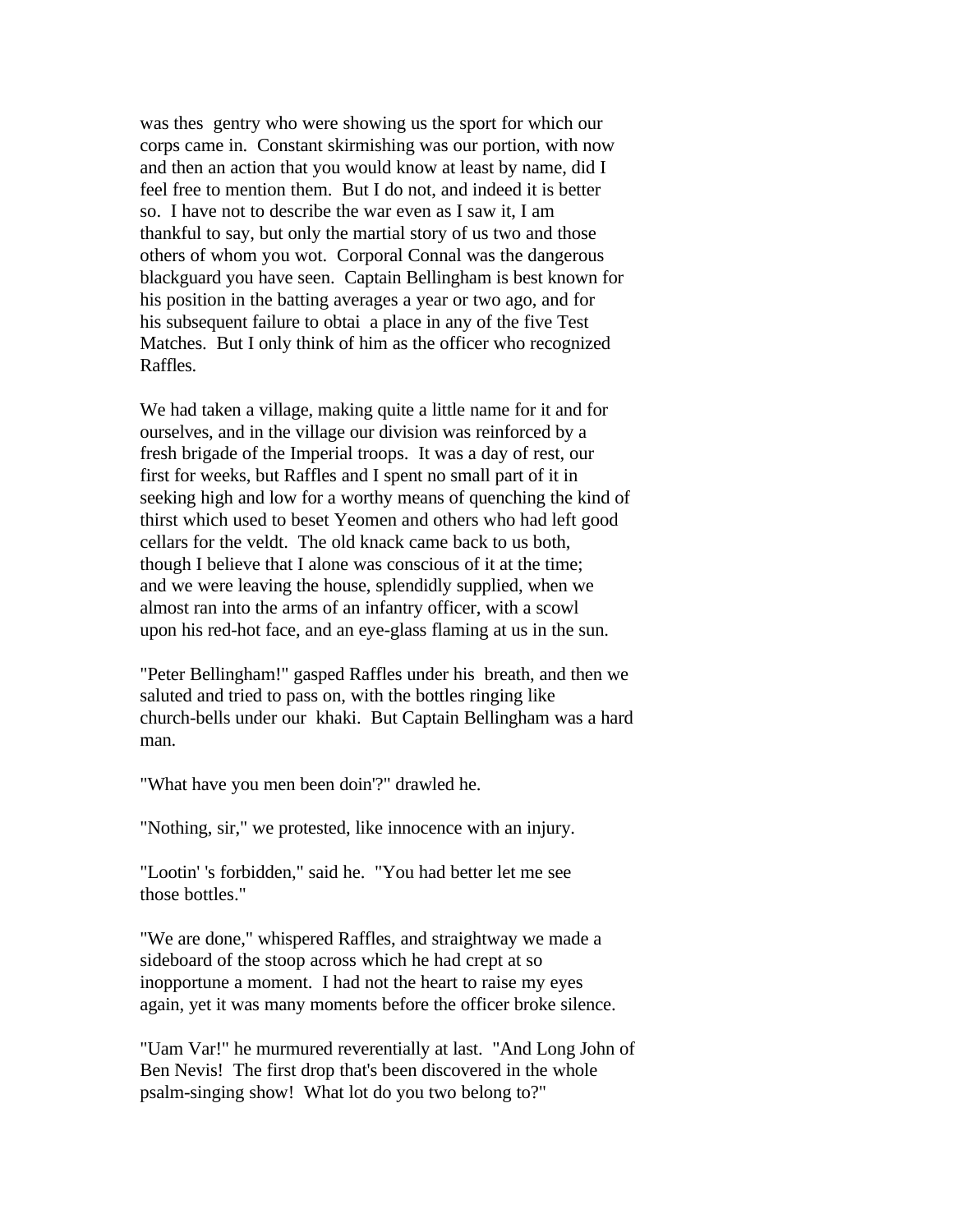I answered.

"I must have your names."

In my agitation I gave my real one. Raffles had turned away, as though in heart-broken contemplation of our lost loot. I saw the officer studying his half-profile with an alarming face.

"What's YOUR name?" he rapped out at last.

But his strange, low voice said plainly that he knew, and Raffles faced him with the monosyllable of confession and assent. I did not count the seconds until the next word, but it was Captain Bellingham who uttered it at last.

"I thought you were dead."

"Now you see I am not."

"But you are at your old games!"

"I am not," cried Raffles, and his tone was new to me. I have seldom heard one more indignant. "Yes," he continued, "this is loot, and the wrong 'un will out. That's what you're thinking, Peter--I beg your pardon--sir. But he isn't let out in the field! We're playing the game as much as you are, old--sir."

The plural number caused the captain to toss me a contemptuous look. "Is this the fellah who was taken when you swam for it?" he inquired, relapsing into his drawl. Raffles said I was, and with that took a passionate oath upon our absolute rectitude as volunteers. There could be no doubting him; but the officer's eyes went back at the bottles on the stoop.

"But look at those," said he; and as he looked himself the light eye melted in his fiery face. "And I've got Sparklets in my tent," he sighed. "You make it in a minute!"

Not a word from Raffles, and none, you may be sure, from me. Then suddenly Bellingham told me where his tent was, and, adding that our case was one for serious consideration, strode in its direction without another word until some sunlit paces separated us.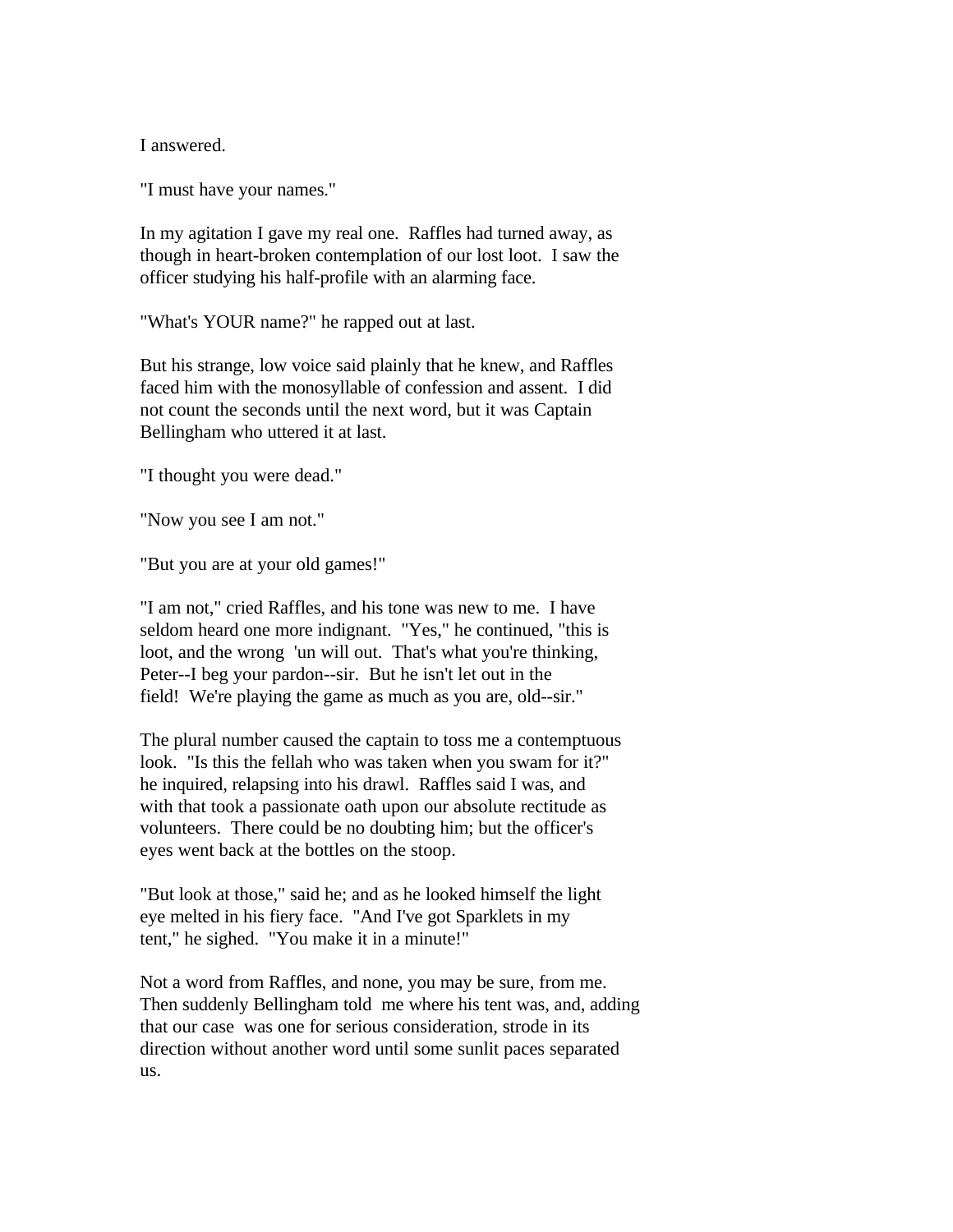"You can bring that stuff with you," he then flung over a shoulder-strap, "and I advise you to put it where you had it before."

A trooper saluted him some yards further on, and looked evilly at us as we followed with our loot. It was Corporal Connal of ours, and the thought of him takes my mind off the certainly gallant captain who only that day had joined our division with the reinforcements. I could not stand the man myself. He added soda-water to our whiskey in his tent, and would only keep a couple of bottles when we came away. Softened by the spirit, to which disuse made us all a little sensitive, our officer was soon convinced of the honest part that we were playing for once, and for fifty minutes of the hour we spent with him he and Raffles talked cricket without a break. On parting they even shook hands; that was Long John in the captain's head; but the snob never addressed a syllable to me.

And now to the gallows-bird who was still corporal of our troop: it was not long before Raffles was to have his wish and the traitor's wicket. We had resumed our advance, or rather our humble part in the great surrounding movement then taking place, and were under pretty heavy fire once more, when Connal was shot in the hand. It was a curious casualty in more than one respect, and nobody seems to have seen it happen. Though a flesh wound, it was a bloody one, and that may be why the surgeon did not at once detect those features which afterwards convinced him that the injury had been self-inflicted. It was the right hand, and until it healed the man could be of no further use in the firing line; nor was the case serious enough for admission to a crowded field-hospital; and Connal himself offered his services as custodian of a number of our horses which we were keeping out of harm's way in a donga. They had come there in the following manner: That morning we had been heliographed to reinforce the C.M.R., only to find that the enemy had the range to a nicety when we reached the spot. There were trenches for us men, but no place of safety for our horses nearer than this long and narrow donga which ran from within our lines towards those of the Boers. So some of us galloped them thither, six-in-hand, amid the whine of shrapnel and the whistle of shot. I remember the man next me being killed by a shell with all his team, and the tangle of flying harness, torn horseflesh, and crimson khaki, that we left behind us on the veldt; also that a small red flag, ludicrously like those used to indicate a putting-green, marked the single sloping entrance to the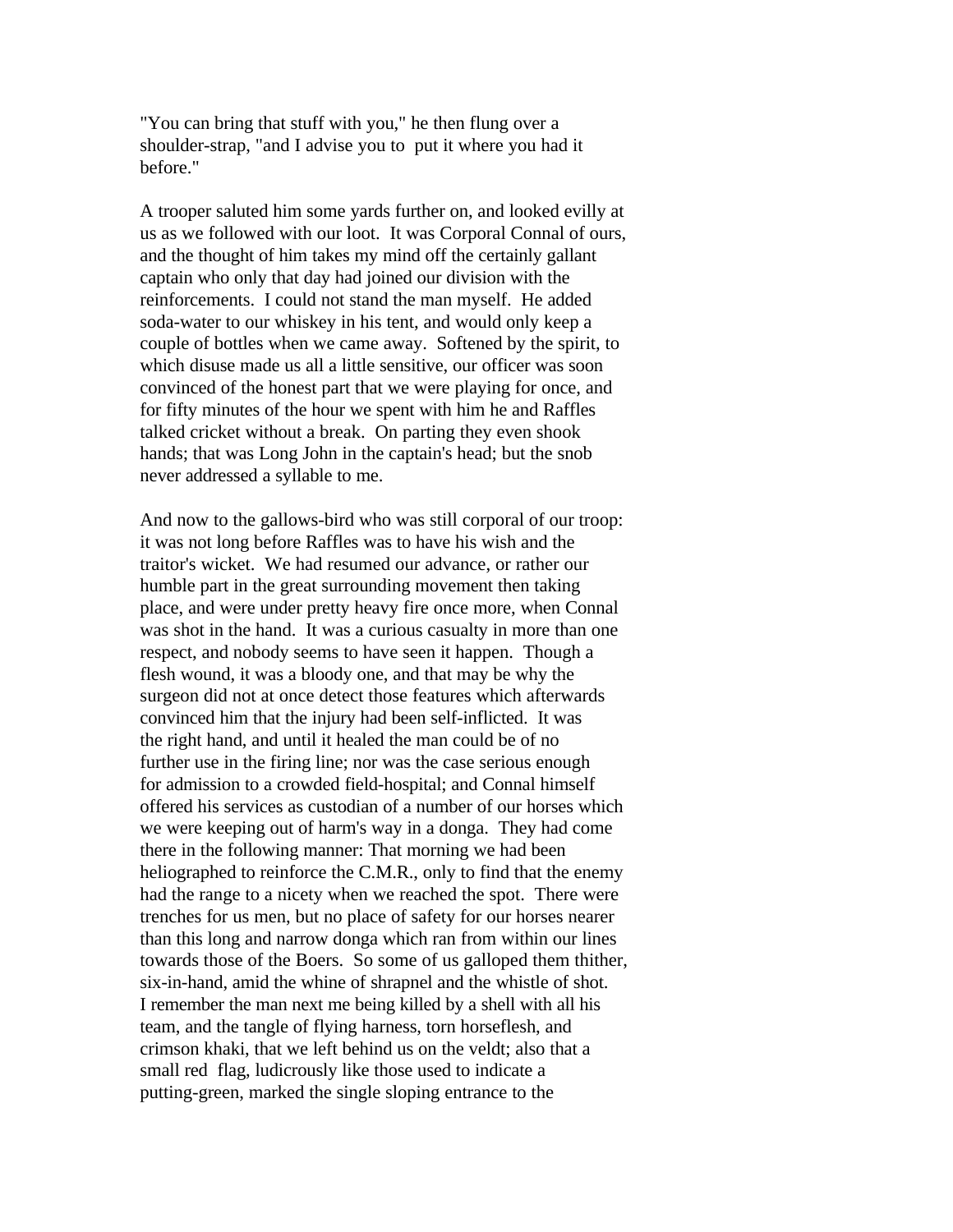otherwise precipitous donga, which I for one was duly thankful to reach alive.

The same evening Connal, with a few other light casualties to assist him, took over the charge for which he had volunteered and for which he was so admirably fitted by his knowledge of horses and his general experience of the country; nevertheless, he managed to lose three or four fine chargers in the course of the first night; and, early in the second, Raffles shook me out of a heavy slumber in the trenches where we had been firing all day.

"I have found the spot, Bunny," he whispered; "we ought to out him before the night is over."

"Connal?"

Raffles nodded.

"You know what happened to some of his horses last night? Well, he let them go himself."

"Never!"

"I'm as certain of it," said Raffles, "as though I'd seen him do it; and if he does it again I shall see him. I can even tell you how it happened. Connal insisted on having one end of the donga to himself, and of course his end is the one nearest the Boers. Well, then, he tells the other fellows to go to sleep at their end--I have it direct from one of them--and you bet they don't need a second invitation. The rest I hope to see to-night."

"It seems almost incredible," said I.

"Not more so than the Light Horseman's dodge of poisoning the troughs; that happened at Ladysmith before Christmas; and two kind friends did for that blackguard what you and I are going to do for this one, and a firing-party did the rest. Brutes! A mounted man's worth a file on foot in this country, and well they know it. But this beauty goes one better than the poison; that was wilful waste; but I'll eat my wideawake if our loss last night wasn't the enemy's double gain! What we've got to do, Bunny, is to catch him in the act. It may mean watching him all night, but was ever game so well worth the candle?"

One may say in passing that, at this particular point of contact,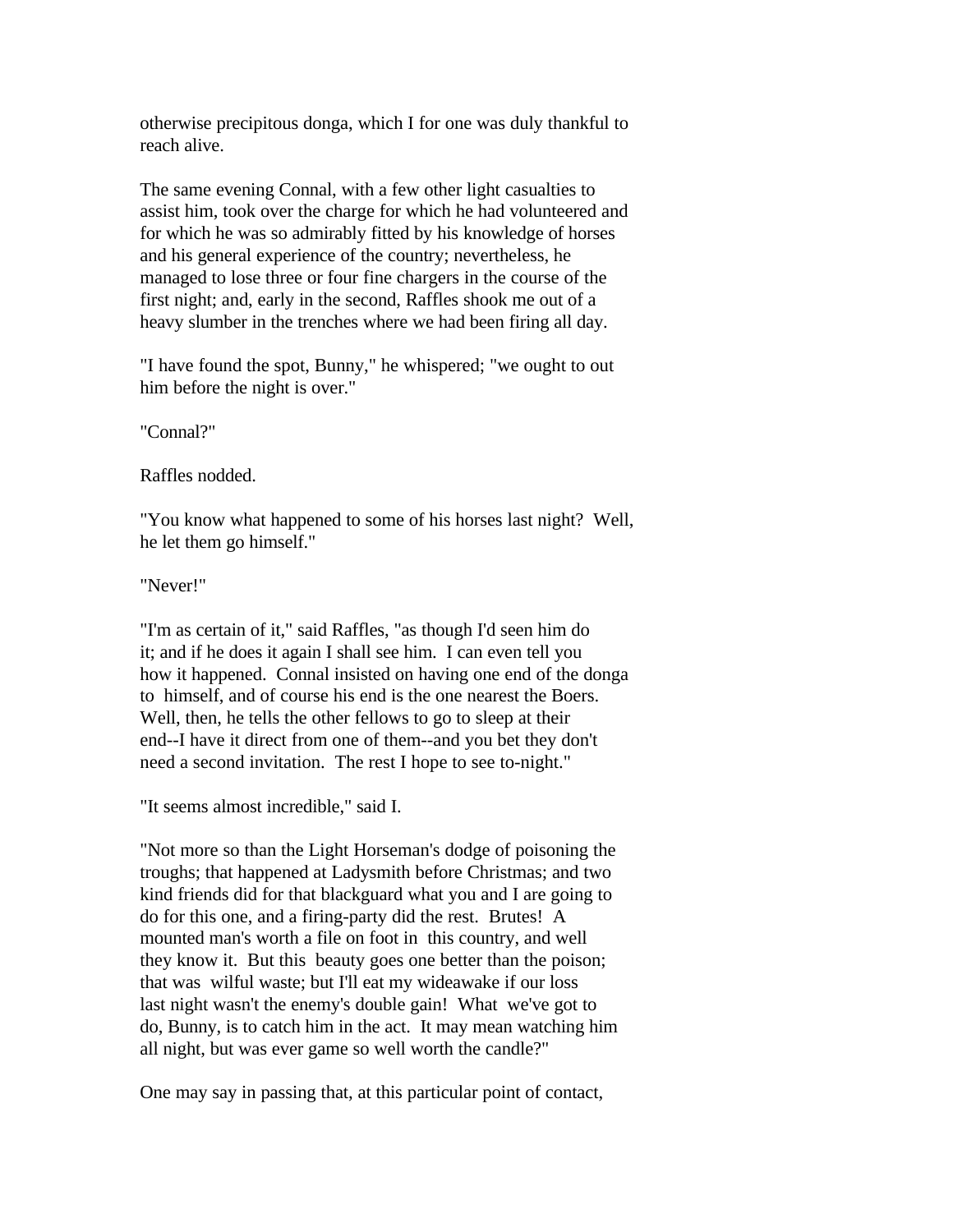the enemy were in superior force, and for once in a mood as aggressive as our own. They were led with a dash, and handled with a skill, which did not always characterize their commanders at this stage of the war. Their position was very similar to ours, and indeed we were to spend the whole of next day in trying with an equal will to turn each other out. The result will scarcely be forgotten by those who recognize the occasion from these remarks. Meanwhile it was the eve of battle (most evenings were), and there was that villain with the horses in the donga, and here were we two upon his track.

Raffles's plan was to reconnoitre the place, and then take up a position from which we could watch our man and pounce upon him if he gave us cause. The spot that we eventually chose and stealthily occupied was behind some bushes through which we could see down into the donga; there were the precious horses; and there sure enough was our wounded corporal, sitting smoking in his cloak, some glimmering thing in his lap.

"That's his revolver, and it's a Mauser," whispered Raffles. "He shan't have a chance of using it on us; either we must be on him before he knows we are anywhere near, or simply report. It's easily proved once we are sure; but I should like to have the taking of him too."

There was a setting moon. Shadows were sharp and black. The man smoked steadily, and the hungry horses did what I never saw horses do before; they stood and nibbled at each other's tails. I was used to sleeping in the open, under the jewelled dome that seems so much vaster and grander in these wide spaces of the earth. I lay listening to the horses, and to the myriad small strange voices of the veldt, to which I cannot even now put a name, while Raffles watched. "One head is better than two," he said, "when you don't want it to be seen." We were to take watch and watch about, however, and the other might sleep if he could; it was not my fault that I did nothing else; it was Raffles who could trust nobody but himself. Nor was there any time for recriminations when he did rouse me in the end.

But a moment ago, as it seemed to me, I had been gazing upward at the stars and listening to the dear, minute sounds of peace; and in another the great gray slate was clean, and every bone of me set in plaster of Paris, and sniping beginning between pickets with the day. It was an occasional crack, not a constant crackle, but the whistle of a bullet as it passed us by, or a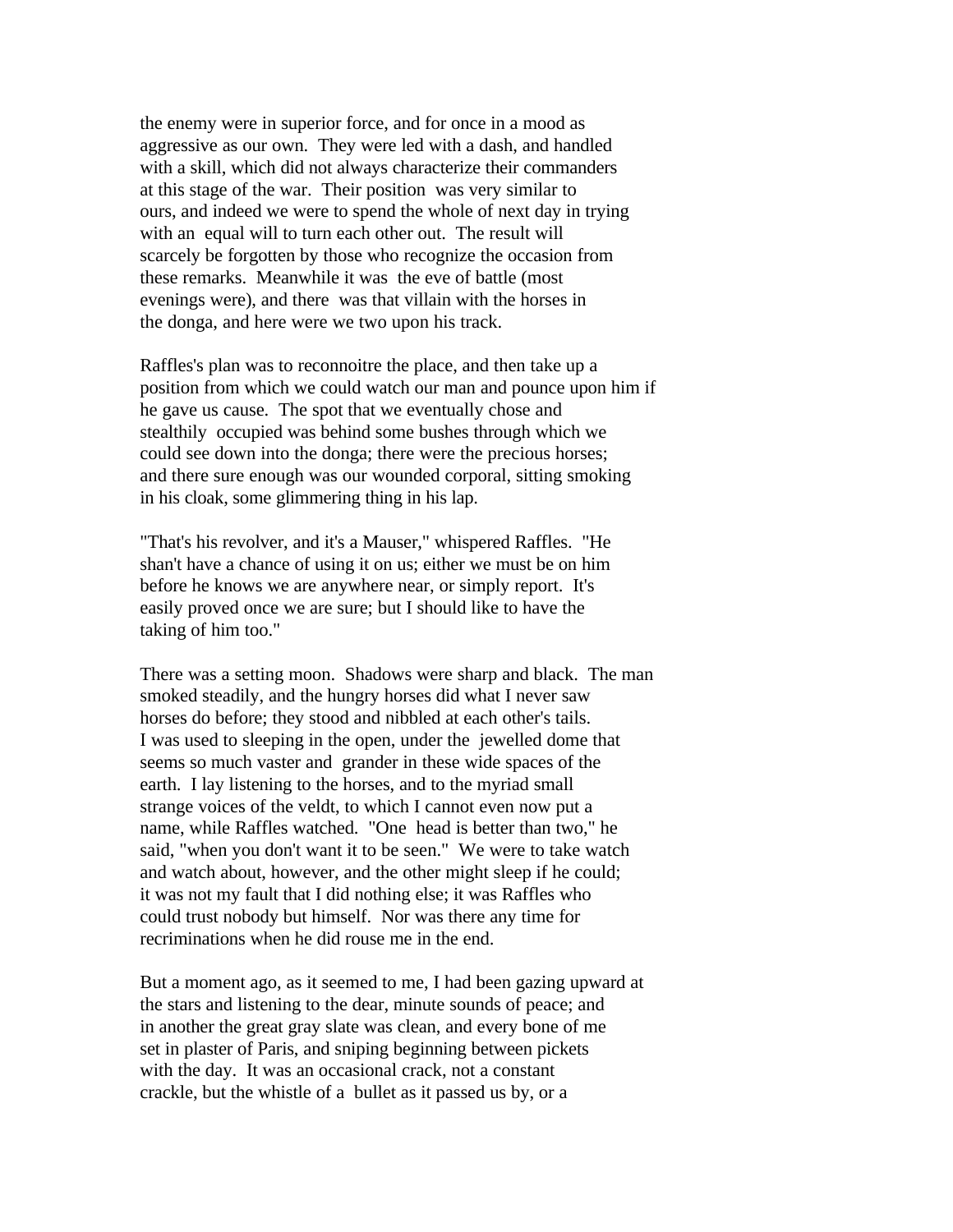tiny transitory flame for the one bit of detail on a blue hill-side, was an unpleasant warning that we two on ours were a target in ourselves. But Raffles paid no attention to their fire; he was pointing downward through the bushes to where Corporal Connal stood with his back to us, shooing a last charger out of the mouth of the donga towards the Boer trenches.

"That's his third," whispered Raffles, "but it's the first I've seen distinctly, for he waited for the blind spot before the dawn. It's enough to land him, I fancy, but we mustn't lose time. Are you ready for a creep?"

I stretched myself, and said I was; but I devoutly wished it was not quite so early in the morning.

"Like cats, then, till he hears, and then into him for all we're worth. He's stowed his iron safe away, but he mustn't have time even to feel for it. You take his left arm, Bunny, and hang on to that like a ferret, and I'll do the rest. Ready? Then now!"

And in less time than it would take to tell, we were over the lip of the donga and had fallen upon the fellow before he could turn his head; nevertheless, for a few instants he fought like a wild beast, striking, kicking, and swinging me off my feet as I obeyed my instructions to the letter, and stuck to his left like a leech. But he soon gave that up, panting and blaspheming, demanded explanations in his hybrid tongue that had half a brogue and half a burr. What were we doing? What had he done? Raffles at his back, with his right wrist twisted round and pinned into the small of it, soon told him that, and I think the words must have been the first intimation that he had as to who his assailants were.

"So it's you two!" he cried, and a light broke over him. He was no longer trying to shake us off, and now he dropped his curses also, and stood chuckling to himself instead. "Well," he went on, "you're bloody liars both, but I know something else that you are, so you'd better let go."

A coldness ran through me, and I never saw Raffles so taken aback. His grip must have relaxed for a fraction of time, for our captive broke out in a fresh and desperate struggle, but now we pinned him tighter than ever, and soon I saw him turning green and yellow with the pain.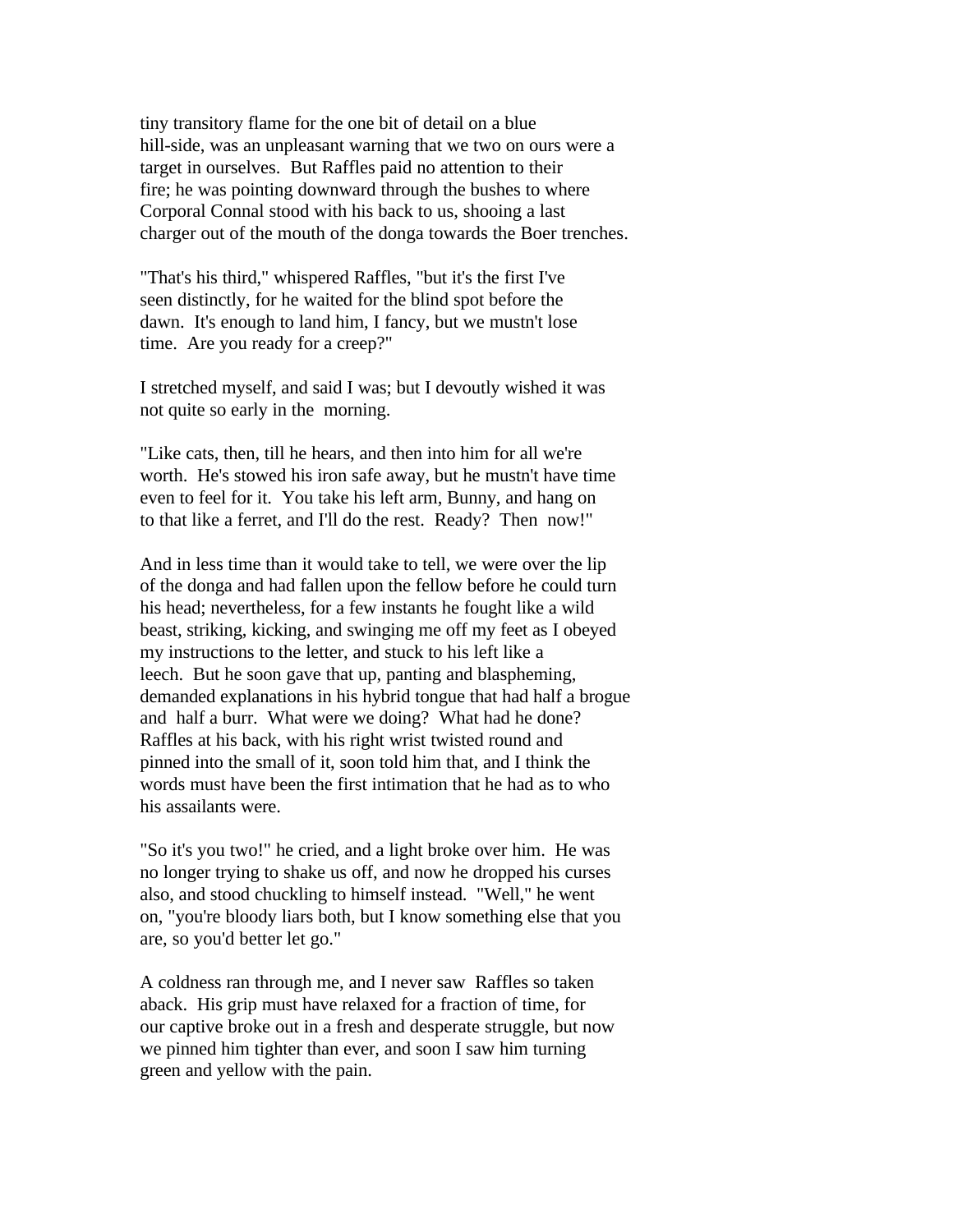"You're breaking my wrist!" he yelled at last.

"Then stand still and tell us who we are."

And he stood still and told us our real names. But Raffles insisted on hearing how he had found us out, and smiled as though he had known what was coming when it came. I was dumbfounded.

The accursed hound had followed us that evening to Captain Bellingham's tent, and his undoubted cleverness in his own profession of spy had done the rest.

"And now you'd better let me go," said the master of the situation, as I for one could not help regarding him.

"I'll see you damned," said Raffles, savagely.

"Then you're damned and done for yourself, my cocky criminal. Raffles the burglar! Raffles the society thief! Not dead after all, but 'live and 'listed. Send him home and give him fourteen years, and won't he like 'em, that's all!"

"I shall have the pleasure of hearing you shot first," retorted Raffles, through his teeth, "and that alone will make them bearable. Come on, Bunny, let's drive the swine along and get it over."

And drive him we did, he cursing, cajoling, struggling, gloating, and blubbering by turns. But Raffles never wavered for an instant, though his face was tragic, and it went to my heart, where that look stays still. I remember at the time, though I never let my hold relax, there was a moment when I added my entreaties to those of our prisoner. Raffles did not even reply to me. But I was thinking of him, I swear. I was thinking of that gray set face that I never saw before or after.

"Your story will be tested," said the commanding officer, when Connal had been marched to the guard-tent. "Is there any truth in his?"

"It is perfectly true, sir."

"And the notorious Raffles has been alive all these years, and you are really he?"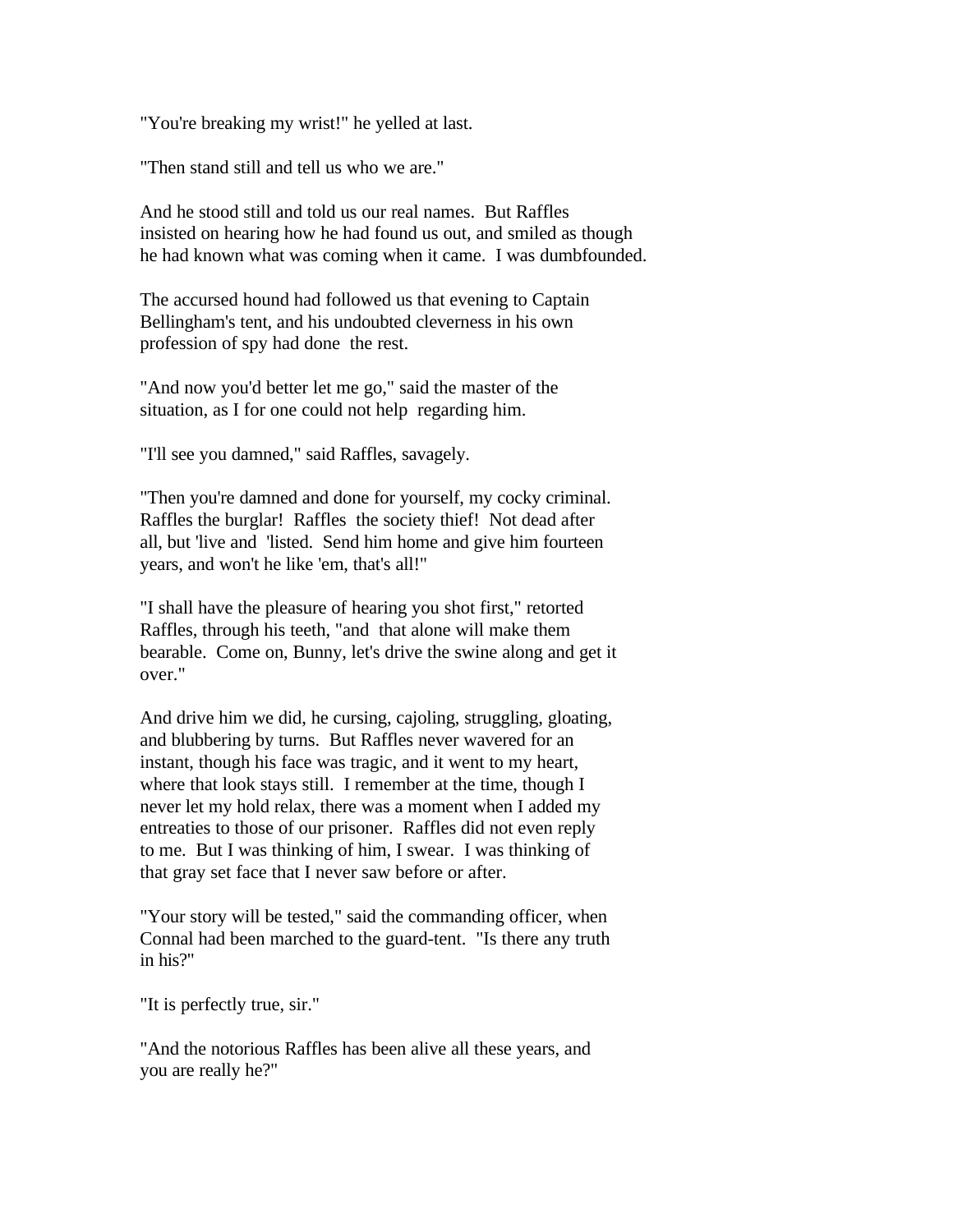"I am, sir."

"And what are you doing at the front?"

Somehow I thought that Raffles was going to smile, but the grim set of his mouth never altered, neither was there any change in the ashy pallor which had come over him in the donga when Connal mouthed his name. It was only his eyes that lighted up at the last question.

"I am fighting, sir," said he, as simply as any subaltern in the army.

The commanding officer inclined a grizzled head perceptibly, and no more. He was not one of any school, our General; he had his own ways, and we loved both him and them; and I believe that he loved the rough but gallant corps that bore his name. He once told us that he knew something about most of us, and there were things that Raffles had done of which he must have heard. But he only moved his grizzled head.

"Did you know he was going to give you away?" he asked at length, with a jerk of it toward the guard-tent.

"Yes, sir."

"But you thought it worth while, did you?"

"I thought it necessary, sir."

The General paused, drumming on his table, making up his mind. Then his chin came up with the decision that we loved in him.

"I shall sift all this," said he. "An officer's name was mentioned, and I shall see him myself. Meanwhile you had better go on--fighting."

# IV

Corporal Connal paid the penalty of his crime before the sun was far above the hill held by the enemy. There was abundance of circumstantial evidence against him, besides the direct testimony of Raffles and myself, and the wretch was shot at last with little ceremony and less shrift. And that was the one good thing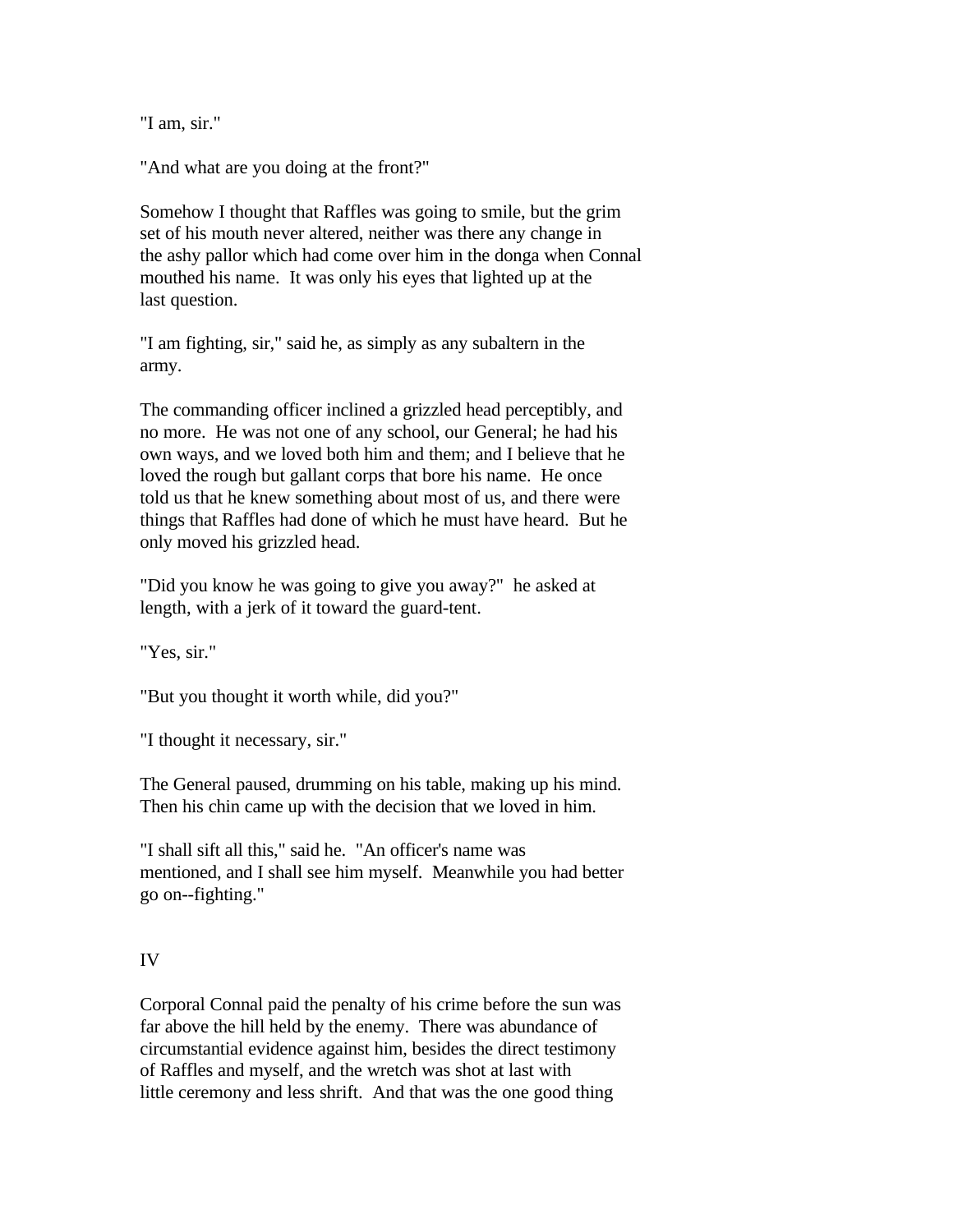that happened on the day that broke upon us hiding behind the bushes overlooking the donga; by noon it was my own turn.

I have avoided speaking of my wound before I need, and from the preceding pages you would not gather that I am more or less lame for life. You will soon see now why I was in no hurry to recall the incident. I used to think of a wound received in one's country's service as the proudest trophy a man could acquire. But the sight of mine depresses me every morning of my life; it was due for one thing to my own slow eye for cover, in taking which (to aggravate my case) our hardy little corps happened to excel.

The bullet went clean through my thigh, drilling the bone, but happily missing the sciatic nerve; thus the mere pain was less than it might have been, but of course I went over in a light-brown heap. We were advancing on our stomachs to take the hill, and thus extend our position, and it was at this point that the fire became too heavy for us, so that for hours (in the event) we moved neither forward nor back. But it was not a minute before Raffles came to me through the whistling scud, and in another I was on my back behind a shallow rock, with him kneeling over me and unrolling my bandage in the teeth of that murderous fire. It was on the knees of the gods, he said, when I begged him to bend lower, but for the moment I thought his tone as changed as his face had been earlier in the morning. To oblige me, however, he took more care; and, when he had done all that one comrade could for another, he did avail himself of the cover he had found for me. So there we lay together on the veldt, under blinding sun and withering fire, and I suppose it is the veldt that I should describe, as it swims and flickers before wounded eyes. I shut mine to bring it back, but all that comes is the keen brown face of Raffles, still a shade paler than its wont; now bending to sight and fire; now peering to see results, brows raised, eyes widened; anon turning to me with the word to set my tight lips grinning. He was talking all the time, but for my sake, and I knew it. Can you wonder that I could not see an inch beyond him? He was the battle to me then; he is the whole war to me as I look back now.

"Feel equal to a cigarette? It will buck you up, Bunny. No, that one in the silver paper, I've hoarded it for this. Here's a light; and so Bunny takes the Sullivan! All honor to the sporting rabbit!"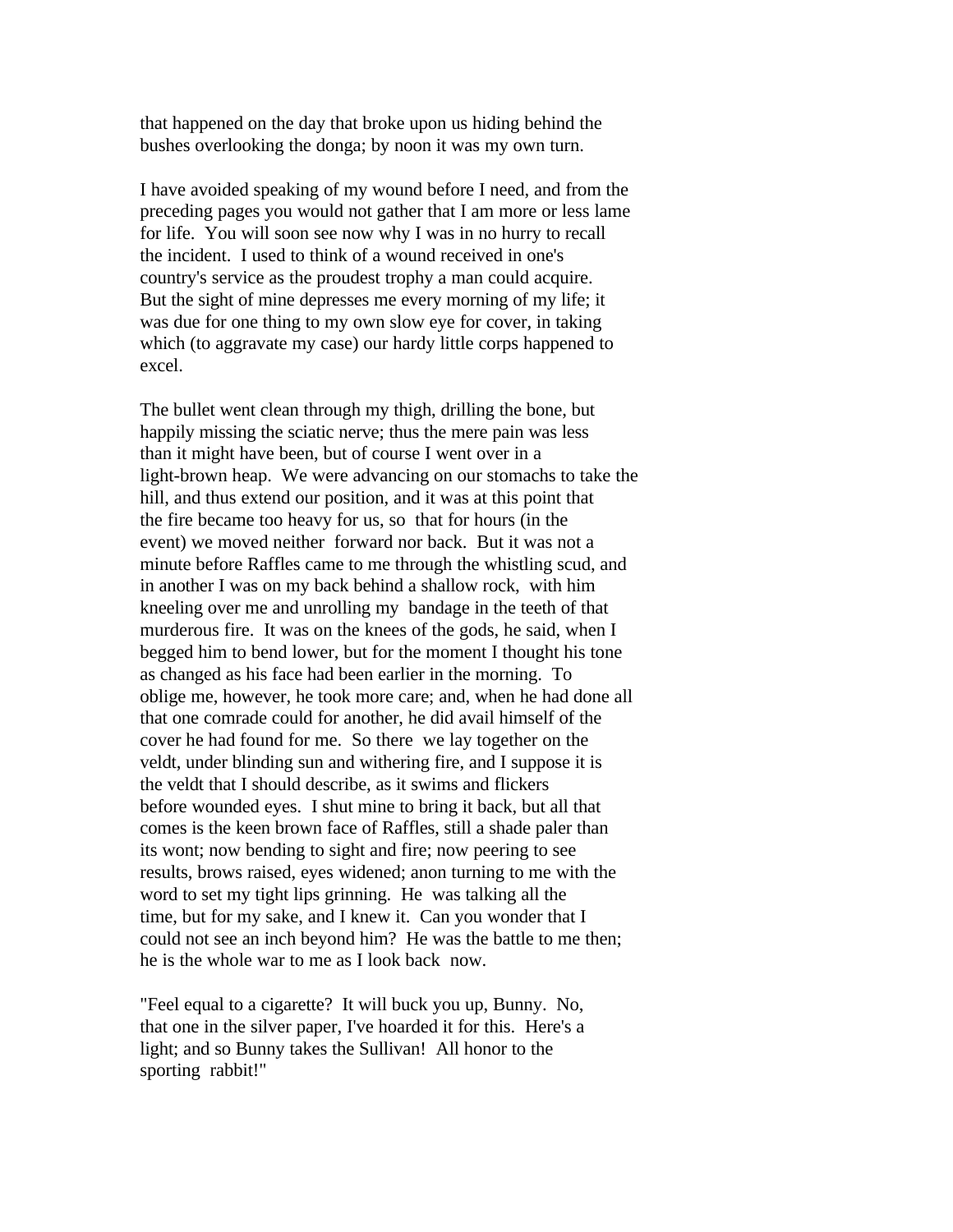"At least I went over like one," said I, sending the only clouds into the blue, and chiefly wishing for their longer endurance. I was as hot as a cinder from my head to one foot; the other leg was ceasing to belong to me.

"Wait a bit," says Raffles, puckering; "there's a gray felt hat at deep long-on, and I want to add it to the bag for vengeance. . . . Wait--yes--no, no luck! I must pitch 'em up a bit more. Hallo! Magazine empty. How goes the Sullivan, Bunny? Rum to be smoking one on the veldt with a hole in your leg!"

"It's doing me good," I said, and I believe it was. But Raffles lay looking at me as he lightened his bandolier.

"Do you remember," he said softly, "the day we first began to think about the war? I can see the pink, misty river light, and feel the first bite there was in the air when one stood about; don't you wish we had either here! 'Orful slorter, orful slorter;' that fellow's face, I see it too; and here we have the thing he cried. Can you believe it's only six months ago?"

"Yes," I sighed, enjoying the thought of that afternoon less than he did; "yes, we were slow to catch fire at first."

"Too slow," he said quickly.

"But when we did catch," I went on, wishing we never had, "we soon burnt up."

"And then went out," laughed Raffles gayly. He was loaded up again. "Another over at the gray felt hat," said he; "by Jove, though, I believe he's having an over at me!"

"I wish you'd be careful," I urged. "I heard it too."

"My dear Bunny, it's on the knees you wot of. If anything's down in the specifications surely that is. Besides--that was nearer!"

"To you?"

"No, to him. Poor devil, he has his specifications too; it's comforting to think that. . . . I can't see where that one pitched; it may have been a wide; and it's very nearly the end of the over again. Feeling worse, Bunny?"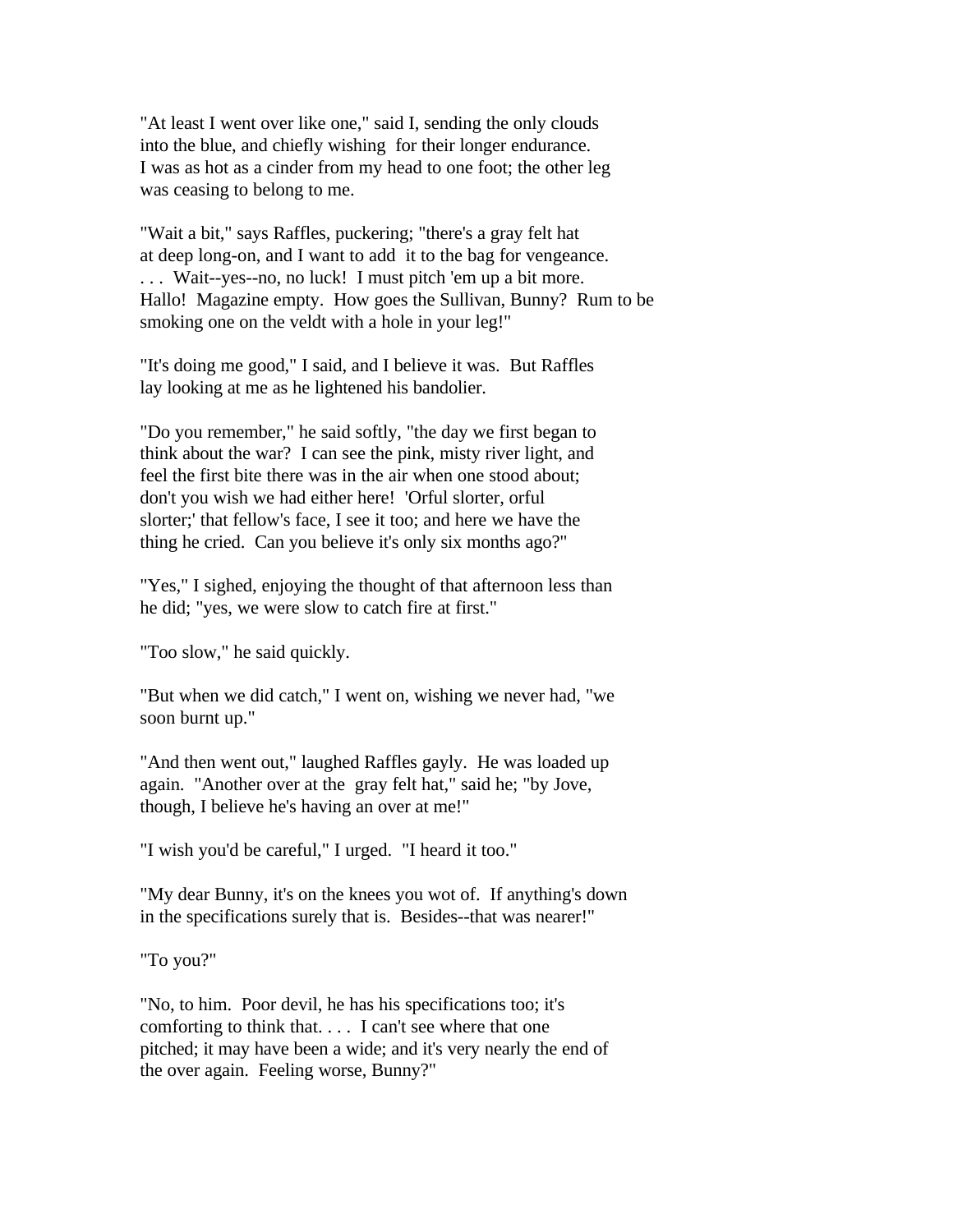"No, I've only closed my eyes. Go on talking."

"It was I who let you in for this," he said, at his bandolier again.

"No, I'm glad I came out."

And I believe I still was, in a way; for it WAS rather fine to be wounded, just then, with the pain growing less; but the sensation was not to last me many minutes, and I can truthfully say that I have never felt it since.

"Ah, but you haven't had such a good time as I have!"

"Perhaps not."

Had his voice vibrated, or had I imagined it? Pain-waves and loss of blood were playing tricks with my senses; now they were quite dull, and my leg alive and throbbing; now I had no leg at all, but more than all my ordinary senses in every other part of me. And the devil's orchestra was playing all the time, and all around me, on every class of fiendish instrument, which you have been made to hear for yourselves in every newspaper. Yet all that I heard was Raffles talking.

"I have had a good time, Bunny."

Yes, his voice was sad; but that was all; the vibration must have been in me.

"I know you have, old chap," said I.

"I am grateful to the General for giving me to-day. It may be the last. Then I can only say it's been the best--by Jove!"

"What is it?"

And I opened my eyes. His were shining. I can see them now.

"Got him--got the hat! No, I'm hanged if I have; at least he wasn't in it. The crafty cuss, he must have stuck it up on purpose. Another over . . . scoring's slow. . . . I wonder if he's sportsman enough to take a hint? His hat-trick's foolish. Will he show his face if I show mine?"